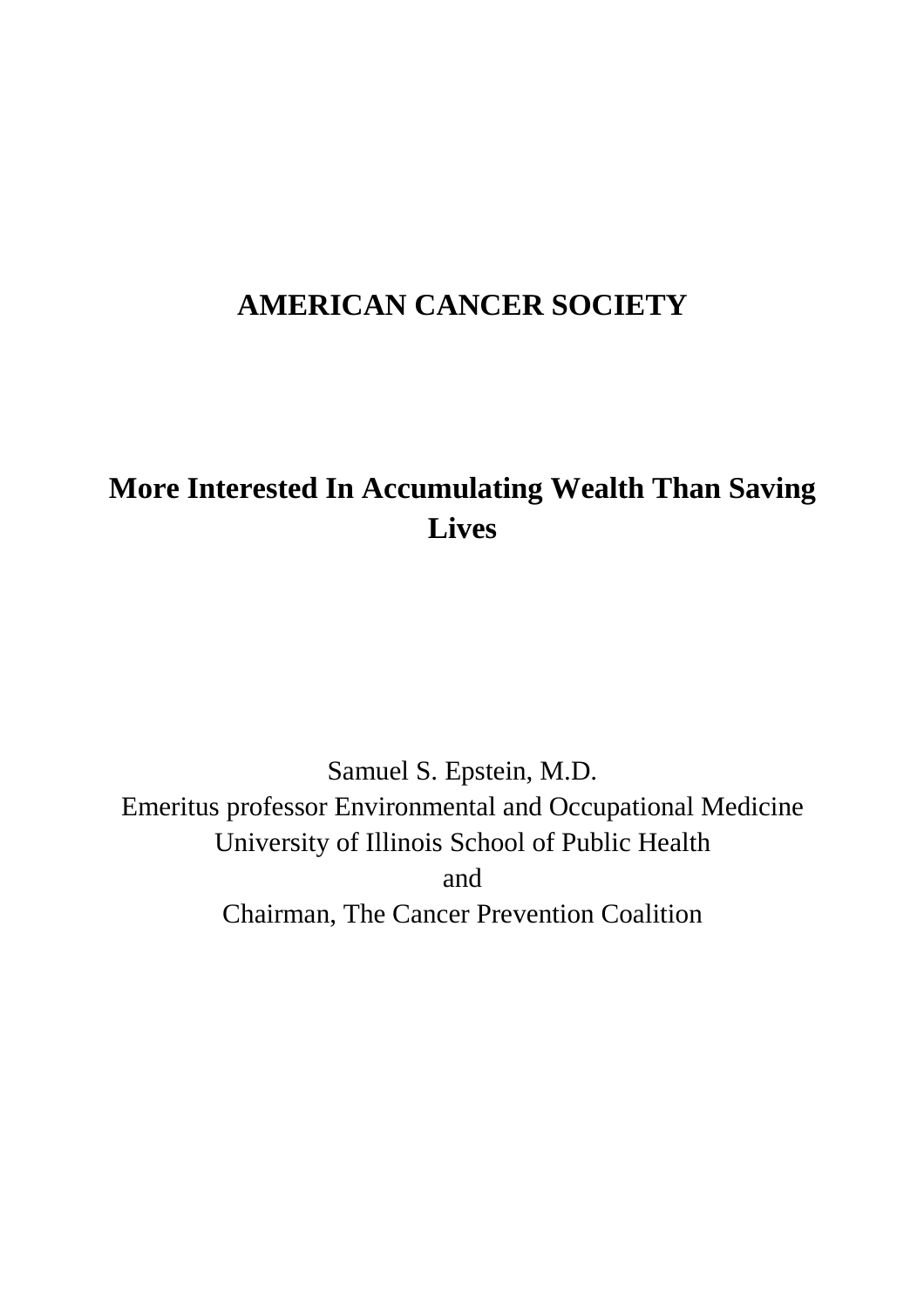## **ENDORSED BY:**

Congressman John Conyers, Jr. United States Representative (MI-14) Second-most senior member of the House Chairman, the House Judiciary Committee

Quentin D. Young, M.D. Chairman, Health & Medicine Policy Research Group Illinois Public Health Advocate Past President, American Public Health Association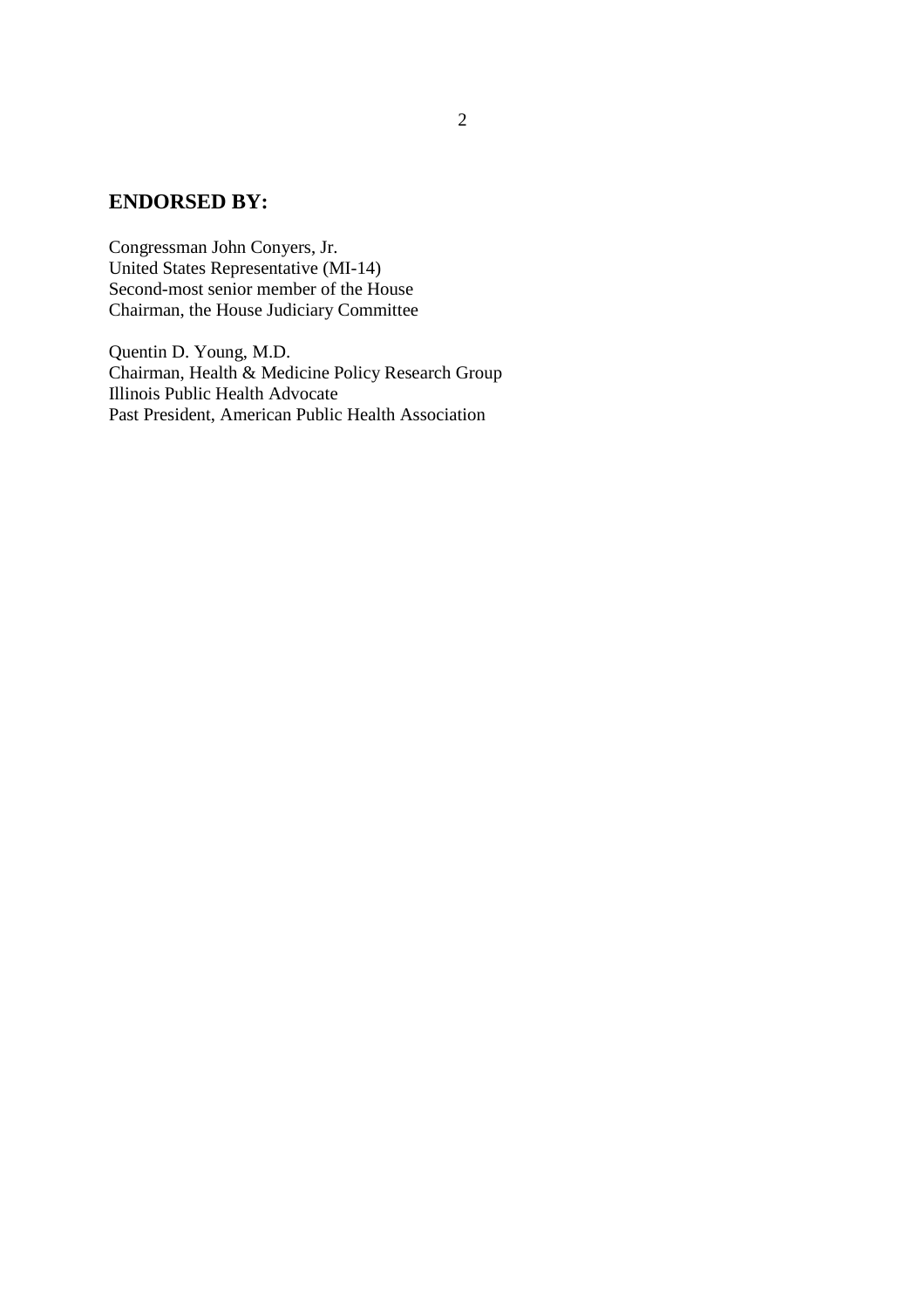## **TABLE OF CONTENTS**

| <b>ORGANIZATION</b>                                   | 4  |
|-------------------------------------------------------|----|
| <b>HISTORY</b>                                        | 5  |
| THE WAR AGAINST CANCER                                | 9  |
| FRANK CONFLICTS OF INTEREST                           | 10 |
| <b>MAMMOGRAPHY</b>                                    | 10 |
| NATIONAL BREAST CANCER AWARENESS MONTH                | 11 |
| <b>PESTICIDES</b>                                     | 12 |
| <b>DRUG INDUSTRY</b>                                  | 13 |
| <b>PRIVATIZATION</b>                                  | 15 |
| HIDDEN CONFLICTS OF INTEREST                          | 18 |
| RECKLESS, IF NOT CRIMINAL, TRACK RECORD ON PREVENTION | 19 |
| <b>INTERNATIONAL RELAY FOR LIFE</b>                   | 34 |
| <b>APPENDIX A: ENDORSERS</b>                          | 35 |
| APPENDIX B: PRESS RELEASES AND HUFFINGTON BLOGS       | 40 |
| APPENDIX C: CORPORATE CRIME REPORTER                  | 82 |

3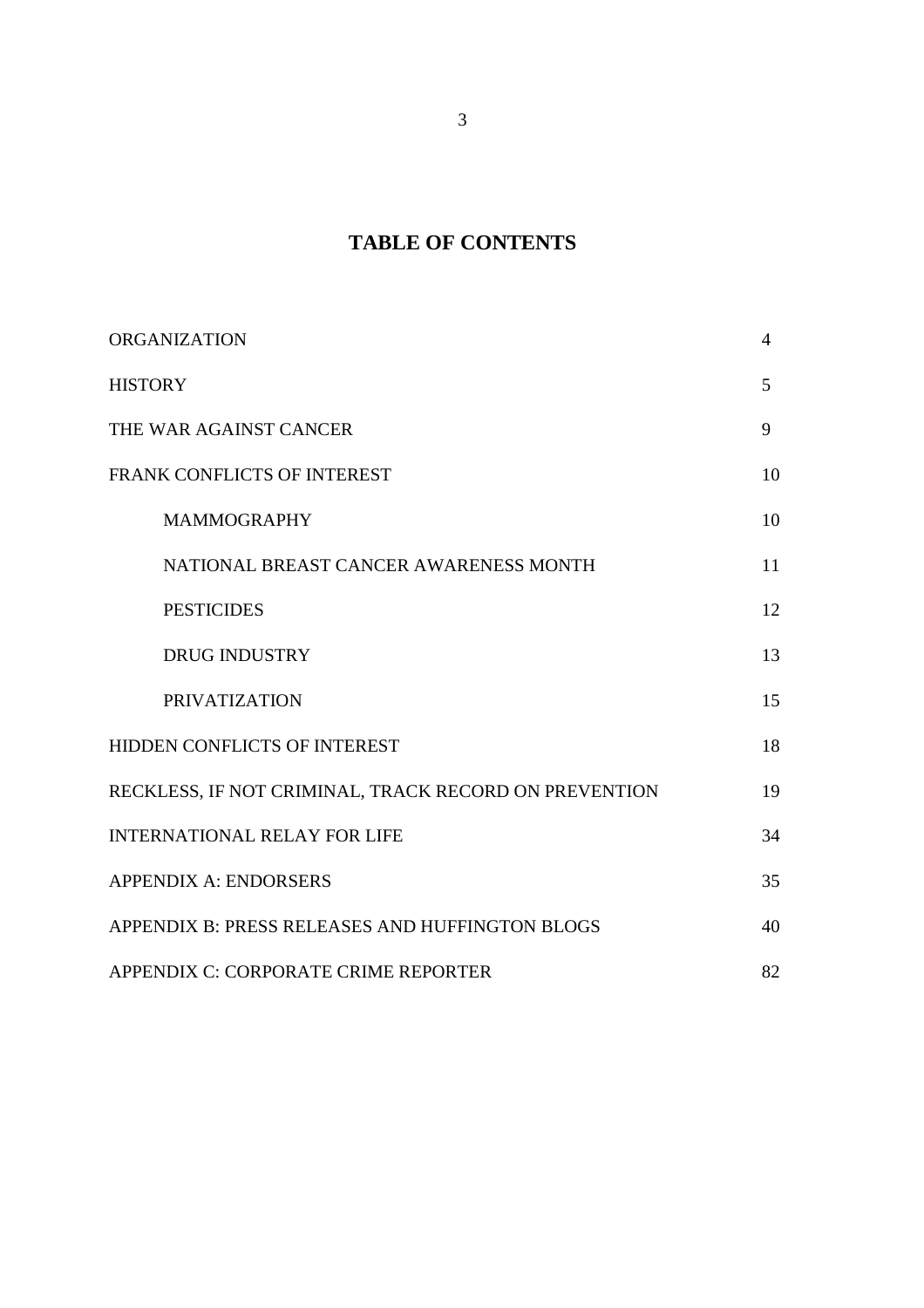## **ORGANIZATION**

The American Cancer Society (ACS), Inc. consists of a National Home Office with 13 chartered Divisions throughout the United States and a presence in most communities.

### **Fact Sheet**

 "The American Cancer Society, is a nationwide community-based voluntary health organization dedicated to eliminating cancer as a major health problem by preventing cancer, saving lives, and diminishing suffering from cancer through research, education, advocacy, and service. With more than two million volunteers nationwide, the American Cancer Society is one of the oldest and largest voluntary health agencies in the United States."

 The National Home Office is responsible for overall planning and coordination of the Society's programs for cancer information delivery, cancer control and prevention, advocacy, resource development, and patient services. The National Office also provides technical support and materials to Divisions and local offices, and administers the intramural and extramural research programs. The National Board of Directors includes representatives for the Divisions and the general public.

## **The Divisions**

 The Society's 13 Divisions are governed by Boards of Directors composed of medical and lay volunteers throughout the United States and Puerto Rico. The Divisions are responsible for program delivery service in their regions.

## **Local Offices**

 More than 3,400 local offices nationwide are organized to deliver information on cancer prevention and early detection, and patient service programs at the community level.

## **Volunteers**

 More than two million volunteers carry out the Society's mission of eliminating cancer and improving quality of life for those facing the disease. These volunteers donate their time and talents to educate the public about early detection and prevention; advocate for responsible cancer legislation in local, state, and federal governments; and serve cancer patients and their families as they manage their cancer experience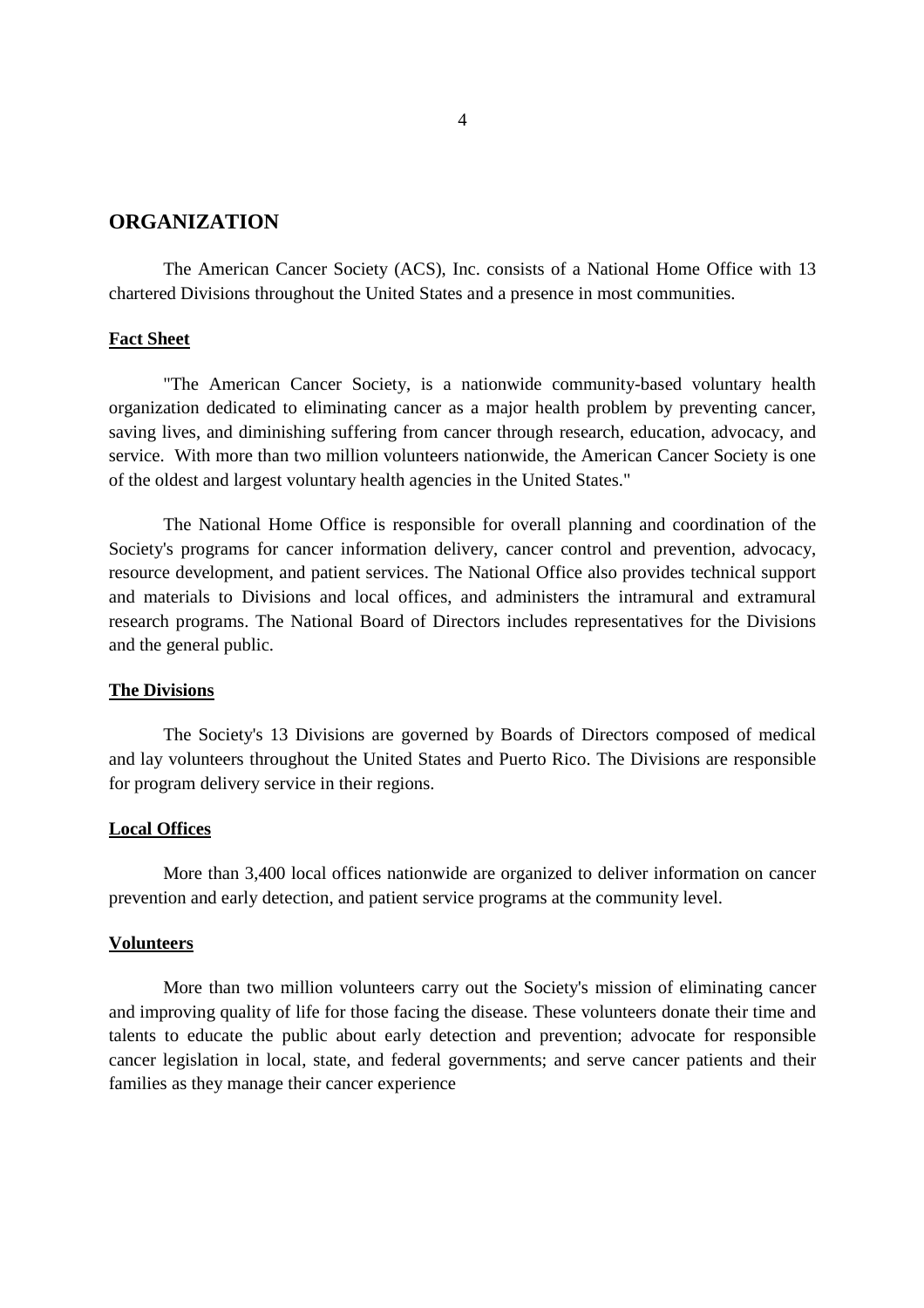## **HISTORY**

 The ACS, then known as the American Society for the Control of Cancer (ASCC), was founded in 1913 in New York City by 15 prominent M.D.'s, largely oncologists. It was incorporated in 1922 by a small group of wealthy businessmen.

 In 1936, the ASCC created a legion of 15,000 volunteers, "The Women's Field Army," to wage war on cancer and raise money for this purpose. By 1938, the Army had recruited about 150,000 volunteers, and become one of the nation's leading voluntary health organizations.

 In 1945, the ASCC was reorganized and renamed the American Cancer Society (ACS). Within one year, \$4 million had been raised, \$1 million of which was used to establish a cancer research program. Shortly afterwards, the ACS began a "public education campaign," warning of "Cancer's Danger Signals." These included: a sore that does not heal; a change in bowel habits; and faulty lifestyle, such as poor diet. However, there was no consideration whatsoever of any other then well-known avoidable causes of cancer.

 In 1971, the ACS aggressively campaigned President Nixon to declare the "War on Cancer," claiming that this could be won, given increased funding for the National Cancer Institute (NCI). President Nixon responded by increasing its funding by \$200,000. This was in excess of the funding that it then received as one of 30 other National Institutes of Health. In so doing, President Nixon effectively created an independent status for the NCI.

 The ACS and NCI have long continued to devote virtually exclusive priority to research on diagnosis and treatment of cancer, with indifference to prevention, other than faulty personal lifestyle, commonly known as "blame the victim," to the exclusion of a very wide range of then well-documented avoidable causes of cancer. The longstanding exclusionary emphasis of the ACS, and to a lesser extent the NCI, on the "blame the victim" cause of cancer was based on the claims of Sir Richard Doll, a closet industry consultant. The NCI's current budget of about \$6 billion until very recently remains largely directed to these very limited objectives. Not surprisingly, the incidence of cancer over past decades has escalated, approximately parallel to its increased funding.

 According to James Bennett, a recognized authority on charitable organizations, in 1988 the ACS held a fund balance of over \$400 million with about \$69 million of holdings in land, building, and equipment. However, the ACS spent only \$90 million, 26 percent of its budget, on medical research and programs. The rest covered "operating expenses," including about 60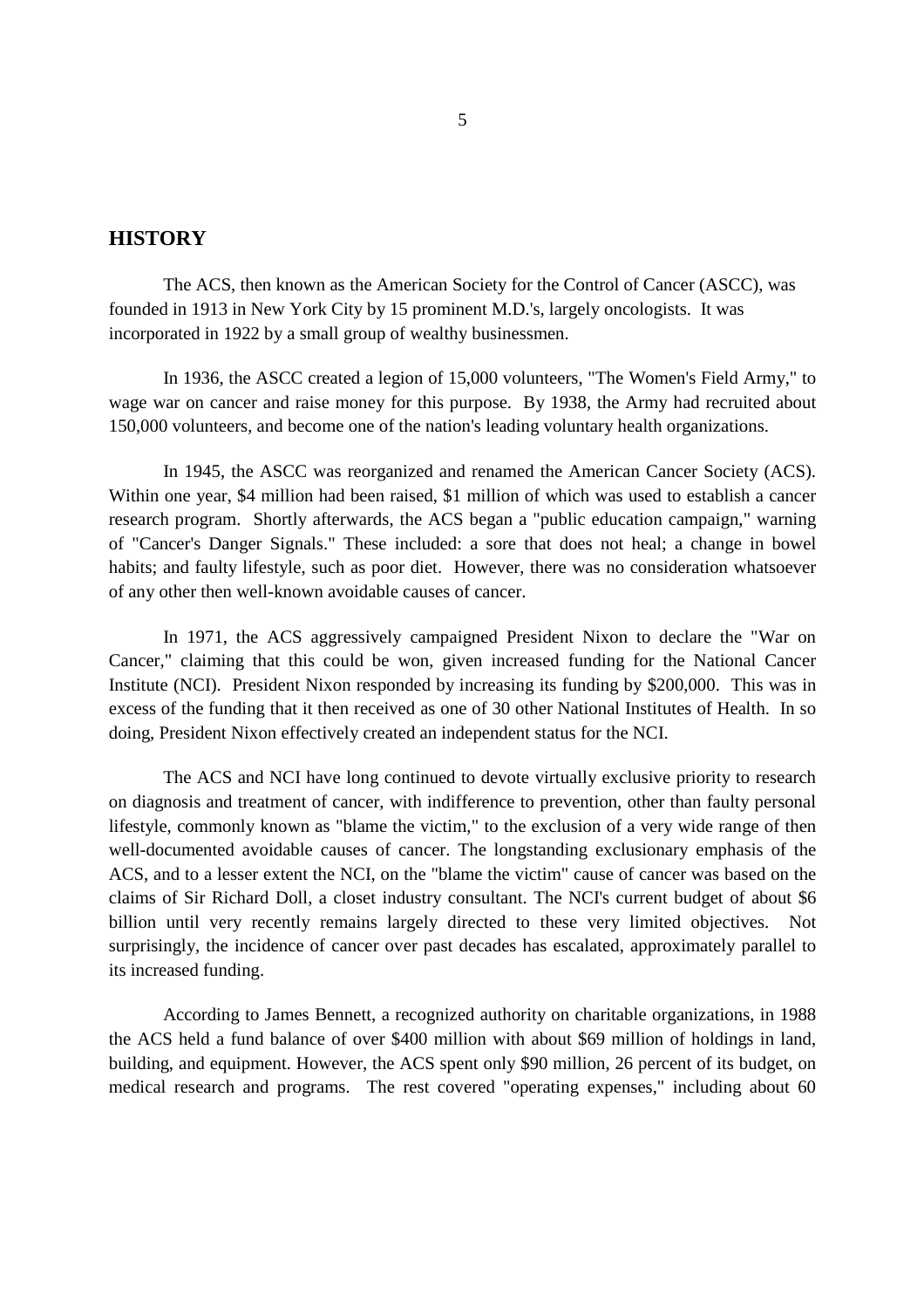percent for generous salaries, pensions, executive benefits, and overhead. By 1989, the cash reserves of the ACS were more than \$700 million.

 In 1991, believing it was contributing to fighting cancer, the public gave nearly \$350 million to the ACS. Most of this money came from donations averaging \$3,500, besides highprofile fund-raising campaigns, such as the springtime daffodil sale and the May relay races. However, over subsequent decades, an increasing proportion of the ACS budget has come from large corporations, including the pharmaceutical, cancer drug, telecommunications, and entertainment industries.

 In 1992, the American Cancer Society Foundation was created to allow the ACS to solicit contributions of more than \$100,000. A close look at the heavy-hitters on the Foundation's board made it clear what conflicts of interests were at play, and from where the Foundation expected its big contributions. The Foundation's board of trustees included corporate executives from the pharmaceutical, investment, banking, and media industries. These included:

- David R. Bethune, president of Lederle Laboratories, a multinational pharmaceutical company and a division of American Cyanamid Company. Bethune was also vice president of American Cyanamid, which made chemical fertilizers and herbicides while transforming itself into a full-fledged pharmaceutical company. In 1988, American Cyanamid introduced Novatrone, an anti-cancer drug, and subsequently announced that it would buy a majority of shares of Immunex, a cancer drug industry.
- Gordon Binder, CEO of Amgen, the world's foremost biotechnology company, with over \$1 billion in product sales in 1992. Amgen's success rested almost exclusively on one product, Neupogen, administered to chemotherapy patients to stimulate production of their white blood cells.
- Multimillionaire Irwin Beck, whose father, William Henry Beck, founded Beck's Stores, the nation's largest family-owned retail chain, which brought in revenues of \$1.7 billion in 1993.
- Diane Disney Miller, daughter of the conservative multi-millionaire Walt Disney, and wife of Ron Miller, former president of the Walt Disney Company from 1980 to 1984.
- George Dessert, famous in media circles for his former role as censor on "family values" during the 1970s and 1980s, as CEO of CBS, and subsequently ACS board chairman.
- Alan Gevertzen, 1992 chairman of Boeing, the world's then number one commercial aircraft maker, with net sales of \$30 billion.
- Sumner M. Redstone, chairman of Viacom International Inc., a broadcasting, telecommunications, entertainment, and cable television corporation.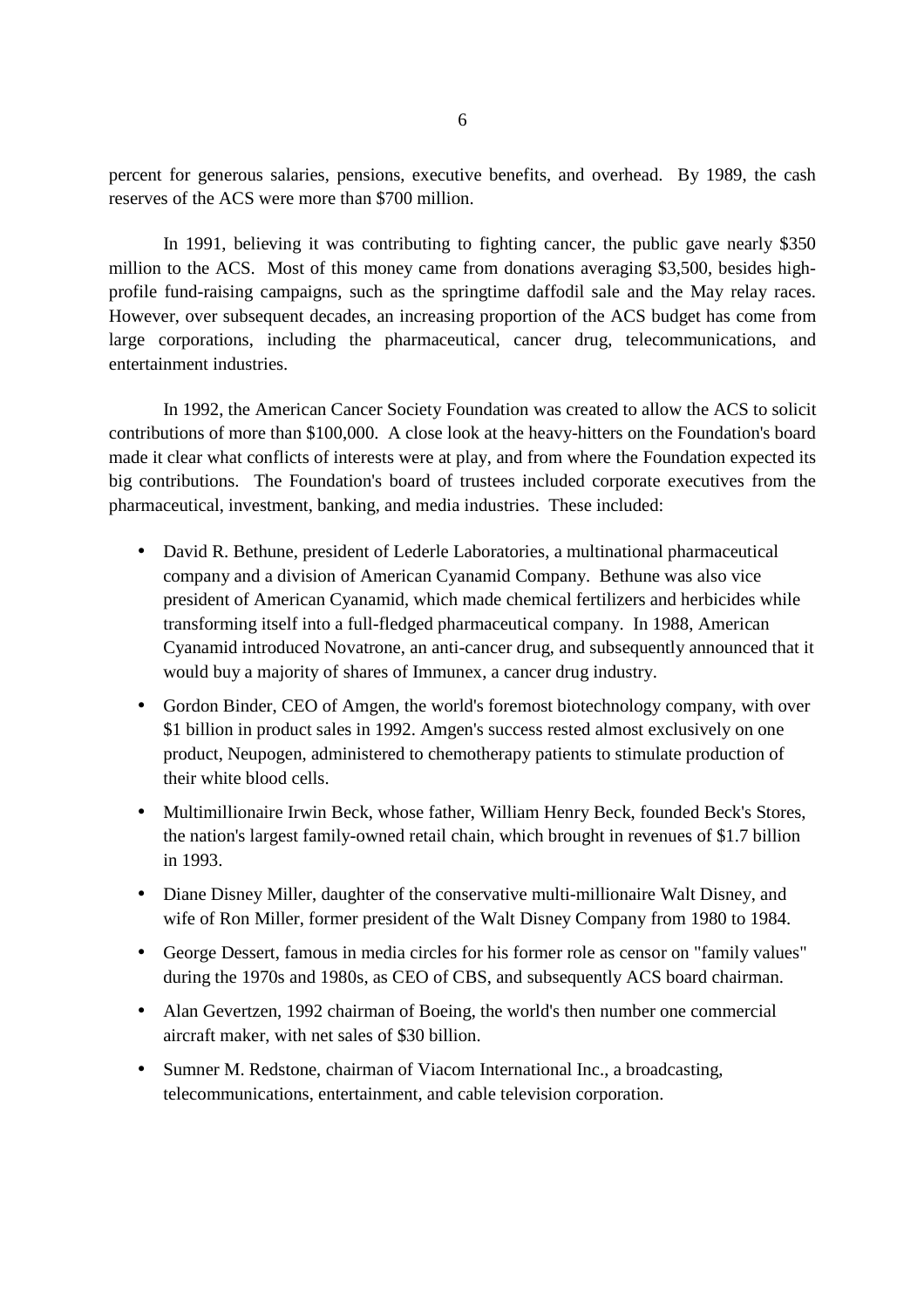The ACS fund raising was very successful. A million here, a million there, much of it coming from the very industries instrumental in shaping ACS policy, or profiting from it.

 A 1992 article in the *Wall Street Journal*, by Thomas DiLorenzo, professor of economics at Loyola College and veteran investigator of nonprofit organizations, revealed that the Texas affiliate of the ACS owned more than \$11 million of assets in land and real estate, more than 56 vehicles, including 11 Ford Crown Victorias for senior executives, and 45 other cars assigned to staff members. ACS chapters in Arizona, California, and Missouri spent only 10 percent of their funds on direct community services. Thus for every \$1 spent on direct services, approximately \$6.40 was spent on compensation and overhead. In all ten states, salaries and fringe benefits were by far the largest single budget items, a surprising fact in light of the characterization of the appeals, which stressed an urgent and critical need for donations to provide cancer services.

 In 1993, *The Chronicle of Philanthropy* published a statement that the ACS was "more interested in accumulating wealth than in saving lives." Fund-raising appeals routinely stated that the ACS needed more funds to support its cancer programs, all the while holding more than \$750 million in cash and real estate assets.

 Nationally, only 16 percent or less of all money raised was spent on direct services to cancer victims, like driving cancer patients from the hospital after chemotherapy and providing pain medication.

 Most of the funds raised by the ACS have gone and still go to pay overhead, salaries, fringe benefits, and travel expenses of its national executives in Atlanta. They also go to pay chief executive officers, who earn six-figure salaries in several states, and the hundreds of other employees who work out of some 3,000 regional offices nationwide. The typical ACS affiliate, which helps raise the money for the national office, spent more than 52 percent of its budget on salaries, pensions, fringe benefits and overhead for its own employees. Salaries and overhead of most ACS affiliates also exceeded 50 percent, although most direct community services were handled by unpaid volunteers. DiLorenzo summed up his 1992 findings by emphasizing the ACS hoarding of funds.

If current needs are not being met because of insufficient funds, as fund-raising appeals suggest, why is so much cash being hoarded? Most contributors believe their donations are being used to fight cancer, not to accumulate financial reserves. More progress in the war against cancer would be made if they would divest some of their real estate holding and use the proceeds-as well as a portion of their cash reserves-to provide more cancer services.

Aside from high salaries and overhead, most of what was left of the ACS budget has gone to research on profitable patented cancer drugs.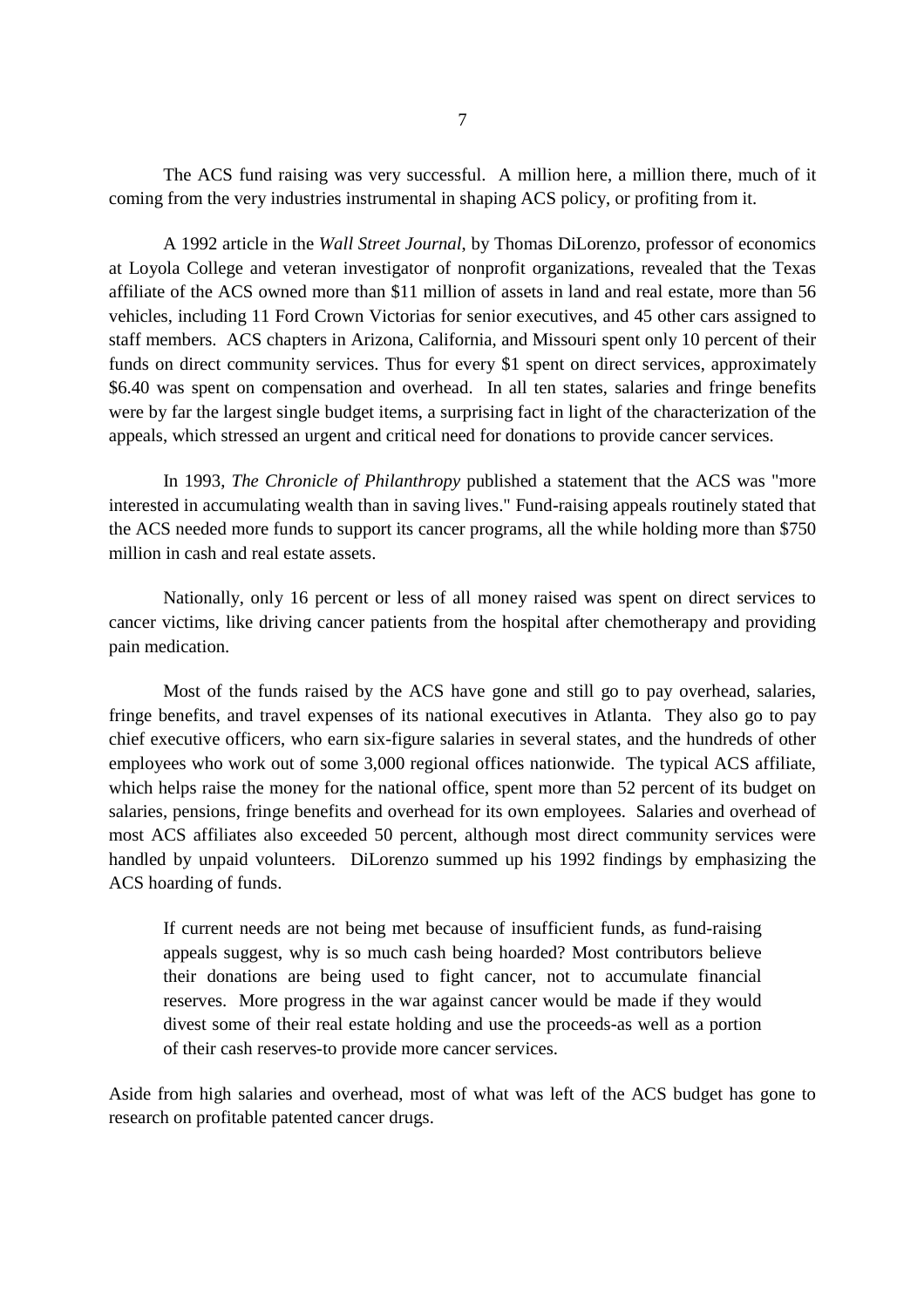As of 1998, the ACS budget was \$380 million, with cash reserves approaching \$1 billion. Yet its aggressive fund-raising campaign continued, and still continues, to plead poverty and lament the lack of available money for cancer research. Meanwhile, efforts to prevent cancer by phasing out avoidable exposures to environmental and occupational carcinogens remained ignored. The ACS also remained silent about its intricate relationships with the wealthy cancer drug, chemical, and other industries.

 A March 30, 1998, Associated Press Release shed unexpected light on questionable ACS expenditures on lobbying. National vice president for federal and state governmental relations Linda Hay Crawford admitted that over the last year, the Society used ten of its own senior employees on direct lobbying. For legal and other help, it hired the lobbying firm of Hogan & Hartson, whose roster included former House Minority Leader Robert H. Michel (R-IL). The lobbying also included \$30,000 donations to Democratic and Republican governors' associations. "We wanted to look like players and be players," explained Crawford. This practice, however, had been sharply challenged. An Associated Press release quoted the national Charities Information Bureau as then stating, it "does not know of any other charity that makes contributions to political parties."

 Not surprisingly, tax experts warned that these contributions could be illegal, as charities are not allowed to make political donations. Marcus Owens, director of the IRS Exempt Organization Division, also warned that, "The bottom line is campaign contributions will jeopardize a charity's tax exempt status." This warning still remains unheeded.

 Marching in lockstep with the NCI in its "war on cancer" is the ACS's "ministry of information." With powerful media control and public relations resources, the ACS was and still remains the tail that wags the dog of NCI's policies and priorities. These reflected a virtually exclusive "blame-the-victim" philosophy, and emphasized faulty lifestyle rather than unknowing and avoidable exposures to workplace, environmental and other carcinogens. Giant corporations, which profited handsomely while they polluted air, water, the workplace, and food with a wide range of carcinogens, remain greatly comforted by the silence of the ACS. This silence reflected a complex of mindsets fixated on diagnosis, treatment, and basic genetic research, together with ignorance, indifference, and even hostility to prevention. These mindsets are also coupled with major conflicts of interest.

 Indeed, despite promises to the public to do everything to "wipe out cancer in your lifetime," the ACS has failed to make its voice heard in Congress and the regulatory arena. Instead, the ACS has consistently rejected or ignored opportunities and requests from Congress, regulatory agencies, unions, environmental and consumer organizations to provide scientific evidence critical to efforts to legislate and occupational, environmental, and personal product carcinogens.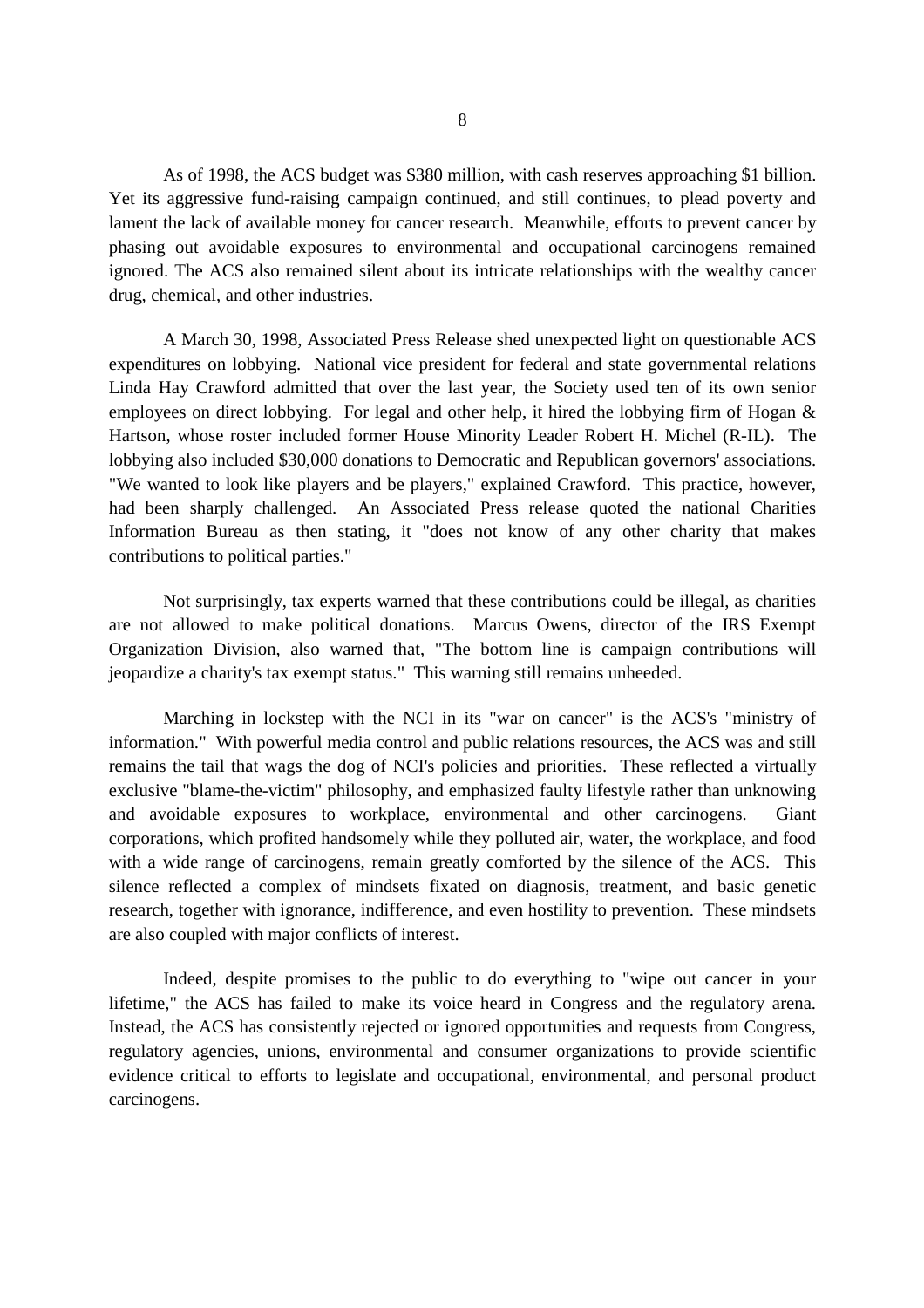## **THE WAR AGAINST CANCER**

 The launching of President Nixon's 1971 war against cancer provided the ACS with a well-exploited opportunity to pursue it own myopic and self-interested agenda.

 ACS conflicts of interest are extensive and still largely unrecognized by the public. Meanwhile, the ACS continues to ignore a wide range of industrial carcinogens in water, air, food, the workplace, and in mainstream household, cosmetics and personal care products.

 ACS strategies remain based on two myths: first that there has been dramatic progress in the treatment and cure of cancer, and second, that any increase in the incidence and mortality of cancer is due to aging of the population and smoking, while denying any significant role for involuntary exposures to industrial and other carcinogens.

 As the world's largest nonreligious "charity," with powerful allies in the private and public sectors, ACS policies and priorities remain unchanged. Despite periodic protest, threats of boycotts, and questions on its finances, the ACS leadership responds with powerful public relations campaigns reflecting denial and manipulated information, while pillorying its opponents with scientific McCarthyism.

 The verdict is unassailable. The ACS bears a major decades long responsibility for losing the winnable war against cancer. Reforming the ACS is, in principle, relatively easy and directly achievable. Boycott the ACS. Instead, give your charitable contributions to public interest and environmental groups involved in cancer prevention. Such a boycott is well overdue and will send the only message this "charity" can no longer ignore.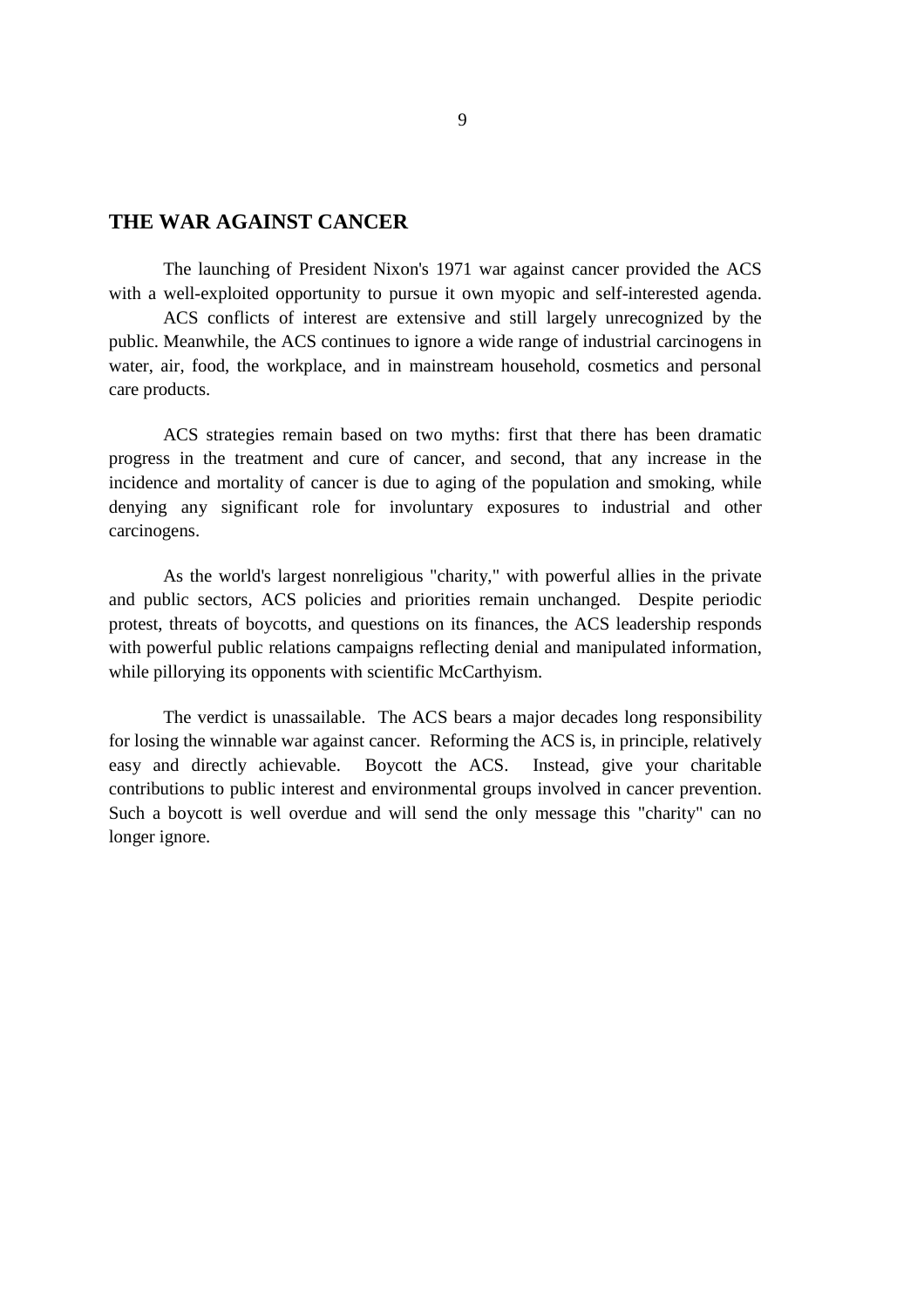## **FRANK CONFLICTS OF INTEREST**

 Of the members of the ACS board, about half are clinicians, oncologists, surgeons, radiologists, and basic molecular scientists, mostly with close ties to the NCI. Many board members and their institutional colleagues apply for and obtain funding from both the ACS and the NCI. Substantial NCI funds also go to ACS directors who sit on key NCI committees. Although the ACS asks board members to leave the room when the rest of the board discusses their funding proposals, this is just a token formality. In this private club, easy access to funding is one of the "perks," and the board routinely rubber-stamps approvals. A significant amount of ACS research funding goes to this extended membership. Frank conflicts of interest are evident in many ACS priorities. These include their policies on mammography, the National Breast Cancer Awareness campaign, and the pesticide and cancer drug industries. These conflicts even extend to the privatization of national cancer policy.

## **1. Mammography**

 The ACS has close connections to the mammography industry. As detailed in the author's 1998 *The Politics of Cancer Revisited*, five radiologists have served as ACS presidents, and in its every move, the ACS reflects the interests of the major manufacturers of mammogram machines and films. These include Siemens, DuPont, General Electric, Eastman Kodak, and Piker. In fact, if every woman followed ACS and NCI mammography guidelines, the annual revenue to health care facilities would be a staggering \$5 billion.

 ACS promotion continues to lure women of all ages into mammography centers, leading them to believe that mammography is their best hope against breast cancer. A leading Massachusetts newspaper featured a photograph of two women in their twenties in an ACS advertisement that promised early detection results in a cure "nearly 100 percent of the time." An ACS communications director, questioned by journalist Kate Dempsey, responded in an article published by the Massachusetts Women's Community's journal *Cancer*: "The ad isn't based on a study. When you make an advertisement, you just say what you can to get women in the door. You exaggerate a point. Mammography today is a lucrative [and] highly competitive business."

 In addition, the mammography industry conducts research for the ACS and its grantees, serves on advisory boards, and donates considerable funs. DuPont is a substantial backer of the ACS Breast Health Awareness Program; sponsors television shows and other media productions touting mammography; produces advertising, promotional, and educational literature and films for hospitals, clinics, medical organizations, and doctors; and lobbies Congress for legislation promoting availability of mammography services. In virtually all of these important actions, the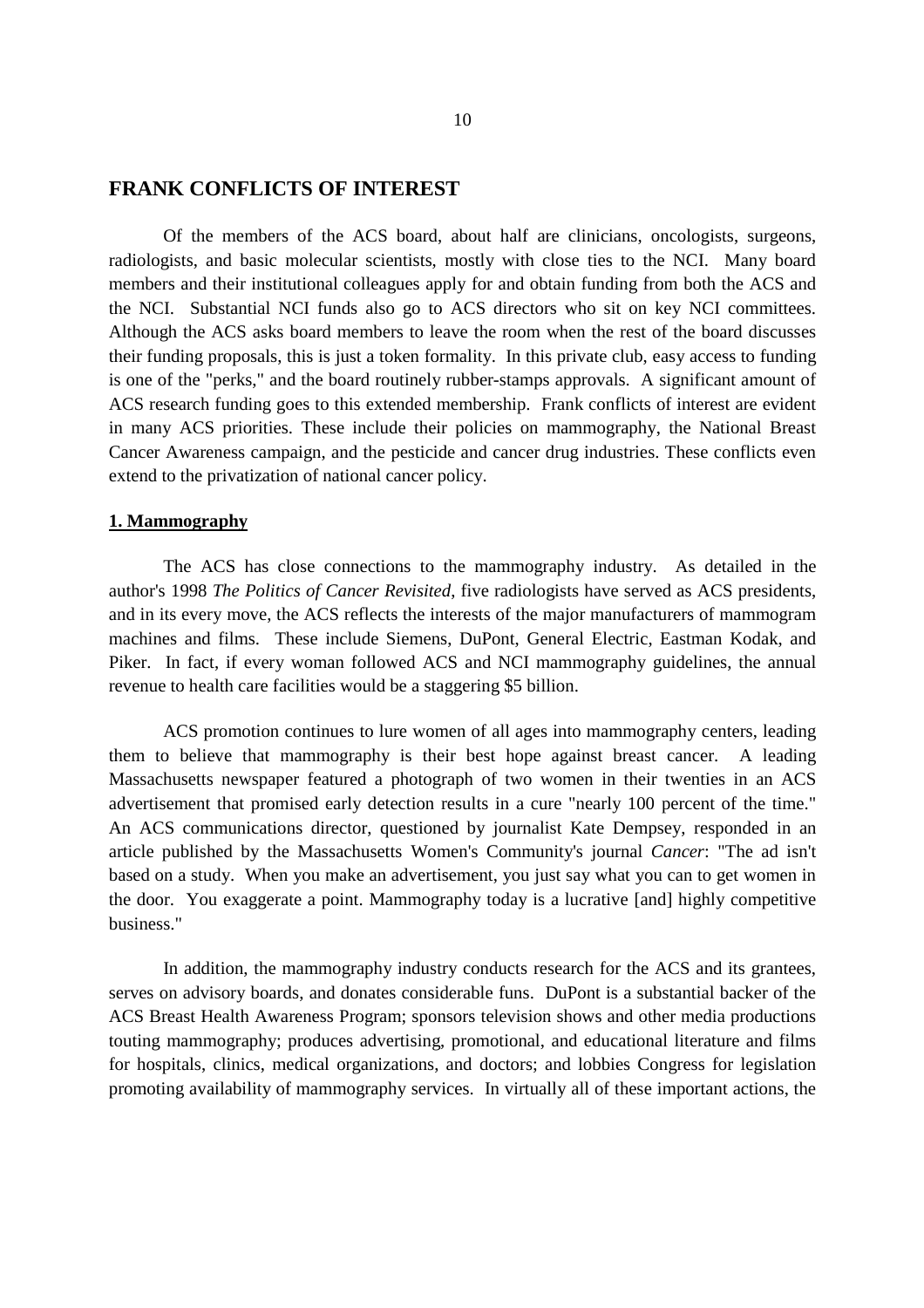ACS remains strongly linked with the mammography industry, while ignoring the development of viable alternatives to mammography, particularly breast self-examination.

 The ACS exposes premenopausal women to radiation hazards from mammography with little or no evidence of benefits. The ACS also fails to tell them that their breasts will change so much over time that the "baseline" images have little or no future relevance. This is truly an American Cancer Society crusade. But against whom, or rather, for whom?

### **2. National Breast Cancer Awareness Month**

 The highly publicized National Breast Cancer Awareness Month campaign further illustrates these institutionalized conflicts of interest. Every October, ACS and NCI representatives help sponsor promotional events, hold interviews, and stress the need for mammography. The flagship of this month-long series of events is the October 15 National Mammography Day.

 Conspicuously absent from the widely promoted National Breast Cancer Awareness Month is any information on environmental and other avoidable causes of breast cancer. This is no accident. Zeneca Pharmaceuticals--a spin-off of Imperial Chemical Industries is one of the world's largest manufacturers of chlorinated and other industrial chemicals, including those incriminated as causes of breast cancer Zeneca has also been the sole multimillion-dollar funder of the National Breast Cancer Awareness Month since its inception in 1984, besides the sole manufacturer of Tamoxifen, the world's top-selling anticancer and breast cancer "prevention" drug, with \$400 million in annual sales. Furthermore, Zeneca recently assumed direct management of 11 cancer centers in U.S. hospitals. Zeneca owns a 50 percent stake in these centers known collectively as Salick Health Care.

 The link between the ACS, NCI and Zeneca is especially strong when it comes to Tamoxifen. The ACS and NCI continue to aggressively promote the Tamoxifen, which is the cornerstone of its minimal prevention program. On March 7, 1997, the NCI Press Office released a four-page statement "For Response to Inquiries on Breast Cancer." The brief section on prevention reads:

Researchers are looking for a way to prevent breast cancer in women at high risk...A large study [is underway] to see if the drug Tamoxifen will reduce cancer risk in women age 60 or older and in women 35 to 59 who have a pattern of risk factors for breast cancer. This study is also a model for future studies of cancer prevention. Studies of diet and nutrition could also lead to preventive strategies.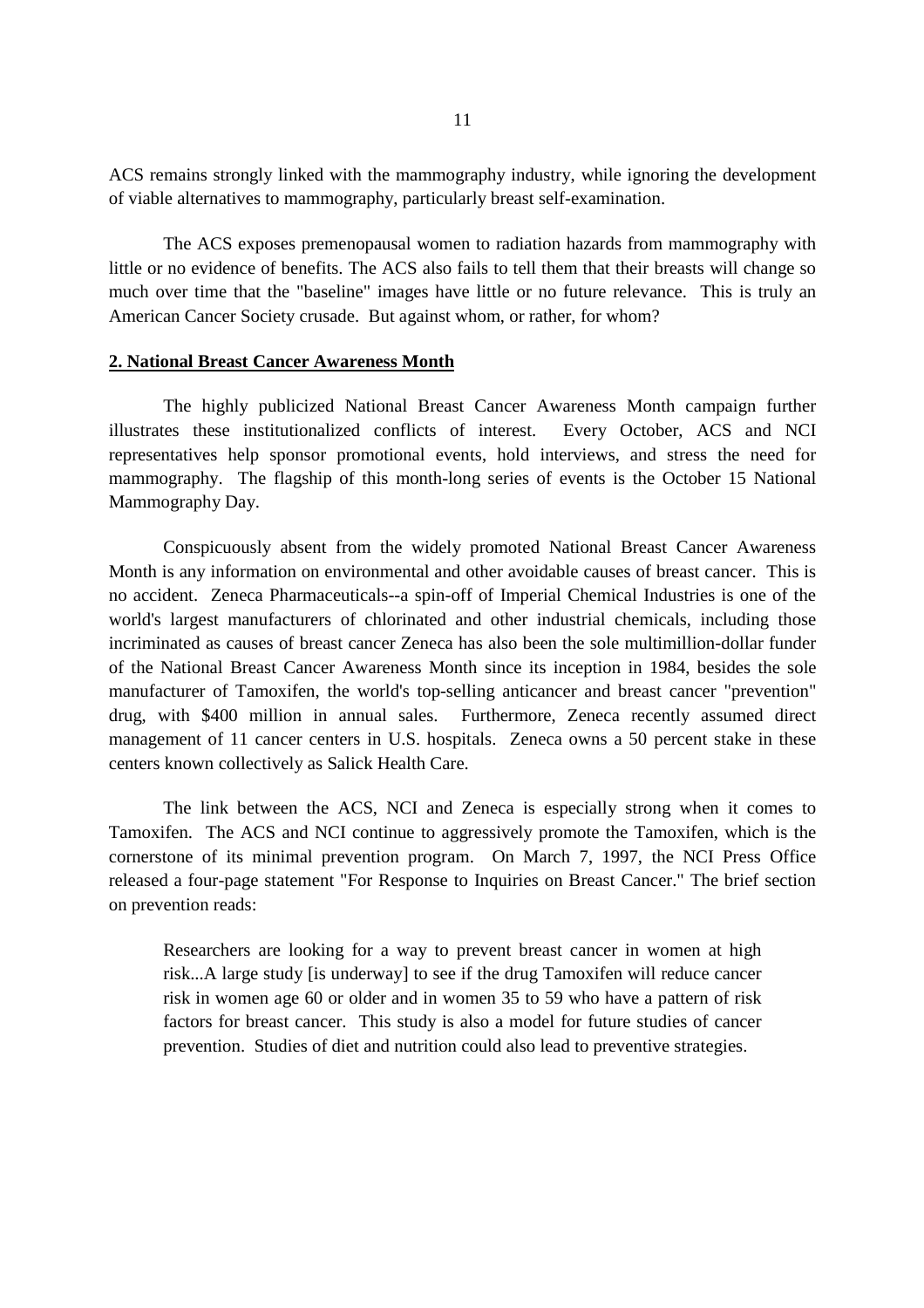Since Zeneca influences every leaflet, poster, publication, and commercial of the National Breast Cancer Awareness Month, it is no wonder that such information and publications, made no mention of carcinogenic industrial chemicals and their relation to breast cancer. Imperial Chemical Industries, Zeneca's parent company, profits by manufacturing breast cancer-causing chemicals. Zeneca profits from treatment of breast cancer, and hopes to profit still more from the prospects of large-scale national use of Tamoxifen for breast cancer prevention. National Breast Cancer Awareness Month is a masterful public relations coup for Zeneca, providing the company with valuable goodwill, besides money from millions of American women.

#### **3. The Pesticide Industry**

 Just how inbred is the relation between the ACS and the chemical industry became clear in the Spring of 1993 to Marty Koughan, a public TV producer. Koughan was then about to broadcast a documentary on the dangers of pesticides to children for the Public Broadcasting Service's hour-long show, *Frontline*. Koughan's investigation relied heavily on the June 1993 National Academy of Sciences ground-breaking report, entitled "Pesticides in the Diet of Children." This report declared the nation's food supply "inadequately protected" from cancer-causing pesticides and a significant threat to the health of children.

 An earlier report, "Intolerable Risk: Pesticides In Our Children's Food," by the Natural Resources Defense Council in 1989, had also given pesticide manufacturers failing marks. The report was released in high profile testimony to Congress by movie actress Meryl Streep. A mother of young children, Streep explained to a packed House chamber the report's findings, namely, that children were most at risk from cancercausing pesticides in food as they consume a disproportionate amount of fruits, fruit juices, and vegetables relative to their size. However, shortly before Koughan's program was due to air, a draft of the script was mysteriously leaked to Porter-Novelli, a powerful public relations firm for produce growers and the agrichemical industry. In true Washington fashion, Porter-Novelli played both sides of the fence, representing both government agencies and the industries they regulated. Its 1993 client list included Ciba-Geigy, DuPont, Monsanto, Burroughs Wellcome, American Petroleum Institute, Bristol-Myers-Squibb, Hoffman-LaRoche, Hoechst Celanese, Hoechst Roussel Pharmaceutical, Janssen Pharmaceutical, Johnson & Johnson, the Center for Produce Quality, as well as the U.S. Department of Agriculture, and the NCI, besides other National Institutes of Health.

 Porter-Novelli first crafted a rebuttal to help quell public fears about pesticidecontaminated food. Next, Porter-Novelli called up another client, the American Cancer Society, for whom Porter-Novelli had done pro bono work for years. The rebuttal that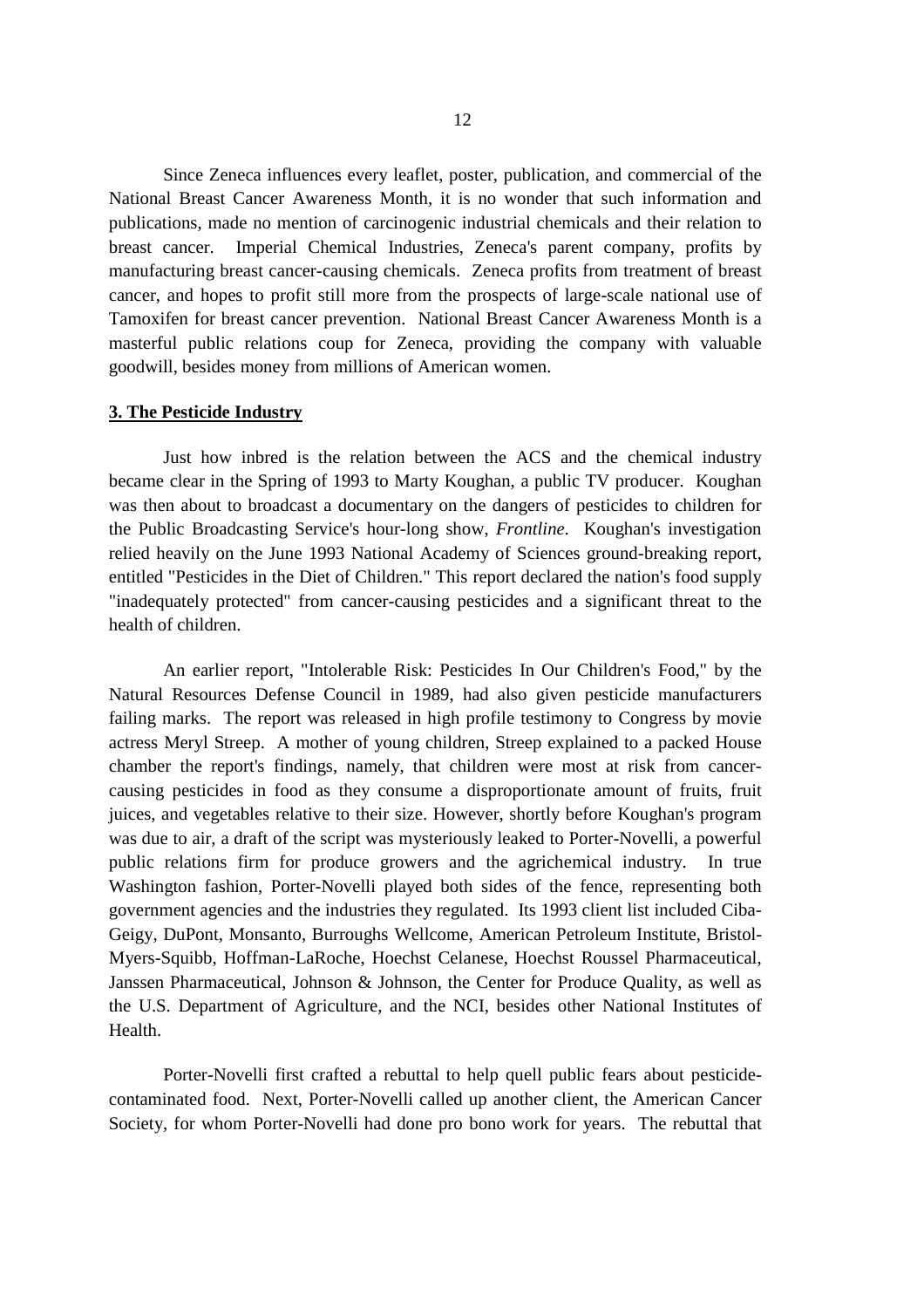Porter-Novelli had just sent off to its industry clients was faxed to ACS Atlanta headquarters. It was then circulated by e-mail on March 22, 1993, virtually verbatim from the memo Porter-Novelli had crafted as a backgrounder for 3,000 regional ACS offices to help field calls from the public after the show aired.

 "The program makes unfounded suggestions...that pesticide residue in food may be at hazardous levels," the ACS memo read. "Its use of 'cancer cluster' leukemia case reports and non-specific community illnesses as alleged evidence of pesticide effects in people is unfortunate. We know of no community cancer cases and none in which pesticide use was confirmed as the cause."

 This bold, unabashed defense of the pesticide industry, crafted by Porter-Novelli, was then rehashed a third time, this time by the right-wing group, Accuracy in Media (AIM). AIM's newsletter gleefully published quotes from the ACS memo in an article with the banner headline: "Junk Science on PBS." The article opened with "Can we afford the Public Broadcasting Service?", and then went on to disparage Koughan's documentary on pesticides and children. "In Our Children's Food...exemplified what the media have done to produce these 'popular panics' and the enormously costly waste [at PBS] cited by the *New York Times*."

 When Koughan saw the AIM article he was initially outraged that the ACS was being used to defend the pesticide industry. "At first, I assumed complete ignorance on the part of the ACS," said Koughan. But after repeatedly trying, without success, to get the national office to rebut the AIM article, Koughan began to see what was really going on. "When I realized that Porter-Novelli represented five agrichemical companies, and that the ACS had been its client for years, it became obvious that the ACS had not been fooled at all," said Koughan. "They were willing partners in the deception, and were in fact doing a favor for a friend--by flaking for the agrichemical industry."

 Charles Benbrook, former director of the National Academy of Sciences Board of Agriculture, charged that the role of the ACS as a source of information for the media was "unconscionable." Investigative reporter Sheila Kaplan, in a 1993 *Legal Times* article, went further: "What they did was clearly and unequivocally over the line, and constitutes a major conflict of interest."

## **4. Cancer Drug Industry**

 The intimate association between the ACS and the cancer drug industry, with annual sales of over \$12 billion, is further illustrated by the unbridled aggression which the ACS has directed at its critics.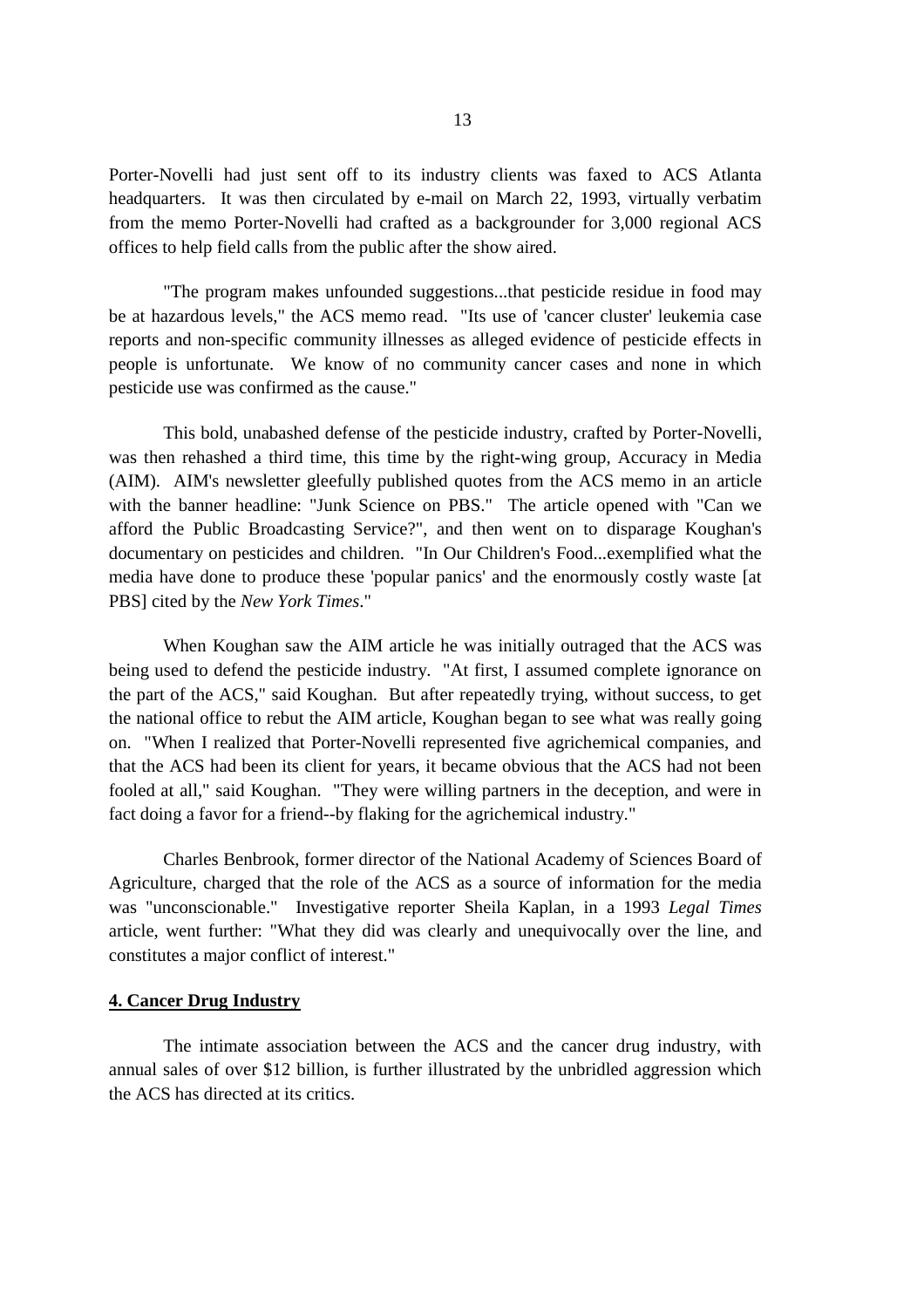Just as Senator Joseph McCarthy had his "black list" of suspected communists and Richard Nixon his environmental activist "enemies list," so too the ACS maintains a "Committee on Unproven Methods of Cancer Management" which periodically "reviews" unorthodox or alternative therapies. This Committee is comprised of "volunteer health care professionals," carefully selected proponents of orthodox, expensive, and usually toxic drugs patented by major pharmaceutical companies, and opponents of alternative or "unproven" therapies which are generally cheap, nonpatentable, and minimally toxic.

 Periodically, the Committee updates its statements on "unproven methods," which are then widely disseminated to clinicians, cheerleader science writers, and the public. Once a clinician or oncologist becomes associated with "unproven methods," he or she is blackballed by the cancer establishment. Funding for the accused "quack" becomes inaccessible, followed by systematic harassment.

 The highly biased ACS witch-hunts against alternative practitioners is in striking contrast to its extravagant and uncritical endorsement of conventional toxic chemotherapy. This in spite of the absence of any objective evidence of improved survival rates or reduced mortality following chemotherapy for all but some relatively rare cancers.

 In response to pressure from People Against Cancer, a grassroots group of cancer patients disillusioned with conventional cancer therapy, in 1986 some 40 members of Congress requested the Office of Technology Assessment (OTA), a Congressional think tank, to evaluate available information on alternative innovative therapies. While initially resistant, OTA eventually published a September 1990 report that identified some 200 promising studies on alternative therapies. OTA concluded that the NCI had "mandated responsibility to pursue this information and facilitate examination of widely used 'unconventional cancer treatments' for therapeutic potential."

 Yet the ACS and NCI remained resistant, if not frankly hostile, to OTA's recommendations. In the January 1991 issue of its *Cancer Journal for Clinicians,* the ACS referred to the Hoxsey therapy, a nontoxic combination of herb extracts developed in the 1940s by populist Harry Hoxsey, as a "worthless tonic for cancer." However, a detailed critique of Hoxsey's treatment by Dr. Patricia Spain Ward, a leading contributor to the OTA report, concluded just the opposite: "More recent literature leaves no doubt that Hoxsey's formula does indeed contain many plant substances of marked therapeutic activity."

 Nor is this the first time that the Society's charges of quackery have been called into question or discredited. A growing number of other innovative therapies originally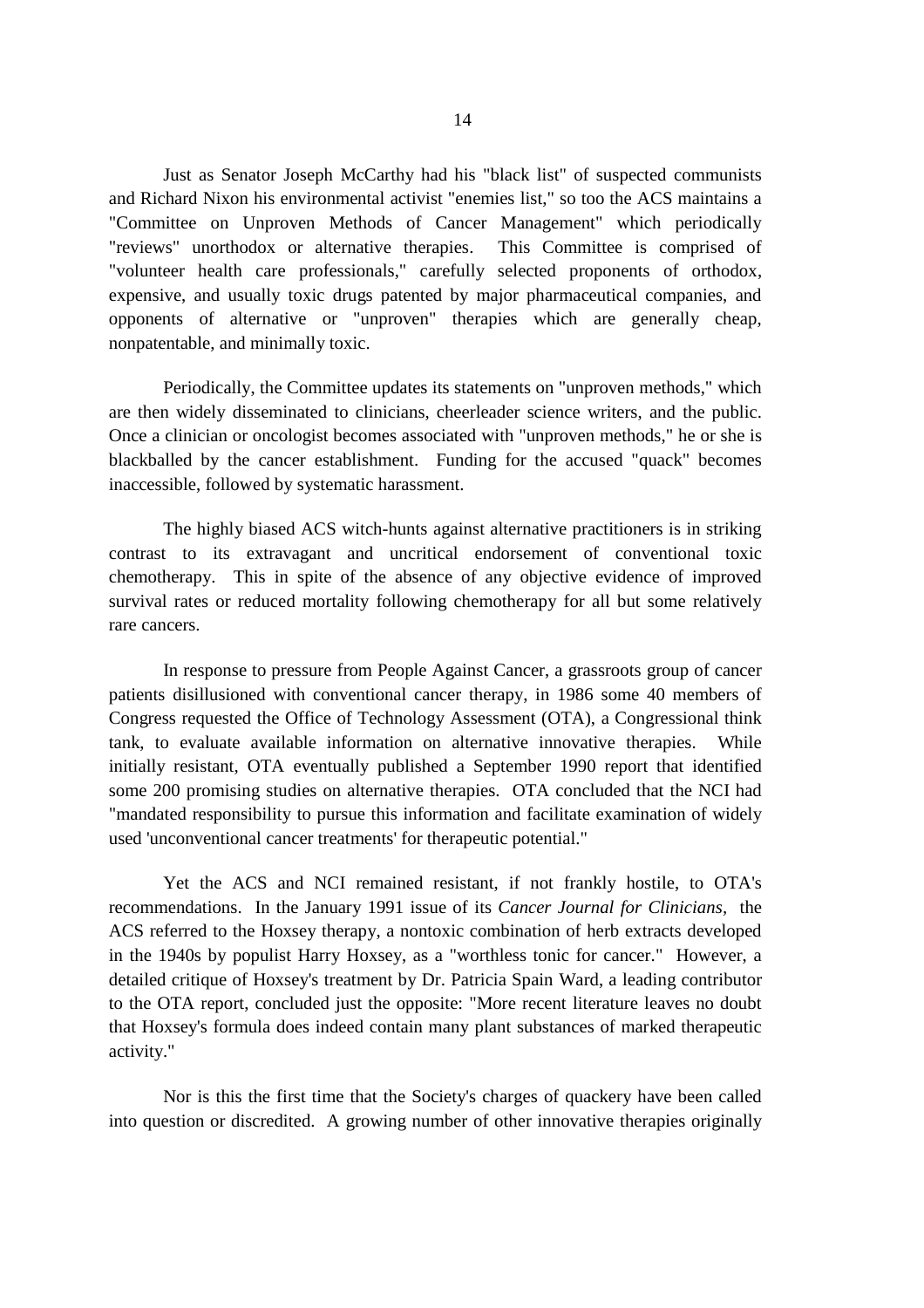attacked by the ACS have recently found less disfavor and even acceptance. These include hyperthermia, tumor necrosis factor (originally called Coley's toxin), hydrazine sulfate, and Burzynski's antineoplastons. Well over 100 promising alternative nonpatented and nontoxic therapies have been identified. Clearly, such treatments merit clinical testing and evaluation by the NCI using similar statistical techniques and criteria as established for conventional chemotherapy. However, while the FDA has approved approximately 40 patented drugs for cancer treatment, it has still not approved a single nonpatented alternative drug.

 Subsequent events have further isolated the ACS in its fixation on "orthodox treatments." Bypassing the ACS and NCI, in June 1992 the National Institutes of Health opened a new Office of Alternative Medicine for the investigation of unconventional treatment of cancer and other diseases. Leading proponents of conventional therapy were invited to participate. The ACS refused. The NCI grudgingly and nominally participated while actively attacking alternative therapy with its widely circulated *Cancer Information Services*. Meanwhile, the NCI's police partner, the FDA, used its enforcement authority against distributors and practitioners of innovative and nontoxic therapies.

 In an interesting development, the Washington, D.C. Center for Mind-Body Medicine, held a two-day conference on Comprehensive Cancer Care" Integrating Complementary and Alternative Medicine. According to Dr. James Gordon, president of the Center and chair of the Program Advisory Council of the NIH Office of Alternative Medicine, the object of the conference was to bring together practitioners of mainstream and alternative medicine, together with cancer patients and high-ranking officials of the ACS and NCI. Dr. Gordon warned alternative practitioners that "they're going to need to get more rigorous with their work--to be accepted by the mainstream community." However, no such warning was directed at the highly questionable claims of the NCI and ACS for the efficacy of conventional cancer chemotherapy. As significantly, criticism of the establishment's minimalistic priority for cancer prevention was effectively discouraged.

#### **Privatization of National Cancer Policy**

 In February 2002, Senator Dianne Feinstein introduced the National Cancer Act of 2002. Co-sponsored by 30 bipartisan Senators, including Majority Leader Tom Daschle and Hilary Clinton, the Bill was a radically different version of President Nixon's 1971 Act that launched the National Cancer Program. The Bill added \$1.4 billion to the \$4.6 billion 2003 budget authorized by President Bush, extra funds coming from the new Federal cigarette tax increase, and a further 50% annual increase to 2007, reaching a grand total of \$14 billion. Feinstein said her goal was to "form our new battle plan to fight cancer." The legislation was referred to the Committee on Health, Education, Labor, and Pensions, then chaired by Senator Judd Gregg.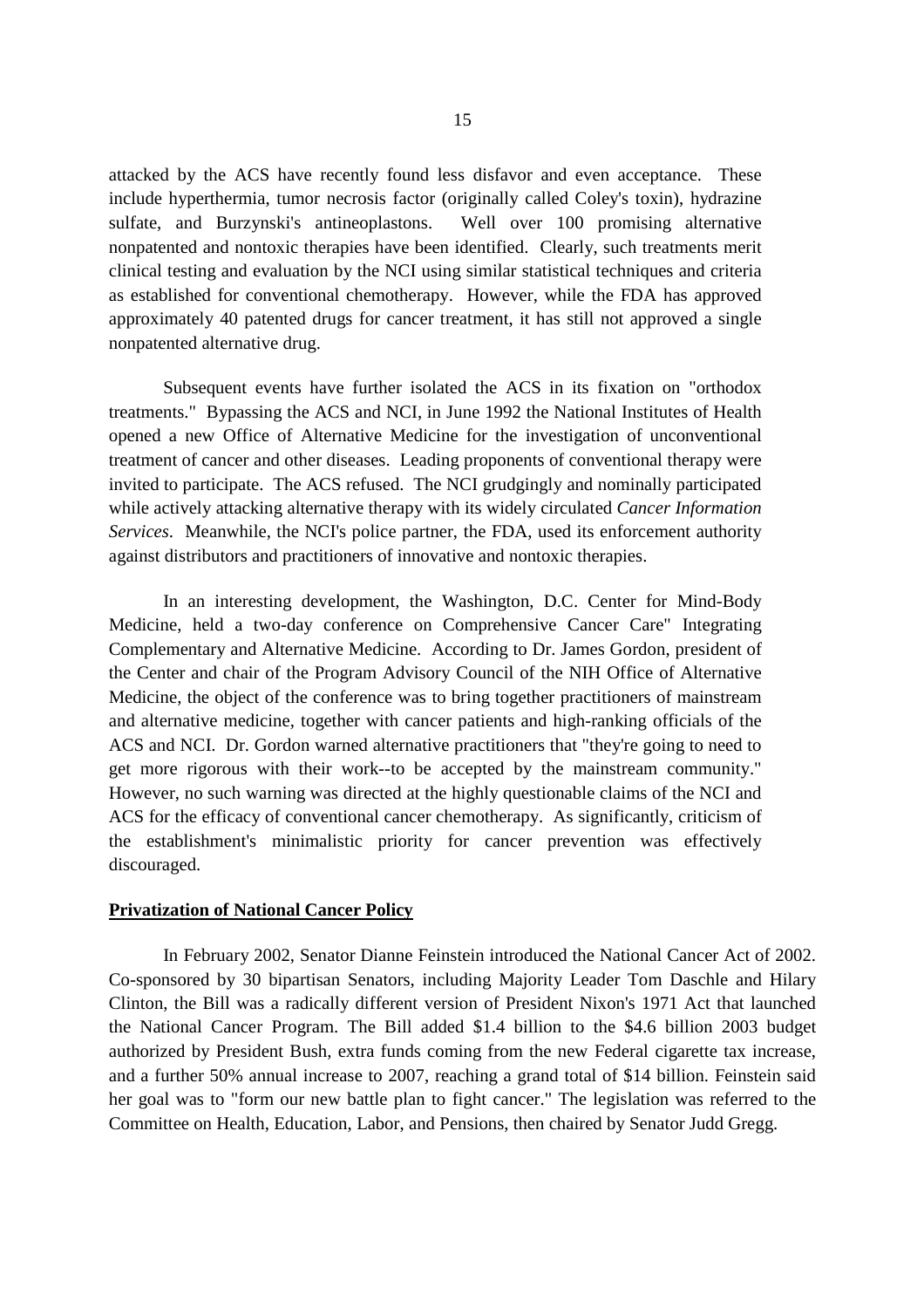This Bill established a national network of 20 "translation" centers to combine basic and clinical research, and to commercialize promising findings. It also mandated insurance coverage for cancer screening, smoking cessation, genetic testing, and quality care standards, while making no reference to prevention.

 Regrettably, this well-intentioned Bill surrendered the National Cancer Program to special interests. The legislation was strongly criticized by survivor coalitions, headed by the Cancer Leadership Council, and the American Society for Clinical Oncology. Of major concern, the Bill displaced control of cancer policy from the public to the private sector, the federal NCI to the "nonprofit" ACS, raising concerns on conflicts of interest and special interests. Dr. John Durant, Executive President of the American Society of Clinical Oncology (ASCO), awarded the Society's 2002 Presidential U.S. Cancer Fighter of the Year, charged: "It has always seemed to me that this was an issue of control by the ACS over the cancer agenda. They are protecting their own fundraising capacity . . ." from competition by survivor groups. Not surprisingly, the authoritative U.S. charity watchdog, *The Chronicle of Philanthropy*, warned against the transfer of money from the public purse to private hands. **The ACS is more interested in accumulating wealth than saving lives.**

 These conflicts of interest extended to the personal. The Legislative Committee co-chair, DeVita, was Board Chairman of CancerSource.com, a website promoting the ACS *Consumers' Guide to Cancer Drugs*. As disturbing, DeVita, and Dr. John Mendelsohn, Director of the NCI's M.D. Anderson Comprehensive Cancer Center, were consultants and board members of the publicly traded cancer drug company, ImClone Systems, Inc. Mendelsohn was also a board member of Enron, besides serving on its Audit Committee; Enron was a generous and long-term supporter of the M.D. Anderson. In May 2001 television and radio interviews, DeVita expressed enthusiasm on cancer drugs that targeted "EGF" receptors. However, he failed to disclose his annual \$100,000 consulting fees from ImClone which was then actively seeking FDA approval of its targeted cancer drug Erbitux. DeVita also insisted, contrary to NCI's own data, that the overall incidence of cancer had been decreasing at a steep rate every year since 1990. In May 2002, Dr. Samuel Waksal resigned as president and CEO of ImClone. One month later, he was arrested on charges of criminal conspiracy, securities fraud and perjury, and civil damages for insider trading, and was subsequently indicted on charges of insider trading, bank fraud, forging a signature and obstructing a federal investigation.

 In the September/October 2002 issue of *The Cancer Journal*, an article by its co-editor DeVita, "A Perspective on the War on Cancer" was prefaced by the following disclaimer: "No benefits in any form have been or will be received from a commercial party related directly or indirectly to the subject of this article." However, as pointed out in a November 15, 2002 letter (by the author) to the Journal's other co-editors, Drs. Samuel Hellman and Steven Rosenberg, this disclaimer was inconsistent with DeVita's conflicts of interest relating to the CancerSource.com web site, and his ImClone consulting fees. The editors of the Journal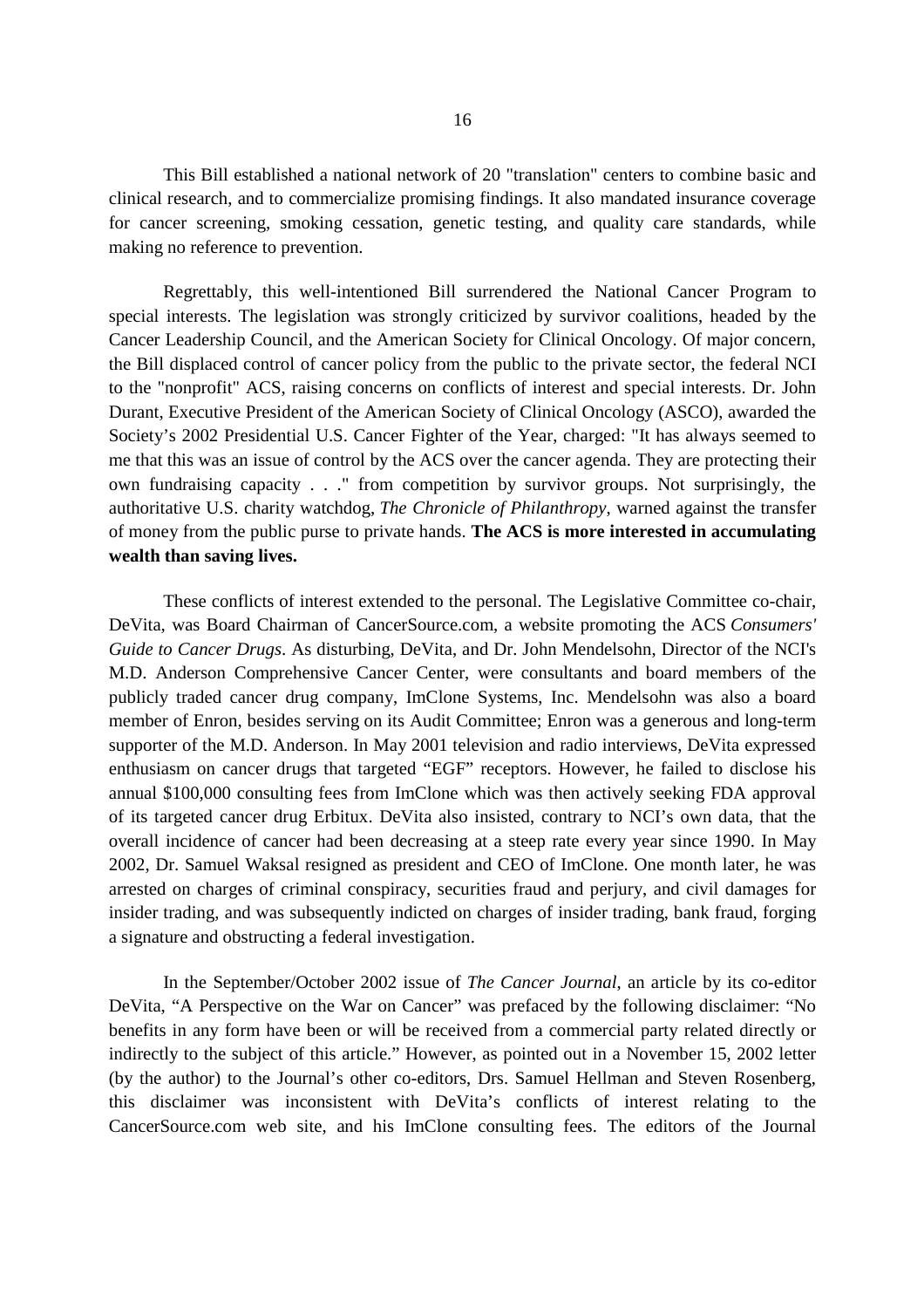responded that it "takes matters of conflict of interest and disclosure very seriously," but nevertheless declined to publish the letter.

 ACS has interlocking interests with the pharmaceutical, cancer drug, mammography film and machine, and biotechnology industries. This is reflected by generous ACS allocations for research on highly profitable patented cancer drugs, and aggressive promotion of premenopausal mammography. In striking contrast, less than 0.1% of revenues in 1998 were allocated to environmental, occupational and other avoidable causes of cancer. More seriously, ACS policies on primary cancer prevention extend from a decades-long track record of indifference, or even hostility, compounded by pro-industry bias, even to the tobacco industry. Shandwick International, representing R.J. Reynolds, and Edelman Worldwide, representing Brown & Williamson Tobacco Company, have been major PR firms for the ACS; Shandwick assisted the NDC in drafting the new National Cancer Act, while Edelman conducted the ACS voter education campaign for the 2000 Presidential elections. ACS promptly discontinued these relations, protesting "front end due diligence," once the damaging information became public.

 The highly politicized and non-transparent agenda of the ACS is troubling. This is further exemplified by expenditures on lobbying, including donations to Democratic and Republican Governors' associations: "We wanted to look like players and be players," an ACS representative admitted. Tax experts have warned that these contributions may be illegal as charities are not allowed to make political donations. Marcus Owen, Director of the IRS Exempt Organization Division, also warned, "The bottom line is campaign contributions will jeopardize a charity's exempt status."

 It should be emphasized that the ACS has long exercised dominant influence over NCI policy, and remains "the tail that wags the NCI dog." This influence was consolidated by the February 2002 appointment of Dr. Andrew Von Eschenbach as NCI Director; prior to his appointment, Eschenbach was Vice-President of the M.D. Anderson Cancer Center and President-elect of the ACS. Furthermore, as a condition of his appointment, Eschenbach obtained agreement that he continue as NDC's leader. Thus, irrespective of the Feinstein initiative, to all intents and purposes, the National Cancer Program has since become privatized.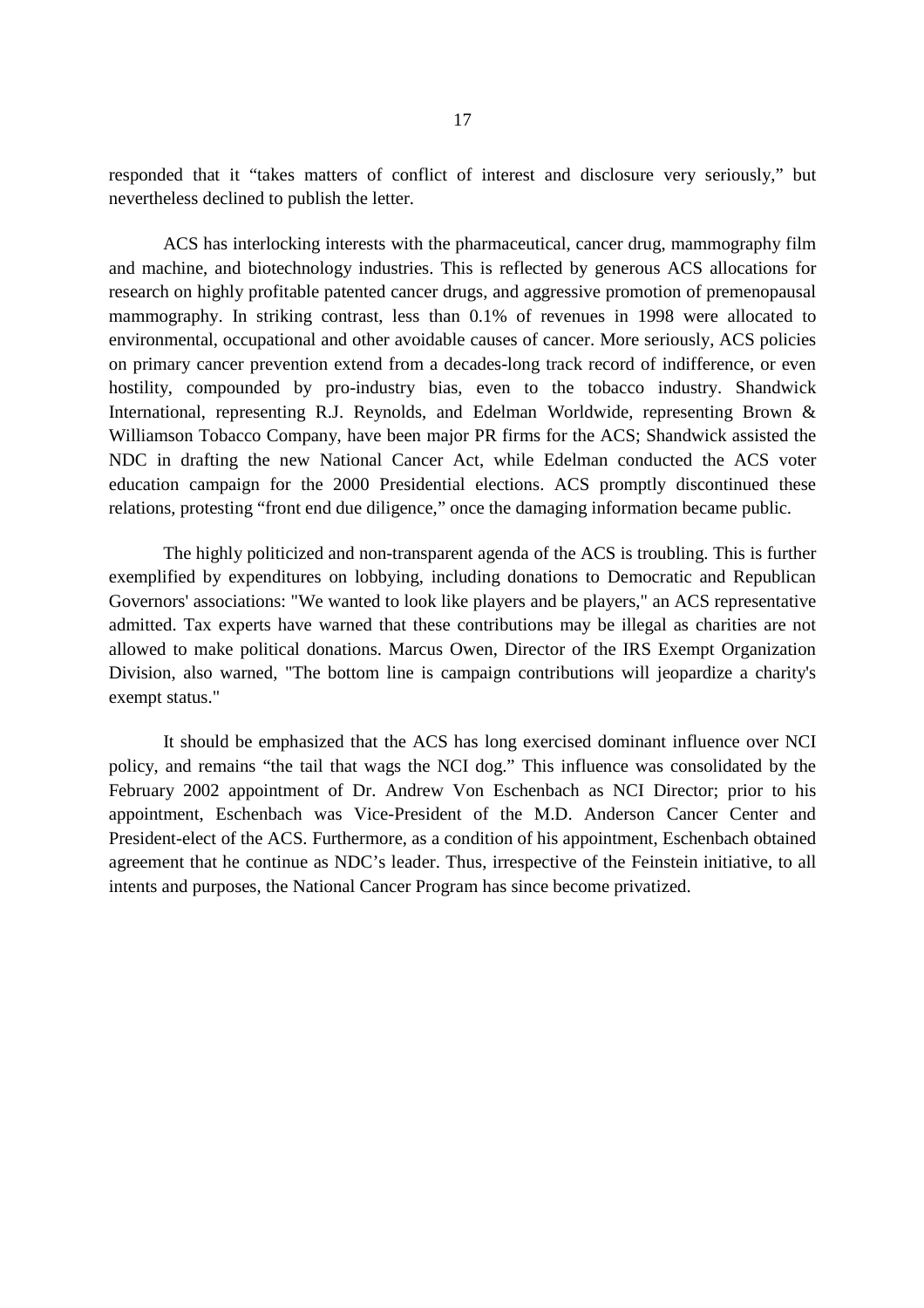## **HIDDEN CONFLICTS OF INTEREST**

#### *Public Relations*

•1998-2000: PR for the ACS was handled by Shandwick International, whose major clients included R.J. Reynolds Tobacco Holdings.

•2000-2002: PR for the ACS was handled by Edelman Public Relations, whose major clients included Brown & Williamson Tobacco Company, and the Altria Group, the parent company of Philip Morris, Kraft, and fast food and soft drink beverage companies.

## *Industry Funding*

 ACS has received contributions in excess of \$100,000 from a wide range of "Excalibur Donors." Some of these companies were responsible for environmental pollution with carcinogens, while others manufactured and sold products containing toxic and carcinogenic ingredients. These include:

•Petrochemical companies (DuPont; BP; and Pennzoil)

•Industrial waste companies (BFI Waste Systems)

•Big Pharma (AstraZeneca; Bristol Myers Squibb; GlaxoSmithKline; Merck & Company; and Novartis)

•Auto companies (Nissan; and General Motors)

•Cosmetic companies (Christian Dior; Avon; Revlon; and Elizabeth Arden) •Junk food companies (Wendy's International; McDonalds's; Unilever/Best Foods; and Coca-Cola)

•Biotech companies (Amgen; and Genentech)

 Nevertheless, as reported in the December 8, 2009 *New York Times*, the ACS claims that it "holds itself to the highest standards of transparency and public accountability."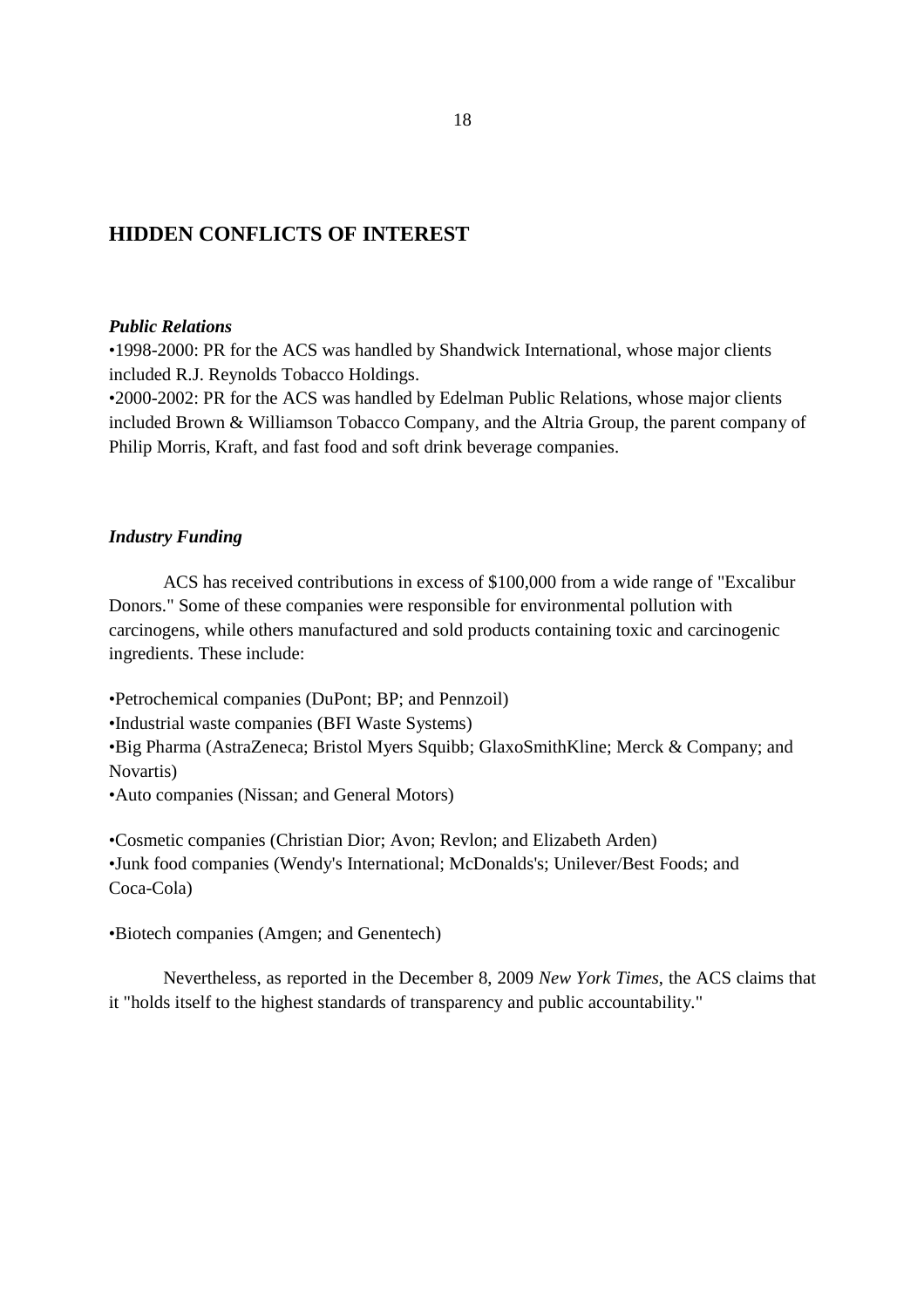## **RECKLESS, IF NOT CRIMINAL, TRACK RECORD ON CANCER PREVENTION\***

**1971** When studies unequivocally proved that diethylstilbestrol (DES) caused vaginal cancers in teenage daughters of women administered the drug during pregnancy, the ACS refused an invitation to testify at Congressional hearings to require the U.S. Food and Drug Administration (FDA) to ban its use as an animal feed additive. It gave no reason for its refusal. Not surprisingly, U.S. meat is banned by other nations worldwide.

**1977** The ACS opposed regulations proposed for hair coloring products that contained dyes known to cause breast and liver cancer in rodents. In so doing, the ACS ignored virtually every tenet of responsible public health as these chemicals were clear-cut liver and breast carcinogens.

 The ACS also called for a Congressional moratorium on the FDA's proposed ban on saccharin and even advocated its use by nursing mothers and babies in "moderation" despite clear-cut evidence of its carcinogenicity in rodents. This reflects the consistent rejection by the ACS of the importance of animal evidence as predictive of human cancer risk.

**1978** Tony Mazzocchi, then senior representative of the Oil, Chemical, and Atomic Workers International Union, stated at a Washington, D.C., roundtable between public interest groups and

high-ranking ACS officials: "Occupational safety standards have received no support from the ACS." Congressman Paul Rogers also censured the ACS for doing "too little, too late" in failing to support the Clean Air Act.

**1982** The ACS adopted a highly restrictive cancer policy that insisted on unequivocal human evidence of carcinogenicity before taking any position on public health hazards. Accordingly, the ACS still trivializes or rejects evidence of carcinogenicity in experimental animals, and has actively campaigned against laws (the 1958 Delaney Law, for instance) that ban deliberate addition to food of any amount of any additive shown to cause cancer in either animals or humans. The ACS still persists in an anti-Delaney policy, in spite of the overwhelming support for this Law by the independent scientific community.

**1983** The ACS refused to join a coalition of the March of Dimes, American Heart Association, and the American Lung Association to support the Clear Air Act.

\_\_\_\_\_\_\_\_\_\_\_\_\_\_\_\_\_\_\_\_\_\_\_\_\_\_\_\_\_\_\_\_\_\_\_\_\_\_\_\_\_\_\_\_\_\_\_\_\_\_\_\_\_\_\_\_\_\_\_\_\_\_\_\_\_\_\_\_\_\_\_\_\_\_\_\_\_\_\_\_\_\_\_\_\_\_\_\_\_\_\_\_\_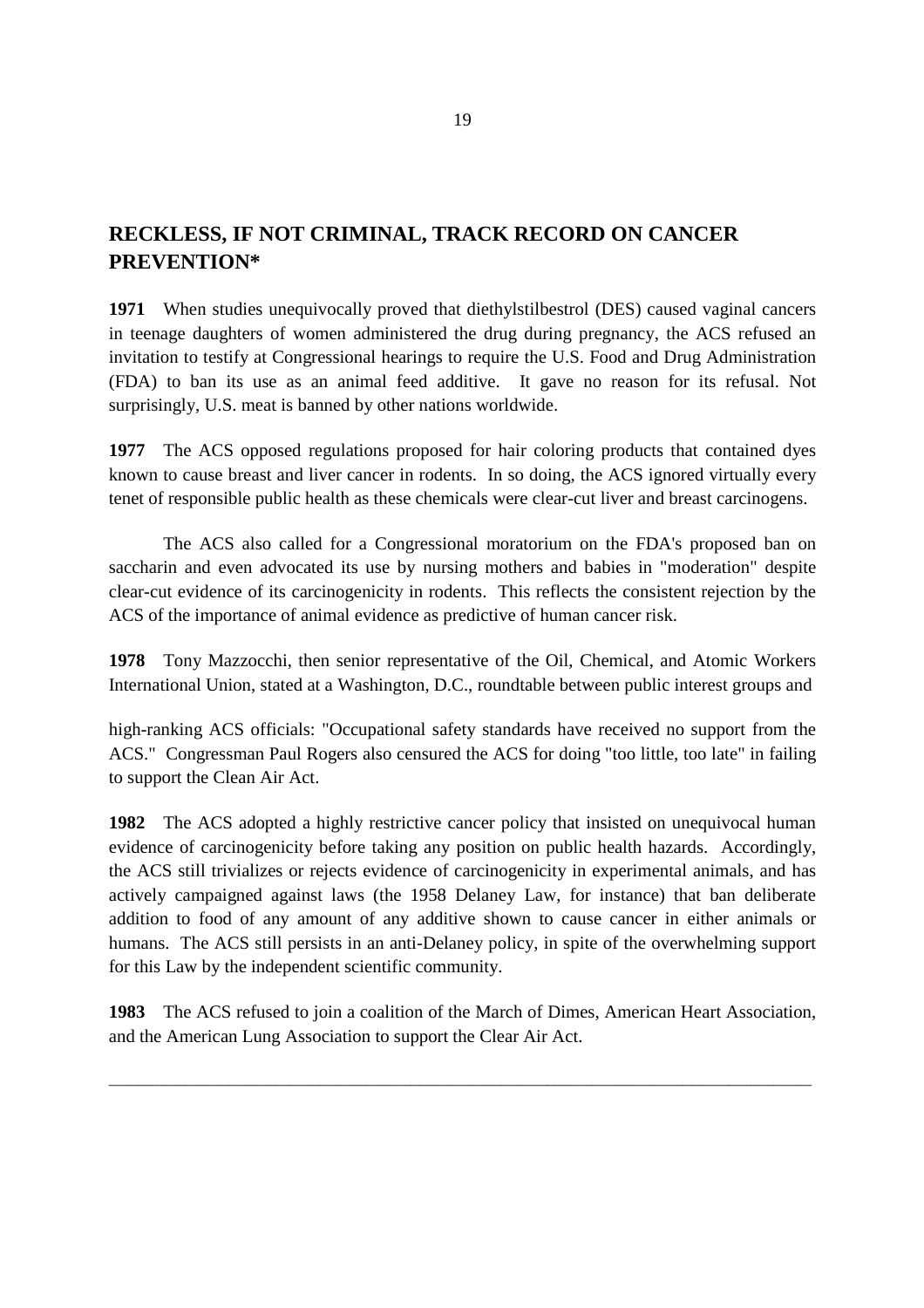\* Based in part on "THE STOP CANCER BEFORE IT STARTS CAMPAIGN: How To Win The Losing War Against Cancer." Cancer Prevention Coalition Report, 2003. This report was sponsored by 8 leading cancer prevention experts, and endorsed by over 100 activists and citizen groups, and is based in part on a prior publication in the International Journal of Health Services (see Appendix A).

**1984** The ACS created the October National Breast Cancer Awareness Month, funded and promoted by Zeneca, an offshoot of the U.K. Imperial Chemical Industry, a major manufacturer of petrochemical products. The ACS leads women to believe that mammography is their best hope against breast cancer. A recent ACS advertisement promised that "early detection results in a cure nearly 100% of the time." Responding to questions from a journalist, an ACS communications director admitted: "The ad is based on a study. When you make an advertisement, you just say what you can to get women in the door. You exaggerate a point.

 Mammography today is a lucrative [and] highly competitive business." Even more seriously, the Awareness Month publications and advertisements studiously avoid any reference to the wealth of information on avoidable causes and prevention of breast cancer.

**1989** Launched in 1989 by the Cosmetic, Toiletry, and Fragrance Association (CTFA) and the National Cosmetology Association, the Look Good . . . Feel Better Program was "dedicated to teaching women cancer patients beauty techniques to help restore their appearance and selfimage during cancer treatment."

 Just what could be more noble? Or so it might just seem. The October 2005 Look Good Program was supported by 22 CTFA-member cosmetic companies, including multibillion-dollar household name global giants. Each year, member companies "donate over one million individual cosmetic and personal care products, valued at \$10 million, and raise more than \$2 million." The Program was administered nationwide by the ACS, "which managed volunteer training, and served as the primary source of information to the public."

 There is no doubt that the products donated by the cosmetic companies, such as eye and cheek colors, lipsticks, moisture lotions, pressed powders and other makeup, are restorative. However, there is also no doubt that the ACS and the companies involved were oblivious to or strangely silent on the dangers of the Look Good products, whose ingredients were readily absorbed through the skin.

 A review of 12 Look Good products, marketed by six companies, revealed that 10 contained toxic ingredients. These pose risks of cancer, and also hormonal (endocrine disruptive) effects.

 Evidence for the cancer risks is based on standard tests in rodents, and on human (epidemiological) studies. Evidence for the hormonal risks is based on test-tube tests with breast cancer cells, or by stimulating premature sexual development in infant rodents. Unbelievably, the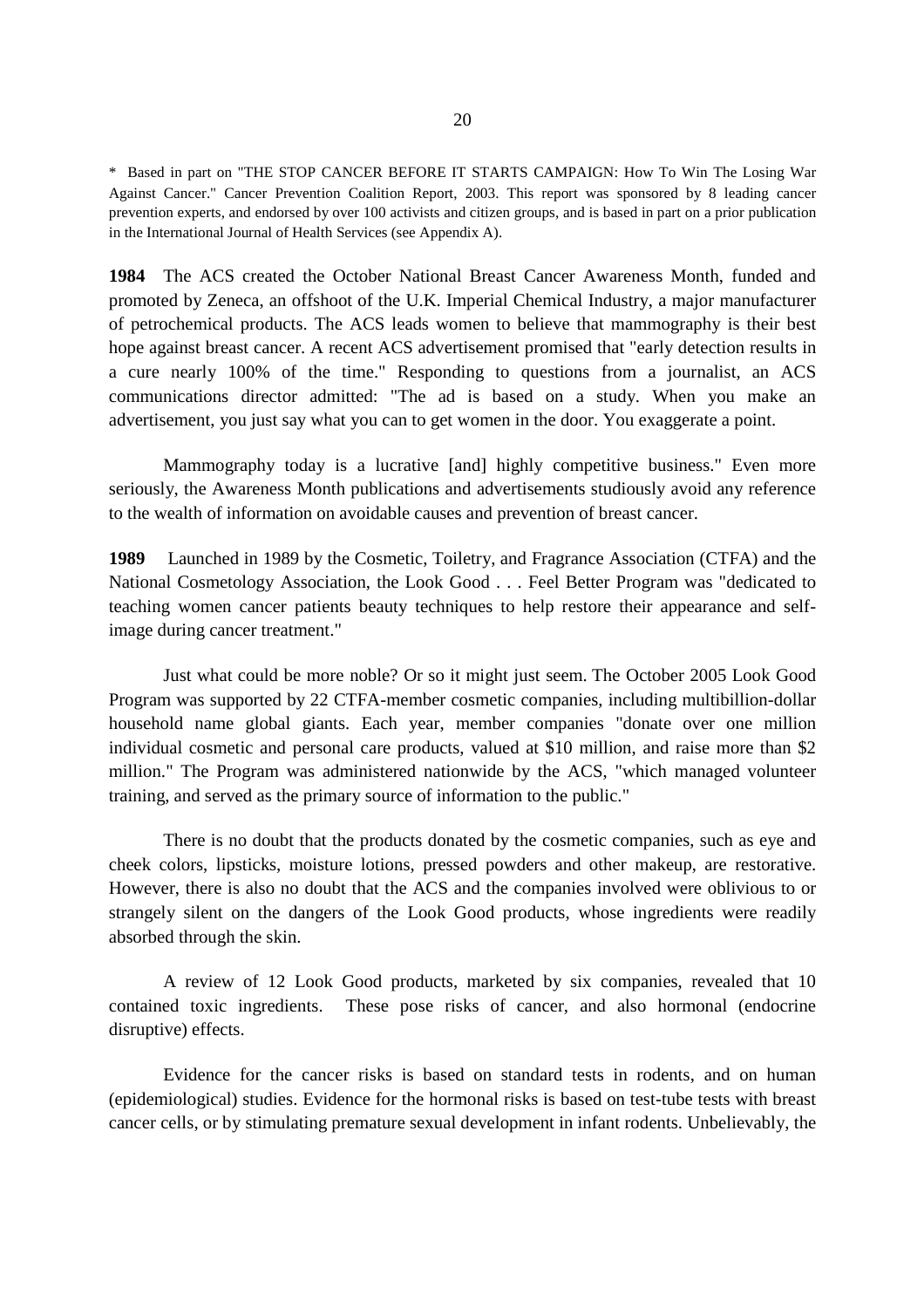ACS explicitly warns women undergoing cancer chemotherapy --- "Don't use hormonal creams."

 Take for example Estee Lauder's LightSource Transforming Moisture Lotion, Chanel's Sheer Lipstick, and Merle Norman Eye Color. These products contain ingredients which are carcinogenic, contaminated with carcinogens, or precursors of carcinogens. The products also contain hormonal ingredients, known as parabens, one of which has been identified in breast cancer tissue, and incriminated as a probable cause of breast cancer.

 The ACS silence with regard to the risks of the Look Good products extends more widely to cosmetics and personal care products used by women, personal care products used by men, and baby lotions and shampoos. This silence is also consistent with the imbalanced objectives of the ACS highly publicized annual "Breast Cancer Awareness Month." While dedicated to the early detection of breast cancer, this event is silent on a wide range of its avoidable causes, besides the escalating incidence of post-menopausal breast cancer, by nearly 40%, over the last three decades.

 Of likely relevance to the ACS silence is its interlocking interests with the cosmetic, besides other industries. The major Look Good companies were among some 350 ACS "Excalibur Donors," each donating a minimum of \$10,000 annually. Other donors include petrochemical, power plant, and hazardous waste industries, whose environmental pollutants have been incriminated as causes of breast, besides other, cancers.

 The ACS silence was also recklessly shared by the National Cancer Institute (NCI), which is required by the 1971 National Cancer Act to provide the public with information on avoidable causes of cancer. However, in spite of approximately \$50 billion of taxpayers funding since 1971, the NCI has joined with the ACS in denying the public's right to know of avoidable causes of cancer from industrial chemicals, radiation, and common prescription drugs. Both the NCI and ACS are locked at the hip in policies fixated on damage control-screening, diagnosis, treatment and treatment-related research, with indifference to cancer prevention due to avoidable exposures to chemical carcinogens in cosmetics, other consumer products, air and water.

 Equally asleep at the wheel remained the Food and Drug Administration in spite of its regulatory authority. The 1938 Federal Food, Drug and Cosmetic Act explicitly requires that "The label of cosmetic products shall bear a warning statement . . . to prevent a health hazard that may be associated with a product."

**1992** The ACS issued a joint statement with the Chlorine Institute in support of the continued global use of organochlorine pesticides, despite clear evidence that some were known to cause breast cancer. In this statement, ACS vice president Clark Heath, M.D., dismissed evidence of any risk as "preliminary and mostly based on weak and indirect association." Heath then went on to explain away the blame for increasing breast cancer rates as due to better detection: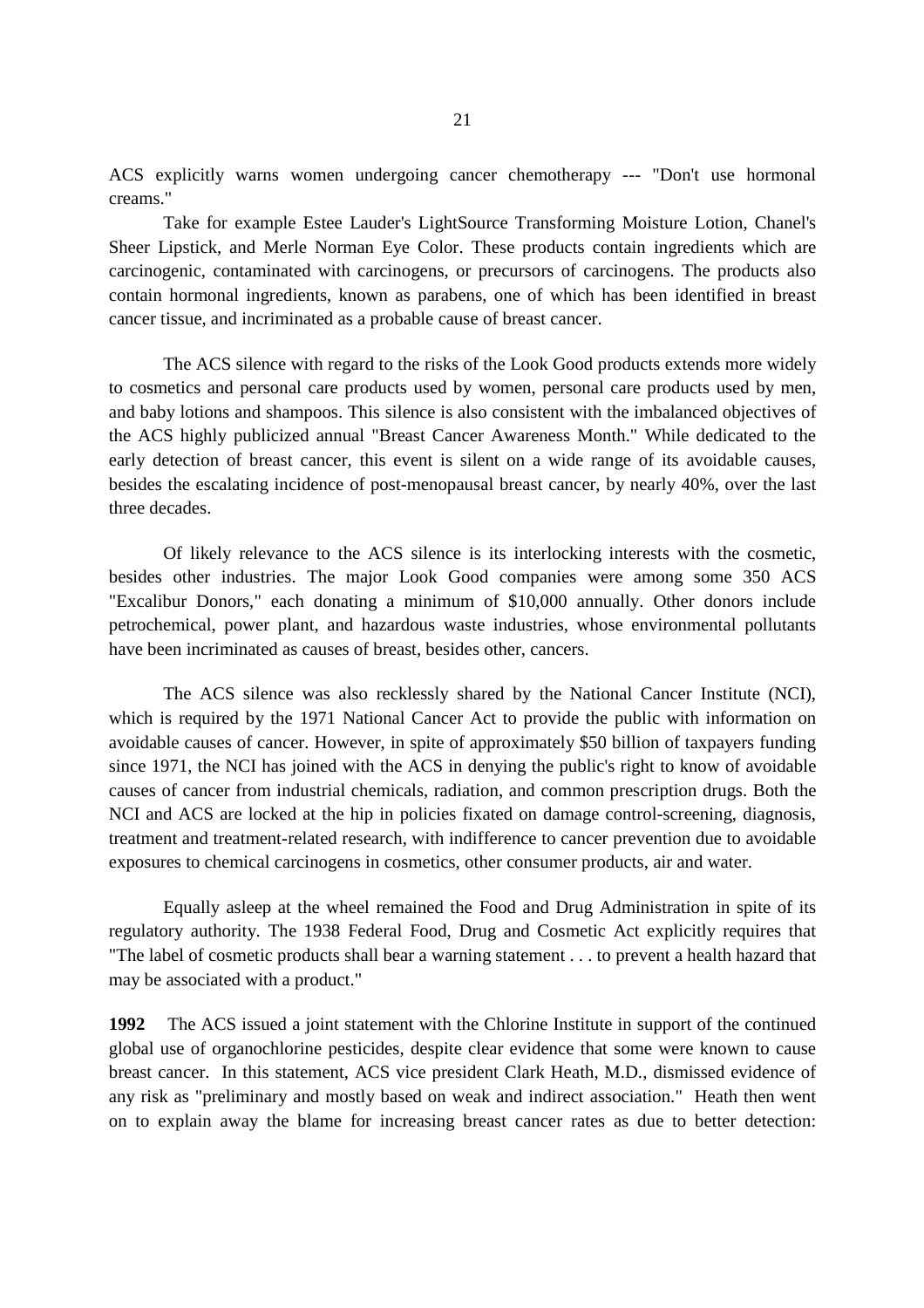"Speculation that such exposures account for observed geographic differences in breast cancer occurrence should be received with caution; more likely, much of the recent rise in incidence in the United States...reflects increased utilization of mammography over the past decade."

 In conjunction with the NCI, the ACS aggressively launched a "chemoprevention" program aimed at recruiting 16,000 healthy women at supposedly "high risk" of breast cancer into a 5-year clinical trial with a highly profitable drug called Tamoxifen. This drug is manufactured by one of the world's most powerful cancer drug industries, Zeneca, an offshoot of the Imperial Chemical Industries. The women were told that the drug was essentially harmless, and that it could reduce their risk of breast cancer. What the women were not told was that Tamoxifen had already been shown to be a highly potent liver carcinogen in rodent tests, and was also well-known to induce uterine cancer in women.

**1993** Just before PBS *Frontline* aired the special entitled, "In Our Children's Food," the ACS came out in support of the pesticide industry. In a damage-control memorandum sent to some 48 regional divisions and their 3,000 local offices, the ACS trivialized pesticides as a cause of childhood cancer. The ACS also reassured the public that carcinogenic pesticide residues in food are safe, even for babies. When the media and concerned citizens called local ACS chapters, they received reassurances crafted by Porter-Novelli, a powerful PR firm for the agribusiness industry, and then rehashed and sent to another client, the ACS:

"The primary health hazards of pesticides are from direct contact with the chemicals at potentially high doses, for example, farm workers who apply the chemicals and work in the fields after the pesticides have been applied, and people living near aerially sprayed fields. . . . The American Cancer Society believes that the benefits of a balanced diet rich in fruits and vegetables far outweigh the largely theoretical risks posed by occasional, very low pesticide residue levels in foods."

 In support of this ACS-agribusiness initiative, these reassurances were then rehashed for a third time by the right-wing group, Accuracy in Media (AIM), which published quotes from the ACS memorandum in an article with the banner headline: "Junk Science on PBS," with a opening, "Can we afford the Public Broadcasting Services?"

 Based on these and other, longstanding concerns, *The Chronicle of Philanthropy*, the nation's leading charity watchdog, published a statement that "**The ACS is more interested in accumulating wealth than saving lives.**"

**1994** The ACS published a study designed to reassure women on the safety of dark permanent hair dyes and trivialize risks of fatal and non-fatal cancers, as documented in over six prior reports. However, the ACS study was based on a group of some 1,100 women with an initial age of 56 who were followed for seven years only. The ACS concluded that "women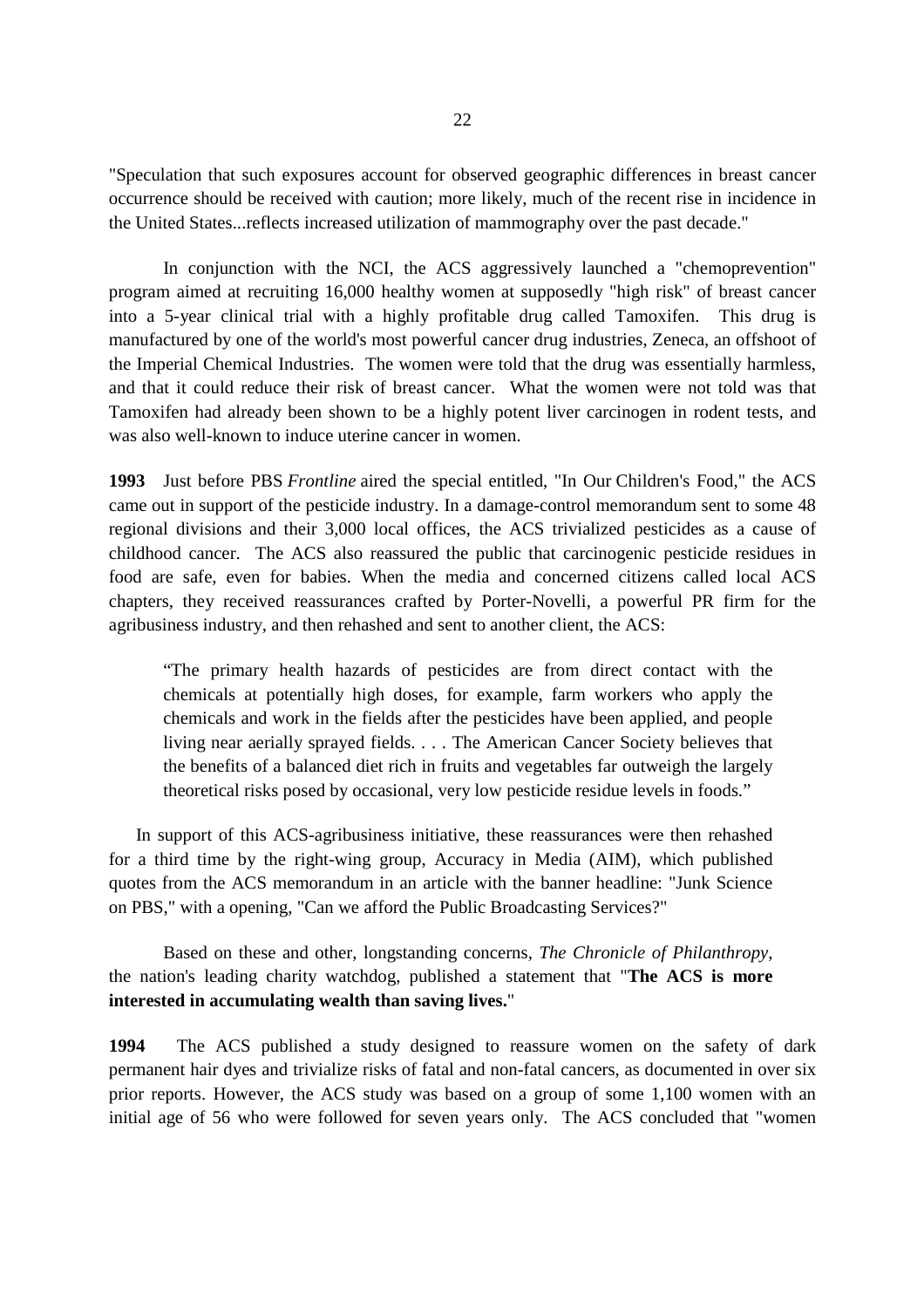using permanent hair dyes are not generally at increased risk of fatal cancer." However, risks of cancer in women over 63 are up to 20 times higher for non-Hodgkin's lymphoma and multiple myeloma, 34 times for bladder cancer, and 8 times for breast cancer. As designed, the ACS study would have missed the great majority of these cancers, and excluded dark hair dyes as important risks of avoidable cancers.

 The ACS abysmal track record on prevention has been and remains the subject of periodic protests by leading independent scientists and public interest groups. A well-publicized example was a New York City, January 23, 1994, press conference, sponsored by the author and the Center for Science in the Public Interest. Their press release stated: "A group of 24 scientists charged that the ACS was doing little to protect the public from cancer-causing chemicals in the environment and workplace. The scientists urged ACS to revamp its policies and to emphasize prevention in its lobbying and educational campaigns." The scientists--including--Harvard University Nobel laureates Matthew Meselson and George Wald; former Occupational Safety and Health director Eula Bingham; Samuel Epstein, author of The Politics of Cancer; and Anthony Robbins, past president of the American Public Health Association--criticized the ACS for insisting on unequivocal human evidence that an exposure or chemical is carcinogenic before it would recommend its regulation.

 This public criticism by a broad representation of highly credible scientists reflected the well-established conviction that a substantial proportion of cancer deaths are caused by exposure to chemical carcinogens in the air, water, food supply, and workplace, all of which could be prevented by legislative and regulatory action. Calling the ACS guidelines an "unrealistically high-action threshold," a letter from the January 1994 scientists to ACS executive vice president Lane Adams stated that "we would like to express our hope that ACS will take strong public positions and become a more active force to protect the public and the work force from exposure to carcinogens."

 However, ACS's policies remain retrogressive and contrary to authoritative and scientific tenets established by international and national scientific committees, and also in conflict with long-established policies of federal regulatory agencies. Speakers at the 1994 press conference also warned that unless the ACS became more supportive of cancer prevention, it would face the risk of an economic boycott. Reacting promptly, the ACS issued a statement claiming that cancer prevention would then become a major priority. However, ACS policies have remained unchanged.

**1996** The ACS together with a diverse group of patient and physician organizations filed a "citizen's petition" to pressure the FDA to ease restrictions on access to silicone gel breast implants. What the ACS did not disclose was that the gel in these implants had clearly been shown to induce cancer in several rodent studies, and also that these implants were contaminated with other potent carcinogens such as ethylene oxide and crystalline silica.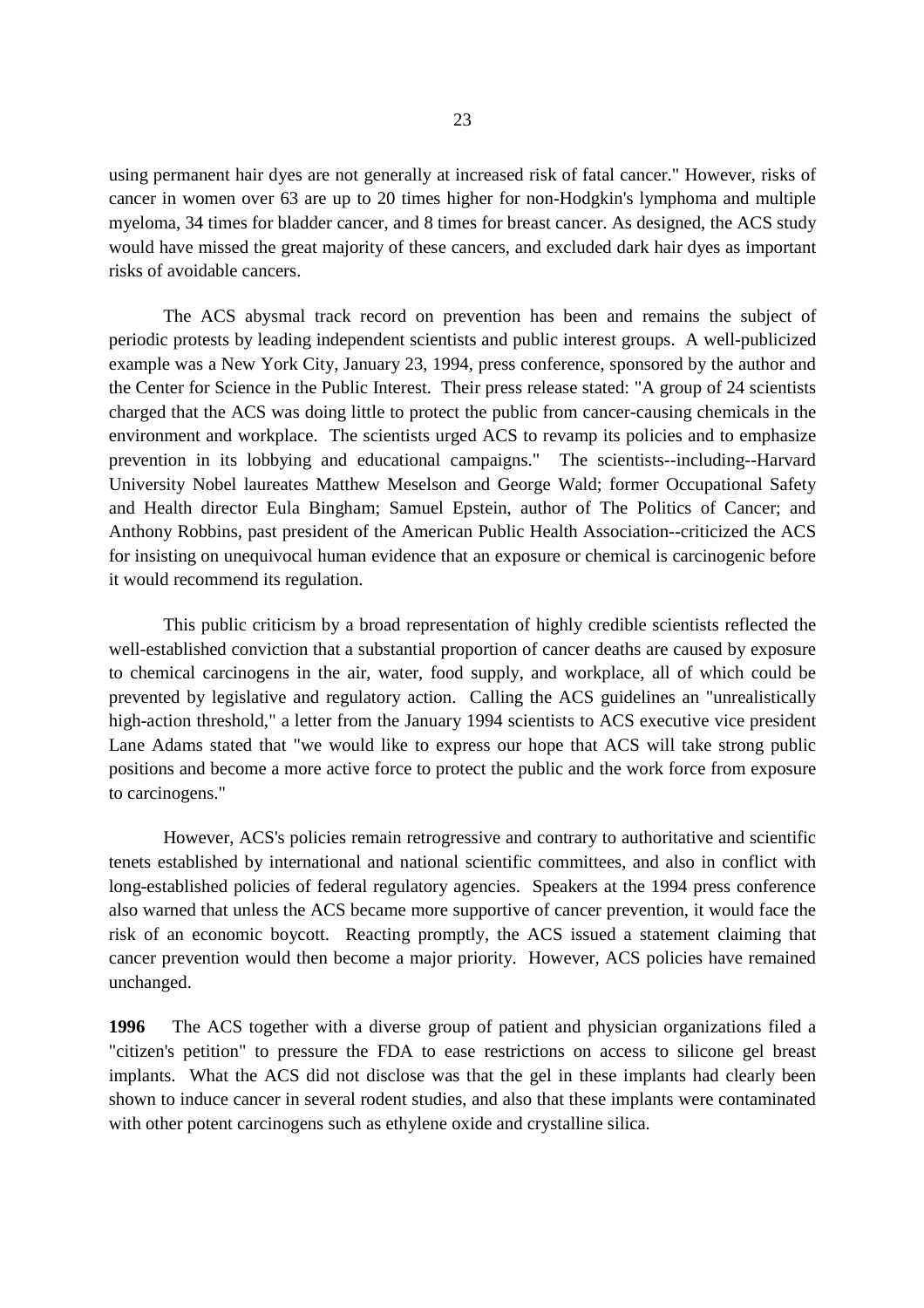**1998** In *Cancer Facts & Figures-1998*, the annual ACS publication designed to provide the public and medical profession with "Basic Facts" on cancer, there is little or no mention of prevention. Examples include: dusting the genital area with talc as a known cause of ovarian cancer; no mention of parental exposure to occupational carcinogens as a major cause of childhood cancer; prolonged use of oral contraceptives and hormone replacement therapy as major causes of breast cancer. For breast cancer, ACS stated: "Since women may not be able to alter their personal risk factors, the best opportunity for reducing mortality is through early detection." In other words, breast cancer is not preventable in spite of clear evidence that its incidence had escalated over recent decades, and in spite of an overwhelming literature on its avoidable causes. In the section on "Nutrition and Diet," no mention is made of the heavy contamination of animal and dairy fats, and produce with a wide range of carcinogenic pesticide residues, and on the need to switch to safer organic foods.

 The ACS allocated \$330,000, under 0.1% of its \$678 million revenues, to research on Environmental Carcinogenesis, while claiming allocations of \$2.6 million, 0.4% of its revenues. Furthermore, in its annual publication, Cancer Facts & Figures, designed to provide the public and medical profession with "basic facts" on cancer, other than information on incidence, mortality and treatment, there was little or no mention of primary prevention. For breast cancer, ACS stated: "Since women may not be able to alter their personal risk factors, the best opportunity for reducing mortality is through early detection."

**1999** The ACS denied any risks of cancer from drinking genetically-engineered (rBGH) milk. Its position has remained unchanged in spite of strong scientific evidence relating rBGH milk to major risks of breast, prostate, and colon cancers, as detailed in my 2006 "What's In Your Milk?" book (Trafford Publishing, 2006).

| <b>CANCER</b>   | <b>AUTHOR</b>           | <b>EXCESS RISKS</b> |
|-----------------|-------------------------|---------------------|
| <b>BREAST</b>   | Bruning et al, 1995     | 7.3                 |
|                 | Hankinson et al, 1998   | 7.3                 |
|                 | Del Giudice et al, 1998 | 2.1                 |
| <b>PROSTATE</b> | Signorello et al, 1999  | 5.1                 |
|                 | Chan et al, 1998        | 4.3                 |
|                 | Mantzoros et al, 1997   | 1.9                 |
|                 | Wolk et al, 1995        | 1.4                 |
| <b>COLON</b>    | Pollak et al, 1999      | 5.0                 |
|                 | Manousos et al, 1999    | 2.7                 |
|                 | Ma et al, 1999          | 2.5                 |
|                 | Giovanucci et al, 1999  | 2.2                 |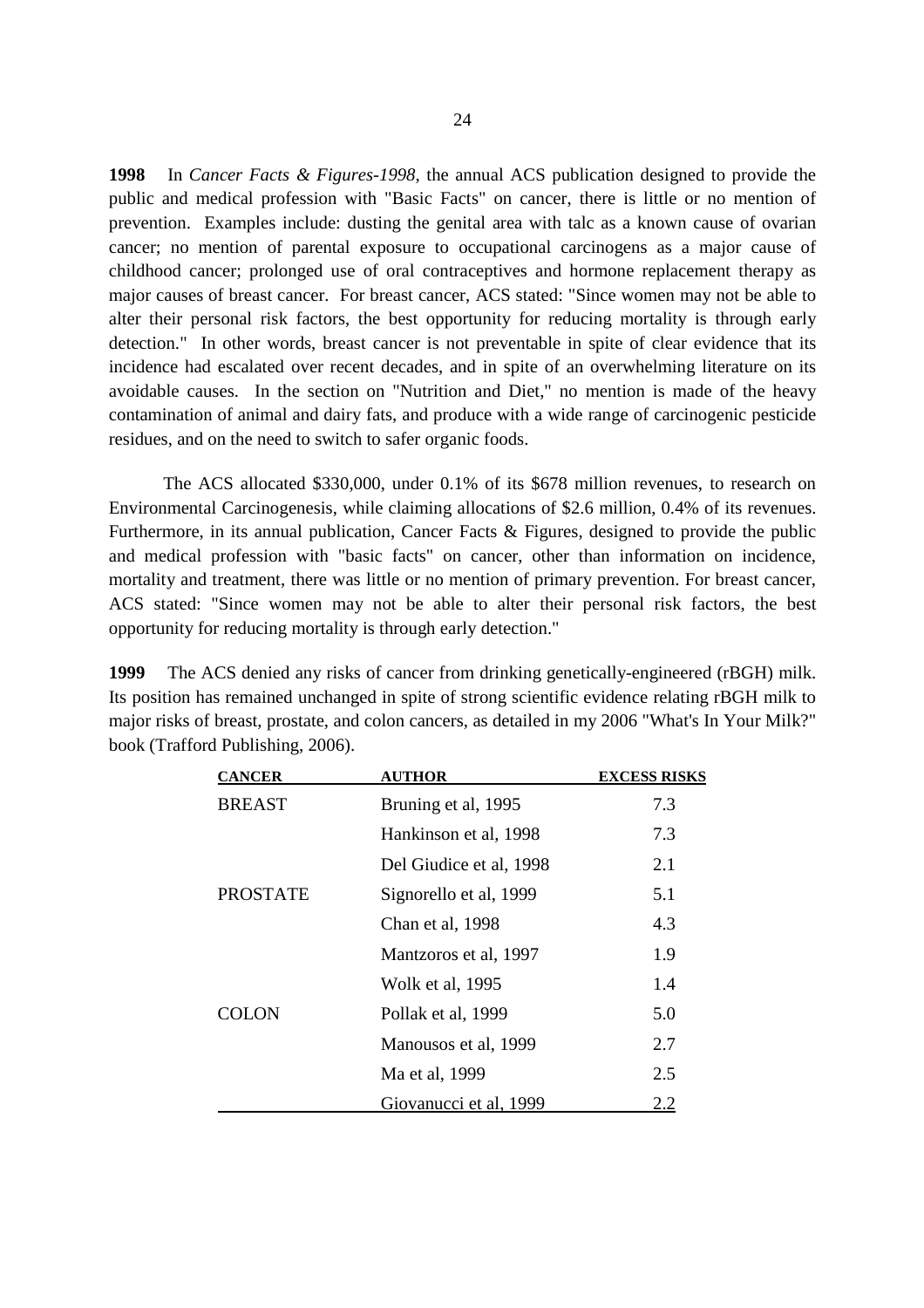Evidence for these risks is also summarized in my May 11, 2007 and January 12, 2010 Citizen Petitions to the Food and Drug Administration. These requested the FDA Commissioner "to label milk and other dairy products produced with the use of Posilac with a cancer risk warning. Both petitions were endorsed by leading national experts, and supported by over 60 scientific references. However, the FDA has still remained recklessly unresponsive.

**2000** The January *Cancer Letter*, commented on the, behind the scenes, ACS creation of a Legislative Committee to gain major control of national cancer policy. Dr. John Durant, former executive President of the American Society of Clinical Oncologists, charged: "It has always seemed to me that was an issue of control by the ACS over the cancer agenda. They are protecting their own fundraising capacity..." from competition by survivor groups.

 Also, the *Cancer Letter*, revealed that ACS public relations had close ties to the tobacco industry. Shandwick International, representing R.J. Reynolds Tobacco Holdings, and subsequently by Edelman Public Relations, representing Brown & Williamson Tobacco Company, had been major public relations firms for the ACS in its attempts to rewrite the 1971 National Cancer Act, and in conducting voter education programs in the past presidential campaign.

**2002** In the *ACS Cancer Facts and Figures 2002*, the Community Cancer Control Section includes a "Look Good...Feel Better" program to teach women cancer patients beauty techniques to help restore their appearance and self-image during chemotherapy and radiation treatment." This program was partnered by the National Cosmetology Association and The Cosmetic, Toiletry and Fragrance Association Foundation, which failed to disclose the wide range of carcinogenic ingredients in toiletries and cosmetics. These trade organizations have also failed to disclose evidence of excess risks of breast and other cancers following long-term use of black or dark brown permanent and semi-permanent hair dyes. The ACS also failed to inform women of these avoidable risks.

 The Environmental Cancer Risk Section of the *ACS Facts and Figures Report* also reassured that carcinogenic exposures from dietary pesticides, "toxic wastes in dump sites," ionizing radiation from "closely controlled" nuclear power plants, and non-ionizing radiation, are all "at such low levels that risks are negligible."

**2005** The ACS indifference to cancer prevention other than smoking, remained unchanged, despite the escalating incidence of cancer, and its \$1 billion budget. Some of the more startling realities in the failure to prevent cancers are illustrated by their soaring increases from 1975 to 2005, based on NCI epidemiological data.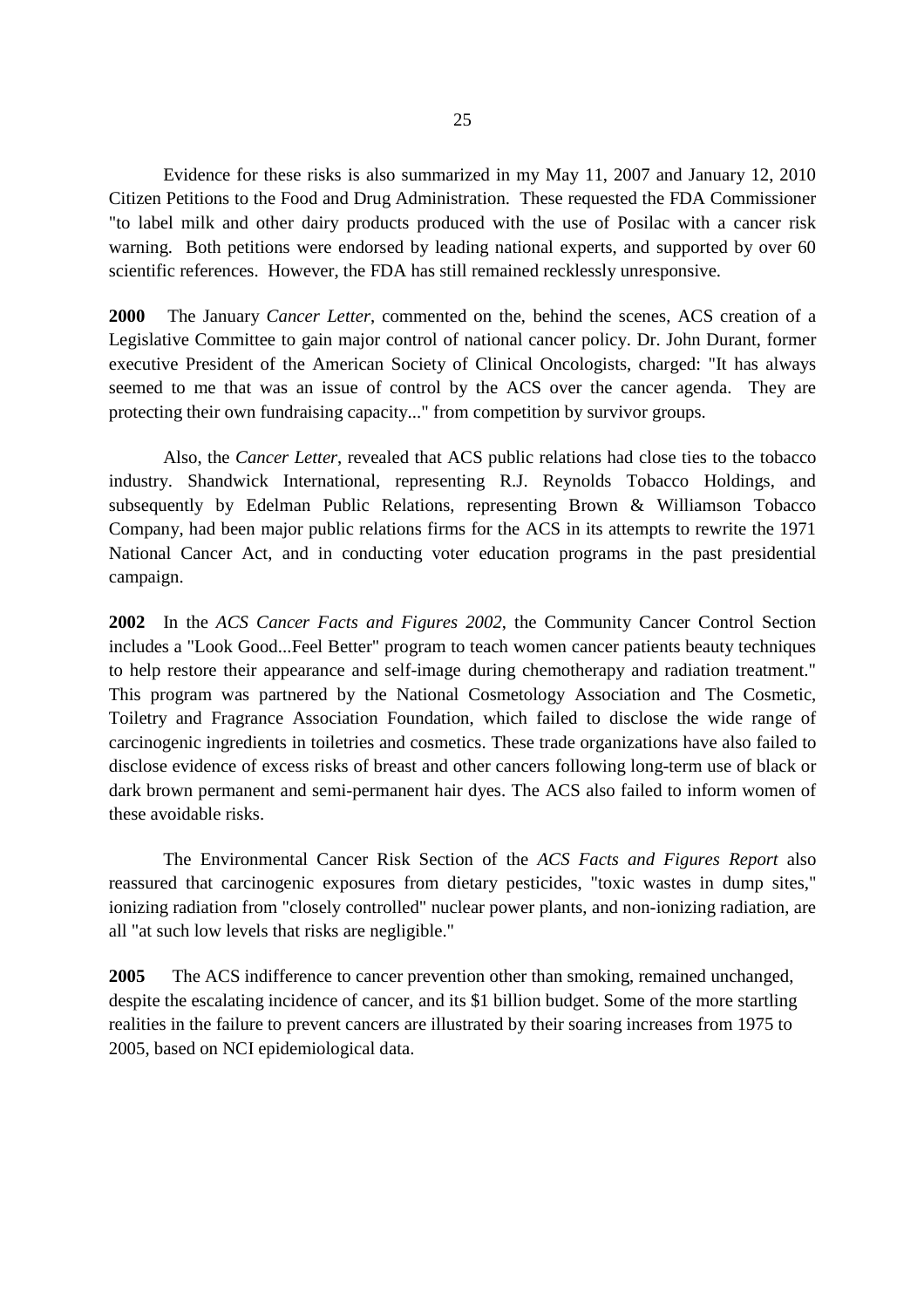**2007** The ACS indifference to cancer prevention, has remained unchanged despite evidence on the escalating incidence of a wide range of cancers for over three decades.

*Incidence Rates For Major Cancers, 1975 - 2007* 

|                                       | %               |
|---------------------------------------|-----------------|
| <b>CANCERS</b>                        | <b>Increase</b> |
|                                       |                 |
| Childhood (ages 0-19)                 | 30              |
| Non-Hodgkin's, Lymphoma               | 82              |
| <b>Acute Lymphocytic Leukemia:</b>    | 67              |
| <b>Female Breast: Post-menopausal</b> | 23              |
| <b>Testes</b>                         | 60              |
| <b>Thyroid</b>                        | 145             |
| <b>Melanoma</b>                       | 163             |
| <b>Kidney &amp; Renal Pelvis</b>      | 107             |
| Lung                                  |                 |
| <b>Overall</b>                        | 13              |
| <b>Male</b>                           | $-22$           |
| <b>Female</b>                         | 110             |
|                                       |                 |
| <b>All Sites</b>                      | 15              |
|                                       |                 |
|                                       |                 |

 Some of the more startling realities in the failure of the ACS to recognize and warn of the escalating incidence of a wide range of avoidable cancers, as documented in the National Toxicology Program (NTP) and International Agency for Research on Cancer (IARC) reports, is illustrated by their soaring incidence from 1975. These include: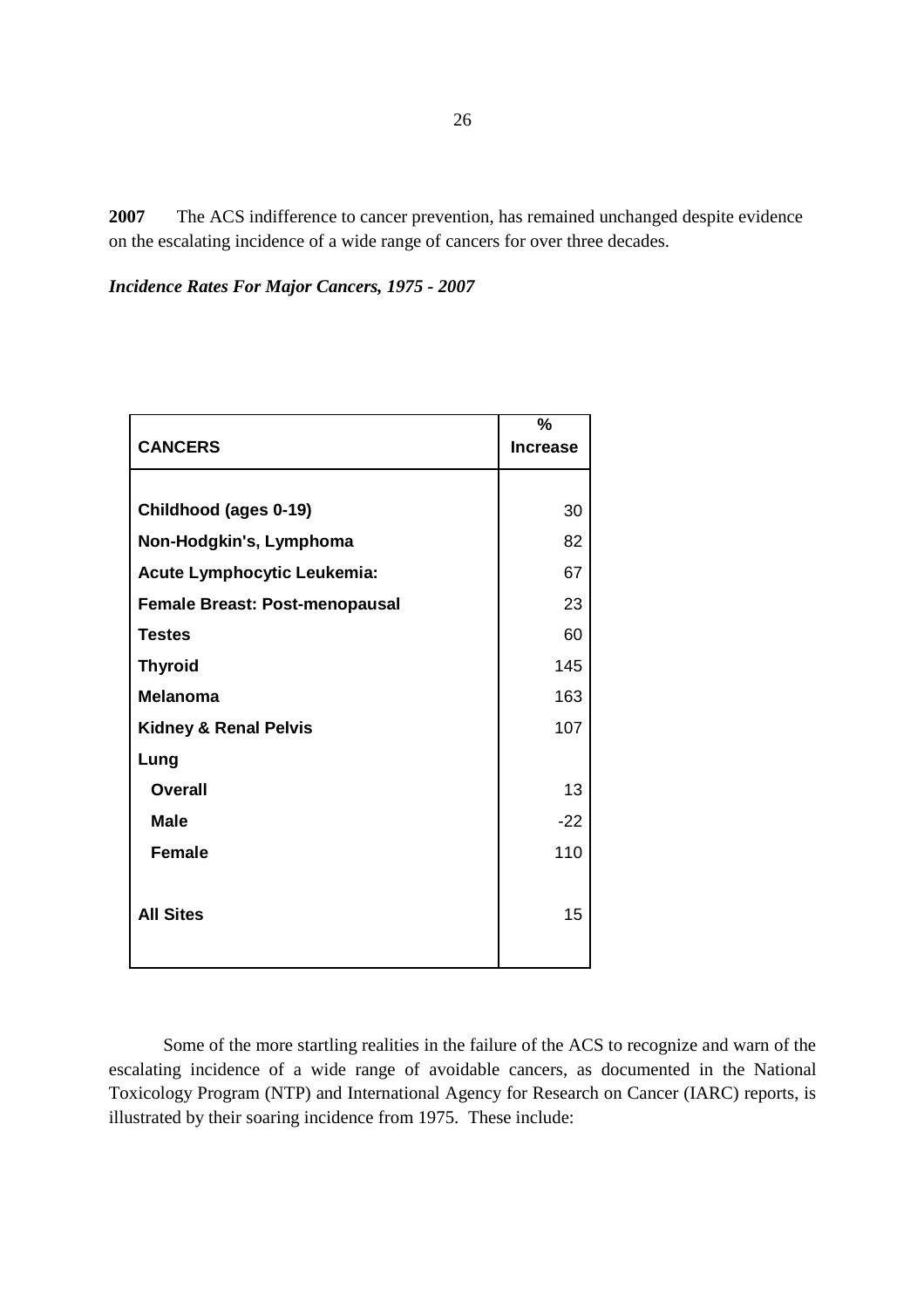o Childhood cancer. This increased by 30 percent, due to ionizing radiation; domestic pesticides; nitrite preservatives in meats, particularly hot dogs; and parental exposures to occupational carcinogens;

o Non-Hodgkin's lymphoma. This increased by 82 percent, due mostly to phenoxy herbicides; and phenylenediamine hair dyes;

- o Post-menopausal breast cancer. This increased by 23 percent, due to a wide range of known causes. These include birth control pills; estrogen replacement therapy; toxic hormonal ingredients in cosmetics and personal care products; diagnostic radiation; and routine premenopausal mammography, with a cumulative breast dose exposure of up to about five rads over ten years.
- o Testes cancer. This increased by 60 percent, due to pesticides; hormonal ingredients in cosmetics and personal care products; and estrogen residues in meat;
- o Malignant melanoma in adults. This increased by 163 percent, due to the use of sunscreens in childhood that fail to block long wave ultraviolet light;

**2009** The ACS 2009 budget was about \$1 billion, of which 17% was allotted to prevention, predominantly smoking cessation, and 28% to support services and salaries. The top three executive salaries listed ranged from \$670,000 to \$1.2 million.

 In a 2009 publication by Dr. Elizabeth Fontham "American Cancer Society Perspectives on Environmental Factors and Cancer," she claimed that: "Cancer prevention is central to the ACS and are primarily focused on modifiable risk factors that have been demonstrated to have the largest impact on cancer risk in the general population, with particular emphasis on tobacco, and well-proven policy and program interventions. The ACS addresses nutrition, physical inactivity and obesity, alcohol consumption, excessive sun exposure, prevention of certain chronic infections, and selected other environmental factors through a variety of venues." Dr. Fontham also reiterated longstanding ACS claims that "the estimated percentage of cancers related to occupational and environmental carcinogens is small compared to the cancer burden from tobacco smoking (30%) and the combination of nutrition, physical activity, and obesity (35%)."

**2010** On May 6, 2010, the President's Cancer Panel released an approximately 200 page report, "REDUCING ENVIRONMENTAL CANCER: What We Can Do Now."

 Meticulously documented and with comprehensive scientific references, the Cancer Panel report warned: "Though overall cancer incidence and mortality have continued to decline in recent years, the disease continues to devastate the lives of far too many Americans. In 2009 alone, approximately 1.5 million American men, women, and children were diagnosed with cancer, and 562,000 died from the disease. With the growing body of evidence linking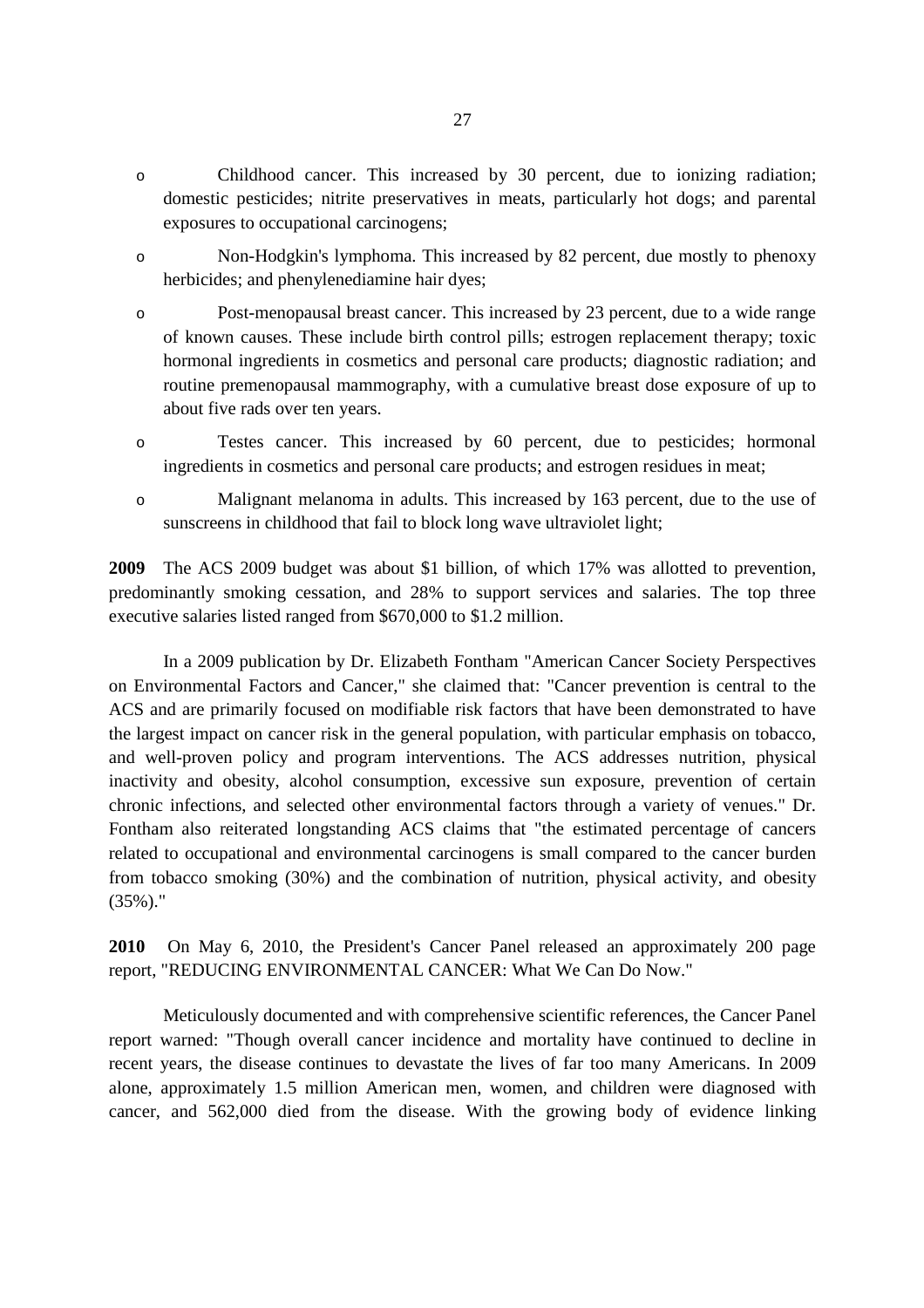environmental exposures to cancer, the public is becoming increasingly aware of the unacceptable burden of cancer resulting from environmental and occupational exposures that could have been prevented through appropriate national action. The Administration's commitment to the cancer community and recent focus on critically needed reform of the Toxic Substances Control Act is praiseworthy. However, our Nation still has much work ahead to identify the many existing but unrecognized environmental carcinogens and eliminate those that are known from our workplaces, schools, and homes."

 "The [President's] Panel was particularly concerned to find that the true burden of environmentally induced cancer has been grossly underestimated. With nearly 80,000 chemicals on the market in the United States, many of which are used by millions of Americans in their daily lives and are un- or understudied and largely unregulated, exposure to potential environmental carcinogens is widespread." The Panel concluded that cancer caused by environmental exposure has been "grossly underestimated." The Panel also listed a wide range of cancers, such as breast, kidney, leukemia, liver, and non-Hodgkin's lymphoma for which welldocumented causes are detailed.

 Appendix F of the Panel is a masterly and comprehensive summary of known "strong" and "suspected" carcinogens, their "sources/uses," and their "strong" or "suspected" links to specified cancers. This Appendix is an update of a publication by Dr. Richard Clapp, an internationally recognized expert on avoidable causes of cancer, in the prestigious 2008 *Reviews of Environmental Health*.

 The President's Report was promptly endorsed by a wide range of leading scientific and public policy experts. The Report also lent strong support to Senator Frank Lautenberg's Safe Chemicals Act of 2010 intended to ensure the safety of all chemicals used in commerce.

 In July 2010, just two months following its rejection of the President's Report, the ACS released a publication by Dr. Elizabeth Ward, ACS vice president of Epidemiology and Surveillance Research, titled "Research Recommendations for Selected High-Priority IARC (International Agency for Research on Cancer) Carcinogens." This focused on "20 Agents - prioritized for review in occupational populations." Trying to play both sides, Dr. Ward conceded that "there is more of a hint that in most cases (these carcinogens) might be involved with cancer." Nevertheless, she dismissively claimed that "the studies that could make a definitive link are missing and need more study." She also claimed that while there is significant concern about substances or exposures in the environment that may cause cancer, there are some agents and exposure circumstances where evidence of carcinogenicity is substantial, but not yet conclusive.

 Dr. Ward's qualified publication hardly is surprising. Only 2 months previously, the ACS had explicitly dismissed scientific evidence on the carcinogens previously identified in Appendix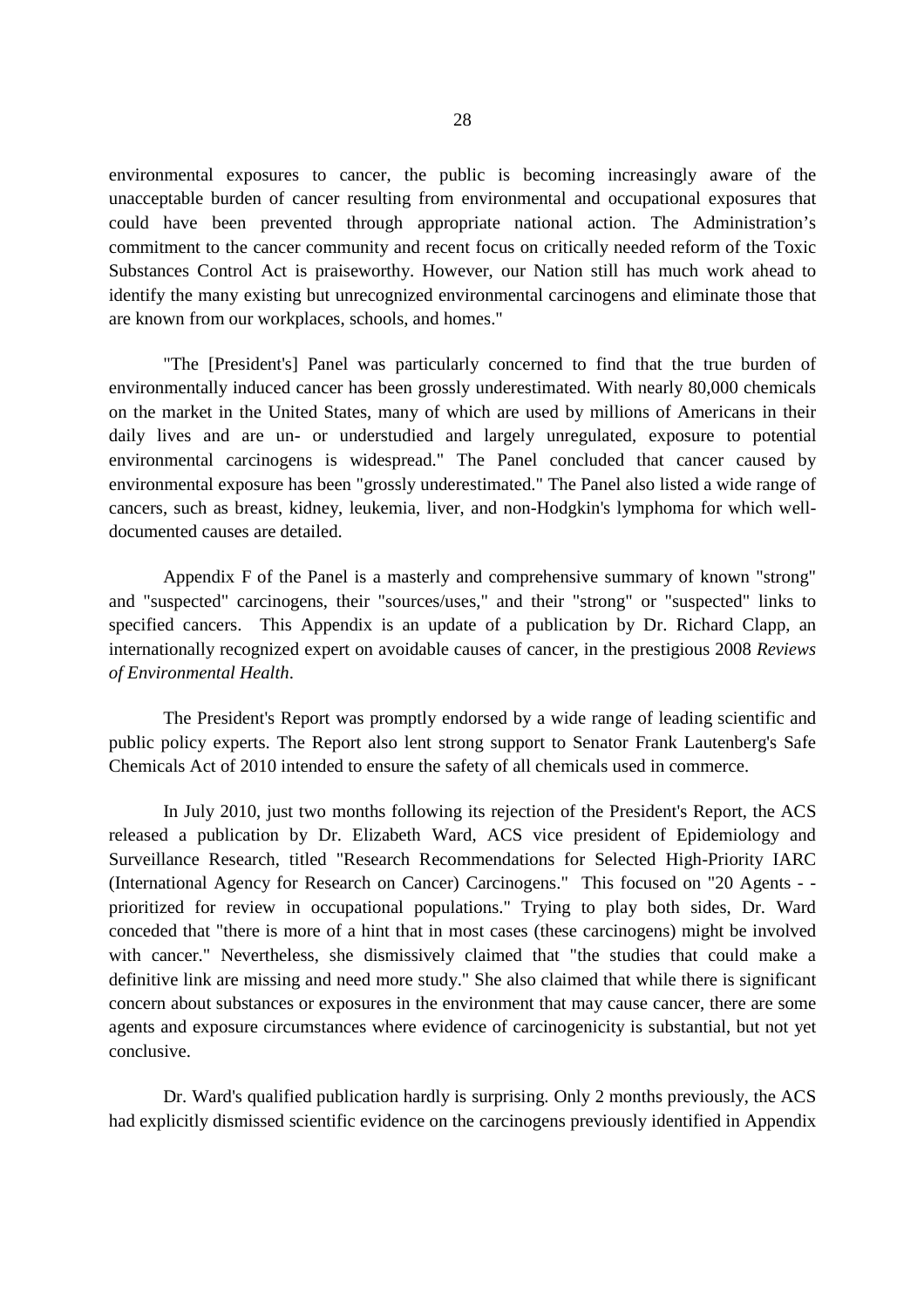F of the President's Cancer Panel Report. However, this evidence had been fully documented in 2004 by the Department of Health and Human Services National Toxicology Program (NTP), besides confirmed by other U.S. federal agencies, besides the International Agency for Research on Cancer (IARC).

 The President's Cancer Panel Report was also promptly criticized by Dr. Michael Thun, ACS vice president emeritus, in his 2010 publication, "The Global Burden of Cancer: Priorities for Prevention." "Unfortunately, the perspective of the report is unbalanced by its implication that pollution is the major cause of cancer, and by its dismissal of cancer prevention efforts aimed at the major known causes of cancer (tobacco, obesity, alcohol, infections, hormones, sunlight) as focused narrowly." These exclusionary and self-interested claims had also been expressed by Dr. Elizabeth Fontham, ACS Vice President Epidemiology Research, in her 2009 publication, "American Cancer Society Perspectives on Environmental Factors and Cancer."

 The ACS further complained that it would be unfortunate if people came away with the message that the chemicals in the environment are the most important cause of cancer at the expense of those lifestyle factors, like tobacco, physical activity, nutrition, and obesity, that have by far the most potential in reducing cancer deaths.

 "Elements of this report are entirely consistent with the recently published "American Cancer Society Perspective on Environmental Factors and Cancer" which, like the current report, identifies several areas of particular concern."

 These concerns "include the accumulation of certain chemicals in humans and in the food chain, especially those that mimic naturally occurring hormones or other processes in the body; the potentially greater susceptibility of children and other subgroups; the large number of industrial chemicals that have not been adequately tested for toxicity and carcinogenicity; potential cancer risks from widely used medical imaging procedures that involve ionizing radiation; potential biological effects of chemicals at low doses; and the potential effects of combinations of exposures."

 "In fact, the precise proportion of cancers related to environmental exposure has been debated for nearly 30 years. And while there is no doubt exposure to chemicals has some bearing on cancer risk, the level of risk is certainly far below other identified cancer risks, like tobacco, nutrition, physical activity, and obesity."

 "There is no doubt that environmental pollution is critically important to the health of humans and the planet. However, it would be unfortunate if the effects of this report were to trivialize the importance of other modifiable risk factors that offer the greatest opportunity in preventing cancer."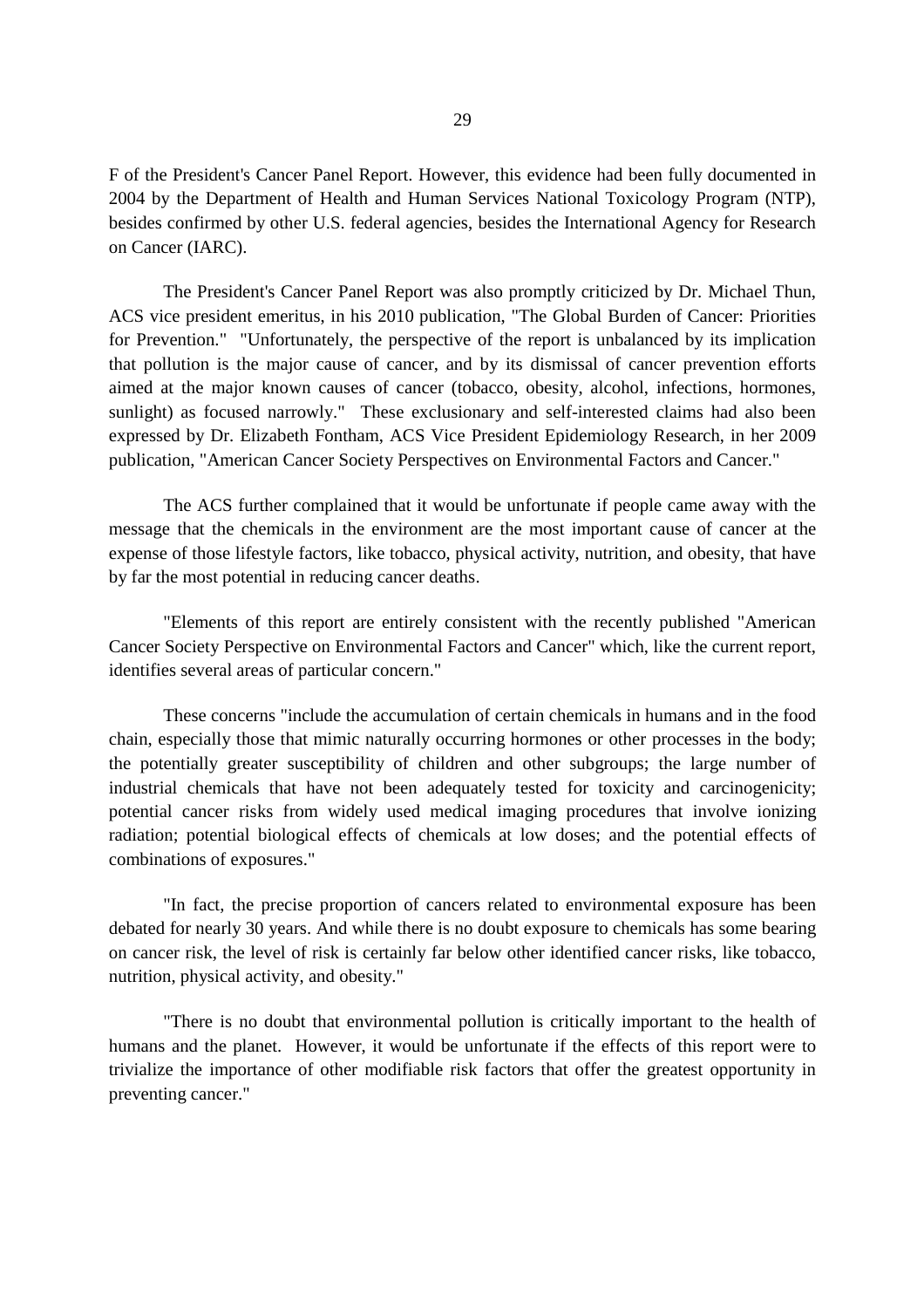"The [President's Cancer Panel] report is most provocative when it restates hypotheses as if they were established fact. For example, its conclusion that the true burden of environmentally (i.e. pollution) induced cancer has been grossly underestimated does not represent scientific consensus. Rather, it reflects one side of a scientific debate that has continued for almost 30 years."

 Of inescapable and incriminatory concern, the ACS admission on the predominant role on these avoidable causes of cancer is decades overdue. The ACS cannot escape unarguable, if not criminal, responsibility for the countless avoidable non-smoking related cancers and deaths.

 From its inception in 1922 until now, the public has been and continues to be misled by the ACS, and most recently by Drs. Thun and Ward, with their exclusionary emphasis on personal responsibility and faulty lifestyle as the predominant cause of cancer. However, this reckless misrepresentation contrasts bizarrely with their two scientific publications in 2009, and one in June this year, incriminating a wide range of avoidable environmental causes of cancer, and priorities for its prevention. However, the public still remains uninformed of these belated and damaging admissions, responsible for countless cancers and deaths over the last nine decades.

### **Criticism By The Society Of Toxicology**

 The August 6, 2010 *CANCER LETTER* published a letter from the Society of Toxicology, which traditionally has faithfully endorsed ACS policies, criticizing the May 6 President's Cancer Panel Report.

 "The Society of Toxicology applauds this effort to raise awareness of environmental causes of cancer, and supports the need to understand the role that environmental factors play in this disease.

 "The Panel's report has been received with mixed reviews from some medical and scientific experts as well as several organizations and advocacy groups. For example, while experts generally believe that the increasing number of known or suspected environmental carcinogens warrants further study and action to reduce or eliminate these exposures, some are concerned that the report overstates the risk of environmentally-induced cancer and gives too little attention to the major known causes of cancer, including tobacco, obesity, sunlight, and alcohol.

 "A second criticism is that the report recommends a precautionary approach. The SOT is firmly committed to disease prevention as noted by one of the Society's strategic objectives, "Increase the impact of toxicology on human health and disease prevention." However, THE SOT claims that at the heart of toxicological research is the premise that "the dose makes the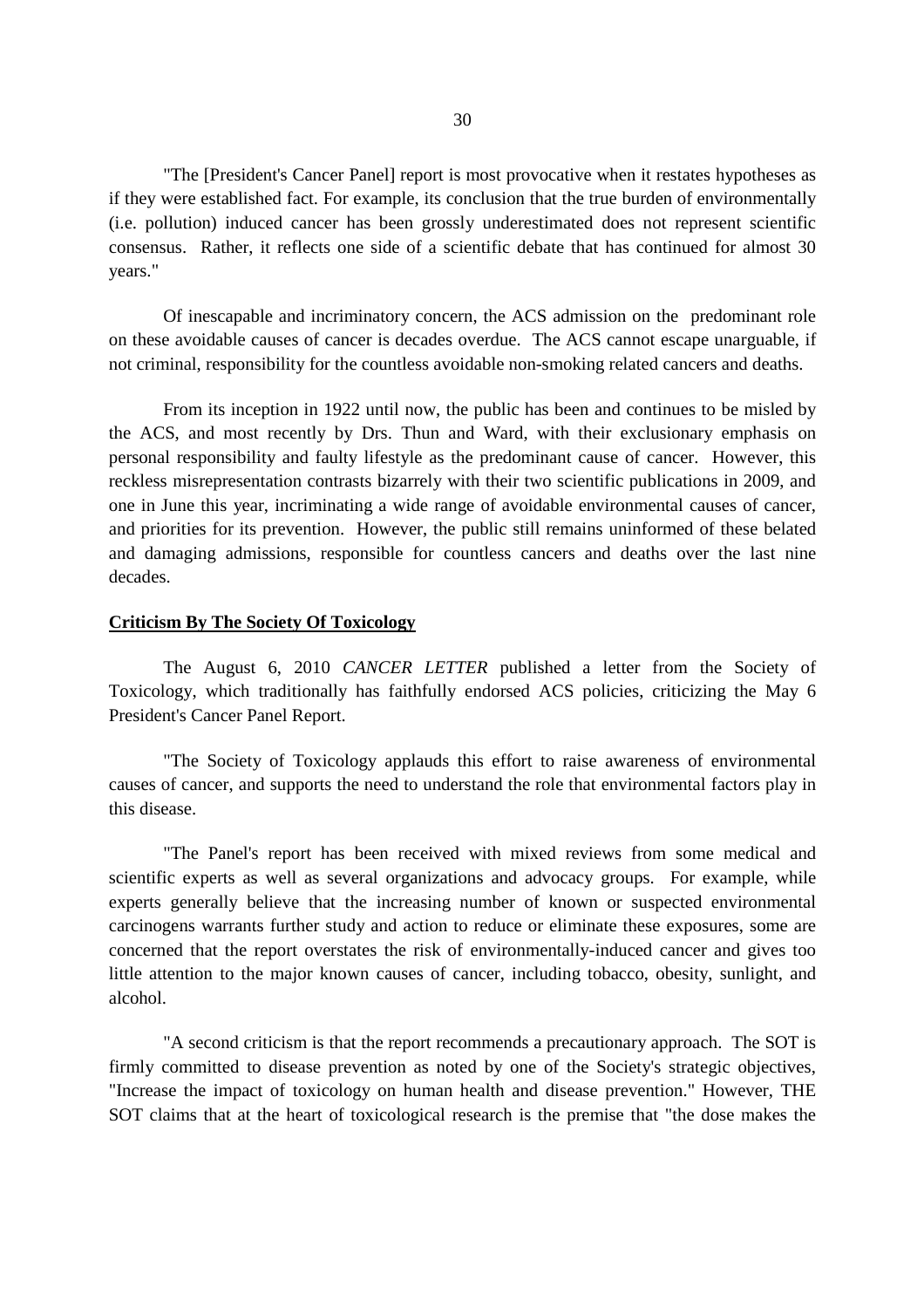poison." So we believe that current regulatory decisions should be based on well-informed safety assessments that emphasize appropriate dose-response data." In this connection, the SOT is on record as fighting against the 1958 Delaney Amendment to the 1938 Federal Food Drug and Cosmetic Act. This requires an automatic ban on food additives causing cancer in experimental animals or men. In a similar class, the American Conference of Governmental Industrial Hygienists has generated so called safe exposure levels or "threshold limit values," exposure levels for carcinogens.

## **ACS "CANCER FACTS & FIGURES" 2010 ANNUAL REPORT**

#### **Can Cancer Be Prevented?**

 "All cancers caused by cigarette smoking and heavy use of alcohol could be prevented completely. The American Cancer Society estimates that in 2010, 171,000 cancer deaths are expected to be caused by tobacco use. Scientific evidence suggests that about one-third of the 569,490 cancer deaths expected to occur in 2010 will be related to overweight or obesity, physical inactivity, and poor nutrition and thus could also be prevented. Certain cancers are related to infectious agents, such as hepatitis B virus (HBV), human papilloma virus (HPV), human immunodeficiency virus (HIV), Helicobacter pylori (H. pylori), and others, and could be prevented through behavioral changes, vaccines, or antibiotics. In addition, many of the more than 1 million skin cancers that are expected to be diagnosed in 2010 could be prevented by protection from the sun's rays and avoiding indoor tanning.

 "Regular screening examinations by a health care professional can result in the detection and removal of precancerous growths, as well as the diagnosis of cancers at an early stage, when they are most treatable. Cancers that can be prevented by removal of precancerous tissue include cancers of the cervix, colon, and rectum. Cancers that can be diagnosed early through screening include cancers of the breast, colon, rectum, cervix, prostate, oral cavity, and skin. For cancers of breast, colon, rectum, and cervix, early detection has been proven to reduce mortality. A heightened awareness of breast changes or skin changes may also result in detection of these tumors at earlier stages. Cancers that can be prevented or detected earlier by screening account for at least half of all new cancer cases."

 Strikingly, this 2010 Report, like its five annual predecessors, avoids any reference to 11 carcinogens identified in the 2004 National Toxicology Program (NTP) Report, besides 9 of the same also identified in the 2010 President's Cancer Panel (PCP) Report. More substantively, this Report raises serious concerns as to whether the ACS remains fixated on its decades old insistence on "blame the victim" responsibility for avoidable causes of cancer.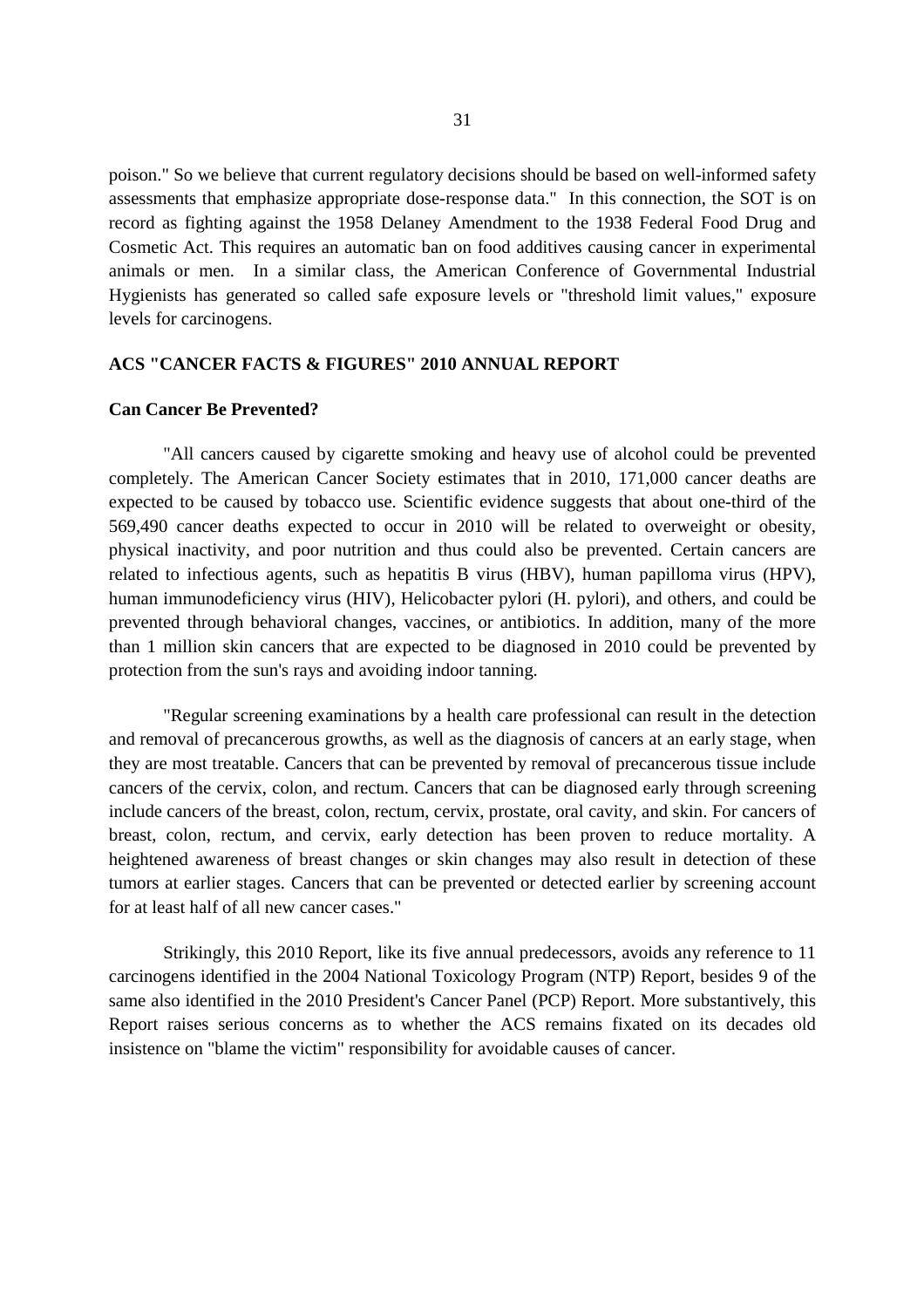## **CARCINOGENS LISTED IN THE 2010 AMERICAN CANCER SOCIETY (ACS) REPORT AS "NEEDING MORE STUDY," BUT PREVIOUSLY IDENTIFIED AS CARCINOGENS AND BY THE 2010 PRESIDENT'S CANCER PANEL (PCP) REPORT AND BY THE 2004 NATIONAL TOXICOLOGY PROGRAM (NTP)** *11TH REPORT ON CARCINOGENS*

| <b>Carcinogens</b>            | NTP (2004)* | PCP (2010)**      |
|-------------------------------|-------------|-------------------|
| Lead and Lead compounds       | $^{+}$      | $+$               |
| Diesel exhaust                | $+$         | $++$              |
| Styrene-7,8-oxide $&$ styrene | $+$         | $^{+}$            |
| Propylene oxide               | $+$         |                   |
| Formaldehyde                  | $+$         | $++$              |
| Acetaldehyde                  |             |                   |
| Methylene chloride            | $+$         | $\boldsymbol{+}$  |
| Trichloroethylene             | $+$         | $++$              |
| Tetrachloroethylene           | $+$         | $^{+}$            |
| Chloroform                    |             | $++$              |
| Polychlorinated biphenyls     |             | $\boldsymbol{++}$ |

## \*NTP RATING

Reasonably anticipated  $+$ 

## \*\* PCP RATING

Strong  $++$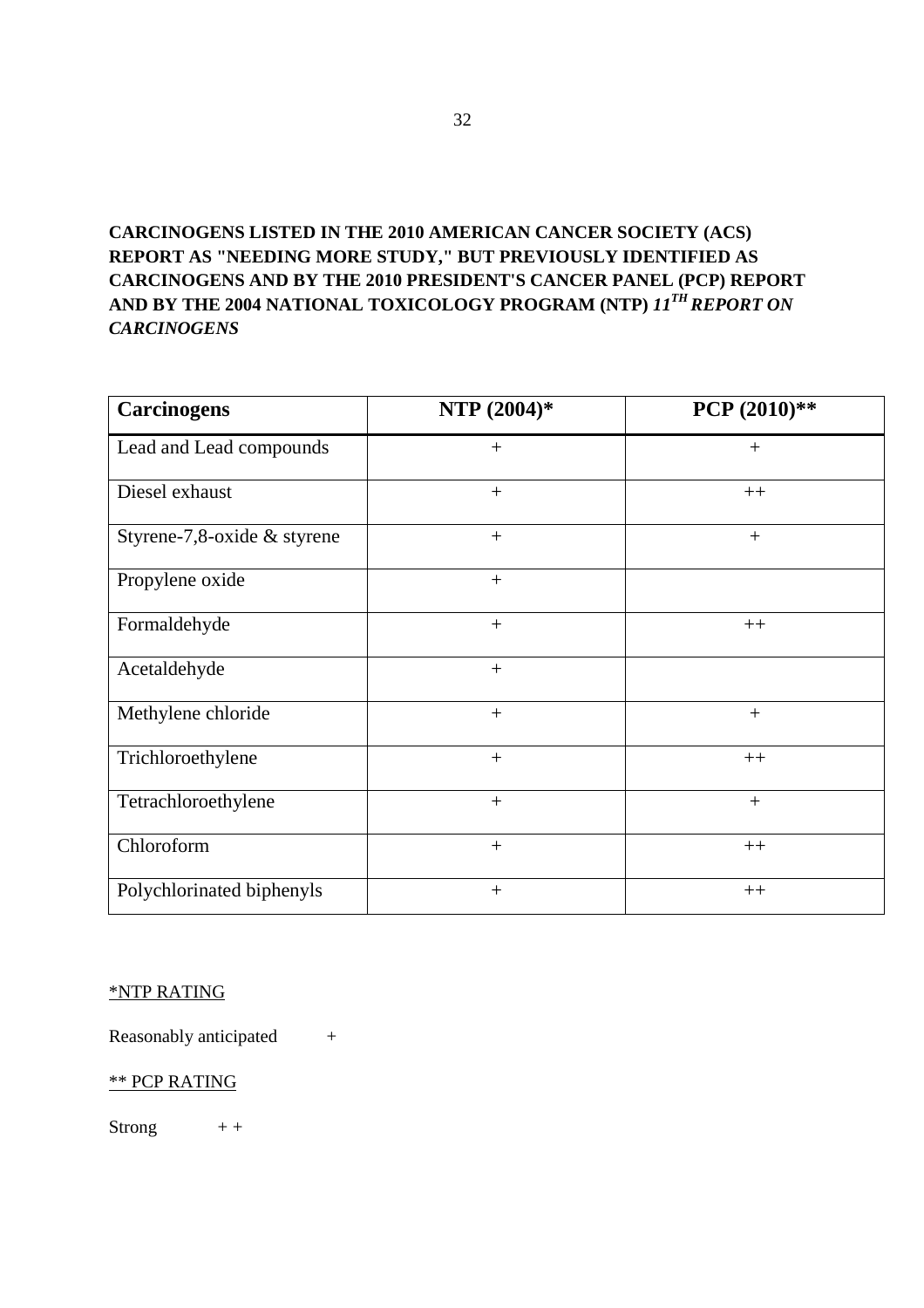Suspected +

**2011** On February 18, the ACS stated that it has "no formal position regarding rBGH [in milk]" and that "the evidence for potential harm to humans is inconclusive." The ACS also claimed that "while there may be a link between IGF-1 levels in milk and cancer, the exact nature of this link remains unclear." This claim is contrary to the unequivocal evidence of increased risks of breast, colon, and prostate cancers (p.33).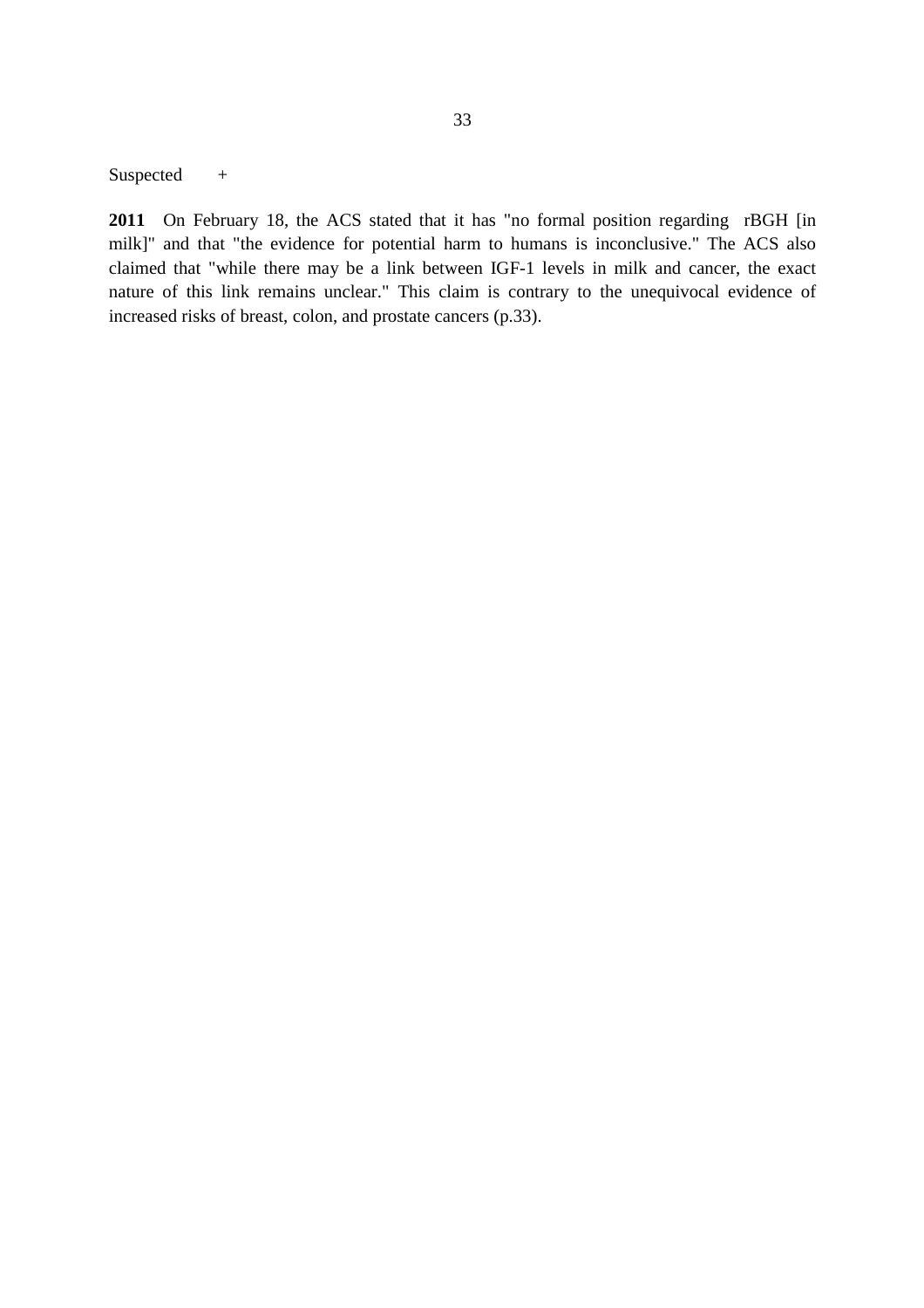## **INTERNATIONAL RELAY FOR LIFE**

 Since 1996, the ACS has collaborated with cancer organizations in about 90 countries outside the United States to license and support its "Relay For Life" programs (http://www.relayforlife.org/relay). The International Relay "enables cancer leagues around the globe to increase their visibility and income, -- while building survivorship, volunteerism, and advocacy efforts in their communities."

 As the ACS states, its "International Relay For Life is a training and technical assistance program for cancer organizations worldwide." Team members take turns to walk or run around a track for 12-24 hours. "Through the Relay, these organizations bring together passionate volunteers, promote their mission-based activities, and mobilize communities to take action in the international movement to end cancer," by stopping smoking and developing health lifestyles. "No matter where they take place in the world, Relay events are intended to give people a chance to celebrate the lives of cancer survivors, remember loved ones lost, and fight back against a disease that has taken too much."

 In each of over 90 Relay nations, "the funds support local organizations' cancer control programs, services, and research. These organizations also contribute part of their funds to the Global Cancer Fund, which supports ACS "cancer control programs in developing countries that would not otherwise be possible."

 In the 2010 Relay For Life, 90 nations worldwide celebrated 14 years of "helping save lives from cancer." However, the future of the Relays now depends on whether the ACS belatedly becomes more interested in saving lives than accumulating wealth.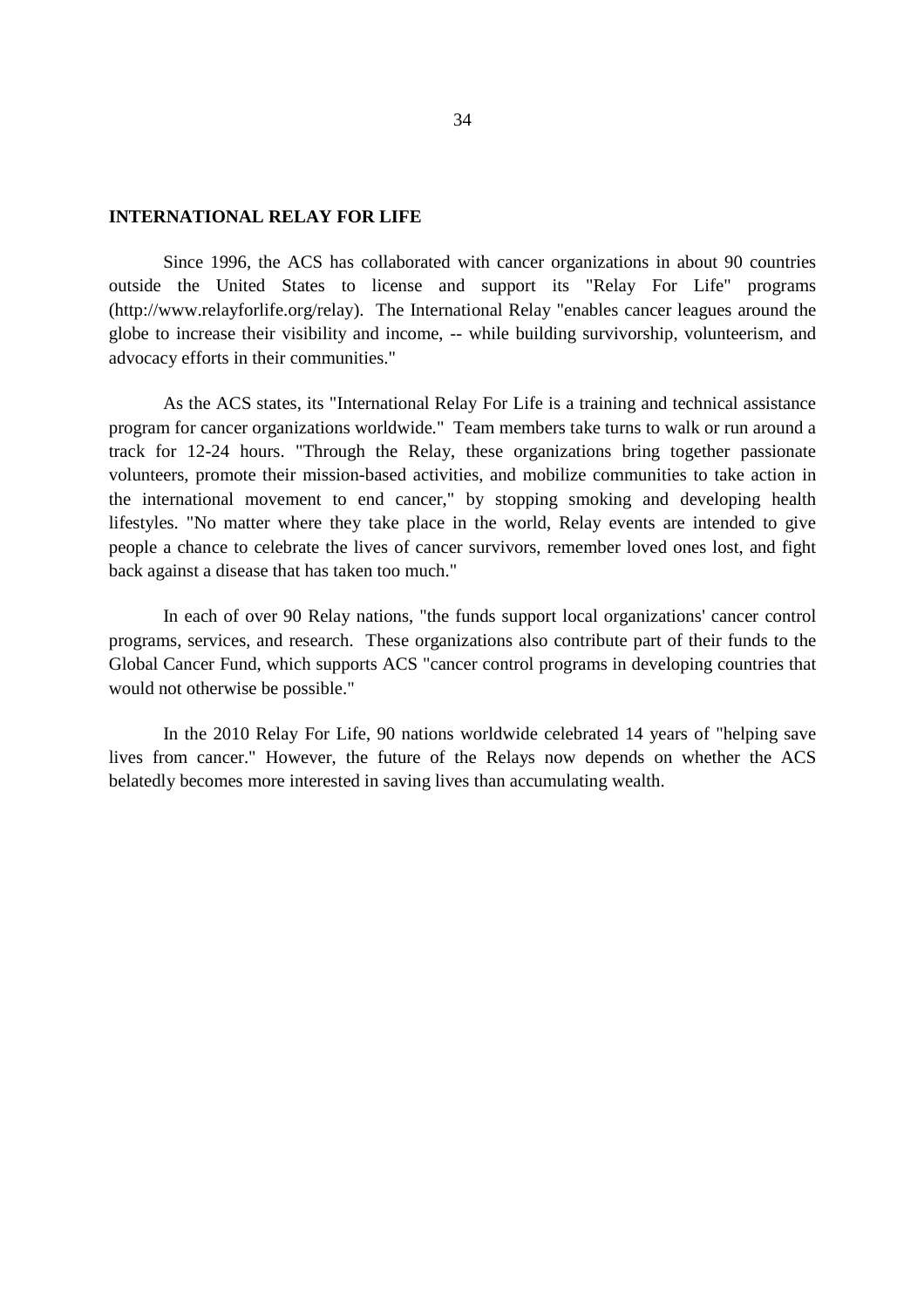## **APPENDIX A:**  *THE STOP CANCER BEFORE IT STARTS CAMPAIGN: HOW TO WIN THE LOSING WAR AGAINST CANCER*  **SPONSORS AND ENDORSERS February 2003**

### **SPONSORS**

Nicholas Ashford, Ph.D., J.D., Professor, Technology and Policy, Massachusetts Institute of Technology, Member, Governing Board (Massachusetts) Alliance for a Healthy Tomorrow, and CPC Board of Directors nashford@mit.edu

Kenny Ausubel, President, Bioneers, and the Collective Heritage Institute kenny@bioneers.org

Barry Castleman, Ph.D., Environmental Consultant, and CPC Board of Directors bcastleman@earthlink.net

Edward Goldsmith, M.A., Publisher, The Ecologist, and CPC Board of Directors teddy.goldsmith@virgin.net

JeffreyHollender, President, Seventh Generation jeffrey@seventhgeneration.com

Anthony Mazzocchi Founder of The Labor Party, and Member of the Debs-Jones-Douglass Labor Institute, and CPC Board of Directors

Horst M. Rechelbacher, Founder, Aveda Corporation, and President, Intelligent Nutrients horst@intelligentnutrients.com

Quentin Young, M.D., Chairman, Health and Medicine Policy Research Group, National Coordinator of the Physicians for a National Health Program Past President of the American Public Health Association, and CPC Board of Directors quentin@pnhp.org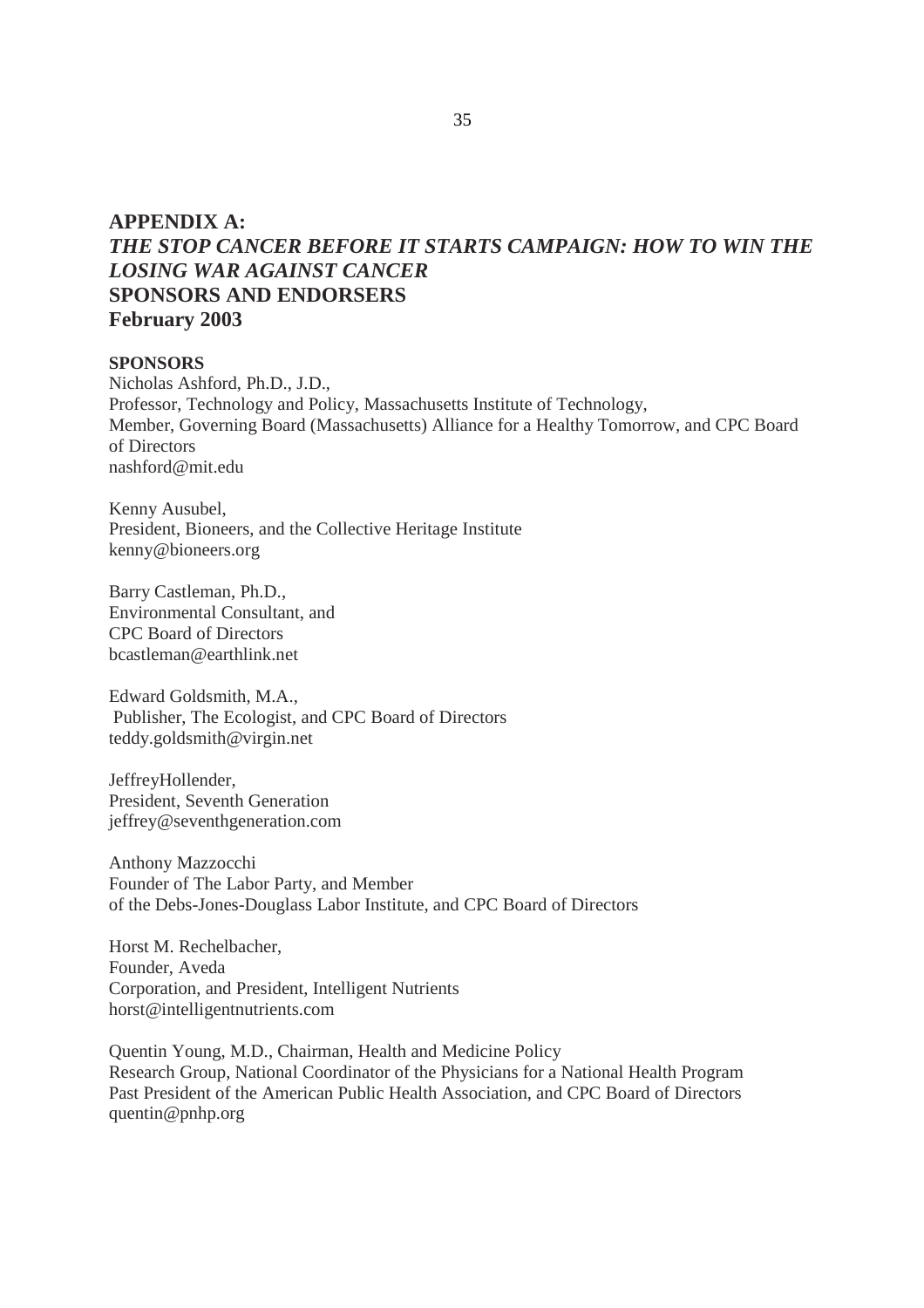## **ENDORSEMENTS**

Winfield J. Abbe, Ph.D. Former Associate Professor Physics, University of Georgia Cancer prevention activist, Athens, GA wjabbe@aol.com

Thomas J. Barnard, M.D., CCFP, FAAFP Adjunct Professor of Family Medicine, University of Western Ontario, Canada Adjunct Professor of Human Biology and Nutritional Sciences, University of Guelph, Ontario, Canada barnard@mnsi.net

Maude Barlow National Chairperson, The Council of Canadians, Ottawa, Ontario, Canada Director, International Forum on Globalization mbarlow8965@rogers.com

Gregor Barnum Executive Director, The Household Toxins Institute, Burlington, VT gregor@seventhgeneration.com

Rosalie Bertell, Ph.D. President, International Institute of Concern for Public Health, Toronto, Canada rosaliebertell@greynun.org

Brent Blackwelder, Ph.D. President, Friends of the Earth, Washington, D.C. bblackwelder@foe.org

Judy Brady GreenAction, and Toxic Links Coalition, San Francisco, CA Member, CPC Board of Directors jibasmil@aol.com

Elaine Broadhead Environmental Activist, Middlesburg, VA elainebroadhead@yahoo.com

James Brophy Occupational Health Clinics for Ontario Workers, Ontario, Canada jimbrophy@yahoo.com

Chris Busby, Ph.D., MRSC Scientific Secretary, European Committee on Radiation Risks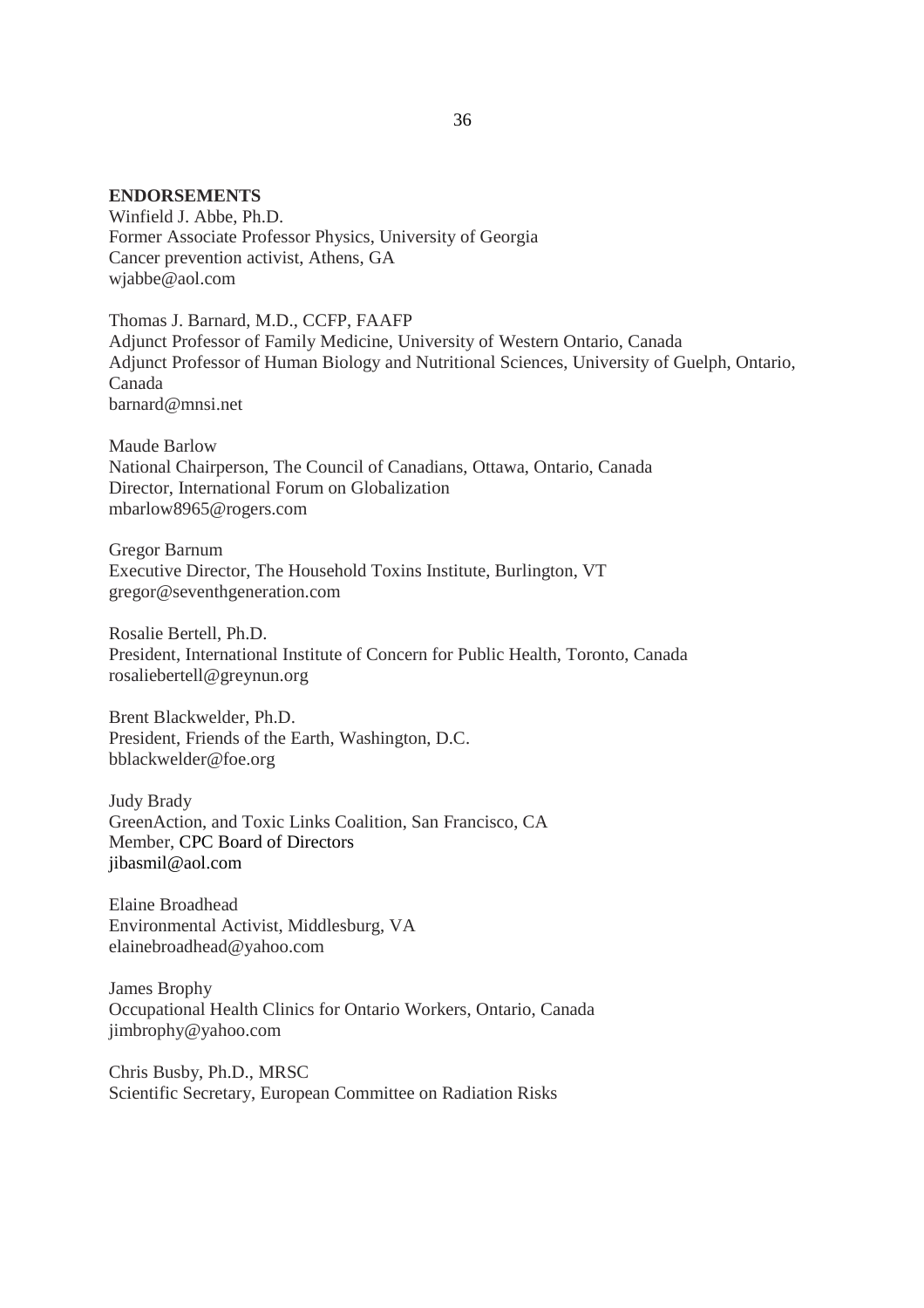Member, U.K. Government Committee on Radiation Risk for Internal Emitters, and U.K. Ministry of Defense Oversight Committee on Depleted Uranium christo@greenaudit.org

Leopoldo Caltagirone, Ph.D. Chairman, Division of Biological Control, Berkeley, CA lcbiocon@berkeley.edu

Liane Casten Publisher, Chicago Media Watch, Chicago, IL lcasten@sbcglobal.net

L. Terry Chappell, M.D. President, The International College of Integrative Medicine, Bluffton, OH terrychappell@blogspot.com

Richard Clapp, MPH, D.Sc. Professor of Public Health, Boston University School of Public Health, Boston, MA Member, Governing Board (Massachusetts) Alliance for a Healthy Tomorrow richard.clapp@gmail.com

Gary Cohen Executive Director, Environmental Health Fund, Jamaica Plain, MA Director, Health Care Without Harm gcohen@hcwh.org

Paul Connett, Ph.D. Professor of Chemistry, St. Lawrence University, Canton, NY President, Fluoride Action Network paul@fluoridealert.org

Mary Cook Managing Director, Occupational Health Clinics for Ontario Workers (OHCOW), Ontario, Canada cook@ohcow.on.ca

Ronnie Cummins National Director, Organic Consumers Association, Little Marais, MN ronnie@organicconsumers.org

Alexandra Delinick, M.D. Dean, School of Homeopathic Therapy, Vassil Levsky University, Sofia, Bulgaria (Past, General Secretary, International Medical Homeopathic League) homandgv@hol.gr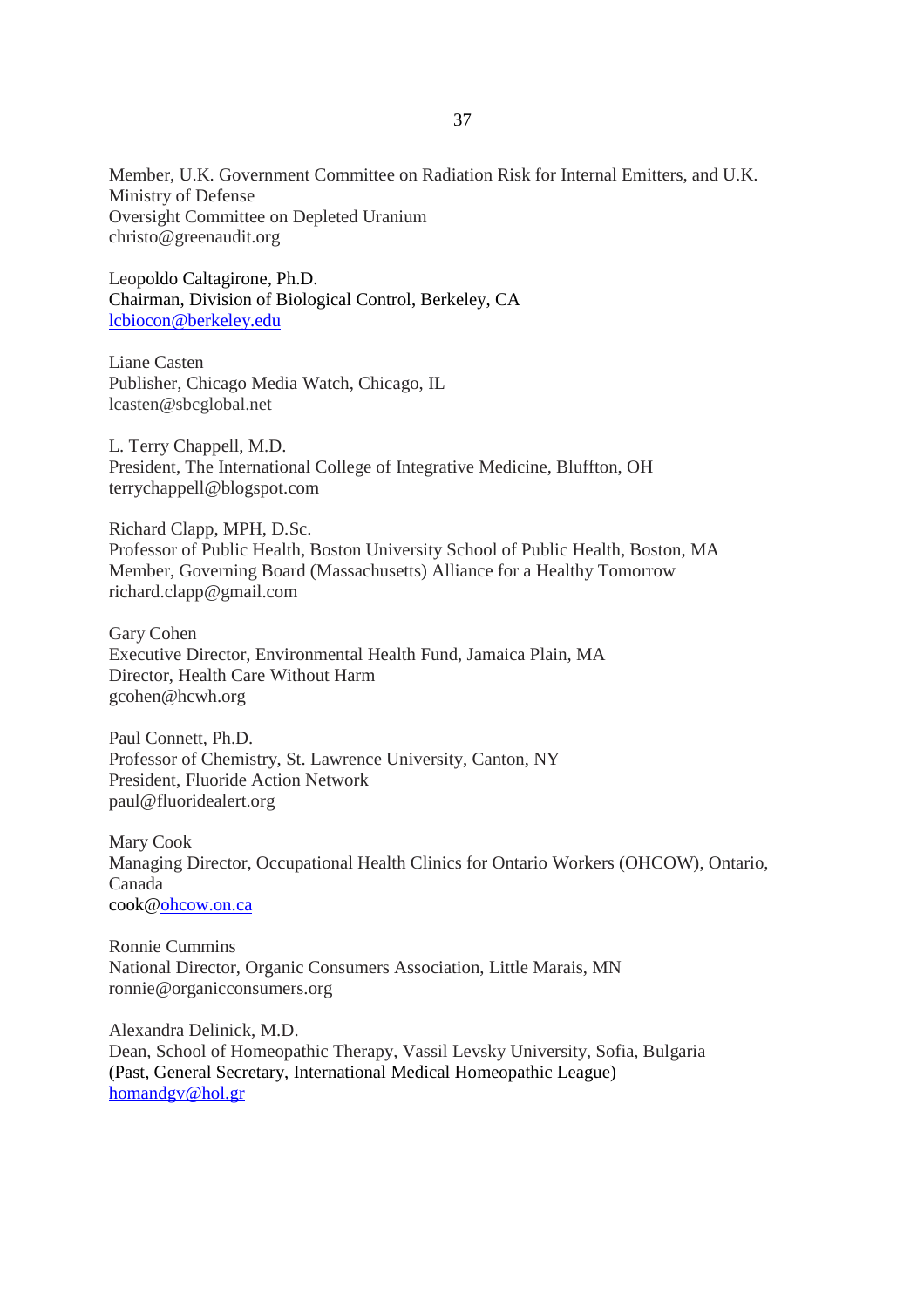Lynn Ehrle, M.Ed. Senior Research Fellow, CPC, Plymouth, MI Vice President, Consumers Alliance of Michigan ehrlebird@organicconsumers.org

Anwar Fazal Chairperson, World Alliance for Breastfeeding Action Senior Regional Advisor, the Urban Governance Initiative and United Nations Development Programme, Kuala Lumpur, Malaysia Right Livelihood Award Laureate (The Alternative Nobel Prize) (Former President, International Organization of Consumers Union) anwarfazal2004@yahoo.com

Michael Green Executive Director, Center for Environmental Health, Oakland, CA ceh@cehca.org

Lennart Hardell, M.D., Ph.D. Professor Epidemiology, University Hospital, Umea, Sweden lennart.hardell@orebroll.se

James Huff, Ph.D. National Institute of Environmental Health Sciences, Research Triangle Park, NC huff1@niehs.nih.gov

Alison Linnecar Coordinator, International Baby Food Action Network (IBFAN-GIFA) Right Livelihood Award Laureate (The Alternative Nobel Prize) alison.linnecar@gifa.org

Joseph Mangano, MPH, MBA National Coordinator, Radiation and Public Health Project, Brooklyn, NY odiejoe@aol.com

Elizabeth May Director, Sierra Club of Canada, Ottawa, Canada leader@greenparty.ca

Vicki Meyer, Ph.D. Faculty, Women's Health, DePaul University, Chicago, IL Founder, International Organization to Reclaim Menopause vmeyer@depaul.edu

Raúl Montenegro, Ph.D. Professor Evolutionary Biology, University Cordoba, Argentine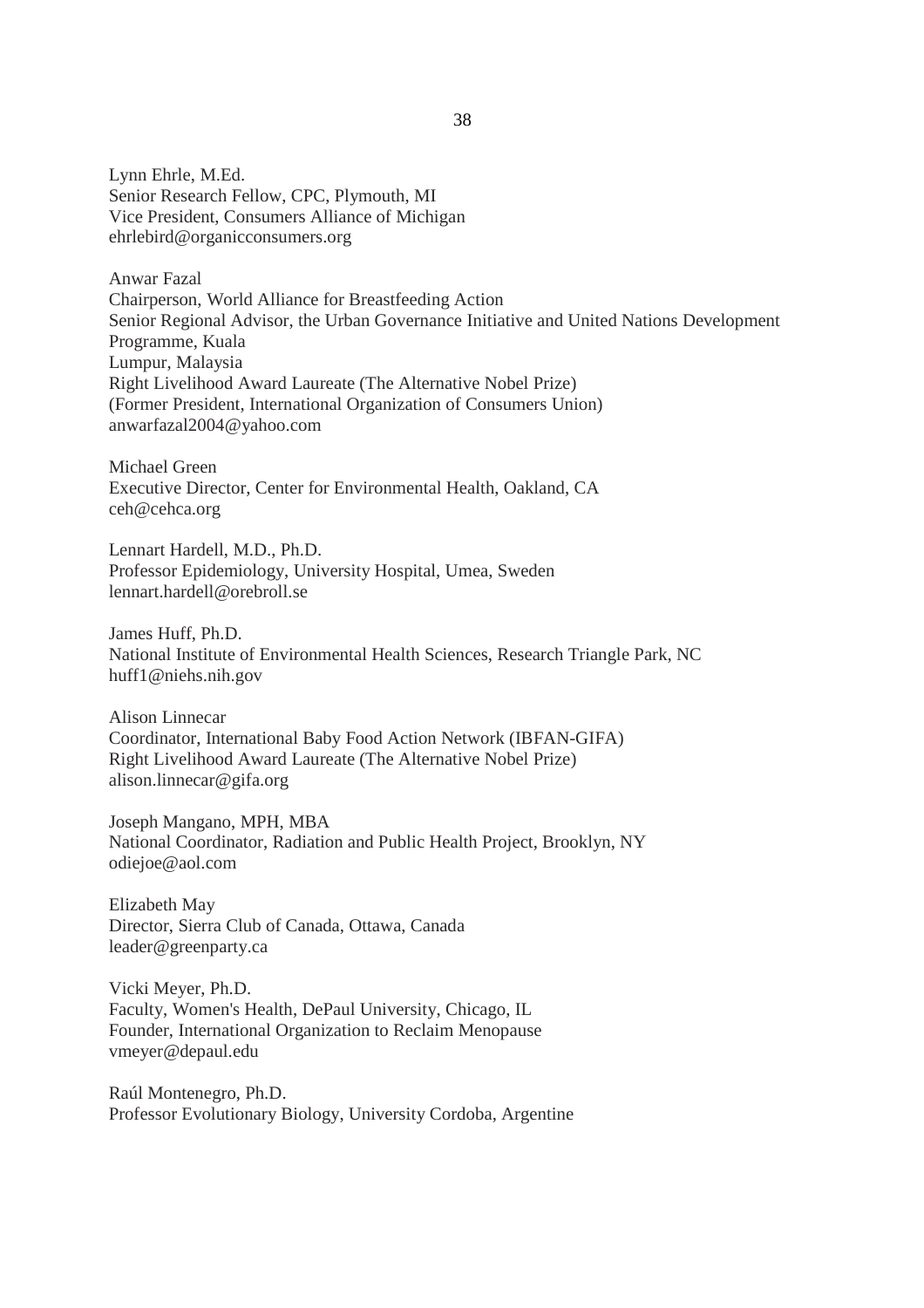President, FUNAM (Foundation for Environmental Defense) raulmontenegro@flash.com.ar

Vicente Navarro, M.D. Professor of Health and Public Policy, The Johns Hopkins University, Baltimore, MD Professor of Political and Social Sciences, Universitat Pompeu Fabra, Spain Editor-in-Chief, International Journal of Health Services vnavarro@jhsph.edu

Peter Orris, M.D., MPH Professor, Occupational Medicine, University of Illinois Medical School, Chicago, IL Professor, Internal and Preventive Medicine, Rush Medical College, Chicago, IL Professor, Preventive Medicine, Northwestern University Feinberg School of Medicine, Chicago, IL porris@uic.edu

Marjorie Roswell Environmental activist, Baltimore, MD mroswell@gmail.com

Janette Sherman, M.D. Consultant Toxicologist, Alexandria, VA Research Associate, Radiation and Public Health Project, NY toxdoc.js@verizon.net

Ernest Sternglass, Ph.D. Professor Emeritus, Department of Radiology, University of Pittsburgh, Pittsburgh, PA erneststernglass@twcny.rr.com

Daniel Teitelbaum, M.D. Professor, Preventive Medicine, University of Colorado, Denver, CO toxdoc@ix.netcom.com

Stephen Tvedten, TIPM, CEI Director, Institute of Pest Management, Inc., Marne, MI stvedten@att.net

Jakob von Uexkull President, Right Livelihood Award Foundation, Stockholm, Sweden jakob@worldfuturecouncil.org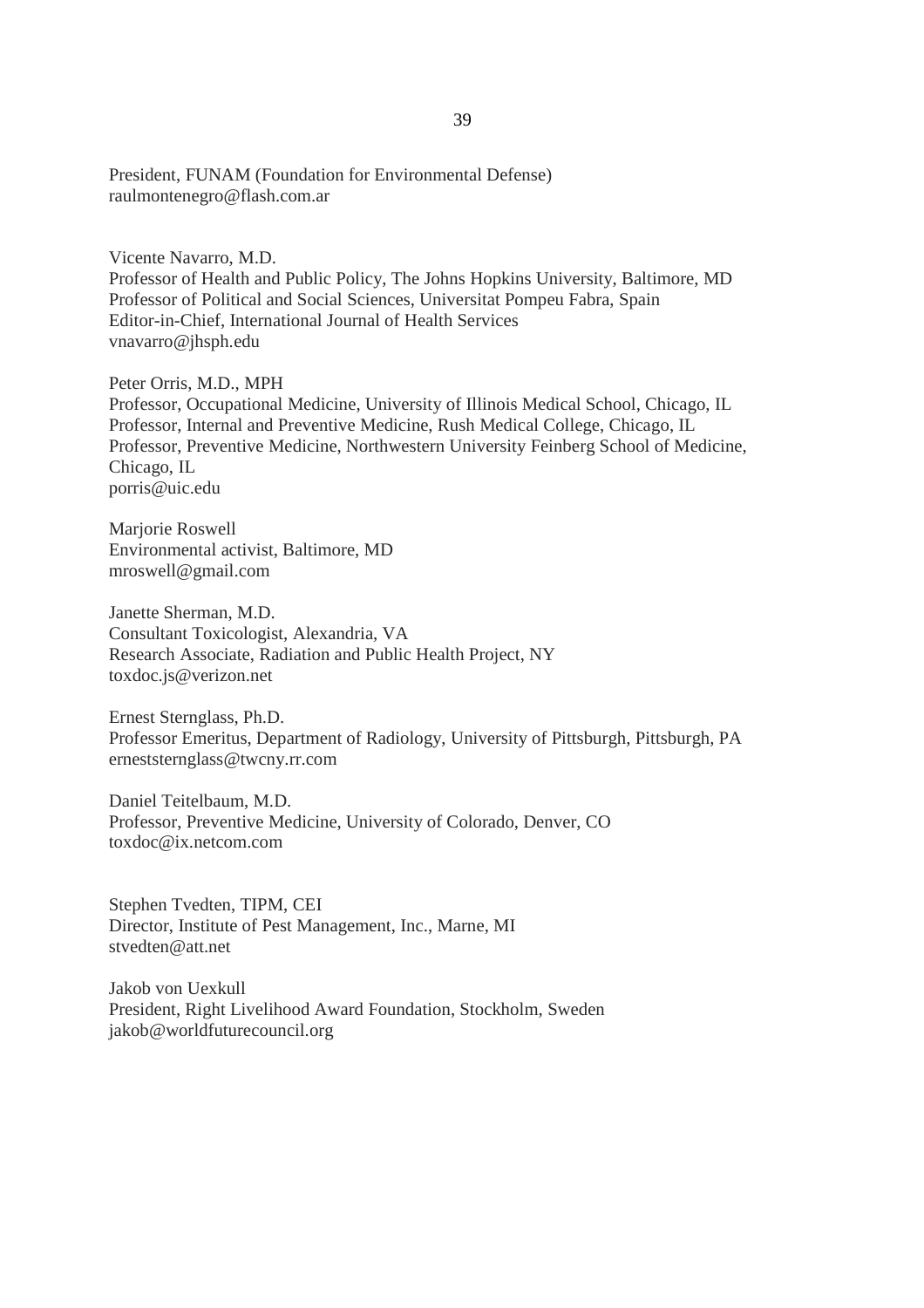# **APPENDIX B: PRESS RELEASES AND HUFFINGTON POST BLOGS**

| October 14, 1994  | <b>Breast Cancer Unawareness Month</b>                                                                                     |
|-------------------|----------------------------------------------------------------------------------------------------------------------------|
| October 18, 1995  | National Mammography Day                                                                                                   |
| April 1, 1998     | Cancer Report Card Gets A Failing Grade                                                                                    |
| August 25, 1998   | The Cancer Drug Industry 'March' Seriously Misleads The Nation                                                             |
| October 26, 1999  | American Cancer Society Indicted For Losing The Winnable War Against<br>Cancer                                             |
| May 30, 2000      | American Cancer Society: Long On Promise, Short On Delivery                                                                |
| June 12, 2001     | The American Cancer Society Is Threatening The National Cancer<br>Program                                                  |
| May 9, 2002       | Escalating Incidence Of Childhood Cancer Is Ignored By The National<br><b>Cancer Institute And American Cancer Society</b> |
| February 25, 2003 | National Cancer Institute Leadership Is Out Of Touch With Reality                                                          |
| May 23, 2003      | The American Cancer Society Misleads The Public In The May 26<br>Discovery Health Channel Program                          |
| February 23, 2004 | Spinning The Losing Cancer War                                                                                             |
| February 28, 2005 | Time To Protect Babies From Dangerous Products                                                                             |
| October 28, 2005  | The Look GoodFeel Better Program. But At What Risk?                                                                        |
| October 16, 2007  | <b>Breast Cancer Awareness Month Misleads Women</b>                                                                        |
| July 22, 2009     | Safe Breast Self Exam By Young Women Vs. Dangers Of Mammography                                                            |
| December 16, 2009 | Reckless Indifference Of The American Cancer Society To Cancer<br>Prevention                                               |
| May 7, 2010       | The American Cancer Society Trivializes Cancer Risks: Blatant Conflicts<br>Of Interest                                     |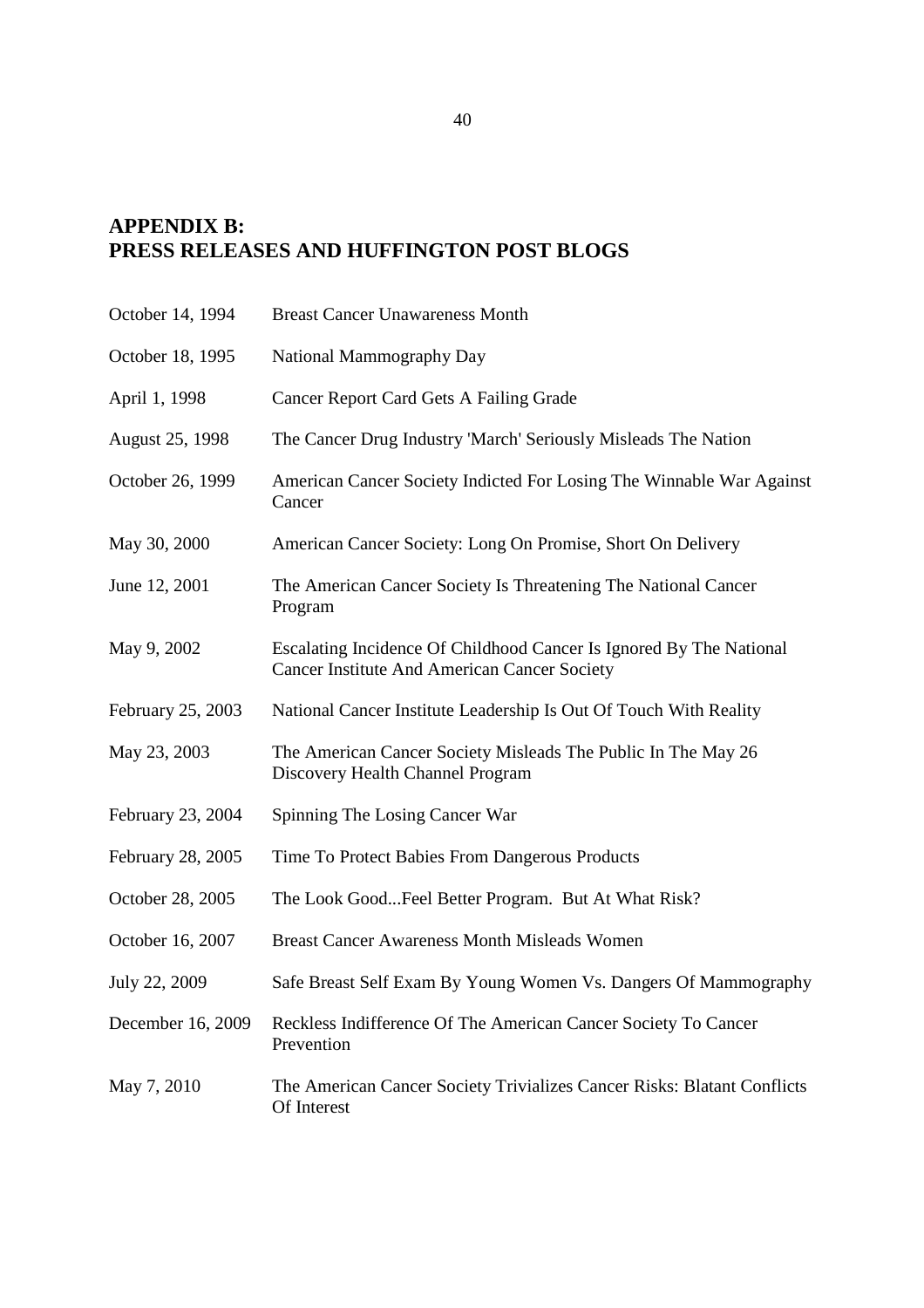### **October 14, 1994 Press Release**

#### **BREAST CANCER UNAWARENESS MONTH**

 Commenting on the anniversary of National Breast Cancer Awareness month (NBCAM), Dr. Samuel Epstein, Chairman of the Cancer Prevention Coalition (CPC) stated, "A decade-old multi-million dollar deal between National Breast Cancer Awareness Month sponsors and Imperial Chemical Industries (ICI) has produced reckless misinformation on breast cancer." Dr. Epstein, a leading international authority on cancer causing effects of environmental pollutants, will be speaking on breast cancer prevention at a conference, "Women, Health, & the Environment" in Albuquerque, New Mexico on October 14-15. It is sponsored by CPC, in conjunction with Greenpeace and Women's Environmental and Development Organization (WEDO).

 Zeneca Pharmaceutical, a U.S. subsidiary and recent spinoff of ICI, has been the sole founder of National Breast Cancer Awareness Month since 1984. ICI is one of the largest manufacturers of petrochemical and chlorinated organic products, such as acetochlor and vinyl chloride, and the sole manufacturer of Tamoxifen, the world's top-selling cancer drug used for breast cancer. Financial sponsorship by Zeneca/ICI gives them editorial control over every leaflet, poster, publication, and commercial produced by NBCAM. NBCAM is promoted by the cancer establishment, the National Cancer Institute (NCI) and the American Cancer Society (ACS) with their corporate sponsors.

 ICI has supported the NCI/ACS blame-the-victim theory of the causes of breast and other cancers. This theory attributes escalating cancer rates to heredity and faulty lifestyle, rather than avoidable exposures to industrial carcinogens contaminating air, water, food, consumer products, and the workplace.

 Dr. Epstein will summarize the evidence on avoidable environmental and other causes of breast cancer ignored in NBCAM promotional materials:

- Since the 1950's scientific evidence has incriminated chlorinated organic pesticides as breast cancer risk factors because of their carcinogenicity, estrogenic effects, and accumulation in body fat, particularly the breast.
- The unregulated use of growth promoting hormonal cattle feed additives has resulted in near universal contamination of meat products. This results in life-long exposure to carcinogenic estrogens, and poses a major avoidable risk of breast cancer.
- Where you work increases your breast cancer risks.Excess breast cancers were found in the 1970's in women working with vinyl chloride. There is similar evidence among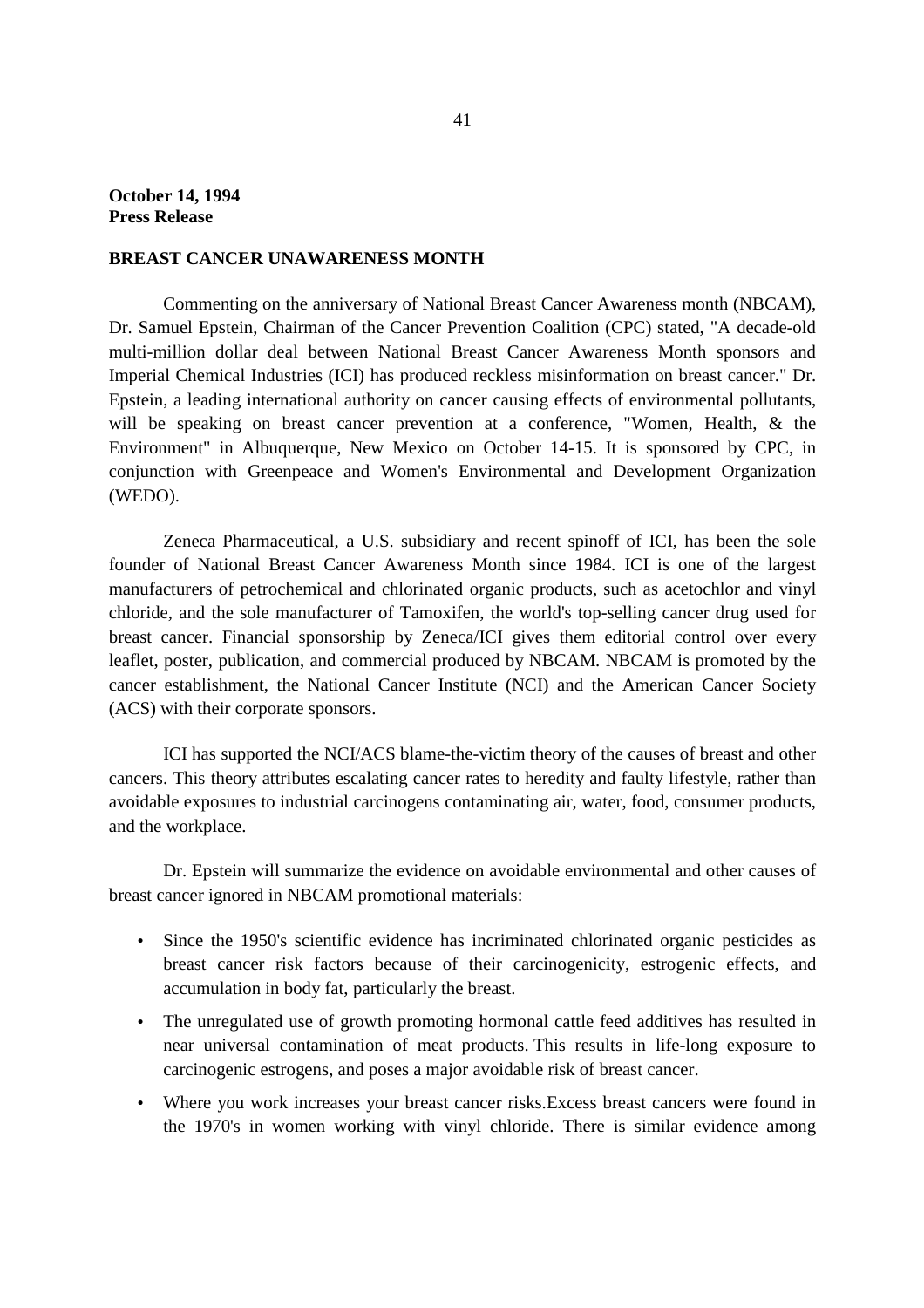petrochemical and electrical workers. In spite of more women working in such industries, NCI recently admitted that it has still not investigated these risks among working women.

- Where you live increases risks of breast cancer. Based on a review of 21 New Jersey counties, and more recently 339 nationwide counties, statistically significant associations were found between excess breast cancer mortality and residence in counties where hazardous waste sites are located.
- Living near a nuclear facility increases your chances of dying from breast cancer. Based on a nationwide survey of 268 counties within 50 miles of 51 military and civilian nuclear reactors, CPC member Dr. Jay Gould, showed that breast cancer mortality in these "nuclear counties" has increased at 10 times the national rate from 1950 to 1989. Counties near military reactors, such as Hanford, Oak Ridge and Savannah River, have registered the greatest increases, ranging from 27 to 200%. Dr. Gould charged NCI with "misrepresentation of such findings."
- Premenopausal mammography increases your risk of breast cancer. Increases in breast cancer mortality have been consistently reported following repeated mammograms in younger women in six randomized controlled clinical trials over the last decade. Based on this evidence, NCI has recently withdrawn recommendations for pre-menopausal mammography. ACS, with financial support from Dupont and General Electric (both heavily invested in mammography equipment), and self-interested radiologists are still promoting this dangerous practice.
- Participation in the 1972 NCI/ACS reckless, high dose mammography experiments has increased breast cancer risks for the 400,000 women involved.
- Breast implants, particularly polyurethane foam, pose serious risks of breast cancer. Evidence on the carcinogenicity of polyurethane foam dates back to the early 1960's. One breakdown product of polyurethane is 2,4-toluenediamine which was removed from hair dyes in 1971 following discovery of its carcinogenicity. Frank admission of these risks are found in internal NCI, FDA and industry documents.
- The Tamoxifen "chemoprevention" trial is a travesty! Since 1992, the cancer establishment recruited 16,000 healthy women in a Tamoxifen "chemoprevention" trial. NCI and ACS claimed in their patient consent forms that Tamoxifen could substantially reduce breast cancer risks, while trivializing risks of drug complications. There is strong evidence of Tamoxifen's toxicity, including high risks of uterine, gastrointestinal and fatal liver cancer. "This trial is scientifically and ethically reckless, and participating institutions and clinicians are at serious risk of future malpractice claims," warned Dr. Epstein.

 "The ICI/NBCAM public relations campaign has prevented women from knowing of avoidable causes of breast cancer," concluded Dr. Epstein.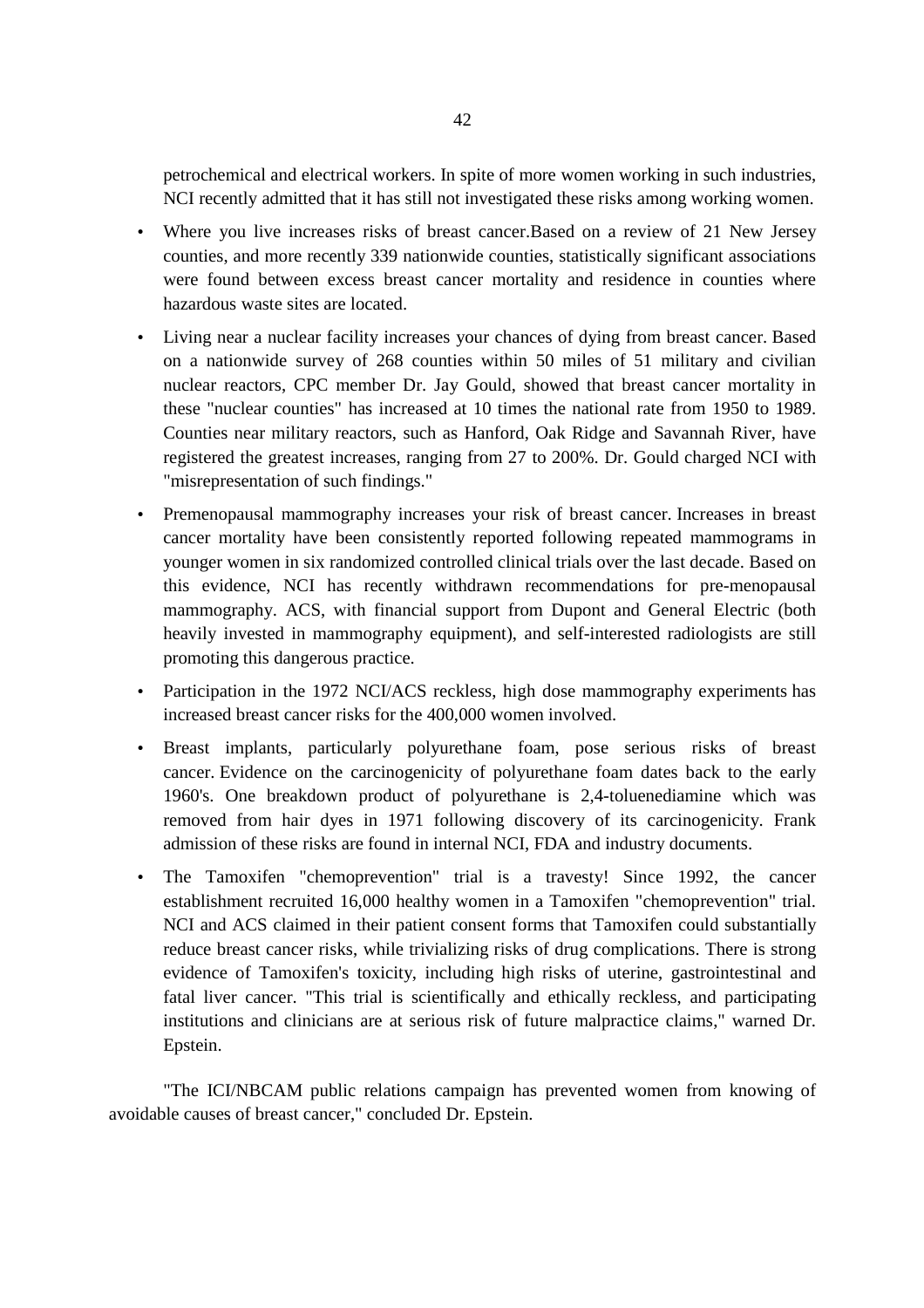### **October 18, 1995 Press Release**

### **NATIONAL MAMMOGRAPHY DAY**

 Commenting on tomorrow's National Mammography Day, Dr. Samuel Epstein, Chairman of the Cancer Prevention Coalition (CPC), charged that "this is a recklessly misleading and selfinterested promotional event, more aptly named NATIONAL MAMMOSCAM DAY."

 National Mammography Day, October 19, is the flagship of October's National Breast Cancer Awareness Month (NBCAM). NBCAM was conceived and funded in 1984 by Imperial Chemical Industries (ICI) and its U.S. subsidiary and spinoff Zeneca Pharmaceuticals. NBCAM is a multimillion-dollar deal with the cancer establishment, the National Cancer Institute (NCI) and American Cancer Society (ACS) and its multiple corporate sponsors, and the American College of Radiology.

 ICI is one of the largest manufacturers of petrochemical and organochlorines, and Zeneca is the sole manufacturer of Tamoxifen, the world's top selling cancer drug widely used for breast cancer. Zeneca/ICI's financial sponsorship gives them control over every leaflet, poster, publication, and commercial produced by NBCAM.

 ICI supports the NBCAM blame-the-victim theory of cancer causation, which attributes escalating rates of breast (and other) cancers to heredity and faulty lifestyle. This theory diverts attention away from avoidable exposures to carcinogenic industrial contaminants of air, water, food, consumer products, and the workplace—the same products which ICI has manufactured for decades. Ignoring prevention of breast cancer, NBCAM promotes "early" detection by mammography.

There are a wide range of serious problems with mammography, particularly with premenopausal women:

- There is no evidence of the effectiveness or benefit of mammography in pre-menopausal women.
- By the time breast cancers can be detected by mammography, they are up to 8 years old. By then, some will have spread to local lymph nodes or to distant organs, especially in younger women.
- Missed cancers (false negatives) are commonplace among younger women, as their dense breast tissues limit penetration by x-rays.
- About 1 in every 4 "tumors" identified by mammography in pre-menopausal women turns out not to be cancer following biopsy (false positive). Apart from needless anxiety, repeated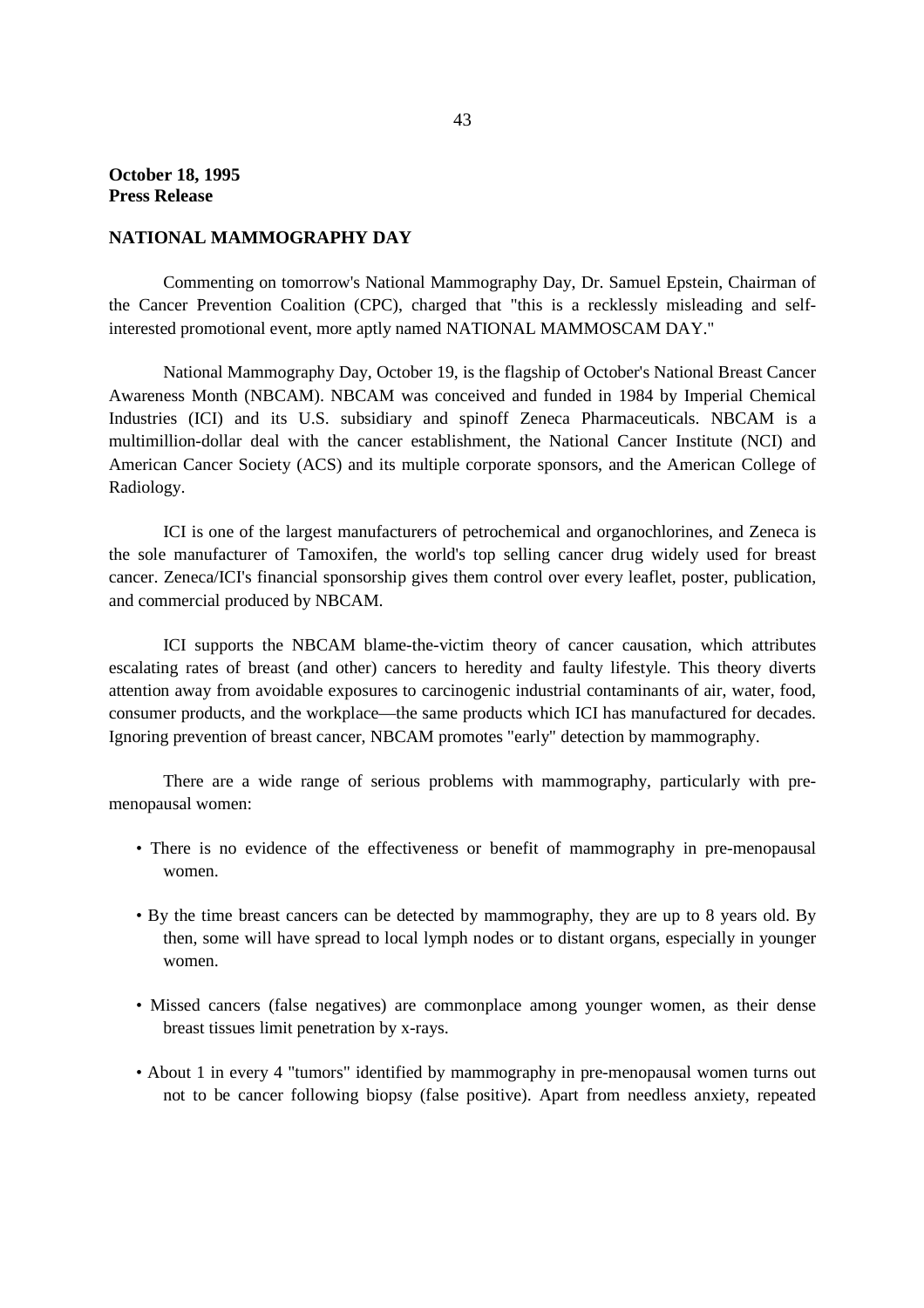surgery can result in scarring, and delayed identification of early cancer that may subsequently develop.

- Regular mammography of younger women increases their cancer risks, particularly for women already at risk for familial reasons. Analysis of controlled trials over the last decade, has shown consistent increases in breast cancer mortality within a few years of commencing screening. This confirms evidence on the high sensitivity of the pre-menopausal breast, and on cumulative carcinogenic effects of radiation.
- Pre-menopausal women carrying the A-T gene, about 1.5 percent of women, are more radiation sensitive and at higher cancer risk from mammography. It has been estimated that up to 10,000 breast cancer cases each year are due to mammography of A-T carriers.
- Radiation, particularly from repeated pre-menopausal mammography, is likely to interact additively or synergistically with other avoidable causes of breast cancer, particularly estrogens (natural; medical; contaminants of meat from cattle feed additives; and estrogenic pesticides).
- Forceful compression of the breast during mammography, particularly in younger women, may cause the spread of small undetected cancers.

 Pressured by this evidence on the ineffectiveness and risks of pre-menopausal mammography, NCI recently withdrew recommendations for such screening. This evidence is still ignored by NBCAM, supported by radiologists and giant mammography machine and film corporations, which has specifically targeted pre-menopausal women with high-pressured advertisements.

CPC urges the immediate phase-out of pre-menopausal mammography. Post-menopausal mammography should be restricted to major centers and exposure reduced to a minimum. Women should be provided with actual close measurements, rather than estimates. NCI and ACS should develop large-scale use of safe screening alternatives, including imaging techniques, and blood or urine tumor markers or immunologic tests.

 A medical alert should be sent to women subjected to the Breast Cancer Detection Demonstration Project high dose radiation experiments commencing in 1972. These experiments were conducted in spite of explicit prior warnings by a National Academy of Sciences committee, and also by former senior NCI staffer, and noted epidemiologist, Dr. John Bailar. He cautioned, "Such radiation in pre-menopausal women would be likely to cause more breast cancers than could be detected." Dr. Bailar now concludes, "This experiment could well account for an "immediate investigation of the cancer establishment's reckless conduct by the President's Committee on Human Radiation Experiments."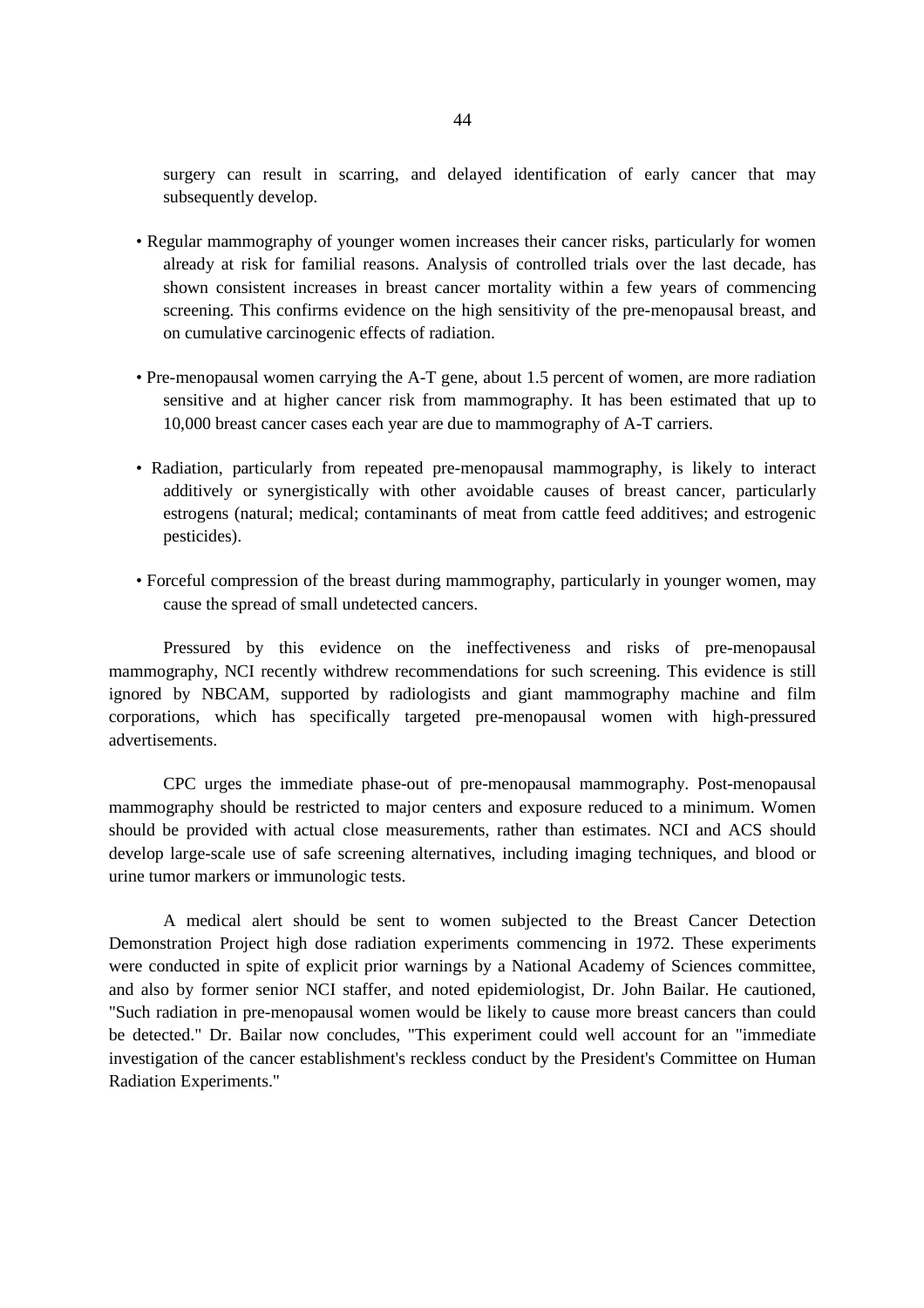### **April 1, 1998 Press Release**

### **CANCER REPORT CARD GETS A FAILING GRADE**

 At a highly publicized March 12, 1998, Washington, DC press briefing, the National Cancer Institute (NCI) and American Cancer Society (the cancer establishment), together with the Centers for Disease Control and Prevention, released a "Report Card" announcing the recent reversal of "an almost 20-year trend of increasing cancer cases and death," as detailed in the March 15 issue of the journal *Cancer.* "These numbers are the first proof that we are on the right track," enthused NCI director Dr. Richard Klausner. This news received extensive and uncritical nation-wide media coverage.

 These claims were based on a comparison between NCI's published statistics for 1973- 1990 and 1973-1995. However, the more recent information remains unpublished and, according to senior NCI statistician Dr. Lynn Ries, is still being analyzed. More importantly, a critical review of the *Cancer* publication is hardly reassuring. The claimed reversal in overall mortality rates is not only minimal but exaggerated. It is largely due to a reduction in lung cancer deaths from smoking in men, reflecting personal lifestyle choices, and to improved access to health care rather than to any improvements in treatment and survival rates. Additionally, any true decline would be considerably less if the mortality rates were appropriately based on the current age distribution of the U.S. population, rather than that of 1970, with its relatively higher representation of younger age groups, as misleadingly calculated by NCI. These criticisms are in general consistent with those detailed in a May 1997 *New England Journal of Medicine* article, "Cancer Undefeated," by former NCI epidemiologist Dr. John Bailar.

 The claimed reversal in the incidence of cancers of "all sites" is minimal and statistically insignificant, as are similar claims for leukemia and prostate cancer. Even this minimal reduction of prostate cancer is highly questionable as admitted by Report Card authors: "The decreased incidence rates [of prostate cancer] may be the result of decreased utilization of PSA [prostate specific antigen] screening tests . . . during the early 1990's." While there were significant reductions in the incidence of lung, colon/rectum and bladder cancers, there were significant and sharp increases in uterine cancer, melanoma, and non-Hodgkin's lymphoma. Moreover, there was no decline in breast cancer rates, which remain unchanged at their current high level. Curiously, no reference at all was made to testicular cancer in young adults nor to childhood cancer, whose rates have dramatically increased in recent decades.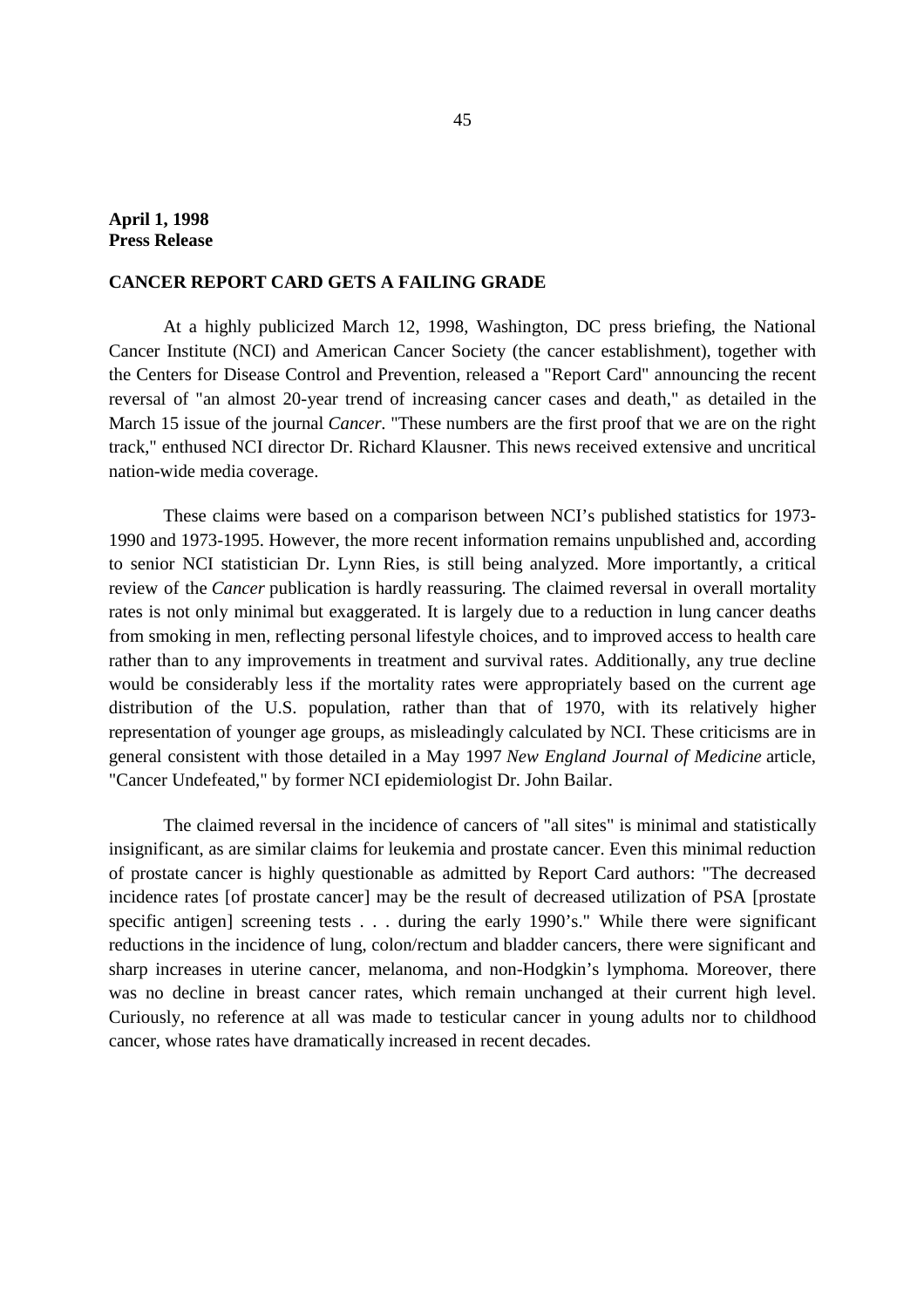The Report Card apart, there are disturbing questions on the reliability of NCI's incidence statistics. This is well illustrated by wild reported variations since 1973 for the percent changes in the incidence of childhood cancer:

| 1973-1980 + 21% |        |
|-----------------|--------|
| 1973-1989       | $+10%$ |
| 1973-1990       | $+1\%$ |
| 1973-1991       | $-8%$  |
| 1973-1994       | $+31%$ |

 The Report Card's optimistic and misleading assurances, the latest in a series of smoke and mirror break-through since 1971 when President Nixon launched the "War Against Cancer," are designed to divert attention from the escalating incidence of cancer, which has reached epidemic proportions. Cancer now strikes 1 in 2 men and 1 in 3 women, up from an incidence of 1 in 4 a few decades ago. Meanwhile, our ability to treat and cure most cancer, apart from relatively infrequent cancers particularly those of children, remains virtually unchanged. The Report Card is also designed to neutralize criticism of NCI's intransigent fixation on diagnosis, treatment, and basic genetic research, coupled with indifference to prevention, which receives minimal priorities and resources—less than 5% of NCI's budget. Further illustrative is the fact that NCI has never testified before Congress or regulatory agencies on the substantial published evidence on the wide range of carcinogenic industrial contaminants of air, water, the workplace, and consumer products—food, household products, and cosmetics—and on the need to prevent such avoidable and involuntary exposures. Nor has NCI recognized the public's right-to-know of such critical information, which plays a major role in escalating cancer rates, nor have they developed community outreach prevention programs. Finally, the Report Card is designed to further buttress aggressive lobbying by the cancer establishment and cancer drug industry for a major increase in NCI's budget from the current \$2.6 billion, up from \$223 million in 1971, to the requested \$3.2 billion in 1999.

 Rather than increasing NCI's bloated budget, drastic reforms are needed to explicitly reorient its mission and priorities to cancer causes and prevention.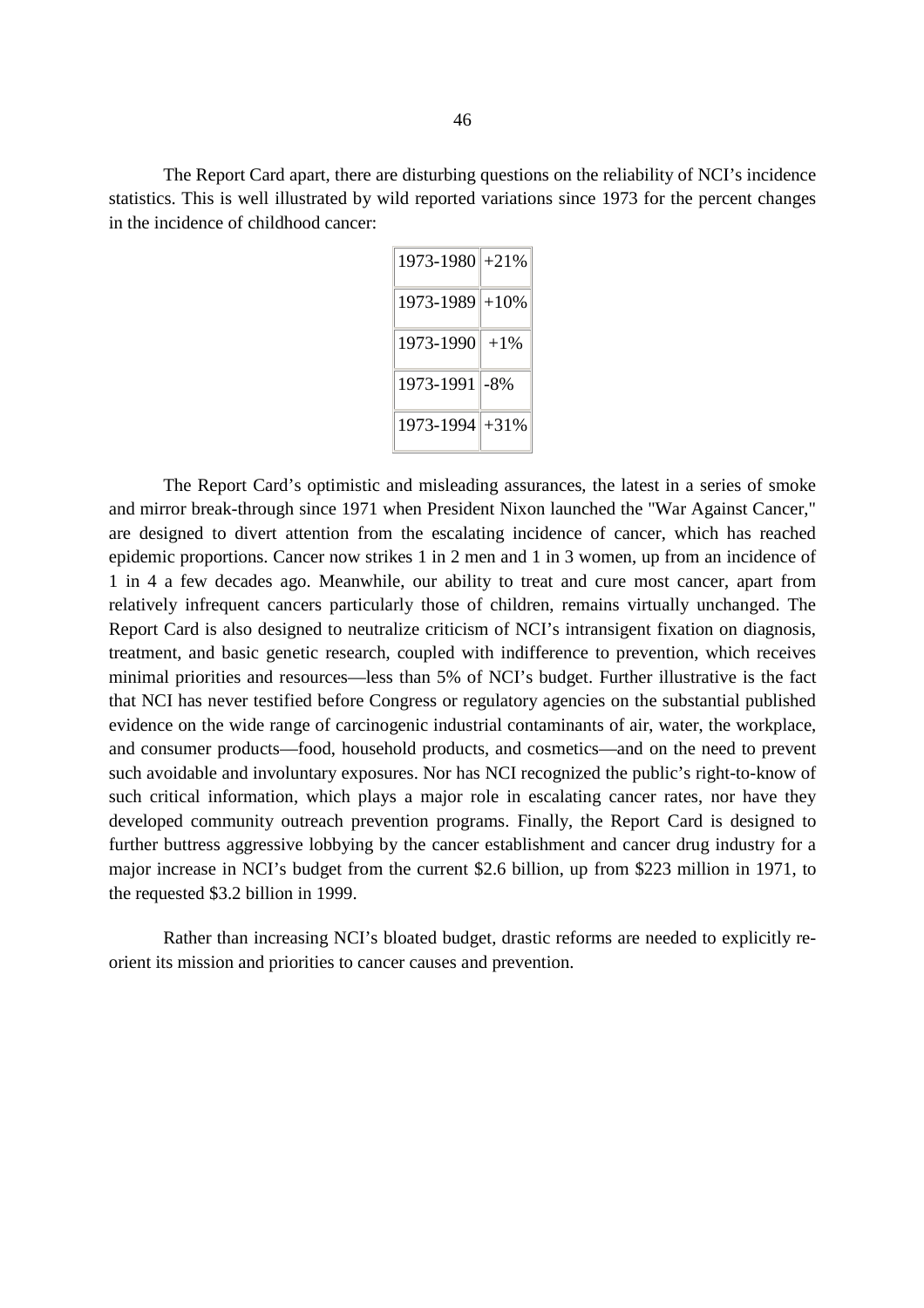### **August 25, 1998 Press Release**

### **THE CANCER DRUG INDUSTRY 'MARCH' SERIOUSLY MISLEADS THE NATION**

 On September 25 and 26, the cancer drug industry will hold the "March," led by Gen. Norman Schwarzkopf, in Washington, D.C., and elsewhere in the nation, under a banner promising "Research Cures Cancer". Well-meaning but misled citizens will march for a seemingly important crusade which, in reality, promotes enormous profits for the pharmaceutical industry.

 Funded with over \$3 million by multibillion dollar cancer drug industries — including the global giants Bristol-Myers Squibb, Eli Lilly, Pharmacia & Upjohn — with support from main stream cancer survivor groups, the American Cancer Society (ACS) and, behind the scenes, the National Cancer Institute (NCI), the goal of the "March" is to mobilize grass roots backing for doubling NCI's current budget from \$2.6 billion to over \$5 billion by 2003.

 This is déjà vu all over again. In a full-page December 9, 1969 New York Times advertisement entitled "MR. NIXON, YOU CAN CURE CANCER," paid for by the "Citizens' Committee for the Conquest of Cancer" whose leaders represented the cancer establishment, the public and government were exhorted: "We are so close to a cure for cancer. We lack only the will and the kind of money and comprehensive planning that went into putting a man on the moon. — Why don't we try to conquer cancer by America's 200th birthday." Responding to these misleading assurances, in December 1971, President Nixon was duped into declaring the "War Against Cancer" and sharply increasing NCI's budget.

 Some \$25 billion and 25 years later, there has been little if any significant improvement in treatment and survival rates for most common cancers in spite of contrary misleading hype by the cancer establishment and periodic claims for the latest miracle cancer drugs, claims which rarely have been substantiated. Meanwhile, the incidence of cancer, particularly non-smoking cancers, has escalated to epidemic proportions with lifetime cancer risks now approaching one in two.

 The reason for losing the war against cancer is not a shortage of funds but their gross misallocation. NCI and ACS remain myopically fixated on damage control — diagnosis and treatment — and basic genetic research with, not always benign, indifference to cancer prevention. The establishment has trivialized escalating cancer rates and explained them away as due to faulty lifestyle, to the virtual exclusion of the major role of unwitting and avoidable exposures to industrial carcinogens in air, water, consumer products -- food, cosmetics and toiletries, and household products -- and the workplace. NCI and ACS have devoted the most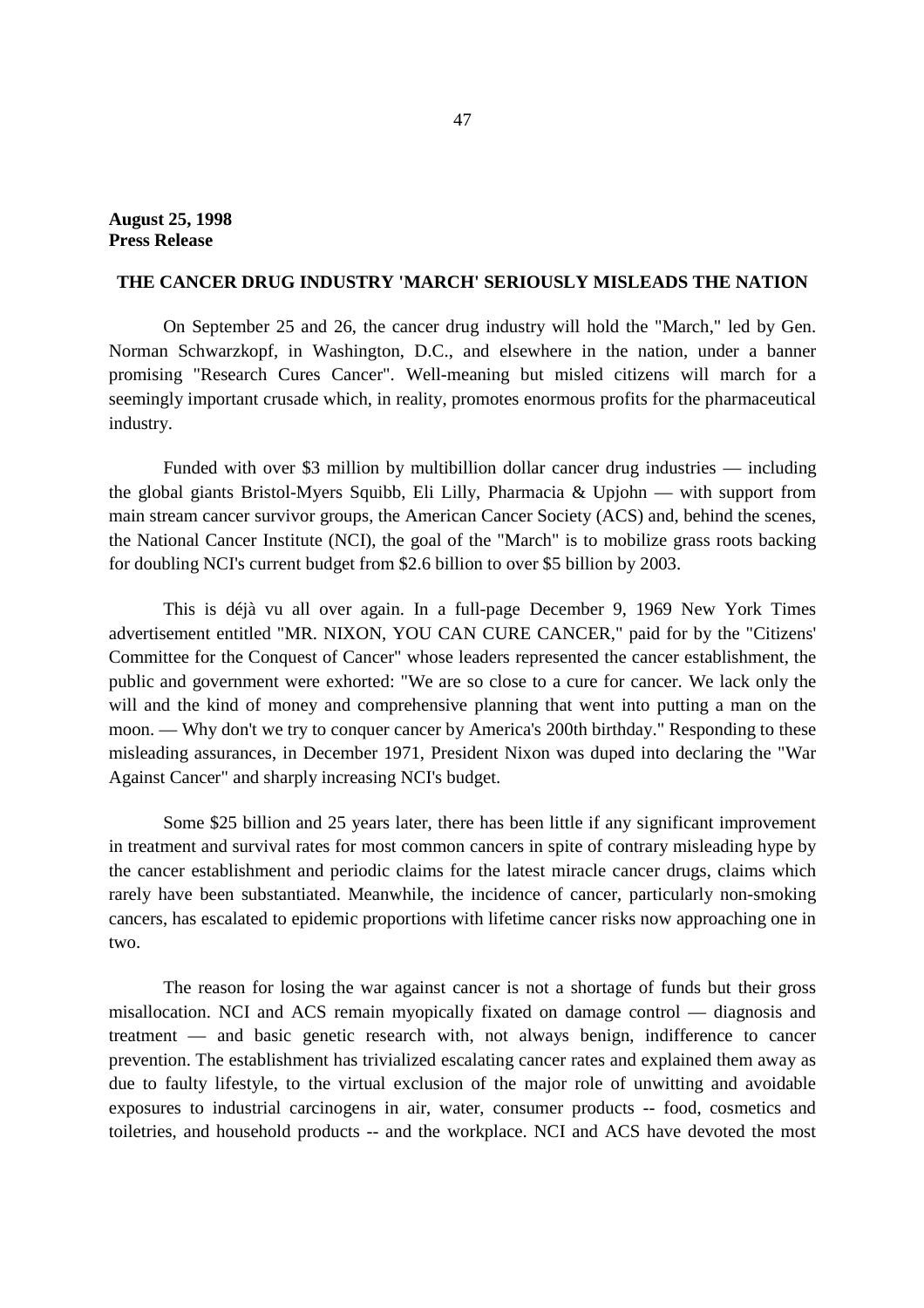minimal resources and priorities to research on such avoidable causes of cancer, failed to warn the public of these avoidable risks, and failed to provide Congress and regulatory agencies with available scientific information which would allow development of corrective legislative and regulatory action. Responding to recent criticisms, NCI has defensively claimed \$1 billion expenditures for cancer prevention. However, more realistic estimates are well under \$100 million, less than 3% of NCI's total budget.

 Cancer establishment policies are strongly influenced by pervasive interlocking relationships and conflicts of interest with the cancer drug industry. With taxpayers' money, NCI funded the R & D for the anticancer drug Taxol manufactured by Bristol-Myers. Following completion of expensive clinical trials, the public paid further for developing the drug's manufacturing process. Once completed, NCI gave this industry exclusive right to sell Taxol at an inflationary price, about \$5 per milligram, over 20 times the cost of production.

Taxol is not an isolated example. Taxpayers have funded NCI's R & D for over twothirds of all cancer drugs now on the market. In a surprisingly frank admission, Samuel Broder, NCI director from 1989 to 1995, stated the obvious: "The NCI has become what amounts to a government pharmaceutical company." It should further be noted that the U.S. spends about five times more on chemotherapy per patient than Great Britain, although this is not matched by any difference in survival rates.

 Not surprisingly, with enthusiastic support from the ACS, NCI has effectively blocked funding for research and clinical trials on promising non-toxic alternative cancer therapies in favor of highly toxic and largely ineffective patented drugs developed by the cancer drug industry. Additionally, the cancer establishment has systematically harassed the proponents of alternative cancer treatment.

 These basic criticisms of cancer establishment policies and deceptive practices, with particular reference to minimal prevention priorities, were strongly endorsed in a February 1992 statement by a group of 65 leading national experts in public health and cancer prevention, including past directors of federal agencies, who urged drastic reforms of NCI policies and that funding for cancer prevention should be increased to equal that for all other NCI programs combined. This was followed in 1995 by a warning from 15 public interest organizations, representing some 5 million Americans, of the misleading industry-sponsored "Research Cures Cancer" campaign, and a recommendation that NCI be held accountable for its failed policies in losing the war against cancer.

 Rather than increasing NCI's budget, it should be frozen and held hostage to urgent needs for drastic monitored reforms directed to major emphasis on cancer prevention rather than damage control. Furthermore, Congress should subject the cancer establishment/drug industry complex to detailed investigation and ongoing scrutiny.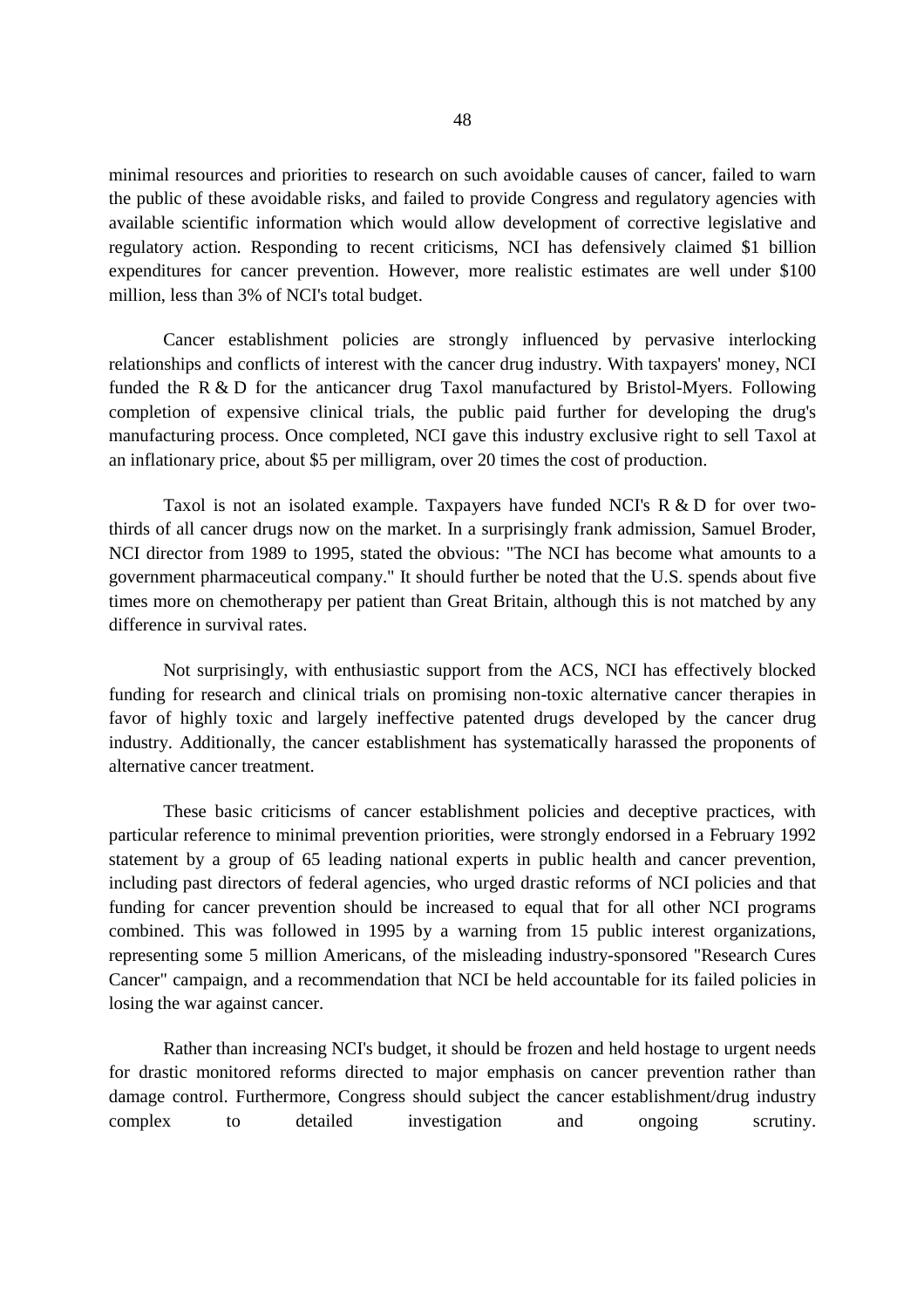### **October 26, 1999 Press Release**

# **AMERICAN CANCER SOCIETY INDICTED FOR LOSING THE WINNABLE WAR AGAINST CANCER**

 An article, "American Cancer Society: The World's Wealthiest 'Non-Profit' Institution," by Dr. Samuel Epstein, just published in the International Journal of Health Services, the leading international public health and policy journal, charges that the American Cancer Society (ACS) "is fixated on damage control...diagnosis and treatment...and basic molecular biology, with indifference or even hostility to cancer prevention." ACS also trivializes the escalating incidence of cancer which has reached epidemic proportions and makes grossly misleading claims on dramatic progress in the treatment and cure of cancer. This myopic mindset and derelict policy is compounded by interlocking conflicts of interests with the cancer drug, agrichemical, and other industries. The following is illustrative:

- Since 1982, the ACS has adopted a highly restrictive policy insisting on unequivocal human evidence on carcinogenicity before taking any position on cancer risks. Accordingly, the ACS has actively campaigned against the 1958 Delaney law banning the deliberate addition to food of any amount of chemical additive shown to induce cancer, even in well-validated federal animal tests.
- In a joint 1992 statement with the Chlorine Institute, the ACS supported the continued use of organochlorine pesticides in spite of their recognized environmental persistence and carcinogenicity.
- In 1993, just before PBS Frontline aired the special entitled "In Our Children's Food," the ACS sent a memorandum in support of the pesticide industry to some 48 regional divisions which preemptively trivialized pesticides as a cause of childhood cancer and reassured the public that residues of carcinogenic pesticide in food are safe, even for babies.
- In Cancer Facts & Figures, the ACS annual publication designed to provide the public with "basic facts" on cancer, there is little or no mention of prevention. Examples include no mention of: dusting the genital area with talc as a known cause of ovarian cancer; parental exposure to occupational carcinogens, domestic use of pesticides, or frequent consumption of nitrite colored hot dogs (resultantly contaminated with carcinogenic nitrosamines) as major causes of childhood cancer; and prolonged use of oral contraceptives or hormonal replacement therapy as major causes of breast cancer. Fact & Figures, 1997, also misrepresented that "since women may not be able to alter their personal risk factors, the best opportunity for reducing mortality is early detection."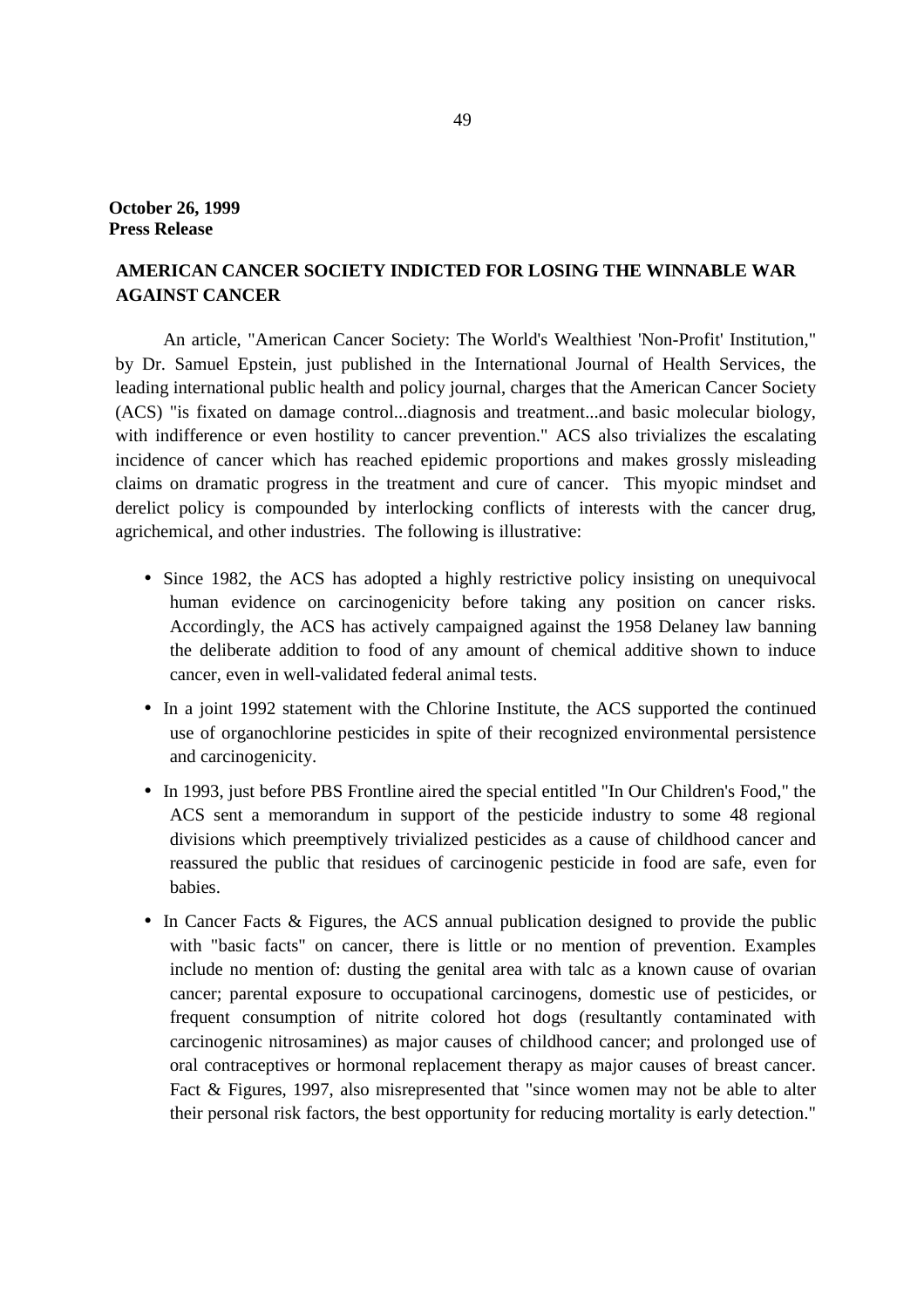This statement ignores overwhelming evidence on a wide range of ways by which women of all ages can reduce their risks of breast cancer, including regular use of the cheap non-prescription drug aspirin.

• The ACS, together with the National Cancer Institute, has strongly promoted the use of Tamoxifen, the world's top-selling cancer drug (\$400 million annually) manufactured by Zeneca, for allegedly preventing breast cancer in healthy women, evidence for which is highly arguable at best. More seriously, ACS has trivialized the dangerous and sometimes lethal complications of Tamoxifen including blood clots, lung embolism, and aggressive uterine cancer, and fails to warn that the drug is a highly potent liver carcinogen.

 Conflicts of interest are further reflected in the ACS Foundation Board of Trustees which includes corporate executives from the pharmaceutical, cancer drug, investment, and media industries. They include David R. Bethume, president of Lederle laboratories, Gordon Binder, CEO of Amgen (a leading biotech cancer drug company), and Sumner M. Redstone, chairman of the Board of Viacom, Inc.

 Other concerns relate to the "non-profit status" of the ACS whose annual budget is some \$500 million. Most funds raised go to pay high overhead, salaries fringe benefits, and travel expenses of national executives in Atlanta, CEO's who ear six-figure salaries in several states, and hundreds of other employees working in some 3000 regional offices. Less than 16% of all monies raised are spent on direct patient services; salaries and overhead for most ACS affiliates exceed 50%, although most direct community services are handled by unpaid volunteers. While ACS cash assets and reserves approach \$1 billion, it continues to plead poverty and lament the lack of funds for cancer research. Not surprisingly and as reported in the Chronicle of Philanthropy, the leading U.S. charity watchdog, the ACS is "more interested in accumulating wealth than saving lives." It should further be noted that the ACS uses 10 employees and spends \$1 million a year on direct lobbying, and is the only known charity that makes contributions to political parties.

 Based on these considerations, the International Journal of Health Services article urged that, in the absence of drastic reforms, contributions to the ACS should be diverted to public interest and environmental group directly involved in cancer prevention. This is the only message that this "charity" can no longer ignore.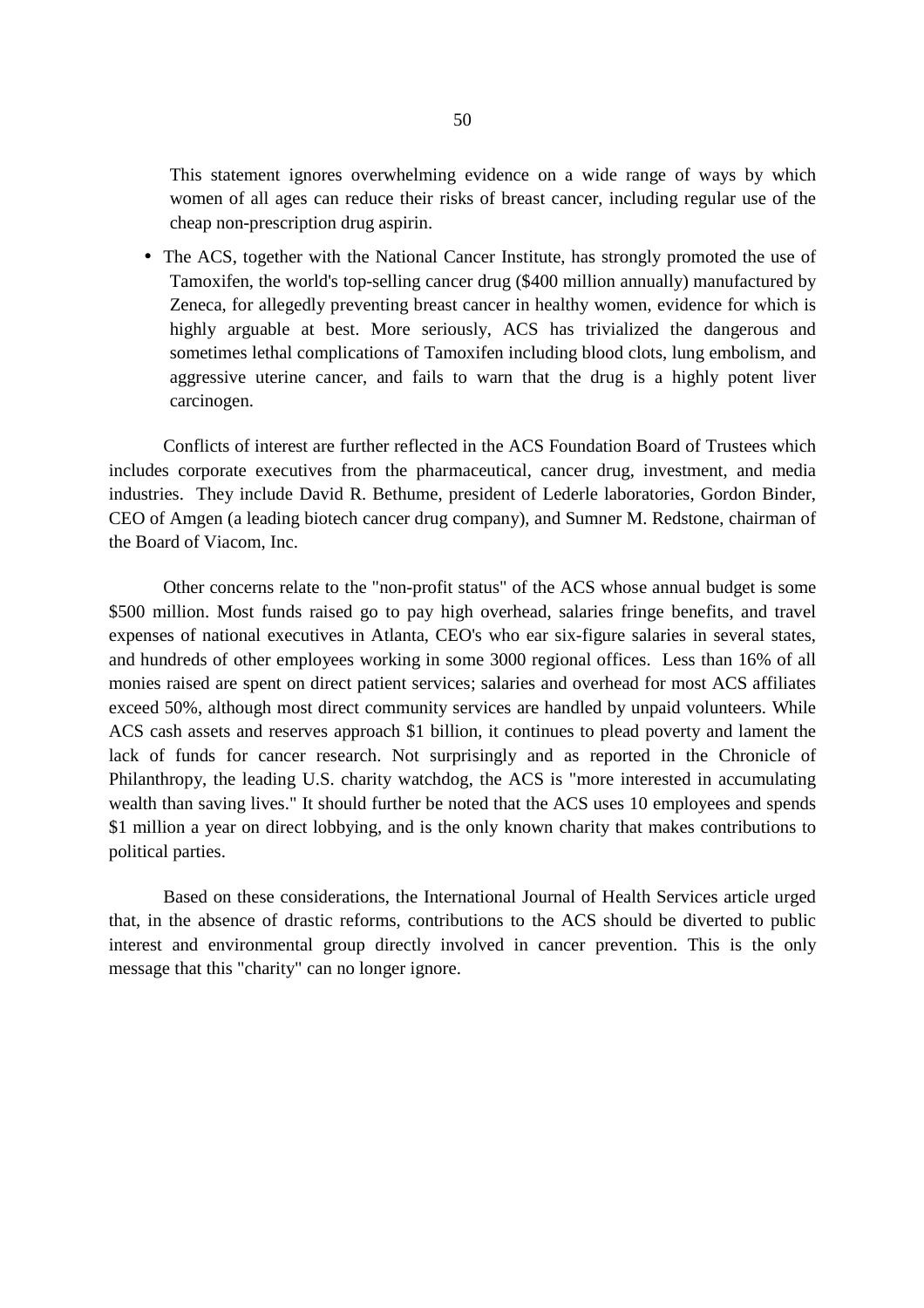### **May 30, 2000 Press Release**

### **AMERICAN CANCER SOCIETY: LONG ON PROMISE, SHORT ON DELIVERY**

 The American Cancer Society (ACS) claims to be dedicated to "preventing cancer and saving lives -- through research education, advocacy, and service." What could be more worthy objectives, especially in view of the escalating incidence of cancer, with lifetime cancer risks now reaching one in two men and one in three for women?

 Unfortunately, the ACS fails to meet its objectives. Instead, the charity is accumulating great wealth, with \$900 million reserves in cash, real estate and other assets. Most of its funds come from public donations of under \$100. Additional funding is provided by bequests and high profile fundraising events, such as the springtime daffodil sale and relay races.

 In 1998, the society spent about \$150 million on "Supporting Services," overhead, salaries in the \$300,000 range, benefits and travel for national executives in Atlanta, fundraising, and public relations. Typical ACS affiliates, which raise national funds, spend over half of their budgets on salaries, pensions, fringe benefits and overhead, with under 16 percent on direct community services, most of which are handled by unpaid volunteers. Meanwhile, five of the society's division executives received salaries of about \$230,000.

 As the ACS purse grows, its spending on research and other programs remains low. While the 1998 budget report gives the clear impression that generous resources are allocated to its four "Program Services," they receive under 50 percent of its budget, as follows: "Research on the causes, cure and prevention of cancer," \$91 million; "Prevention programs that provide the public and professionals with information on how to reduce risks of developing cancer," \$80 million; "Detection/Treatment" programs, \$59 million; and "Patient Services" programs, \$77 million.

 Responding to recent well-documented criticism of not always benign indifference to cancer prevention, the ACS claims that it funded 19 large research grants in 1998 on "Environmental Carcinogenesis" at a cost of \$2.6 million. However, only two grants funded for \$330,000, could reasonably qualify as environmental cancer research, while virtually all other were in the unrelated field of molecular biology. The ACS also claims that it funded 92 "Prevention" grants with \$23 million, while these also largely dealt with molecular biology research. Tobacco related programs accounted for only \$1.3 million, while research on diet per se, excluding any consideration of contamination with carcinogenic pesticides, accounted for \$1.1 million. In fact, analysis of its \$2.6 million carcinogenesis programs reveals that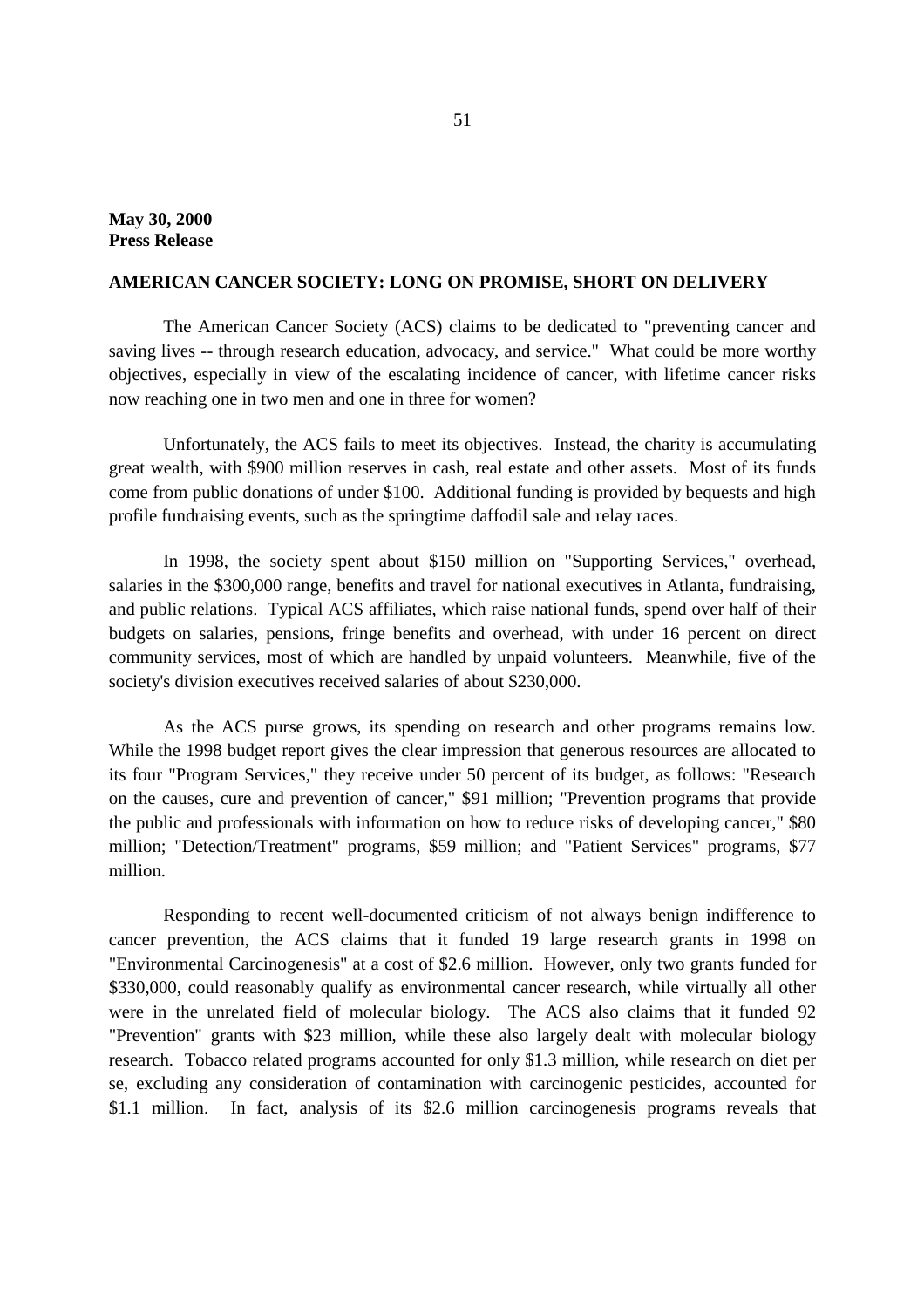expenditures on environmental, occupational, and industrial causes of cancer totaled \$1 million, well under 1 percent of its annual budget.

 More than anything else, the society seems scared of becoming just another face in the crowd of cancer interests in Washington. Thus, in 1998, Linda Hay Crawford, then vice president for governmental relations, admitted to the Associated press that the society had used 10 employees for direct lobbying at costs approaching \$1 million. "Lobbying" also including \$30,000 donations, equitably balanced between Democratic and Republican governor's associations. "We wanted to look like players and be players," Crawford explained to AP.

 This practice, however, has been sharply challenged. The AP story quoted the national Charities Information Bureau as stating that it "does not know of any other charity that makes contributions to political parties." The director of the IRS Exempt Organization Division, Marcus Owens, warned that: "The bottom line is, campaign contributions will jeopardize a charity's exempt status." Other troubling misallocations on the national political scene include hiring public relations firms that also represent tobacco clients. Recently, the society had to discontinue its association with two such firms: Shandwick International and Edelman Public Relations.

 In an effort to dominate the national cancer agenda, nearly two years ago, ACS recruited former President George Bush to run a curious political structure called the National Dialogue on Cancer. This was recently followed by a related closed door ACS initiative to rewrite the 1971 National Cancer Act by an "Independent Advisory Committee," sponsored by Senator Dianne Feinstein (D-Calif.). Shunned by many major patient advocacy groups, the National Cancer Institute and professional oncologists, and with strong protests by cancer prevention groups, the future of the ACS-Feinstein initiative, seems questionable. More pointedly, John Durant, former executive vice president of the American Society for Clinical Oncology, charged in the January 21, 2000 *Cancer Letter*, a respected trade publication, that the underlying motivation for these initiatives "was an issue of control by the ACS over the cancer agenda. They are protecting their fundraising capacity."

 Based on an analysis of ACS budgets and programs, *The Chronicle of Philanthropy*, the leading charity watchdog, published a statement that the ACS is "more interested in accumulating wealth than saving lives." Donors wanting to make contributions to a worthy cancer charity should think twice before selecting the ACS.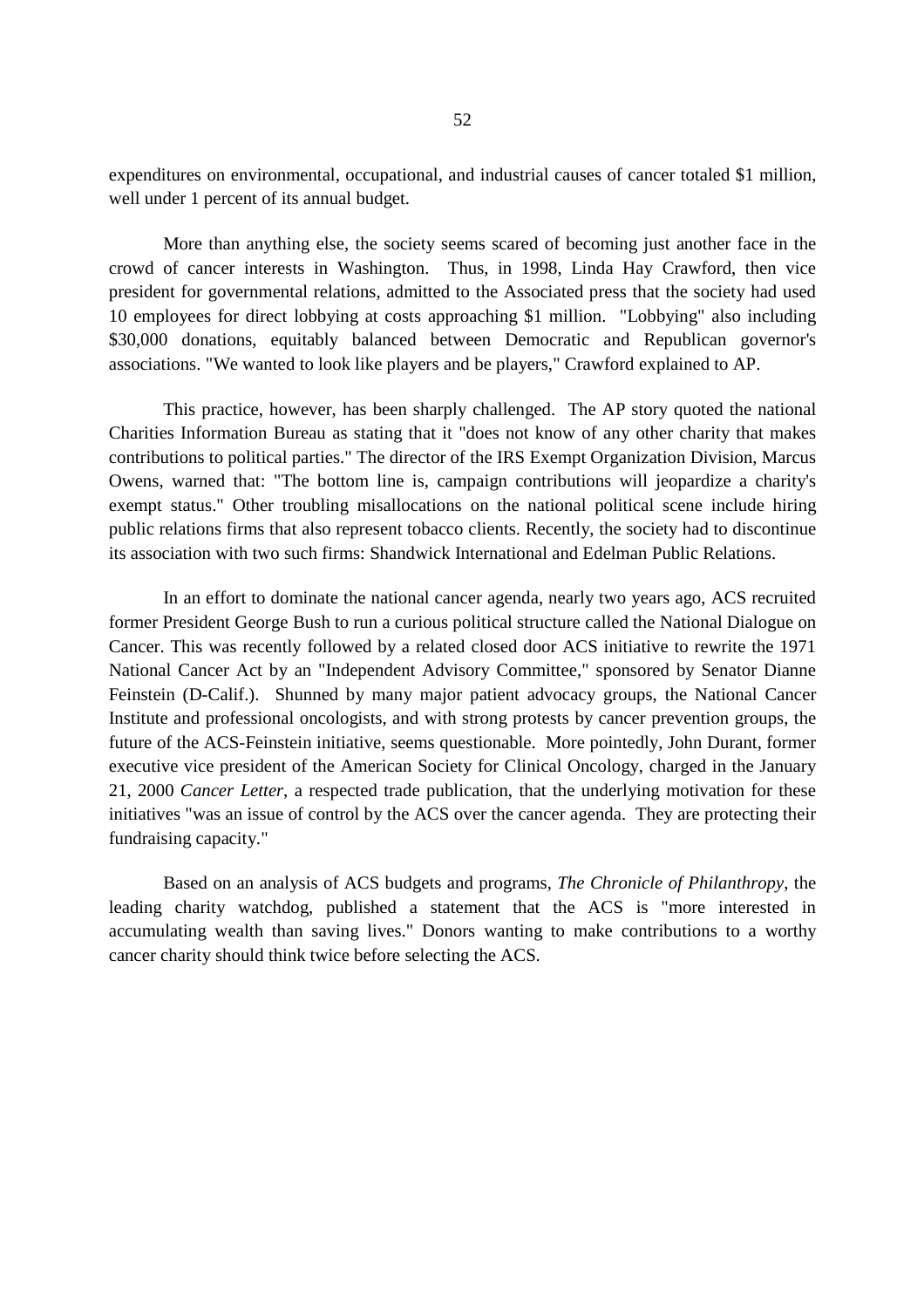### **June 12, 2001 Press Release**

# **THE AMERICAN CANCER SOCIETY IS THREATENING THE NATIONAL CANCER PROGRAM**

 Operating behind closed doors and with powerful political connections, Dr. Samuel Epstein, charges the American Cancer Society (ACS) with forging a questionably legal alliance with the federal Centers for Disease Control and Prevention (CDC) in attempts to hijack the National Cancer Program. The ACS is also charged with virtual neglect of cancer prevention.

 Dr. Quentin Young, warns: "The ACS political agenda reveals a pattern of self interest, conflicts of interest, lack of accountability and non-transparency to all of which the media have responded with deafening silence".

Among their concerns:

- The National Cancer Act, the cornerstone of the National Cancer Institute's (NCI) war on cancer, is under powerful attack by the ACS, the world's largest non-religious "charity". The plan was hatched in September 1998 when, meeting behind closed doors, the ACS created a "National Dialogue on Cancer" (NDC), co-chaired by former President Bush and Barbara Bush, with representatives from the CDC, the giant cancer drug industry, and Collaborating Partners from survivor advocacy groups. The NDC leadership then unilaterally spun off a National Cancer Legislative Committee, co-chaired by Dr. John Seffrin, CEO of the ACS and Dr. Vincent DeVita, Director of the Yale Cancer Center and former NCI Director, to advise Congress on re-writing the National Cancer Act.
- The relationships between the ACS, NDC and its Legislative Committee raise questions on conflicts of interest. John Durant, former executive president of the American Society for Clinical Oncology, charged: "It has always seemed to me that this was an issue of control by the ACS over the cancer agenda--. They are protecting their own fundraising capacity" from competition by survivor groups.
- The ACS-CDC relationship is focused on diverting political emphasis and funds away from NCI's peer-reviewed scientific research to CDC's community programs, which center on community screening, behavioral intervention, and tobacco cessation rather than prevention.
- There are major concerns on interlocking ACS-CDC interests. CDC has improperly funded ACS with a \$3 million sole source four-year cooperative agreement. In turn, ACS has made strong efforts to upgrade CDC's role in the National Cancer Program, increase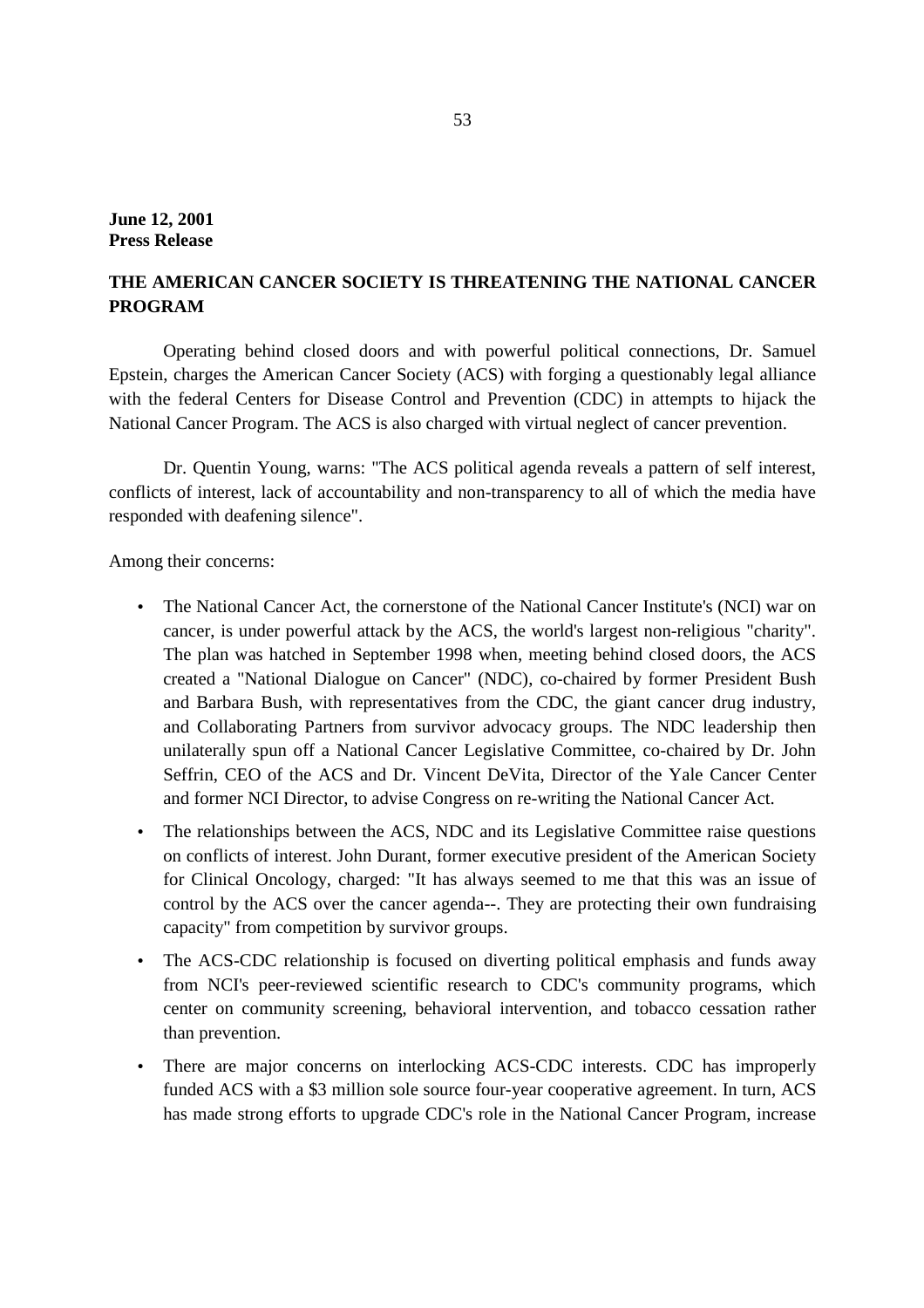appropriations for CDC's non-peer reviewed programs, and facilitate its access to tobacco litigation money.

- The ACS priority for tobacco cessation programs is inconsistent with its strong ties to the industry. Shandwick International, representing R.J. Reynolds, and Edelman, representing Brown & Williamson Tobacco Company, have been major PR firms for the NDC and its Legislative Committee.
- ACS has made questionably legal contributions to Democratic and Republican Governors' Associations. "We wanted to look like players and be players", ACS explained.
- DeVita, the Legislative Committee co-chair, is also chairman of the Medical Advisory Board of CancerSource.com, a website launched by Jones & Bartlett which publishes the ACS Consumer's Guide to Cancer Drugs; three other members of the Committee also serve on the board. DeVita thus appears to be developing his business interests in a publicly-funded forum.
- The ACS has a longstanding track record of indifference and even hostility to cancer prevention. This is particularly disturbing in view of the escalating incidence of cancer now striking one in two men and one in three women in their lifetimes. Recent examples include issuing a joint statement with the Chlorine Institute justifying the continued global use of persistent organochlorine pesticides, and also supporting the industry in trivializing dietary pesticide residues as avoidable risks of childhood cancer. ACS policies are further exemplified by allocating under 0.1 percent of its \$700 million annual budget to environmental and occupational causes of cancer.

 These considerations clearly disqualify the ACS from any leadership role in the National Cancer Program. The public should be encouraged to redirect funding away from the ACS to cancer prevention advocacy groups. ACS conduct, particularly its political lobbying and relationship to CDC, should be investigated by Congressional Appropriations and Oversight committees. These committees should also recommend that the National Cancer Program direct the highest priority to cancer prevention.

### **Co-Author Of This Release**

Quentin D. Young, M.D. Chairman of the Health and Medicine Policy Research Group Past President of American Public Health Association Chicago, Illinois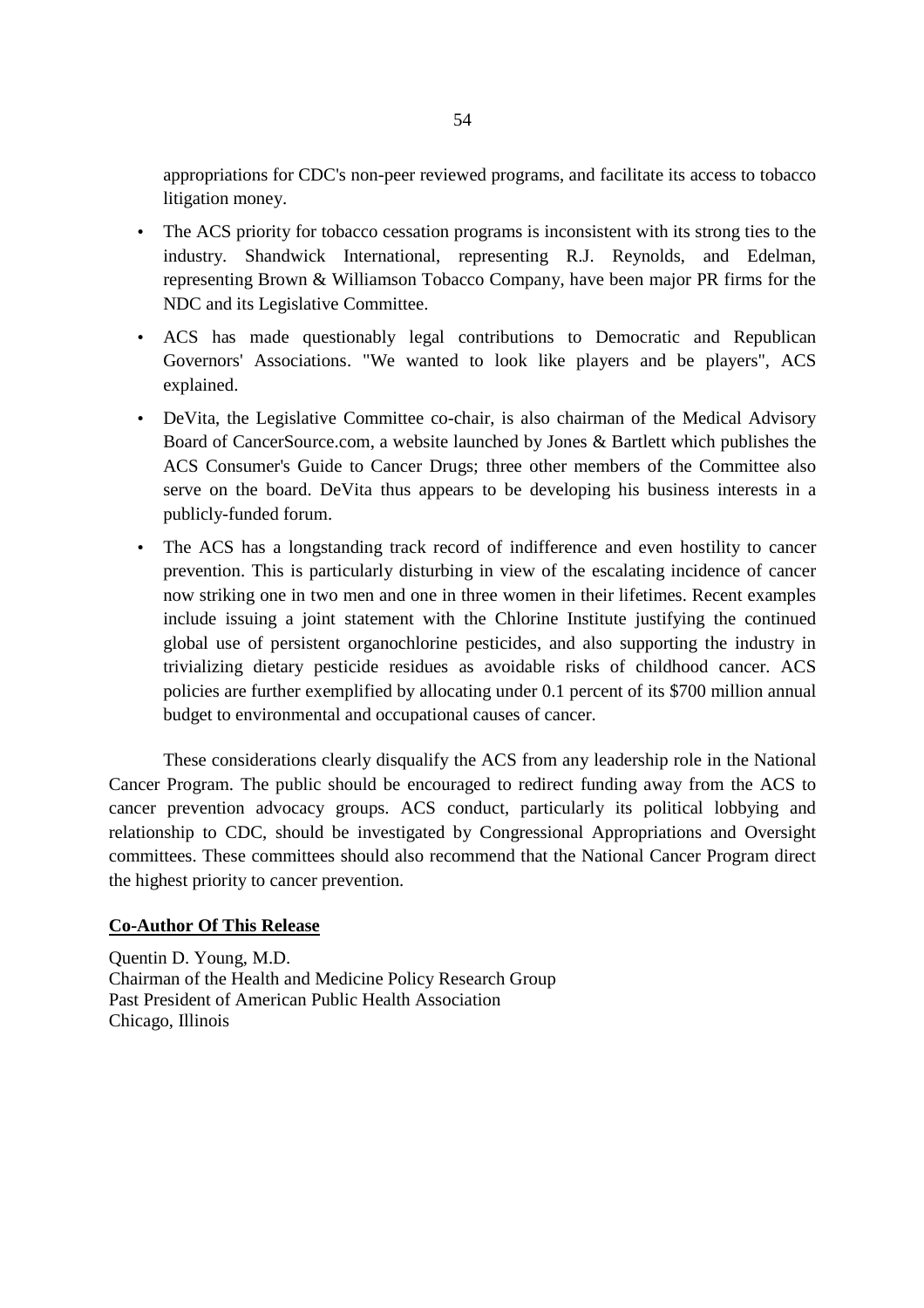### **May 9, 2002 Press Release**

# **ESCALATING INCIDENCE OF CHILDHOOD CANCER IS IGNORED BY THE NATIONAL CANCER INSTITUTE AND AMERICAN CANCER SOCIETY**

 Since passage of the 1971 National Cancer Act, launching the "War Against Cancer," the incidence of childhood cancer has steadily escalated to alarming levels. Childhood cancers have increased by 26% overall, while the incidence of particular cancers has increased still more: acute lymphocytic leukemia, 62%; brain cancer, 50%; and bone cancer, 40%. The federal National Cancer Institute (NCI) and the "charitable" American Cancer Society (ACS), the cancer establishment, have failed to inform the public, let alone Congress and regulatory agencies, of this alarming information. As importantly, they have failed to publicize well-documented scientific information on avoidable causes responsible for the increased incidence of childhood cancer. Examples include:

- Over 20 U.S. and international studies have incriminated paternal and maternal exposures (pre-conception, during conception and post-conception) to a wide range of occupational carcinogens as major causes of childhood cancer.
- There is substantial evidence on the risks of brain cancer and leukemia in children from frequent consumption of nitrite-dyed hot dogs; consumption during pregnancy has been similarly incriminated. Nitrites, added to meat for coloring purposes, have been shown to react with natural chemicals in meat (amines) to form a potent carcinogenic nitrosamine.
- Consumption of non-organic fruits and vegetables, particularly in baby food, contaminated with high concentrations of multiple residues of carcinogenic pesticides, poses major risks of childhood cancer, besides delayed cancers in adult life.
- Numerous studies have shown strong associations between childhood cancers, particularly brain cancer, non-Hodgkin's lymphoma and leukemia, and domestic exposure to pesticides from uses in the home, including pet flea collars, lawn and garden; another major source of exposure is commonplace use in schools.
- Use of lindane, a potent carcinogen in shampoos for treating lice and scabies, infesting about six million children annually, is associated with major risks of brain cancer; lindane is readily absorbed through the skin.
- Treatment of children with Ritalin for "Attention Deficit Disorders" poses risks of cancer, in the absence of informed parental consent. Ritalin has been shown to induce highly aggressive rare liver cancers in rodents at doses comparable to those prescribed to children.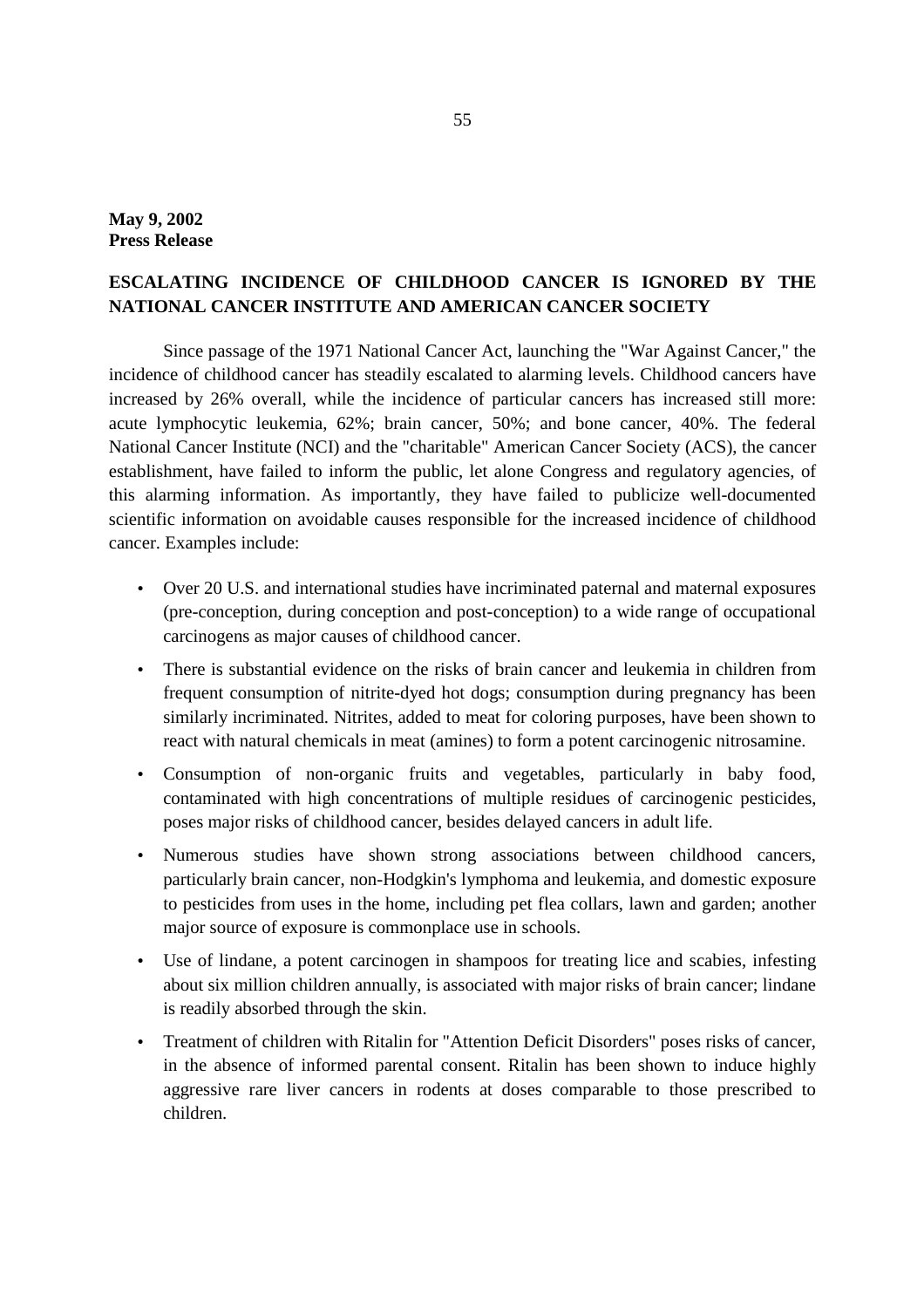• Maternal exposure to ionizing radiation, especially in late pregnancy, is strongly associated with excess risks of childhood leukemia.

 It is of particular significance that the cancer establishment ignored the continuing increase in the incidence of childhood cancer in its heavily promoted, but highly arguable, March 1998 "claim to have reversed an almost 20-year trend of increasing cancer cases."

 The failure of the cancer establishment to warn of these avoidable cancer risks reflects mindsets fixated on damage control — screening, diagnosis, and treatment — and basic genetic research, with indifference to primary prevention, as defined by research and public education on avoidable causes of cancer. For the ACS, this indifference extends to a well-documented longstanding track record of hostility, such as supporting the Chlorine Institute in defending the continued global use of chlorinated organic pesticides, and Assurances in the 2002 Cancer Facts and Figures that cancer risks from dietary Pesticides and ionizing radiation are all at such low levels as to be "negligible." This indifference to primary prevention is compounded by conflicts of interest, particularly with the giant cancer drug industry. Not surprisingly, The Chronicle of Philanthropy, the nation's leading charity watchdog, published a statement that: "The ACS is more interested in accumulating wealth than saving lives."

 The minimal priorities of the cancer establishment for prevention reflects mindsets and policies and not lack of resources. NCI's annual budget has increased some 20-fold since passage of the 1971 Act, from \$220 million to \$4.2 billion, while revenues of the ACS are now about \$800 million. NCI expenditures on primary prevention have been estimated as under 4% of its budget, while ACS allocates less than 0.1% of its revenues to primary prevention and "environmental carcinogenesis."

 It should be particularly stressed that fetuses, infants and children are much more vulnerable and sensitive to toxic and carcinogenic exposures than are adults. It should also be recognized that the majority of carcinogens also induce other chronic toxic effects, especially in fetuses, infants and children. These include endocrine disruptive and reproductive, hematological, immunological and genetic, for which there are no available incidence trend data comparable to those for cancer.

 The continued silence of the cancer establishment on avoidable causes of childhood, besides a wide range of other, cancers is in flagrant denial of the specific charge of the 1971 National Cancer Act "to disseminate cancer information to the public." As seriously, this silence is a denial of the public's inalienable democratic right-to-know of information directly impacting on their health and lives, and of their right to influence public policy.

 Whether against cancer or terrorism, war is best fought by preemptive strategies based on prevention rather than reactively on damage control. As importantly, the war against cancer must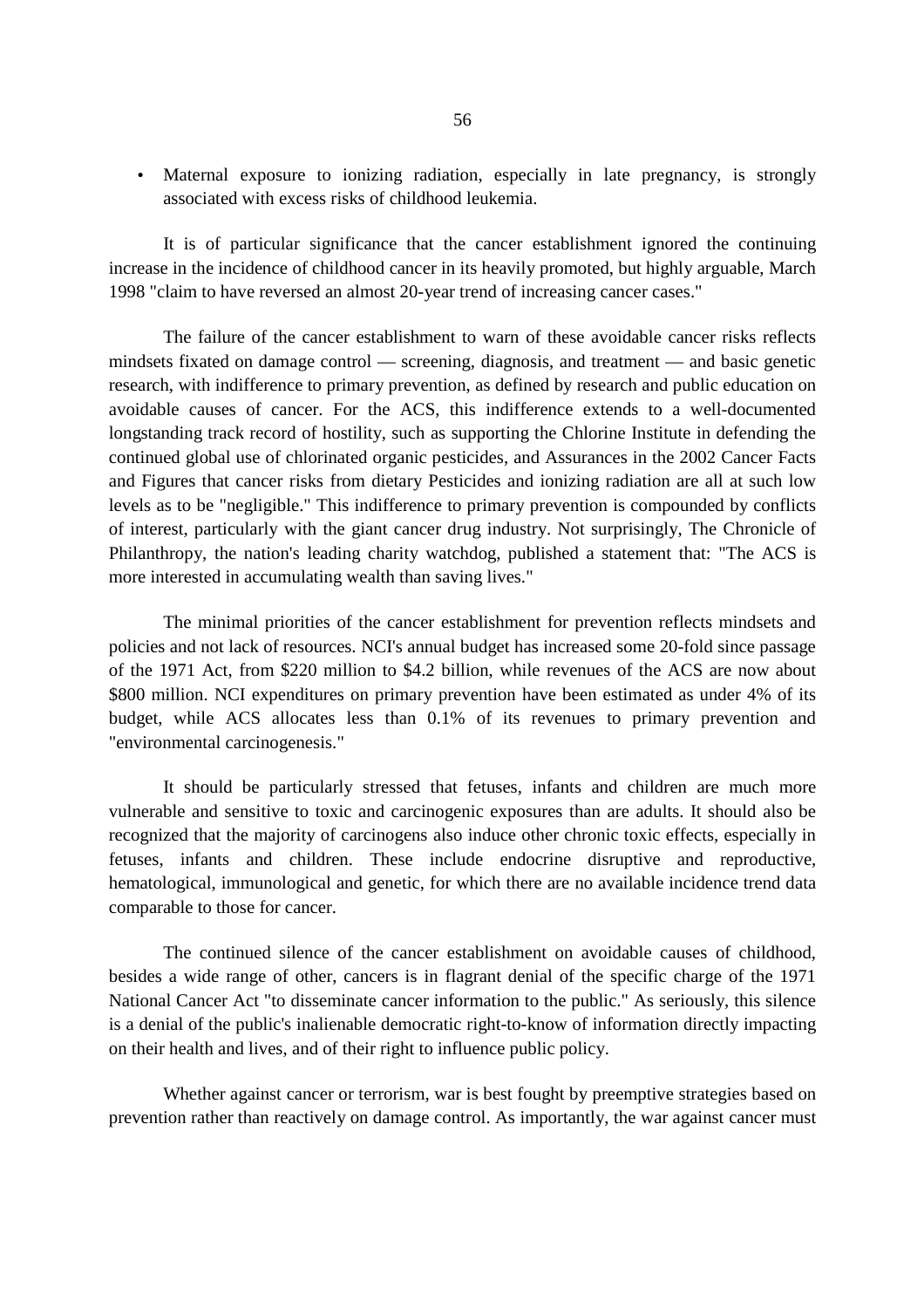be waged by leadership accountable to the public interest and not, as is still the case, special agenda private interests. The time for open public debate on national cancer policy is long overdue.

# **Co-Author Of This Release**

Quentin D. Young, M.D. Chairman of the Health and Medicine Policy Research Group Past President of American Public Health Association Chicago, Illinois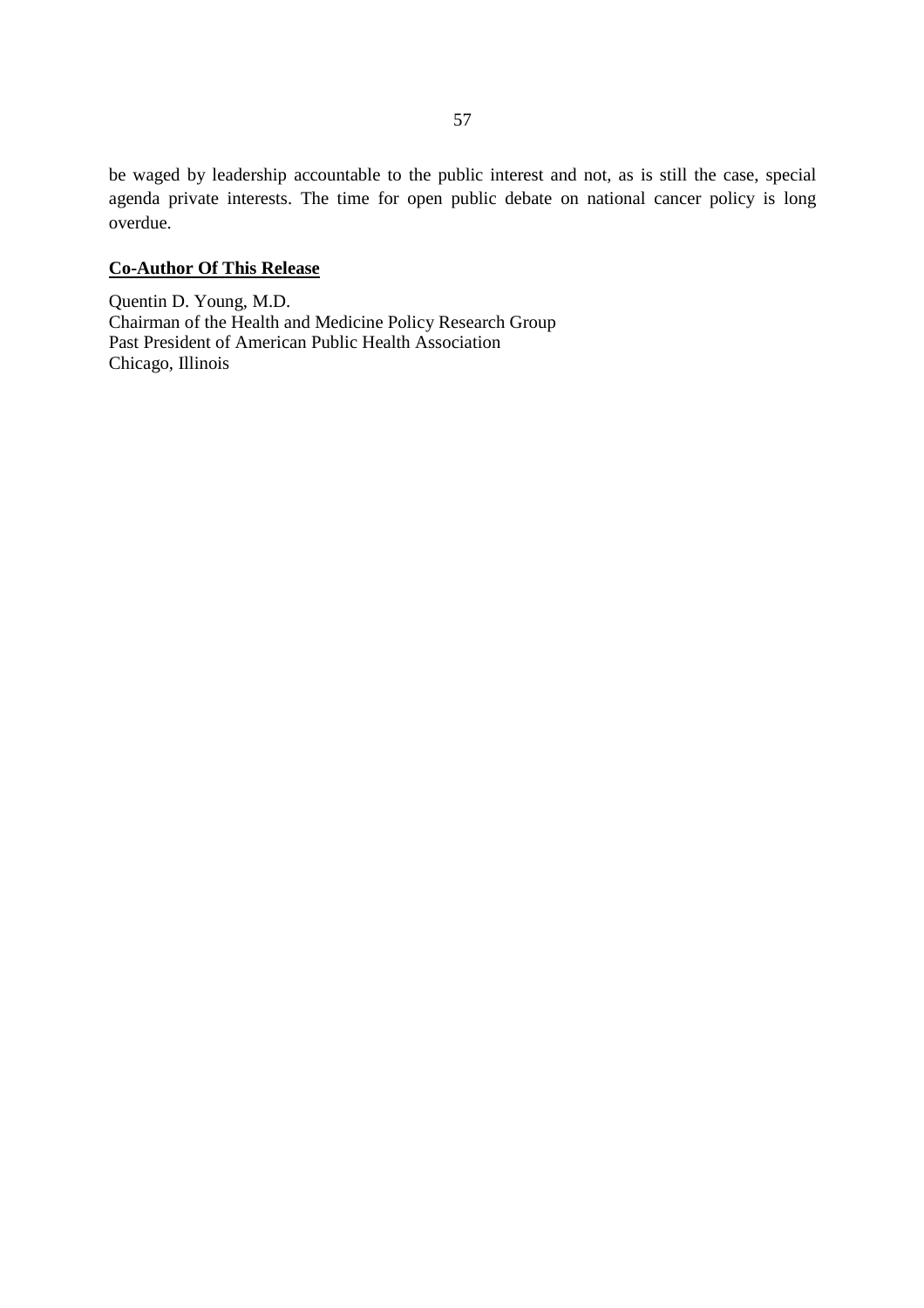**February 25, 2003 Press Release** 

## **NATIONAL CANCER INSTITUTE LEADERSHIP IS OUT OF TOUCH WITH REALITY**

 In a speech to an advisory board, the Director of the National Cancer Institute (NCI) pledged to eliminate "the suffering and death" from cancer by 2015.

 NCI Director Andrew von Eschenbach in a Feb. 11 speech to the National Cancer Advisory Board stated: "I have set out . . . a challenge goal that shapes our mission and shapes our vision . . . to eliminate the suffering and death due to cancer, and to do it by 2015."

 Dr. von Eschenbach's goal is irresponsible and unrealistic, said Samuel S. Epstein, M.D., Chairman of the Cancer Prevention Coalition. "What is the possible scientific basis for such claims?" Epstein asked. "Does Dr. von Eschenbach know something no one else knows? Is he familiar with the NCI data on incidence and mortality? What great advances or breakthroughs does he know, of which no one else is aware? Has he been talking with God?"

 Since 1971, the overall incidence of cancer has escalated to epidemic proportions, now striking about 1.3 million and killing about 550,000 annually; nearly one in two men and more than one in three women now develop cancer in their lifetimes. While smoking is unquestionably the single largest cause of cancer, the incidence of lung cancer in men has declined sharply. In striking contrast, there have been major increases in the incidence of a wide range of non-smoking cancers in men and women, and also of childhood cancers.

 The current cancer epidemic does not reflect lack of resources. Paradoxically, NCI's escalating budget is paralleled by the escalating incidence of cancer. Since 1971, NCI's budget has increased approximately 30-fold, from \$220 million to \$4.6 billion.

 According to the Cancer Prevention Coalition, the fundamental reason why we are losing the winnable war against cancer is because NCI's mindset is fixated on damage controlscreening, diagnosis, and treatment-and basic research. This is coupled with indifference to preventing a wide range of avoidable exposures to industrial carcinogens, contaminating the totality of the environment -- air, water, and soil -- the workplace, and consumer products - food, cosmetics and toiletries and household products. This denial of the public's right-to-know of such avoidable cancer risks is in contrast to NCI's stream of press releases, briefings, and media reports claiming the latest advances in treatment and basic research.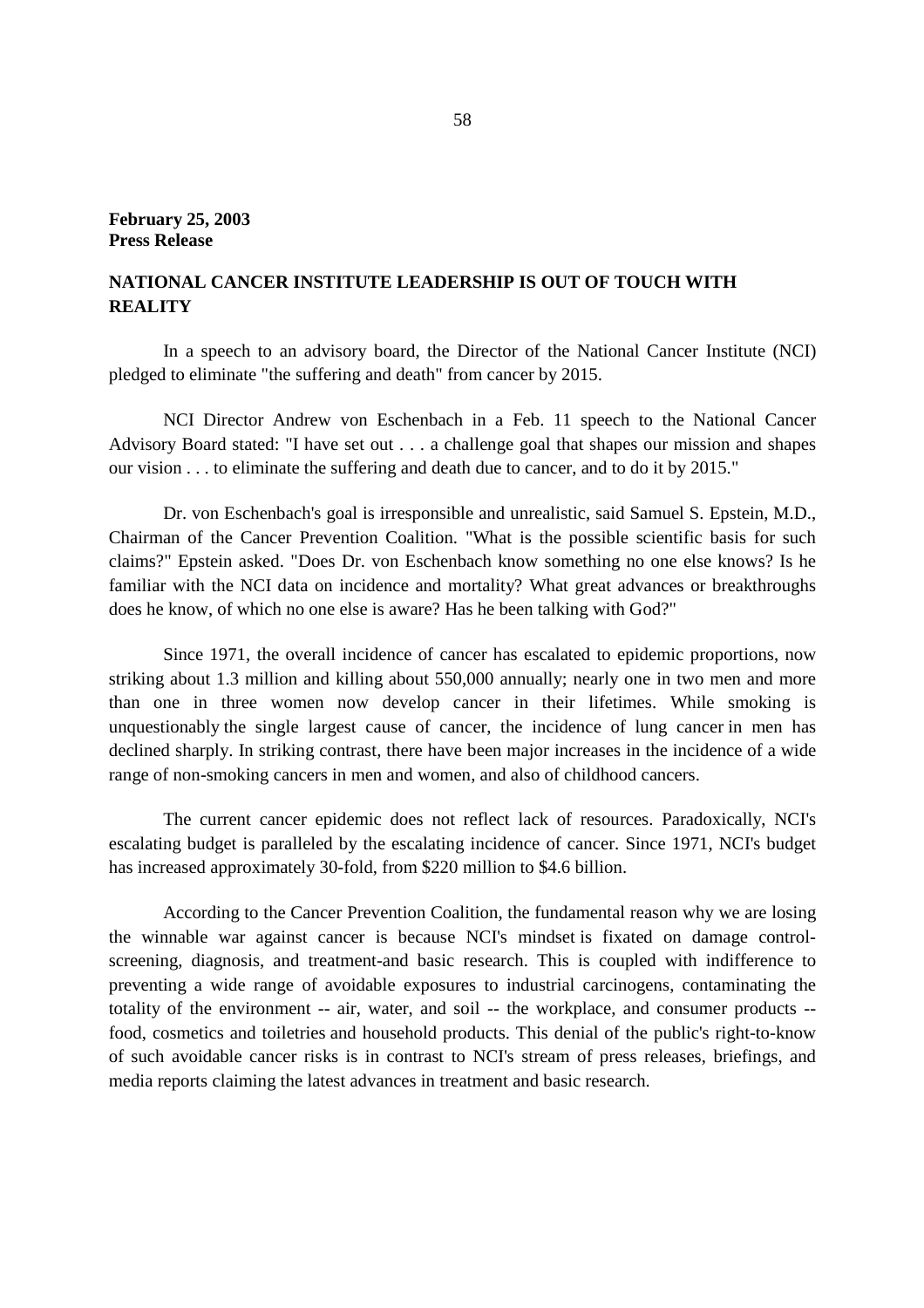The silence of the NCI, besides the American Cancer Society (ACS), on avoidable causes of cancer has tacitly encouraged corporate polluters and industries to continue manufacturing and marketing carcinogenic products. This silence also violates amendments of the National Cancer Act, calling for "an expanded and intensified research program for the prevention of cancer caused by occupational or environmental exposure to carcinogens."

 Nevertheless, NCI's prevention policies are virtually restricted to faulty lifestyle considerations. As strikingly exemplified in von Eschenbach's recent speech, prevention is defined only in terms of tobacco, "energy balance" and obesity. However, this is hardly surprising as von Eschenbach was President-Elect of the ACS prior to his appointment as NCI Director. The ACS Cancer Facts and Figures 2002 dismissively reassures that carcinogenic exposures from dietary pesticides, "toxic wastes in dump sites," ionizing radiation from "closely controlled" nuclear power plants, and non-ionizing radiation, are all "at such low levels that risks are negligible."

 Dr. von Eschenbach also remains Director of the ACS 1998 National Dialogue on Cancer, which seeks a major role in federal cancer policies. It may be further noted that The Chronicle of Philanthropy, the nation's leading charity watch dog, has published a statement that the ACS "is more interested in accumulating wealth than saving lives."

 These concerns are detailed in the Cancer Prevention Coalition (CPC) report, "Stop Cancer Before It Starts Campaign: How to Win the Losing War Against Cancer," released at a Feb. 20 Washington, D.C., press conference. This report is endorsed by some 100 leading cancer prevention scientists, public health and policy experts, and representatives of concerned citizen groups, who advocate major reforms of national cancer policies.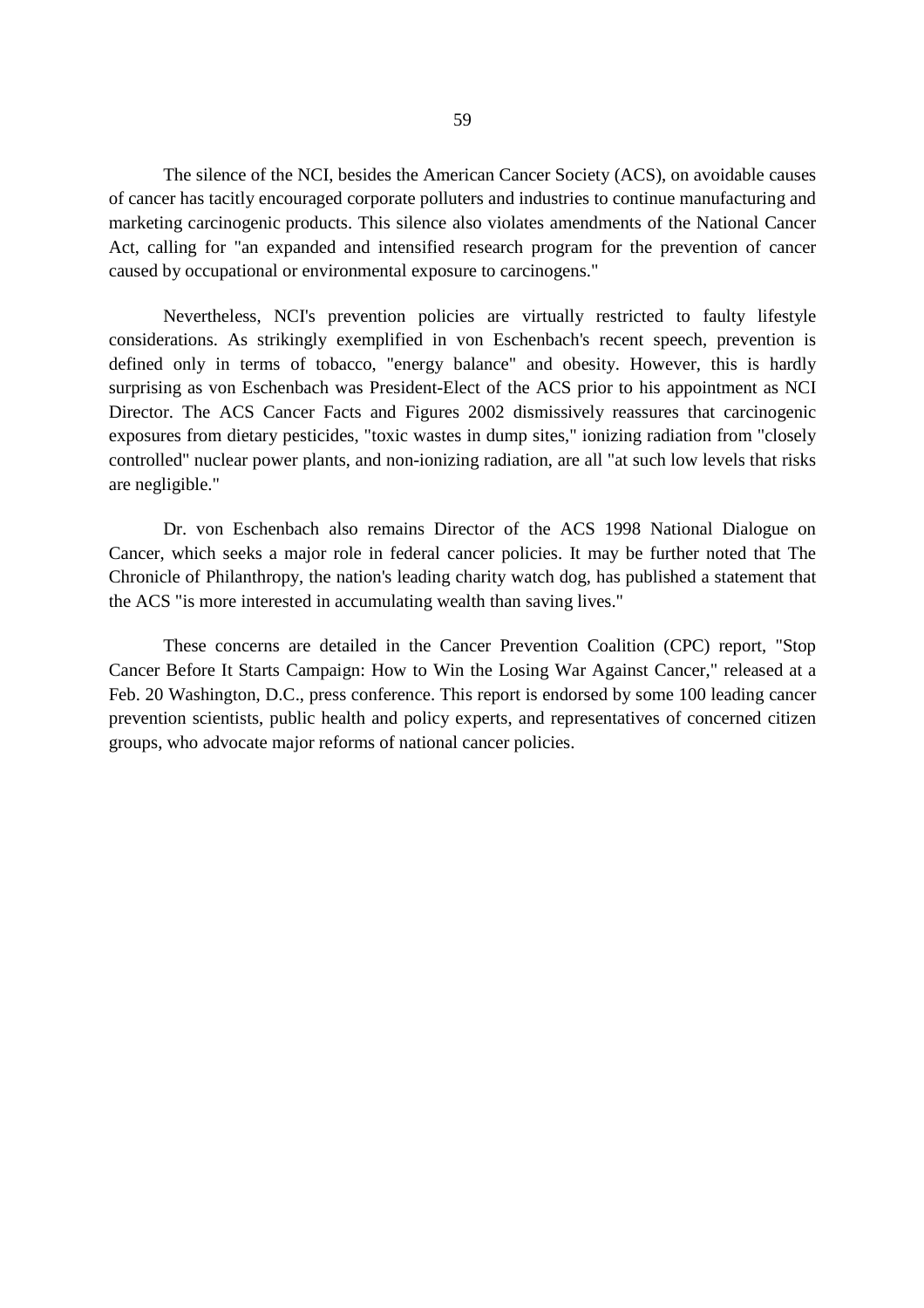### **May 23, 2003 Press Release**

# **THE AMERICAN CANCER SOCIETY MISLEADS THE PUBLIC IN THE MAY 26 DISCOVERY HEALTH CHANNEL PROGRAM**

 In a one-hour special on the "TOP 10 CANCER MYTHS," the American Cancer Society (ACS) claims to set the record straight. However, these claims are seriously flawed.

 While admitting that number of people diagnosed with cancer is increasing, the ACS explains this away as due to aging of the population, and the frequency of cancer in the elderly. However, federal statistics adjusted for aging show a 24% increased incidence rate over the last three decades. What's more, most major increases have involved non-smoking related cancers. These cancers include: non-Hodgkin's lymphoma, 87%; thyroid, 71%; testis, 67%; postmenopausal breast, 54%; and brain, 28%. More disturbing is the escalating incidence of childhood cancers: acute lymphocytic leukemia, 62%; brain, 50%; bone, 40%; and kidney, 14%. Of related interest is an analysis of leading causes of death from 1973 to 1999. Cancer has increased by 30%, while mortality from heart disease decreased by 21%.

 Worse still, the ACS has failed to inform the public about scientifically well-documented causes of a wide range of non-smoking related cancers. The ACS goes further by dismissing evidence on risks from domestic use of pesticides, although several studies have clearly shown a strong relationship with childhood cancers. In its recommendation for high vegetable, fruit, and grain diets, ACS ignores the fact that these, including baby foods, are highly contaminated with carcinogenic pesticides, while ignoring the availability of safe organic products. The ACS goes even further in dismissing such concerns. In its Cancer Facts and Figures 2002, ACS reassured that cancer risks from dietary pesticides, besides hazardous waste sites, and ionizing radiation from "closely controlled" nuclear plants, are at such low levels as to be "negligible."

 The CANCER MYTHS are consistent with its longstanding track record on prevention, policies, and conflicts of interest. In 1978, the ACS refused a Congressional request to support the Clean Air Act. In 1992, the ACS supported the Chlorine Institute by defending the continued use of carcinogenic chlorinated pesticides. In 1993, just before PBS aired the Frontline special, "In Our Children's Food," the ACS came out in support of the pesticide industry. In a damage- control memorandum, sent to some 48 regional divisions and their 3,000 local offices, the ACS trivialized pesticides as a cause of childhood cancer. ACS also reassured the public that food contaminated with carcinogenic pesticides is safe, even for babies.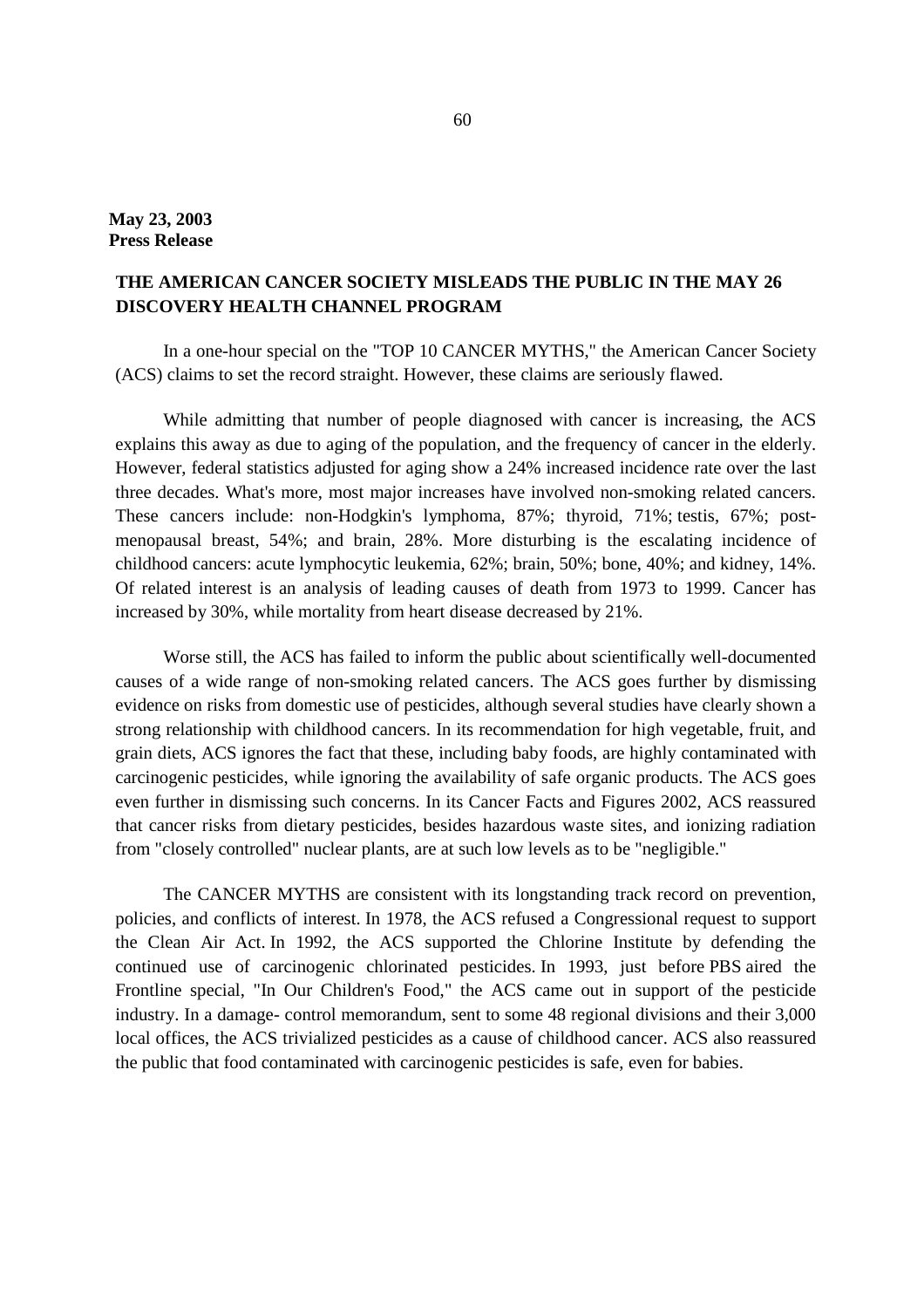In 1994, the ACS published a highly flawed study designed to reassure women on the safety of dark permanent hair dyes, and to trivialize the risks of non-Hodgkin's lymphoma, breast, and other cancers as documented in over six prior reports.

 Analysis of the 1998 ACS budget revealed that it allocated less than 0.1% of its \$700 million revenues to "Environmental Carcinogenesis."

 In 2000, it was discovered that the ACS had close ties to PR firms for the tobacco industry -- Shandwick International, representing R.J. Reynolds Holdings, and Edelman, representing Brown & Williamson Tobacco Company. These firms were promptly dismissed once the embarrassing news leaked out.

 This indifference or hostility of the ACS to cancer prevention is less surprising in view of its pervasive conflicts of interest with the cancer drug, petrochemical, cosmetics, power plants, and other industries.

 Not surprisingly, the authoritative U.S. charity watchdog, The Chronicle of Philanthropy, has warned against the transfer of money from the public purse to private hands. "The ACS is more interested in accumulating wealth than in saving lives."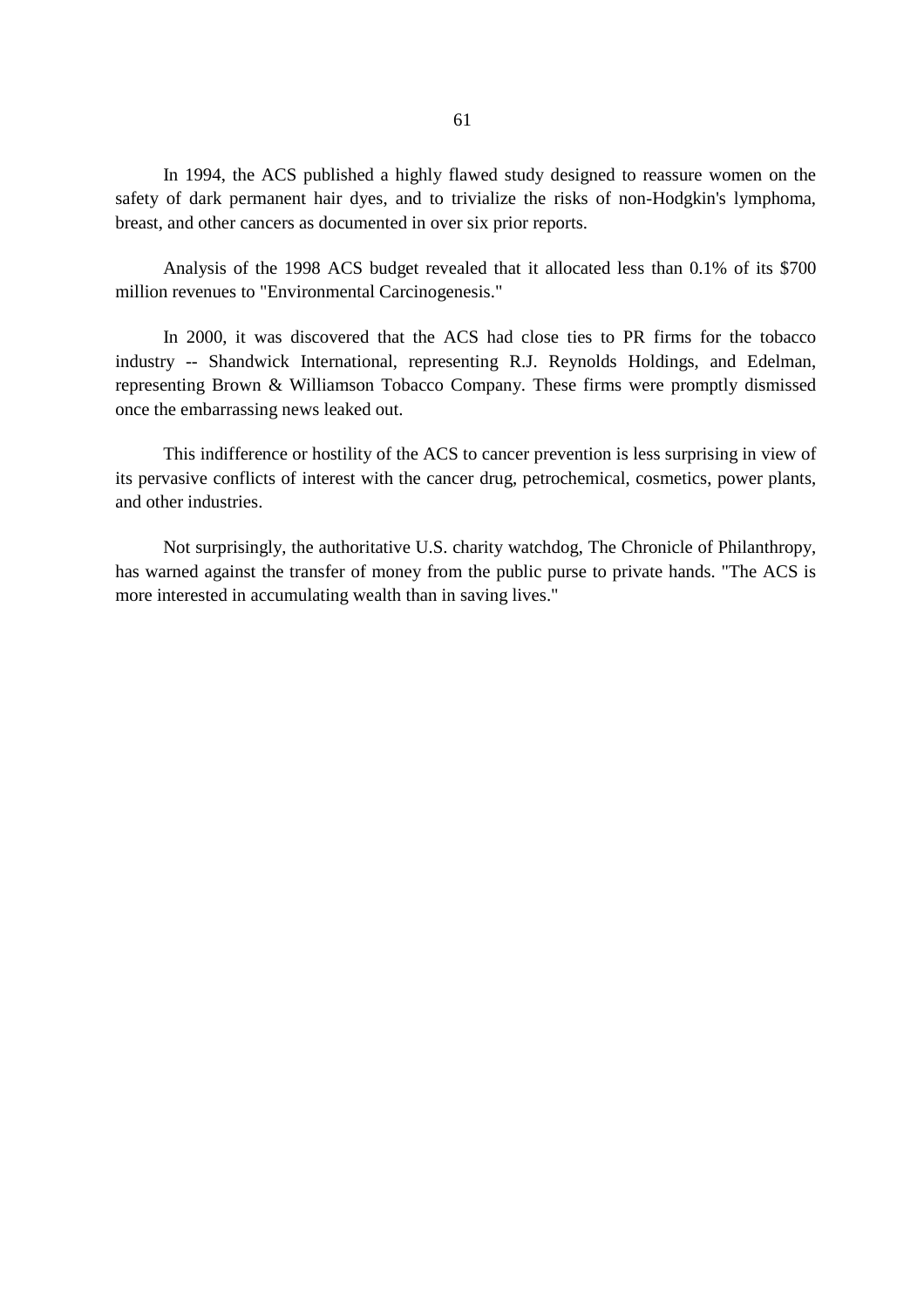### **February 23, 2004 Press Release**

### **SPINNING THE LOSING CANCER WAR**

 In politics, spinning is an art form. Most accept spinning as a fact of life, whether choosing a politician or merely a bar of soap. However, few would accept this gamesmanship for life and death issues of cancer, particularly if the spinning is underwritten by taxpayers.

 But, when it comes to the cancer war, the Pollyannaish promises of the federal National Cancer Institute (NCI) and the non-profit American Cancer Society (ACS) are no more reliable than political flack.

 Recent headlines in national newspapers, based on NCI and ACS assurances, report that the "Rate of Cancer Deaths Continues to Drop." This reinforces longstanding claims of miracle "breakthrough" treatments, that mortality would be halved by 2000, that the nation had "turned the corner" in the cancer war, and that "considerable progress has been made in reducing the burden of cancer." However, these claims don't even pass the laugh test.

 Cancer death rates have remained unchanged since President Nixon declared the 1971 War Against Cancer. Nearly one in two men, and more than one in three women are now struck by cancer. Cancer has become a disease of "mass destruction."

 Contrary to the NCI and ACS, the current cancer epidemic is not due to faulty lifestylesmoking, unhealthy diet, and obesity. American men smoke less today, and lung cancer rates are steadily dropping. In striking contrast, the incidence of environmentally, and non-smoking related cancers has escalated sharply: non-Hodgkin's lymphoma by 71 percent, testes and thyroid cancers by 54 percent each, post-menopausal breast cancer by 37 percent, and myeloid leukemia by 15 percent; various childhood cancers have increased from 20 to 60 percent. For African Americans, the news is worse: incidence rates have increased by up to 120 percent.

 The escalating incidence of non-smoking adult cancers and childhood cancers is paralleled by the 30-fold increase in NCI's budget from \$220 million in 1972 to the current \$4.6 billion. The ACS budget has increased from \$130 to \$800 million, with about \$1 billion in reserves. It seems that the more we spend on cancer, the more cancer we get.

 The reason we are losing this winnable war is because NCI and ACS priorities remain fixated on damage control -- screening, diagnosis, and treatment -- and related basic research. All merit substantial funding. However, less funding would be needed if more cancer was prevented, with less to treat.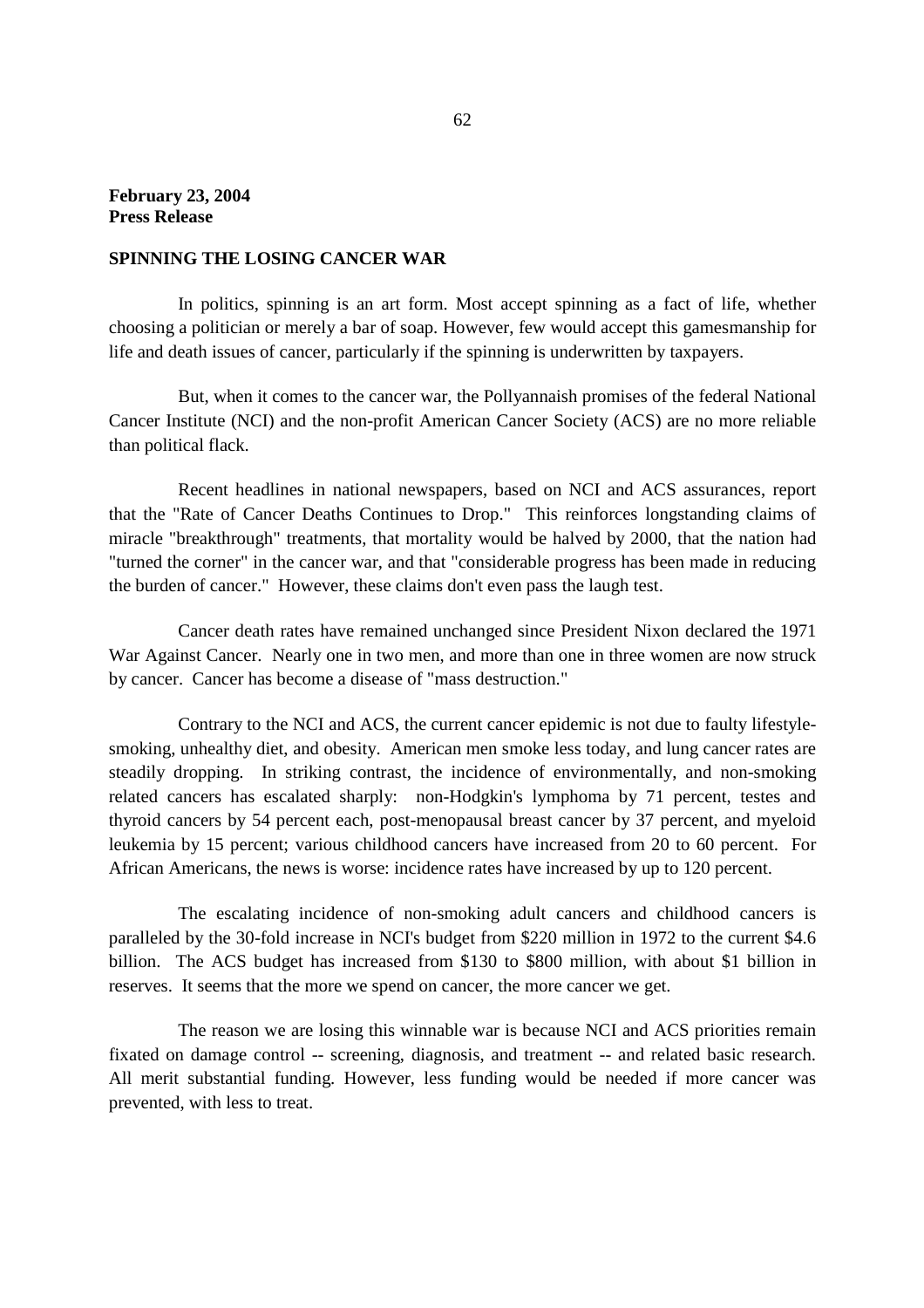Responding to criticisms of such imbalanced priorities, NCI now allocates 12% of its budget to "prevention and control," and requires its nationwide Centers to have a "prevention component." However, cancer prevention continues to be narrowly defined in terms of faulty lifestyle, and screening, and excludes any reference to avoidable causes of cancer from exposures to industrial carcinogens. These include: contaminants of air, water, food, and the workplace; ingredients in cosmetics and toiletries, and household products, particularly pesticides.

 NCI's indifference to such avoidable causes of cancer extends to denial. For example, NCI claims that, "The causes of childhood cancer are largely unknown," in spite of substantial contrary evidence. Similarly, ACS reassures that carcinogenic exposures from dietary pesticides, "toxic wastes in dump sites," and radiation from "closely controlled" nuclear power plants are all

"at such low levels that risks are negligible."

 Not surprisingly, Congressman John Conyers (D-MI), Ranking Member of the House Judiciary Committee and Dean of the Congressional Black Caucus, recently warned that so much cancer carnage is preventable. "Preventable, that is if the NCI gets off the dime and does its job."

 NCI and ACS policies are compounded by conflicts of interest, particularly with the cancer drug industry. In a 1998 Washington Post interview, Dr. Samuel Broder, NCI's former Director, dropped a bombshell: "The NCI has become what amounts to a government pharmaceutical company." Broder resigned from the NCI to become successive Chief Officer of two major cancer drugs companies.

 The ACS has a fund raising apparatus which would make any Presidential candidate blush. Apart from public donations, the ACS swims in the largesse of over 300 Excalibur industry donors, each contributing over \$100,000 annually. These include over 25 drug and biotech companies, and petrochemical and oil industries. Unbelievably, ACS legislative initiatives are handled by Edelman PR, the major lobbyist of the tobacco industry, and fast food and beverage companies, now targeted by anti-obesity litigation.

 Not surprisingly, *The Chronicle of Philanthropy*, the nation's leading charity watchdog, has published a statement: "The ACS is more interested in accumulating wealth than saving lives."

 The cancer war is certainly winnable, given radical changes in its high command and priorities, and given information on avoidable industrial causes of cancer is provided to the public and Congress. The President has finally conceded the need for an independent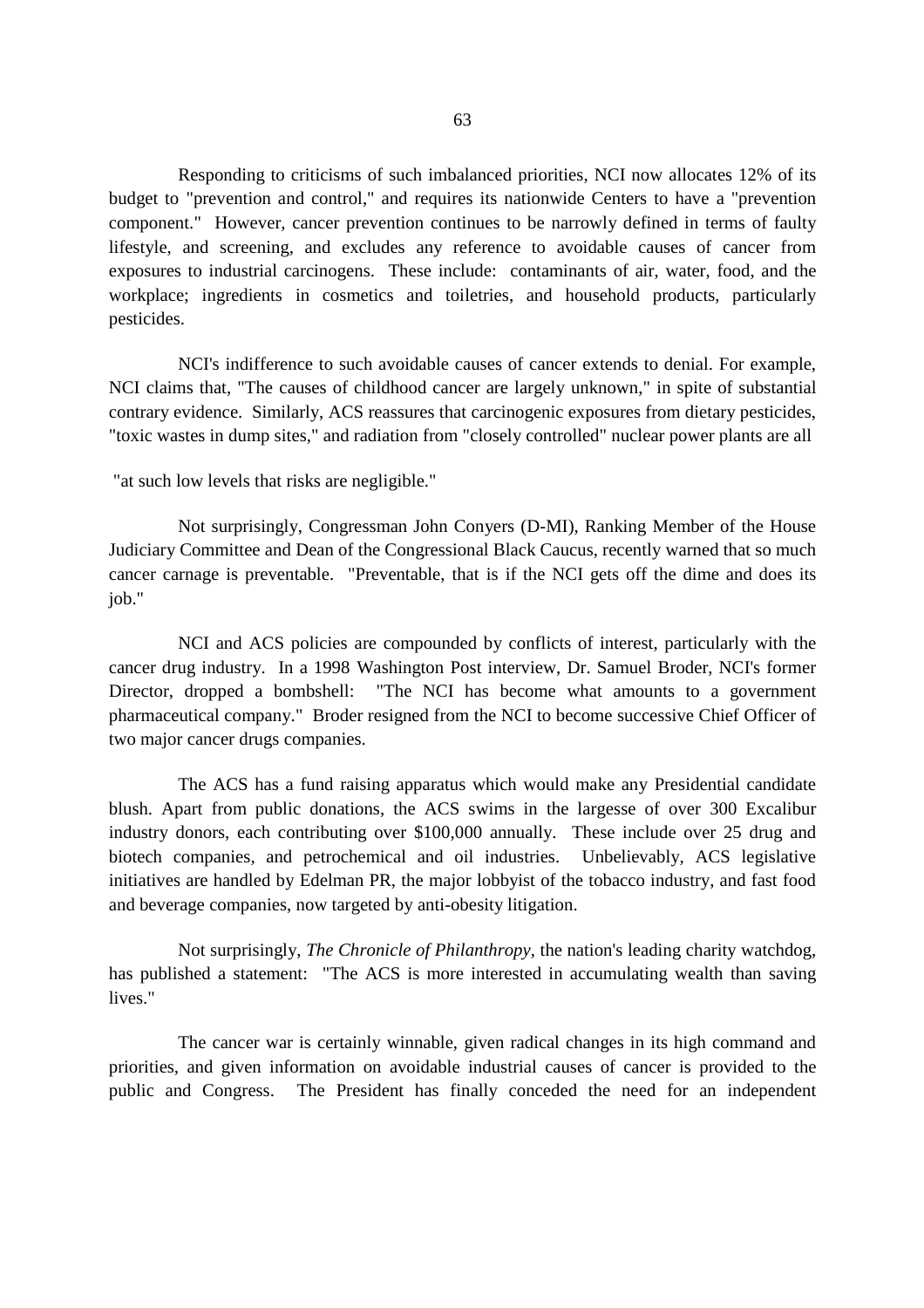commission to investigate misrepresentations that led us into the war on Iraq. We should use a similar commission to investigate the much more lethal failure of the cancer war.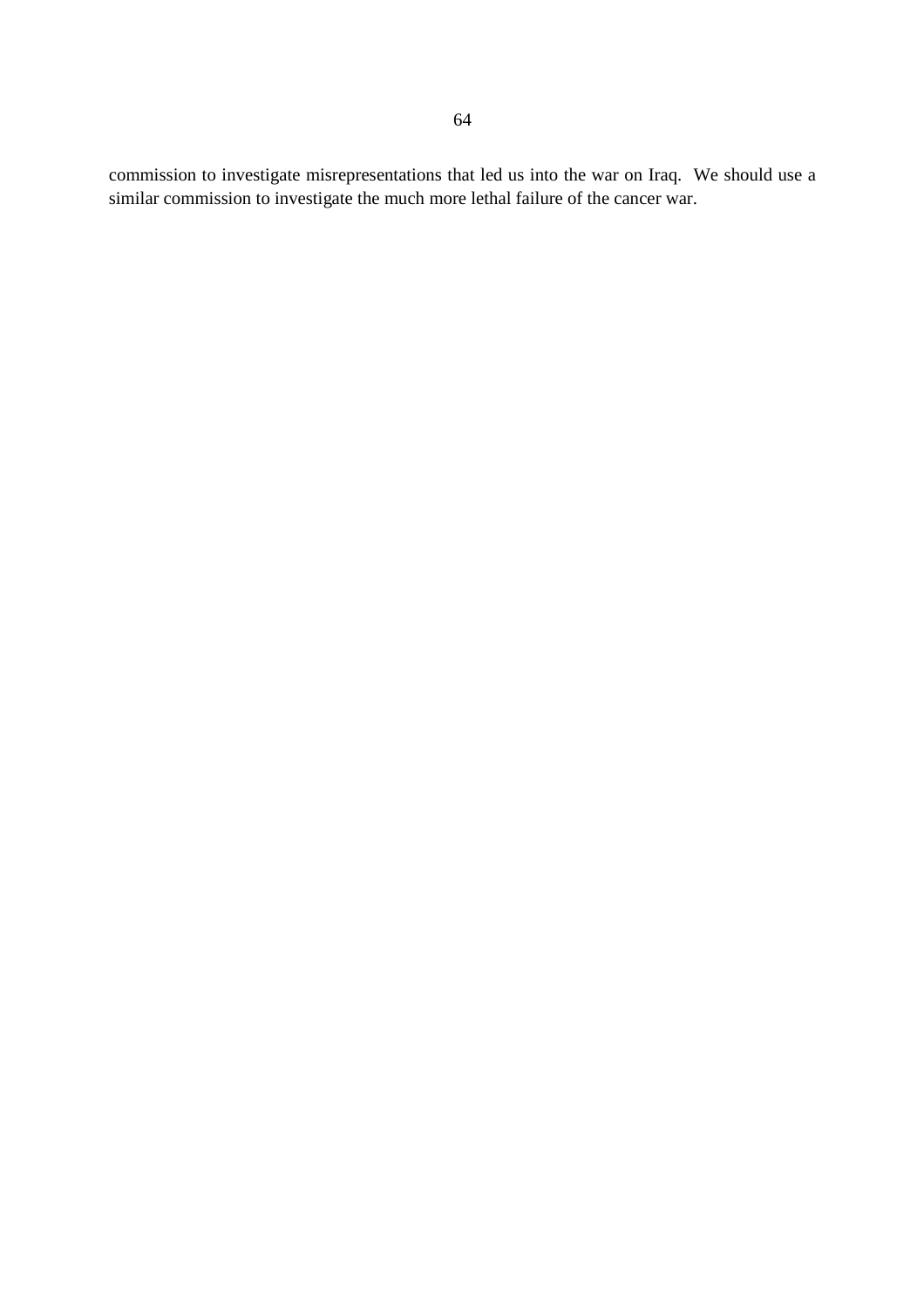### **February 28, 2005 Press Release**

### **TIME TO PROTECT BABIES FROM DANGEROUS PRODUCTS**

 From shortly after birth, mothers tenderly wash and pamper their infants with a wide range of baby products. These include soaps, shampoos, lotions, and dusting powders, some of which are used several times daily.

 However, how would mothers react if they discovered that these baby products contain a witch's brew of dangerous ingredients? Hopping mad could be a reasonable understatement.

 Most disturbing are three groups of widely used ingredients known as "hidden carcinogens" -- ingredients which are contaminated by carcinogens, or which break down to release carcinogens, or which are precursors of carcinogens -- to which infants are about 100 times more sensitive than adults.

 The largest group of hidden carcinogens includes dozens of wetting agents or detergents, particularly PEGs, Laureths, and Ceteareths, all of which are contaminated with the potent and volatile carcinogens ethylene oxide and dioxane. These carcinogens could readily be stripped off during ingredient manufacture, if the industry just made the effort to do so. Another hidden carcinogenic ingredient is lanolin, derived from sheep's wool, most samples of which are contaminated with DDT-like pesticides.

 The second group includes another detergent, Triethanolamine (TEA) which, following interaction with nitrite, is a precursor of a highly potent nitrosamine carcinogen.

 The third group includes Quaterniums and Diazolidinyl urea preservatives which break down in the product or skin to release the carcinogenic formaldehyde.

 Of additional concern is another group of common preservatives, known as Parabens. Numerous studies over the last decade have shown that these are weakly estrogenic. They produce abnormal hormonal effects following application to the skin of infant rodents, particularly male, resulting in decreased testosterone levels, and urogenital abnormalities. Parabens have also been found to accumulate in the breasts of women with breast cancer.

 The common use of Talc dusting powder can result in its inhalation, resulting in acute or chronic lung irritation and disease (talcosis), and even death. Additionally, Talc is a suspect cause of lung cancer, based on rodent tests.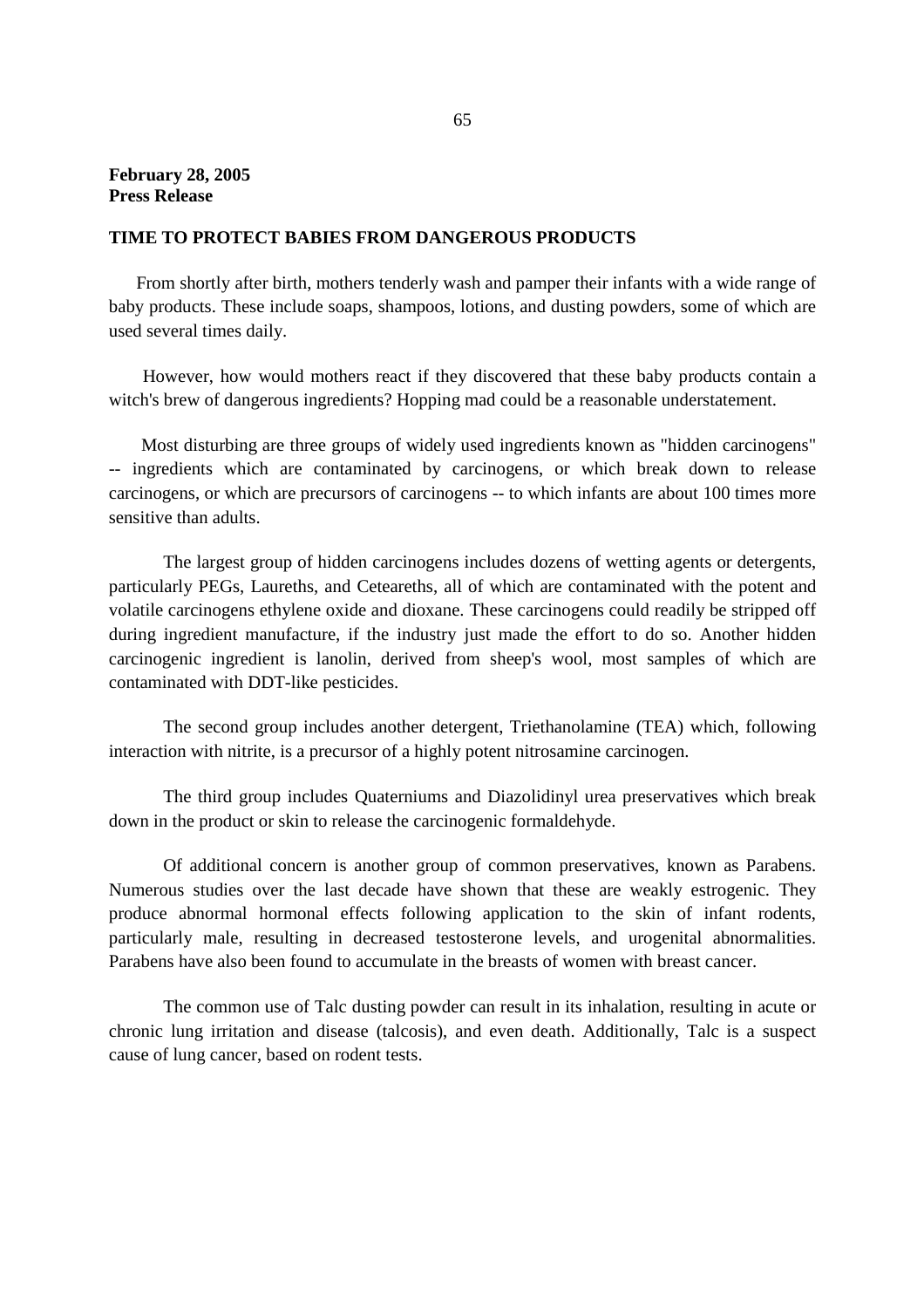Fragrances, containing numerous ingredients, are commonly used in baby products for the mother's benefit. However, over 25 of these ingredients are known to cause allergic dermatitis.

 A final ingredient of particular concern is the harshly irritant sodium lauryl sulfate. A single application to adult human skin has been shown to damage its microscopic structure, increasing the penetration of carcinogenic and other toxic ingredients.

 Most disturbing is the ready availability of safe alternatives for all these dangerous ingredients (longstanding information on which is detailed on the Cancer Prevention Coalition website, http://www.preventcancer.com). So, why is it that the multibillion-dollar cosmetic and toiletry industry has not acted on this information? The answer is that the major priority of the industry's trade association is "to protect the freedom of the industry to compete in a fair market place." At the same time, the association pursues a highly aggressive agenda against what it claims are "unreasonable or unnecessary labeling or warning requirements." As Senator Edward M. Kennedy (D.MA) stated at 1997 Hearings on the FDA Reform bill: "The cosmetics industry has borrowed a page from the playbook of the tobacco industry by putting profits ahead of public health."

 Astoundingly, the interests of industry remain reinforced by the regulatory abdication of the Food and Drug Administration (FDA), in spite of its authority under the 1938 Federal Food, Drug and Cosmetics (FD&C) Act. Clearly, the FDA is the lap dog, rather than the watchdog, of the industry.

 Of even greater concern is the reckless failure of the federal National Cancer Institute and the "non-profit" American Cancer Society to inform the public of the avoidable risks of cancer from the use of baby products, especially in view of the escalating incidence of childhood cancers over recent decades. However, the silence of the American Cancer Society is consistent with its over \$100,000 annual funding from about a dozen major cosmetic and toiletry industries.

 The protracted failure of Congress to enforce FDA's compliance with the FD&C Act has evoked the growing concern of State legislatures. Assemblywoman Judy Chu (D-Monterey Park) of the California Senate Health Committee, recently introduced landmark legislation that requires disclosure of all carcinogenic, hormonal, and otherwise toxic ingredients in cosmetics. Strongly backed by a coalition of consumer, women, occupational, and church groups, but opposed by powerful mainstream industry interests, the Bill failed to pass. However, this shot over the bows of the reckless mainstream industry marks the beginning of nationwide State initiatives to protect consumers and their babies from undisclosed dangerous products and ingredients. Safe alternative products and ingredients, including organic, are becoming increasingly available from non-mainstream companies.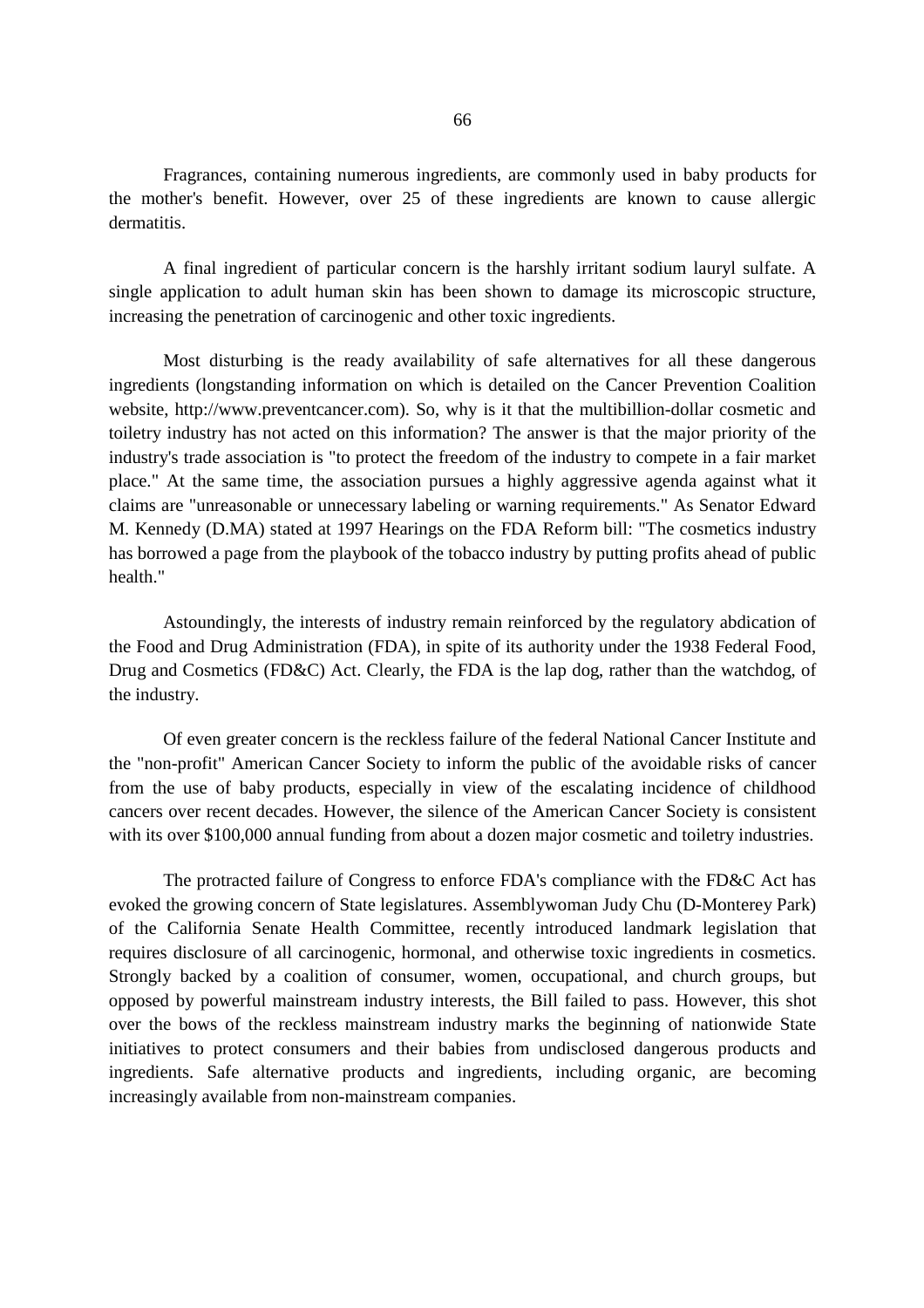# **Co-Author Of This Release**

Ronnie Cummins National Director Organic Consumers Association Little Marais, Minnesota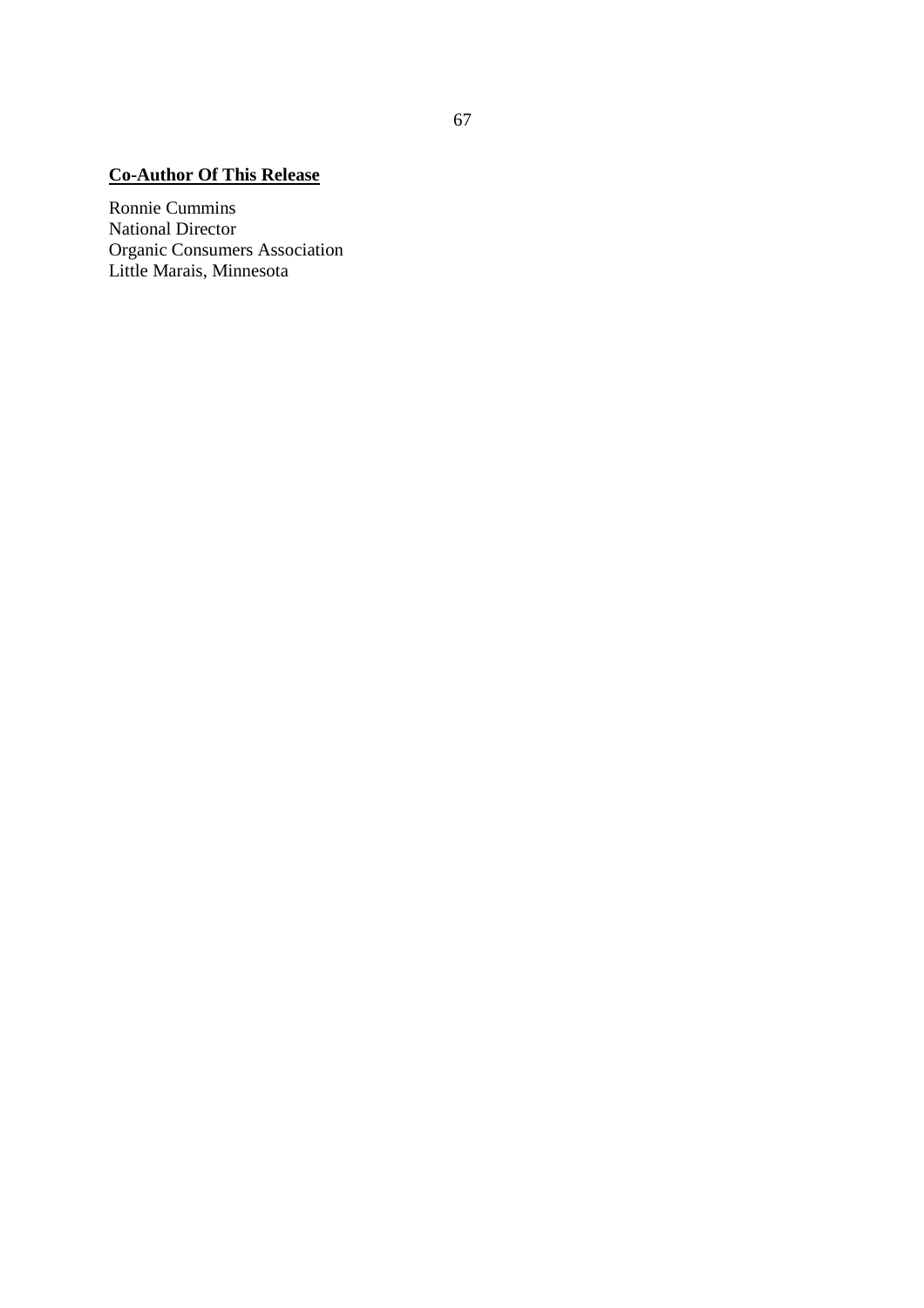### **October 28, 2005 Press Release**

### **THE LOOK GOOD... FEEL BETTER PROGRAM: BUT AT WHAT RISK?**

 Launched in 1989 by the Cosmetic, Toiletry, and Fragrance Association (CTFA) and the National Cosmetology Association, the Look Good . . . Feel Better Program is "dedicated to teaching women cancer patients beauty techniques to help restore their appearance and selfimage during cancer treatment." About 30,000 breast and other cancer patients participate yearly, each receiving a free makeover and bag of makeup.

 Just what could be more noble? Or so it might just seem. The Look Good Program is supported by 22 CTFA-member cosmetic companies, including multibillion-dollar household name global giants. Each year, member companies "donate over one million individual cosmetic and personal care products, valued at \$10 million, and raise more than \$2 million." The Program is administered nationwide by the American Cancer Society (ACS), "which manages volunteer training, and serves as the primary source of information to the public."

 There is no doubt that the products donated by the cosmetic companies, such as eye and cheek colors, lipsticks, moisture lotions, pressed powders and other makeups, are restorative. However, there is also no doubt that the ACS and the companies involved are oblivious to or strangely silent on the dangers of the Look Good products, whose ingredients are readily absorbed through the skin.

 A review of 12 Look Good products, marketed by six companies, reveals that 10 contain dangerous chemical ingredients. Based on longstanding scientific evidence, these pose risks of cancer, and also hormonal (endocrine disruptive) effects.

 Evidence for the cancer risks is based on standard tests in rodents, and on human (epidemiological) studies. Evidence for the hormonal risks is based on test-tube tests with breast cancer cells, or by stimulating premature sexual development in infant rodents. Unbelievably, the ACS explicitly warns women undergoing chemotherapy --- "Don't use hormonal creams."

 Take for example Estee Lauder's LightSource Transforming Moisture Lotion, Chanel's Sheer Lipstick, and Merle Norman Eye Color. These products contain ingredients which are carcinogenic, contaminated with carcinogens, or precursors of carcinogens. The products also contain hormonal ingredients, known as parabens, one of which has been identified in breast cancer tissue, and incriminated as a probable cause of breast cancer.

 The ACS silence with regard to the risks of the Look Good products extends more widely to cosmetics and personal care products used by women, personal care products used by men, and baby lotions and shampoos. This silence is also consistent with the imbalanced objectives of the ACS highly publicized annual "Breast Cancer Awareness Month." While dedicated to the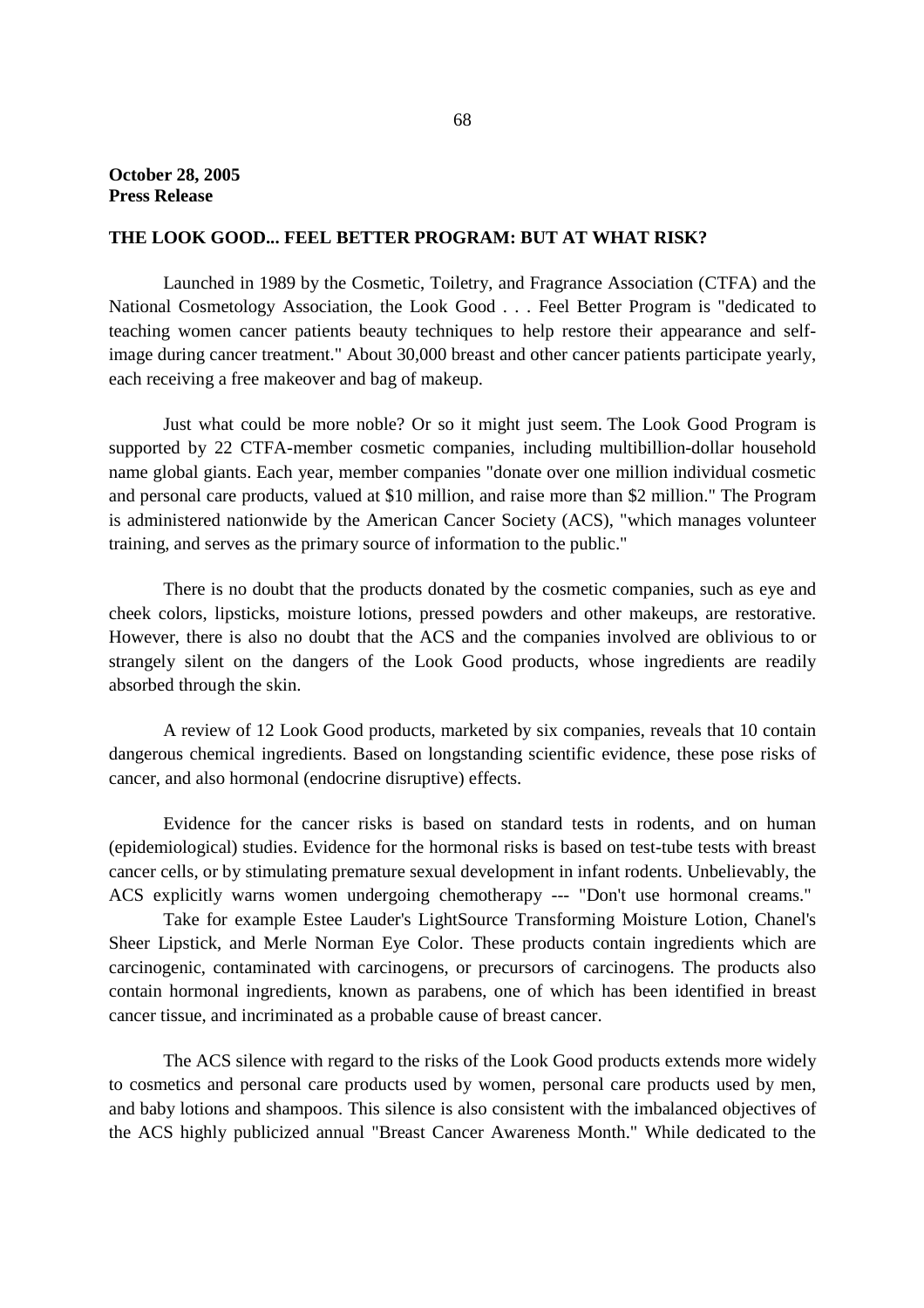early detection of breast cancer, this event is silent on a wide range of its avoidable causes, besides the escalating incidence of post-menopausal breast cancer, by nearly 40%, over the last three decades.

 Of likely relevance to the ACS silence is its interlocking interests with the cosmetic, besides other industries. The major Look Good companies are among some 350 ACS "Excalibur Donors," each donating a minimum of \$10,000 annually. Other donors include petrochemical, power plant, and hazardous waste industries, whose environmental pollutants have been incriminated as causes of breast, besides other, cancers. Not surprisingly, The Chronicle of Philanthropy, the nation's leading charity watchdog, has published a statement that "The ACS is more interested in accumulating wealth than saving lives."

 The ACS silence is also shared by the National Cancer Institute (NCI), which is required by the 1971 National Cancer Act to provide the public with information on avoidable causes of cancer. In spite of \$50 billion taxpayers funding since 1971, the NCI has joined with the ACS in denying the public's right to know of avoidable causes of cancer from industrial chemicals, radiation, and common prescription drugs. Both the NCI and ACS are locked at the hip in policies fixated on damage control-screening, diagnosis, treatment and treatment-related research-with indifference to cancer prevention due to avoidable exposures to chemical carcinogens in cosmetics, other consumer products, air and water.

 Equally asleep at the wheel remains the Food and Drug Administration in spite of its explicit regulatory authority. The 1938 Federal Food, Drug and Cosmetic Act explicitly requires that "The label of cosmetic products shall bear a warning statement . . . to prevent a health hazard that may be associated with a product."

No wonder the nation is losing the winnable war against cancer.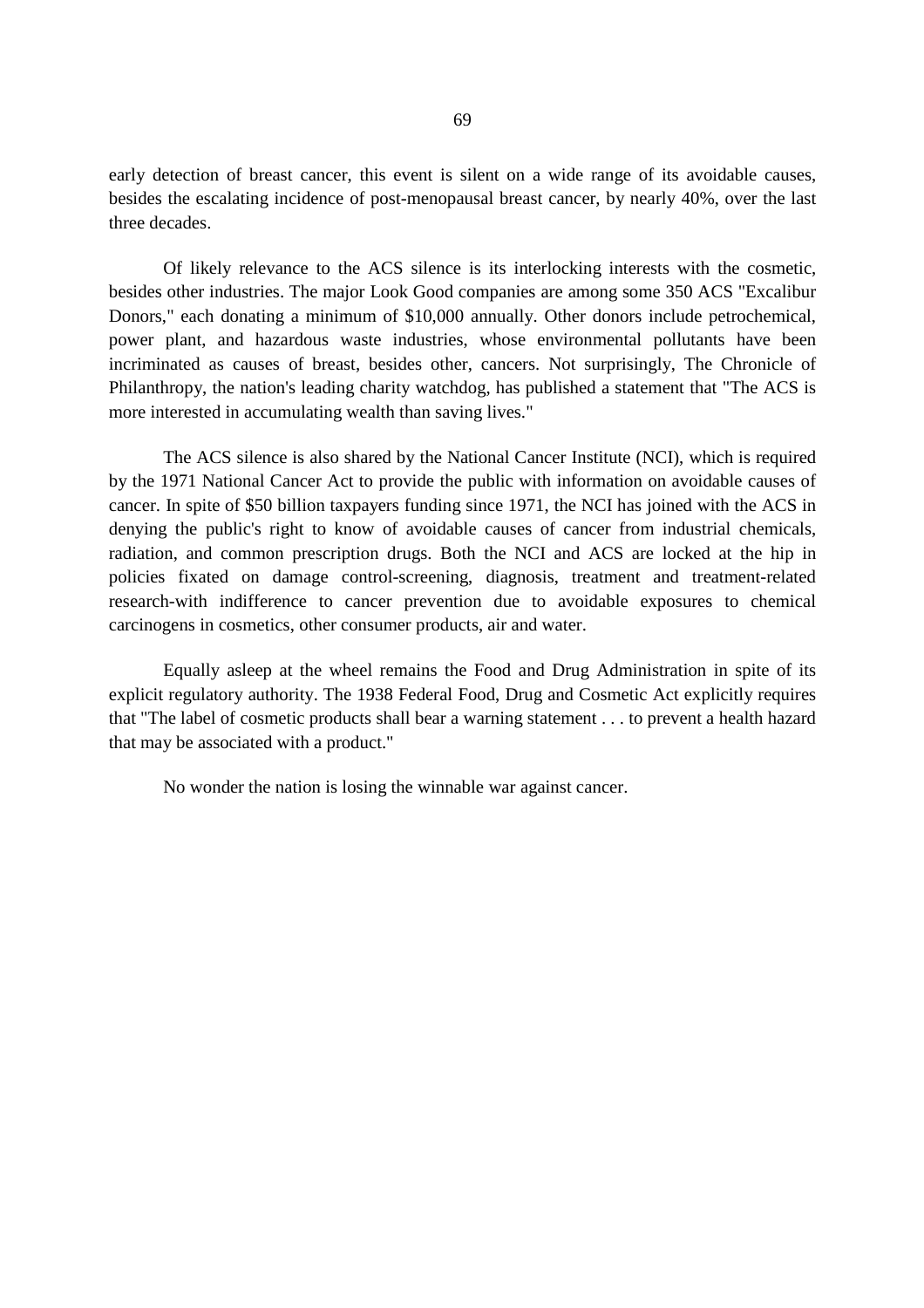### **October 16, 2007 Press Release**

### **BREAST CANCER AWARENESS MONTH MISLEADS WOMEN**

 In 1984, the American Cancer Society (ACS) inaugurated the National Breast Cancer Awareness Month (NBCAM), with its Oct. 17 flagship National Mammography Day. The NBCAM was conceived and funded by the Imperial Chemical Industries, a leading international manufacturer of petrochemicals, and its U.S. subsidiary Zeneca Pharmaceuticals. Zeneca is the sole manufacturer of Tamoxifen, claimed to reduce risks of breast cancer, even though it is toxic and carcinogenic.

 The NBCAM assures premenopausal women that "early (mammography) detection results in a cure nearly 100 percent of the time." More specifically, the NBCAM is primarily directed to claims for reducing the incidence and mortality of breast cancer through early detection by annual mammography starting at age 40.

 Still unrecognized by the ACS, and the National Cancer Institute (NCI), there is strong evidence that routine premenopausal mammography poses significant risks of breast cancer. The routine practice of taking four films annually for each breast results in approximately 1 rad (radiation absorbed dose) exposure, approximately 1,000 times greater than the dose from a single chest X-ray. Each rad exposure increases risks of breast cancer by about one percent, with a cumulative 10 percent increased risk for each breast over a decade's screening. Moreover, the premenopausal breast is highly sensitive to radiation. Not surprisingly, premenopausal mammography screening is practiced by no nation other than the U.S.

 Risks of premenopausal mammography are some four-fold greater for the one to two percent of women who are carriers of the A-T gene (ataxia telangiectasia), and highly sensitive to the carcinogenic effects of radiation. By some estimates, this accounts for up to 20 percent of all breast cancers diagnosed annually.

 Compounding these problems, missed cancers are common in premenopausal women due to the density of their breasts.

 That most breast cancers are first recognized by women was admitted in 1985 by the ACS. "We must keep in mind that at least 90 percent of the women who develop breast cancer discover the tumors themselves." Furthermore, an analysis of several 1993 studies showed that women who regularly performed breast self-examination (BSE) detected their cancers much earlier than women failing to examine themselves. However, the effectiveness of BSE depends on training by skilled professionals, enhanced by annual clinical breast examination by a professional. In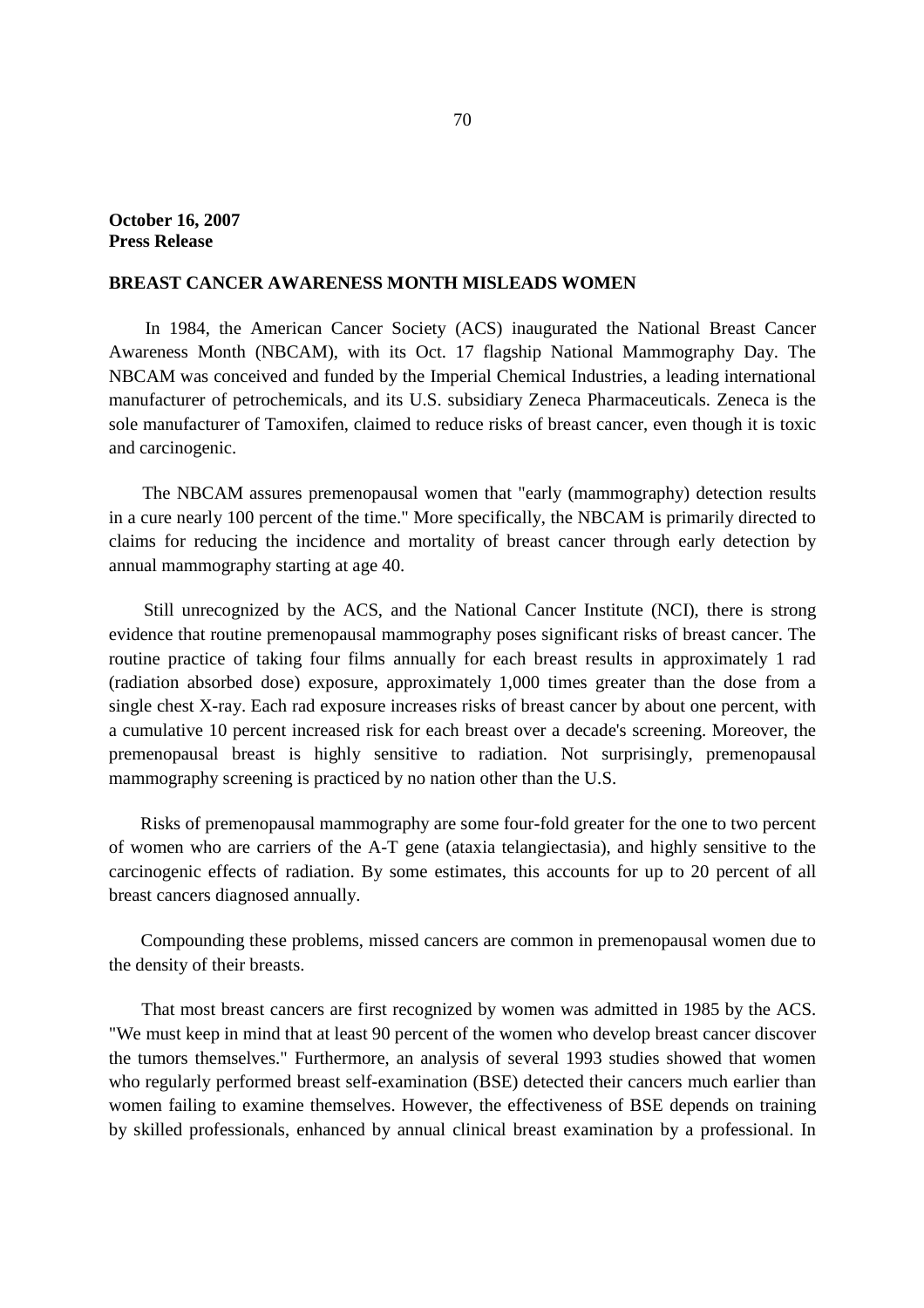spite of such evidence, the ACS and radiologists dismiss BSE, and claim that "no studies have clearly shown the benefit of using BSE."

 A leading Massachusetts newspaper featured a photograph of two women in their twenties in an ACS advertisement that promised early detection by mammography results in a cure "nearly 100 percent of the time." An ACS communications director, questioned by journalist Kate Dempsey, responded in an article published in the Massachusetts Women's Community's journal Cancer "The ad isn't based on a study. When you make an advertisement, you just say what you can to get women in the door. You exaggerate a point ... Mammography today is a lucrative [and] highly competitive business." She just couldn't be any more correct.

 With this background, it is not surprising that the NBCAM has neglected to inform women how they can reduce their risks of breast cancer. In fact, we know a great deal about its avoidable causes which are still trivialized or ignored by the ACS. These include:

- Prolonged use of the Pill, and estrogen replacement therapy.

 - High consumption of meat which is heavily contaminated with potent natural or synthetic estrogens, or other sex hormones. These are recklessly implanted in cattle in feedlots prior to slaughter to increase muscle mass and profitability.

 - Prolonged consumption of milk from cows injected with a genetically engineered growth hormone (rBGH) to increase milk production. This milk is contaminated with high levels of a natural growth factor, which increases risks of breast cancer by up to seven-fold.

 - Prolonged exposure to a wide range of unlabeled hormonal ingredients in most cosmetics and personal care products.

- Living near hazardous waste sites, petrochemical plants, power lines, and nuclear plants.

 - Occupational exposures of over one million women to carcinogens. These include benzene, ethylene oxide, methylene chloride, phenylenediamine hair dyes, and agricultural pesticides, including DDT residues.

### **Co-Author Of This Release**

Rosalie Bertell, PhD

Former President of the International Institute of Concern for Public Health, Toronto, Canada Regent of the International Physicians for Humanitarian Medicine, Geneva, Switzerland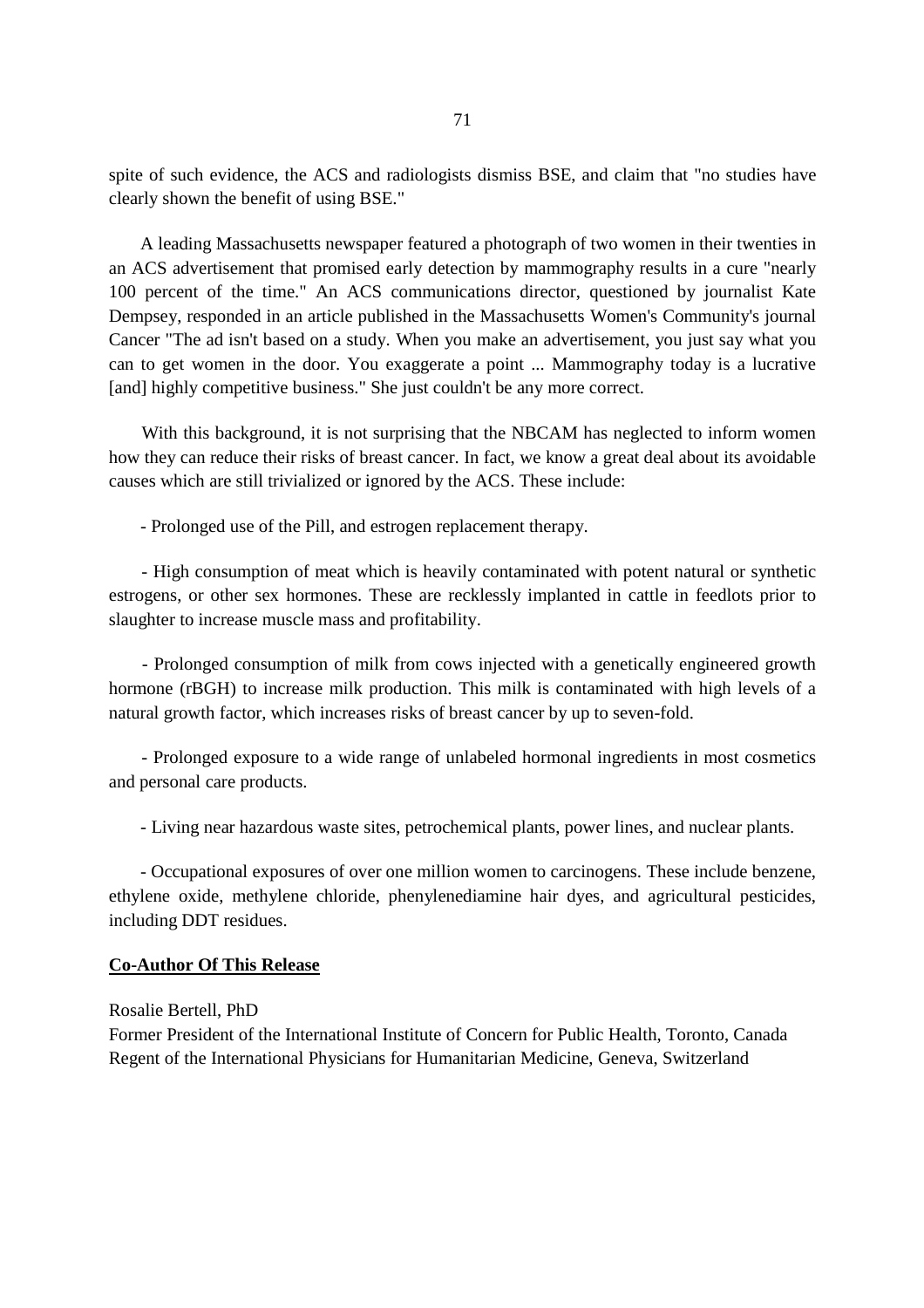### **July 22, 2009 The Huffington Post**

## **SAFE BREAST SELF EXAM BY YOUNG WOMEN Vs. DANGERS OF MAMMOGRAPHY**

 Critics of a Bill promoting training secondary school students to do breast self examinations to detect cancer are ignoring the risks of premenopausal mammography.

 On March 26 this year, Representatives Debbie Wasserman-Schultz (D-FL) and Amy Klobuchar (D-MN), supported by other leading Representatives introduced the Breast Cancer Education and Awareness Requires Learning Young, EARLY, Act of 2009. The object of this Act is "to increase awareness of the risks of breast cancer in young women, and to provide support for those diagnosed with breast cancer." The bill has 260 co-sponsors, enough to guarantee passage by the House. However, the measure has stalled in the Senate.

 The Bill met with a storm of protests by "experts in breast cancer prevention." These included Dr. Donald Berry, chairman of the Department of Biostatistics at the M.D. Anderson Cancer Center, who warned that the bill is misguided. "I leave politics to the politicians, why can't they leave science to the scientists? Except for family history, there are no important risks ... for women younger than 40."

 Dr. Leslie Bernstein, director of the City of Hope Comprehensive Cancer Center, also claimed that "We have no known environmental causes of breast cancer other than radiation . . . except when you are having a mammogram," a surprising and damaging admission.

 However, these and other critics of EARLY are unaware of the scientific evidence on a wide range of avoidable causes of breast cancer. These include the Pill, estrogen replacement therapy, and living close to hazardous waste sites and nuclear plants.

 Not surprisingly, the American Cancer Society (ACS), a strong proponent of routine premenopausal mammography, failed to comment on EARLY. In 1984, with its October flagship National Mammography Day, the ACS inaugurated the National Breast Cancer Awareness Month. This assured women that annual mammography starting at the age of 40 "results in a cure nearly 100 percent of the time." However, and still denied by the ACS, screening mammography poses significant dangers of radiation.

 The routine practice of taking two films of each breast annually over 10 years, results in approximately 0.5 rad (**r**adiation **a**bsorbed **d**ose) exposure. This is about 500 times greater than exposure from a single chest X-ray, broadly focused on the entire chest rather than narrowly on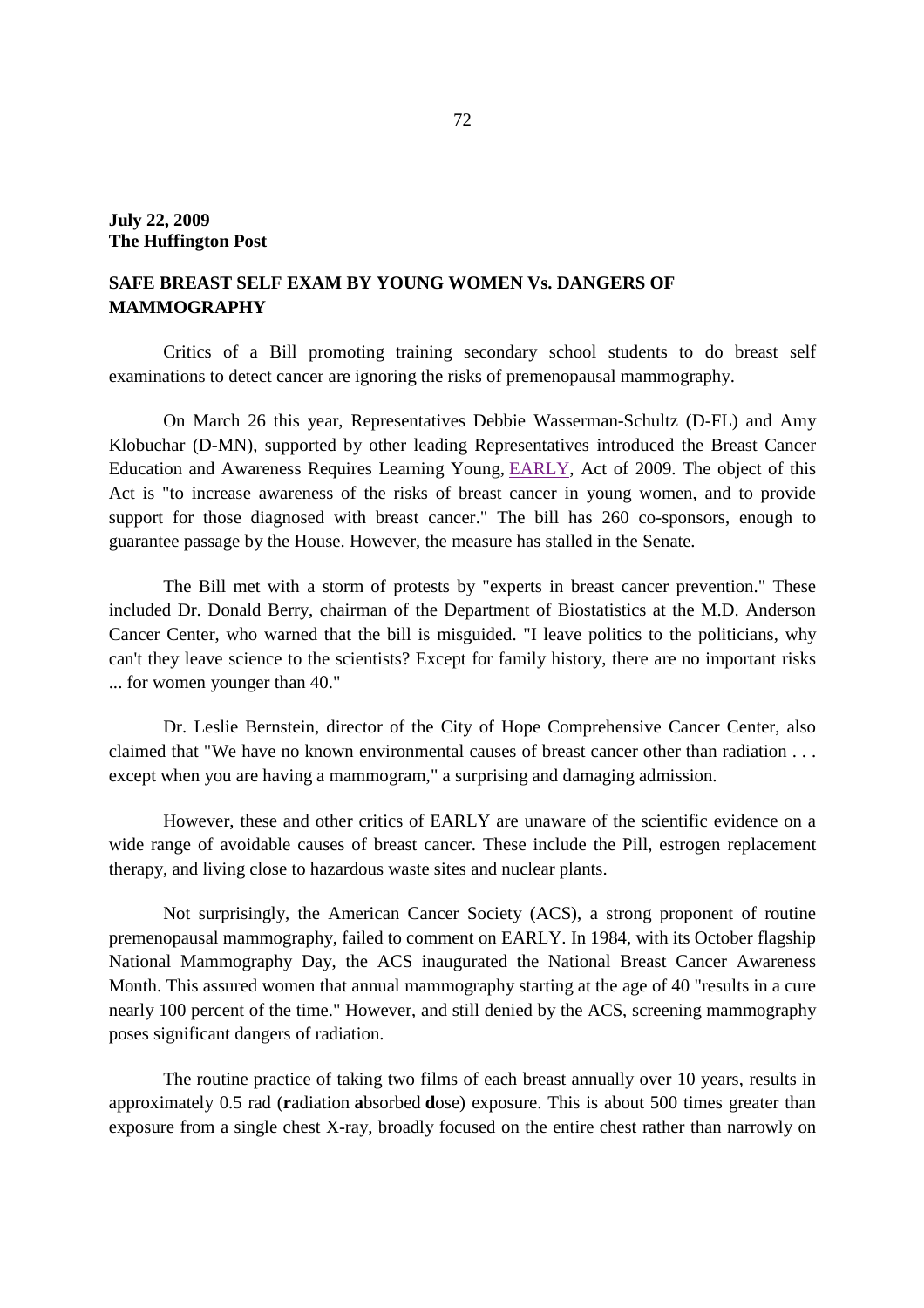the breast. Moreover, the premenopausal breast is highly sensitive to radiation. Each rad exposure increases risks of breast cancer by about 1%, with a cumulative 5% increased risk for each breast over a decade's screening. So, a premenopausal woman having annual mammograms over 10 years is exposed to roughly 5 rads. This is the approximate level of radiation received by a Japanese woman a mile or so away from where the Hiroshima or Nagasaki atom bombs were exploded.

 Radiation risks are increased by fourfold for the 1% to 2% of women who may be unknowing and silent carriers of the A-T (ataxia-telangiectasia) gene, and thus highly sensitive to the carcinogenic effects of radiation. By some estimates, this accounts for up to 20% of all breast cancers diagnosed annually.

 Of additional concern, missed cancers are common in premenopausal women due to the density of their breasts. Mammography also entails tight and often painful breast compression, particularly in premenopausal women. This may lead to the rupture of small blood vessels in or around small undetected breast cancers, and the lethal distant spread of malignant cells.

 That most breast cancers are first recognized by women themselves was even admitted as early as 1985 by the American Cancer Society (ACS), the world's largest "non-profit" organization. At least 90 percent of women who develop breast cancer discover the tumors themselves."

 As detailed in my 1999 publication in the prestigious *International Journal of Health Services*, the ACS is knee deep in conflicts of interest with the mammography industry. Five radiologists have served as ACS presidents and, in its every move, the ACS promotes the interests of the major manufacturers of mammogram machines and films, including Siemens, DuPont, General Electric, Eastman Kodak, and Piker. The mammography industry also conducts "research" for the ACS, to which it donates considerable funds. This blatant conflict of interest is hardly surprising. *The Chronicle of Philanthropy*, the world's leading charity watchdog, published a statement in 1993 that the ACS is "more interested in accumulating wealth than saving lives."

 Not surprisingly, ACS promotion continues to lure women of all ages into mammography centers, leading them to believe that mammography is their best hope against breast cancer. An ACS communications director, questioned by journalist Kate Dempsey, admitted in an article published by the Massachusetts Women's Community's journal *Cancer*, "The ad isn't based on a study. When you make an advertisement, you just say what you can to get women in the door. You exaggerate a point . . . Mammography today is a lucrative [and] highly competitive business."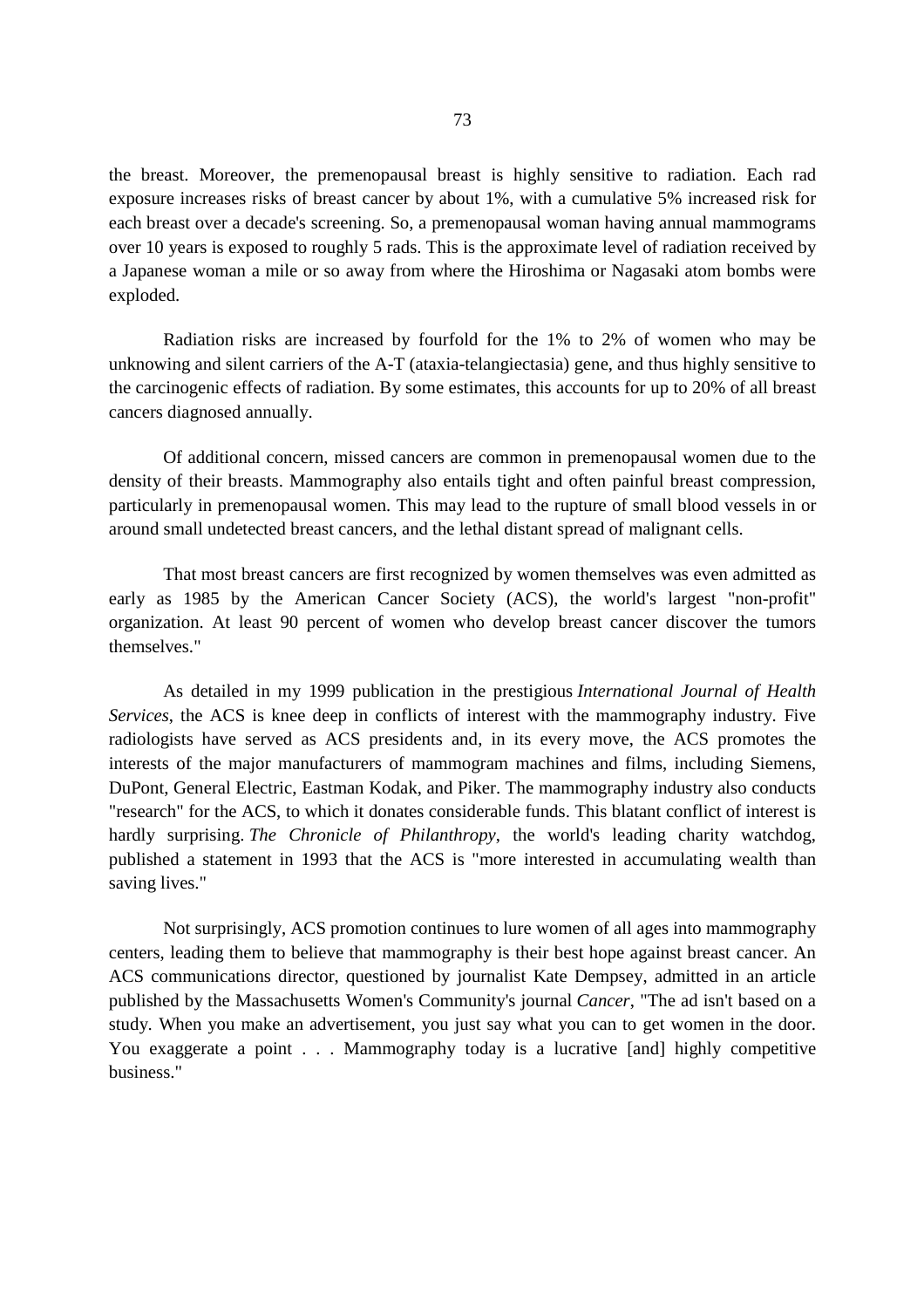Furthermore, an analysis of several 1993 studies showed that women who regularly performed monthly breast self-examination (BSE) detected their cancers much earlier than those who failed to do so. However, the ACS and radiologists still claim that "no studies have clearly shown any benefit of BSE."

 Apart from the importance of self-empowering women, the costs of BSE are trivial compared to the inflationary impact of mammography. The estimated annual costs for screening pre- and post-menopausal women are in excess of \$10 billion, equivalent to about 14 percent of Medicare spending on prescription drugs. Costs of digital mammography, enthusiastically supported by radiologists and the radiology industry, are approximately four-fold greater, even in the absence of any evidence for its improved effectiveness.

 Finally, and not surprisingly, premenopausal mammography is practiced by no nation other than the United States. As recently reported by the British journalist Liz Savage, "Earlier this year, *The Times of London* published a letter, signed by two dozen physicians and patient advocates, reprimanding the UK's National Health Service for not providing women with adequate information about the risks of screening mammography." The letter described "the harms associated with early detection of breast cancer by screening that are not widely acknowledged. The most important of these harms are over-diagnosis -- and its frequent consequence, over-treatment."

### **Co-Author Of This Release**

Rosalie Bertell, PhD

Former President of the International Institute of Concern for Public Health, Toronto, Canada Regent of the International Physicians for Humanitarian Medicine, Geneva, Switzerland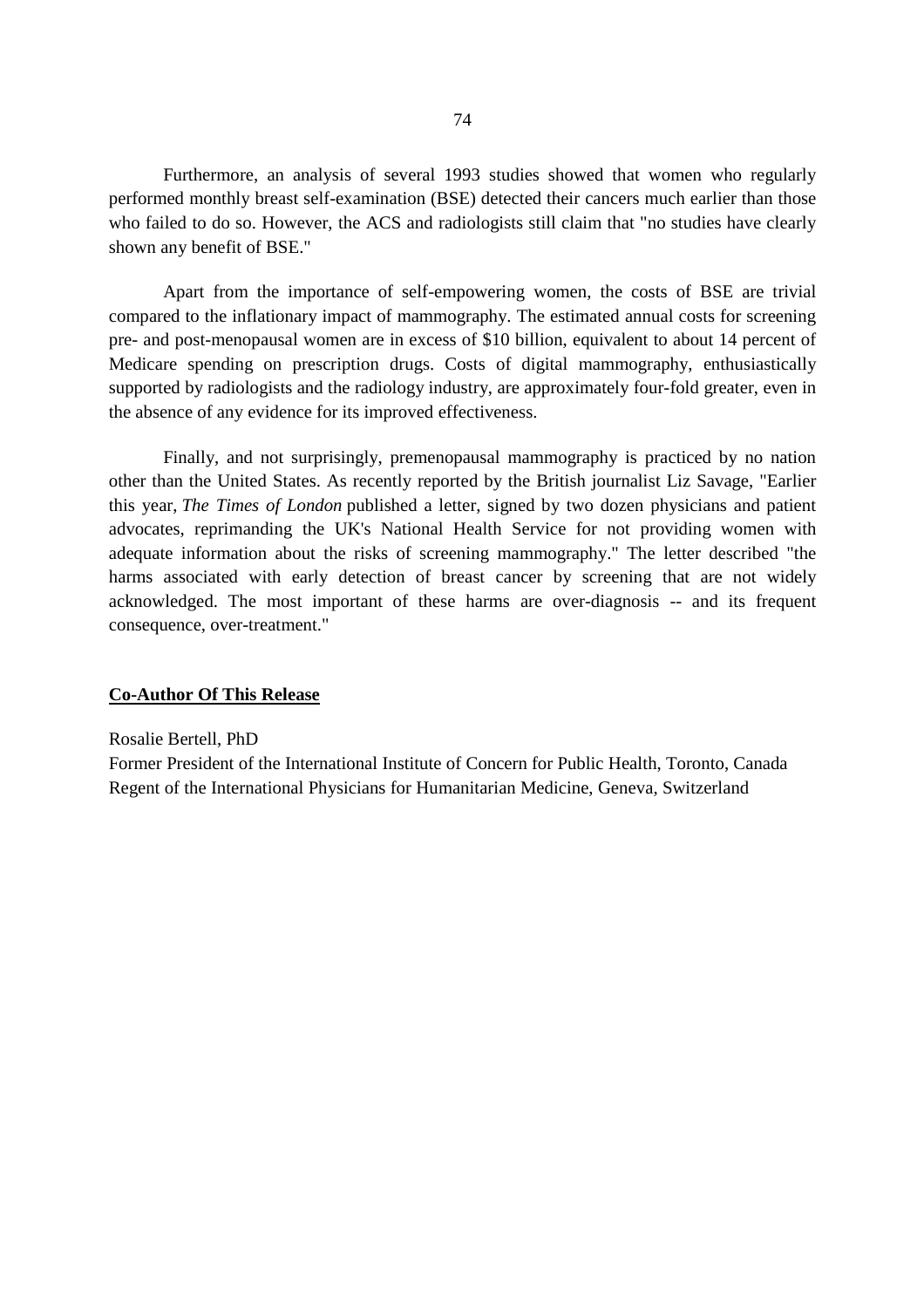### **December 16, 2009 The Huffington Post**

## **RECKLESS INDIFFERENCE OF THE AMERICAN CANCER SOCIETY TO CANCER PREVENTION**

 Early this month, top Republican Senator Charles E. Grassley sent letters to the American Cancer Society (ACS), besides the American Medical Association (AMA) and 31 other medical advocacy groups, asking them to provide detailed information on tax-deductible funds that they have received from drug and device makers. Such funds have encouraged these organizations to lobby on behalf of a wide range of industries and strongly influence public policy.

 Senator Grassley also invited involvement of "whistleblowers interested in establishing communication regarding wrongdoing or misuse of public dollars." However, this wrongdoing still remains unrecognized by policy makers, let alone by the public. As a result, the incidence of a wide range of avoidable cancers has continued to escalate. Meanwhile, well-documented scientific information on their well-documented causes remains undisclosed or ignored by the ACS. (Epstein, S.S. Cancer Gate: How To Win The Losing Cancer War, 2005).

**1971** The ACS refused to testify at Congressional hearings requiring FDA to ban the intramuscular injection of diethylstilbestrol, a synthetic estrogenic hormone, to fatten cattle, despite unequivocal evidence of its carcinogenicity, and the cancer risks of eating hormonal meat. Not surprisingly, U.S. meat is banned by other nations worldwide.

**1977** The ACS opposed regulating black or dark brown hair dyes, based on paraphenylenediamine in spite of clear evidence of its risks of non-Hodgkins lymphoma, besides other cancers.

**1978** Tony Mazzocchi, then senior international union labor representative, protested that "Occupational safety standards have received no support from the ACS." This has resulted in the increasing incidence of a wide range of avoidable cancers.

**1978** Cong. Paul Rogers censured ACS for its failure to support the Clean Air Act in order to protect interests of the automobile industry

**1982** The ACS adopted restrictive cancer policies, rejecting evidence based on standard rodent tests, which are widely accepted by governmental agencies worldwide and also by the International Agency for Research on Cancer.

**1984** The ACS created the industry-funded October National Breast Cancer Awareness Month to falsely assure women that "early (mammography) detection results in a cure nearly 100 percent of the time." Responding to question, ACS admitted: "Mammography today is a lucrative [and] highly competitive business." Also, the Awareness Month ignores substantial information on avoidable causes of breast cancer.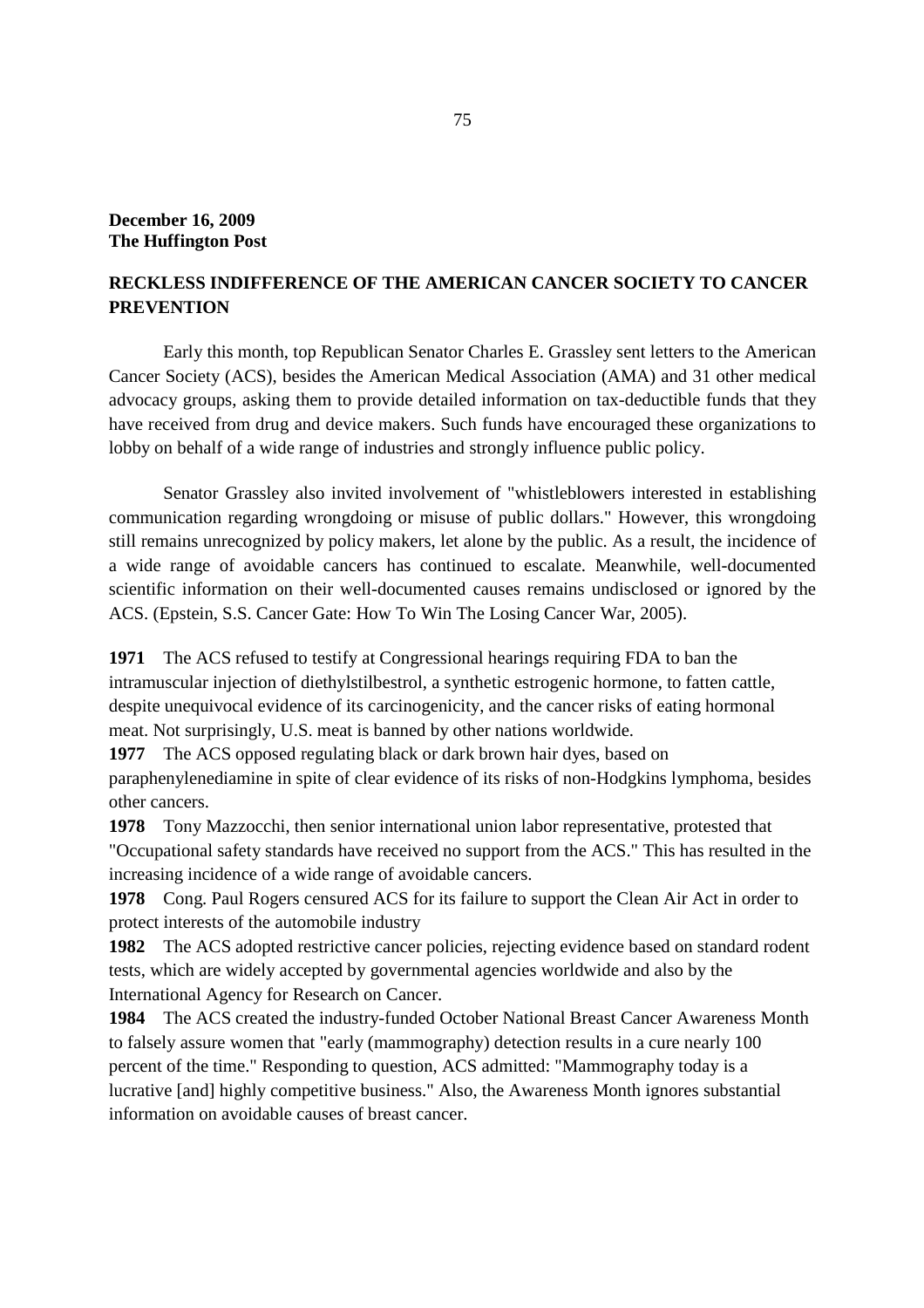**1992** The ACS supported the Chlorine Institute in defending the continued use of carcinogenic chlorinated pesticides, despite their environmental persistence and carcinogenicity.

**1993** Anticipating the Public Broadcast Service (PBS) Frontline special "In Our Children's Food," the ACS trivialized pesticides as a cause of childhood cancer and charged PBS with "junk science." The ACS went further by questioning, "Can we afford the PBS?"

**1994** The ACS published a highly flawed study designed to trivialize cancer risks from the use of dark hair dyes.

**1998** The ACS allocated \$330,000, under 1 percent of its then \$680 million budget, to claimed research on environmental cancer.

**1999** The ACS trivialized risks of breast, colon and prostate cancers from consumption of rBGH genetically modified milk. Not surprisingly, U.S. milk is banned by other nations worldwide.

**2002** The ACS announced its active participation in the "Look Good...Feel Better Program," launched in 1989 by the Cosmetic Toiletry and Fragrance Association, to "help women cancer patients restore their appearance and self-image during chemotherapy and radiation treatment." This program was partnered by a wide range of leading cosmetics industries, which failed to disclose information on the carcinogenic, and other toxic ingredients in their products donated to unsuspecting women.

**2002** The ACS reassured the nation that carcinogenicity exposures from dietary pesticides, "toxic waste in dump sites, "ionizing radiation from "closely controlled" nuclear power plants, and non-ionizing radiation, are all "at such low levels that cancer risks are negligible." ACS indifference to cancer prevention became embedded in national cancer policy, following the appointment of Dr. Andrew von Eschenbach, ACS Past President-Elect, as director of the National Cancer Institute (NCI).

**2005** The ACS indifference to cancer prevention other than smoking, remains unchanged, despite the escalating incidence of cancer, and its \$ billion budget.

 Some of the more startling realities in the failure to prevent cancers are illustrated by their soaring increases from 1975 to 2005, when the latest NCI epidemiological data are available. These include:

•Malignant melanoma of the skin in adults has increased by 168 percent due to the use of sunscreens in childhood that fail to block long wave ultraviolet light;

•Thyroid cancer has increased by 124 percent due in large part to ionizing radiation;

•Non-Hodgkin's lymphoma has increased 76 percent due mostly to phenoxy herbicides; and phenylenediamine hair dyes;

•Testicular cancer has increased by 49 percent due to pesticides; hormonal ingredients in cosmetics and personal care products; and estrogen residues in meat;

•Childhood leukemia has increased by 55 percent due to ionizing radiation; domestic pesticides; nitrite preservatives in meats, particularly hot dogs; and parental exposures to occupational carcinogens;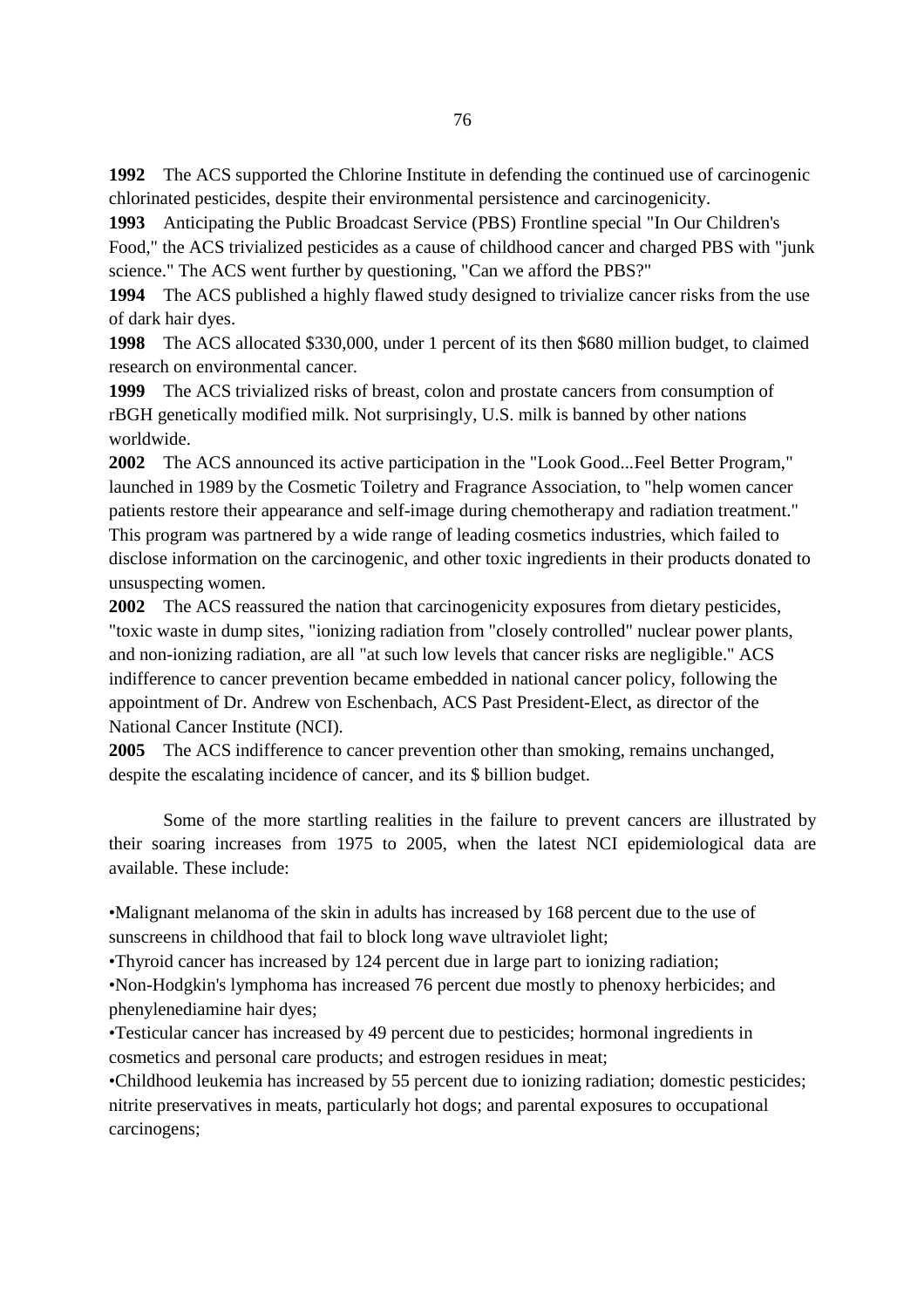•Ovary cancer (mortality) for women over the age of 65 has increased by 47 percent in African American women and 13 percent in Caucasian women due to genital use of talc powder; •Breast cancer has increased 17 percent due to a wide range of factors. These include: birth control pills; estrogen replacement therapy; toxic hormonal ingredients in cosmetics and personal care products; diagnostic radiation; and routine premenopausal mammography, with a cumulative breast dose exposure of up to about five rads over ten years.

## **MAJOR CONFLICTS OF INTEREST**

Public Relations

•1998-2000: PR for the ACS was handled by Shandwick International, whose major clients included R.J. Reynolds Tobacco Holdings.

•2000-2002: PR for the ACS was handled by Edelman Public Relations, whose major clients included Brown & Williamson Tobacco Company, and the Altria Group, the parent company of Philip Morris, Kraft, and fast food and soft drink beverage companies. All these companies were promptly dismissed once this information was revealed by the Cancer Prevention Coalition.

## Industry Funding

 ACS has received contributions in excess of \$100,000 from a wide range of "Excalibur Donors," many of whom continue to manufacture carcinogenic products. These include:

•Petrochemical companies (DuPont; BP; and Pennzoil)

•Industrial waste companies (BFI Waste Systems)

•Junk food companies (Wendy's International; McDonalds's; Unilever/Best Foods; and Coca-Cola)

•Big Pharma (AstraZenceca; Bristol Myers Squibb; GlaxoSmithKline; Merck & Company; and Novartis)

•Biotech companies (Amgen; and Genentech)

•Cosmetic companies (Christian Dior; Avon; Revlon; Elizabeth Arden; and Estee Lauder)

•Auto companies (Nissan; General Motors)

 Nevertheless, as reported in the December 8, 2009 New York Times, the ACS responded that it "holds itself to the highest standards of transparency and public accountability, and we look forward to working with Senator Grassley to provide the information he requested."

## THE CHRONICLE OF PHILANTHROPY

 As the nation's leading charity watch dog, the Chronicle has warned against the transfer of money from the public purse to private hands. It also published a statement that "The ACS is more interested in accumulating wealth than in saving lives."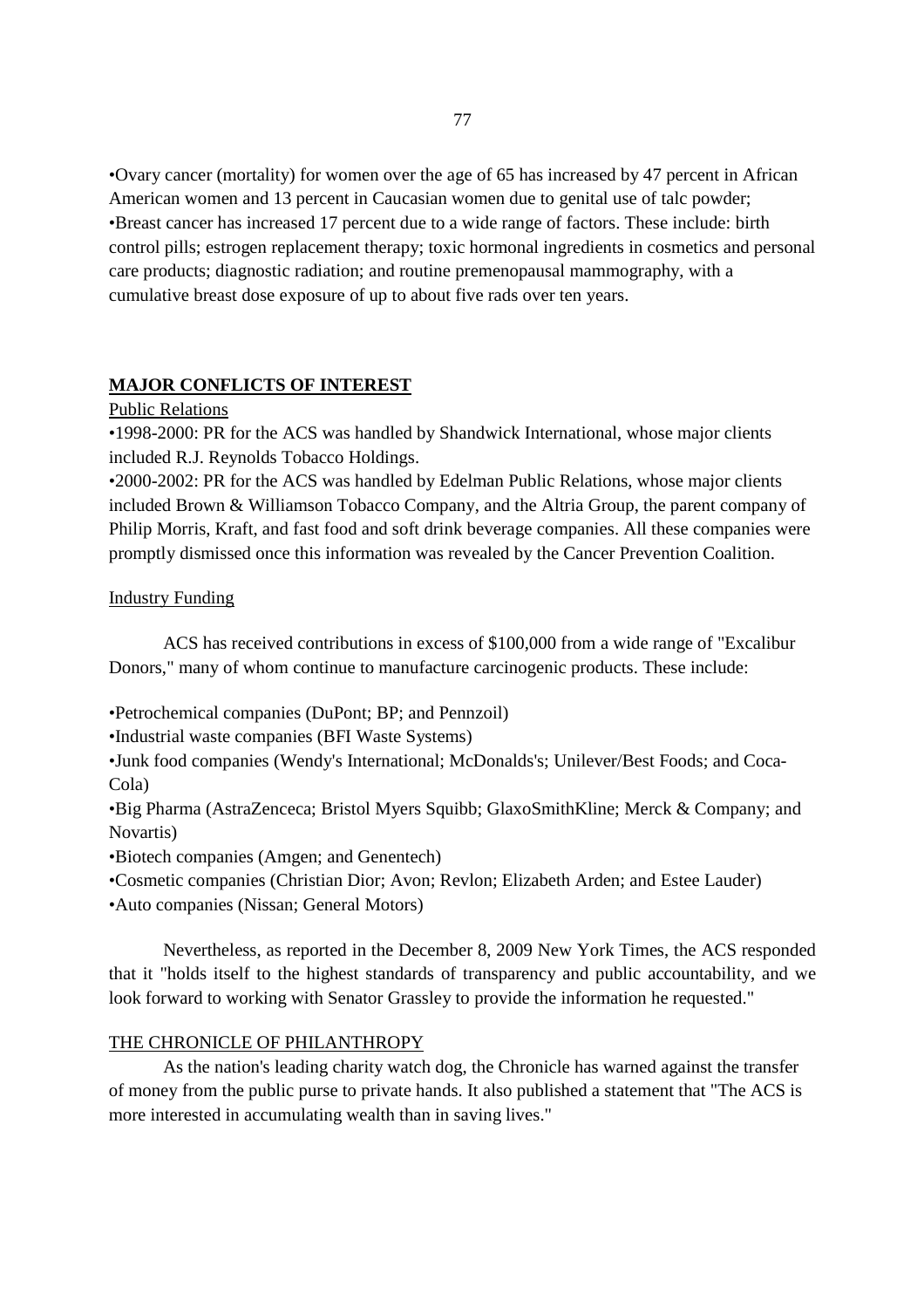A copy of this release has been sent to Senator Charles E. Grassley, of Iowa.

### **May 7, 2010 Press Release**

# **AMERICAN CANCER SOCIETY TRIVIALIZES CANCER RISKS: BLATANT CONFLICTS OF INTEREST**

The May 6 report by the President's Cancer Panel is well-documented. It warns of scientific evidence on avoidable causes of cancer from exposure to carcinogens in air, water, consumer products, and the workplace. It also warns of hormonal risks from exposure to Bisphenol-A (BPA) and other toxic plastic contaminants, says Samuel S. Epstein, M.D., Chairman of the Cancer Prevention Coalition (CPC).

 Concerns on avoidable causes of cancer have been summarized in a January 23, 2009 Cancer Prevention Coalition press release, endorsed by 20 leading scientists and public policy experts, who urged that President Obama's cancer plan should prioritize prevention. These concerns were further detailed in a June 15, 2009 press release. Warnings of the risks of BPA are also detailed in a May 6, 2010 CPC release.

 Some of the more startling realities in the National Cancer Institute's (NCI) and the "nonprofit" American Cancer Society's (ACS) long-standing failure to prevent a very wide range of cancers are illustrated by their soaring increases from 1975 to 2005.

These include:

- o Malignant melanoma of the skin in adults has increased by 168 percent due to the use of sunscreens in childhood that fail to block long wave ultraviolet light;
- o Thyroid cancer has increased by 124 percent due in large part to ionizing radiation;
- o Non-Hodgkin's lymphoma has increased 76 percent due mostly to phenoxy herbicides; and phenylenediamine hair dyes;
- o Testicular cancer has increased by 49 percent due to pesticides; hormonal ingredients in cosmetics and personal care products; and estrogen residues in meat;
- o Childhood leukemia has increased by 55 percent due to ionizing radiation; domestic pesticides; nitrite preservatives in meats, particularly hot dogs; and parental exposures to occupational carcinogens;
- o Ovary cancer (mortality) for women over the age of 65 has increased by 47 percent in African American women and 13 percent in Caucasian women due to genital use of talc powder;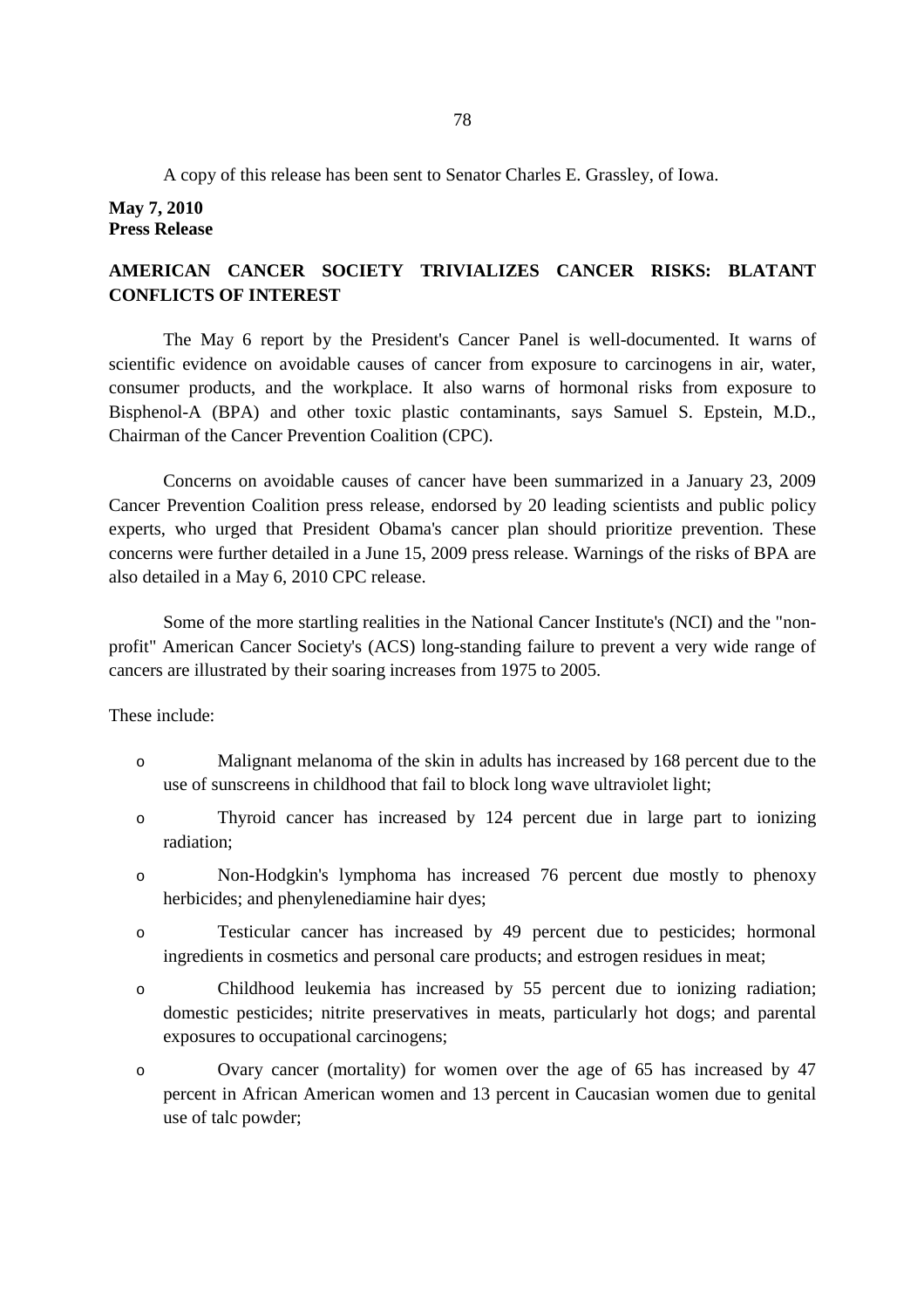o Breast cancer has increased 17 percent due to a wide range of factors. These include: birth control pills; estrogen replacement therapy; toxic hormonal ingredients in cosmetics and personal care products; diagnostic radiation; and routine premenopausal mammography, with a cumulative breast dose exposure of up to about five rads over ten years.

 Criticisms by the American Cancer Society that the President's Cancer Panel's report exaggerates avoidable cancer risks, reflect reckless indifference, besides narrow self-interest, warns Dr. Epstein.

 In 1993, the nation's leading charity watch dog, *The Chronicle of Philanthropy*, warned against the transfer of money from the public purse to the private hands of the American Cancer Society. The Chronicle also published a statement that, "The ACS is more interested in accumulating wealth than saving lives."

 These warnings are fully supported by the track record of the ACS for well over the last four decades.

- o 1971: The ACS refused to testify at Congressional hearings requiring FDA to ban the intramuscular injection of diethylstilbestrol, a synthetic estrogenic hormone, to fatten cattle, prior to their entry into feedlots prior to slaughter, despite unequivocal evidence of its carcinogenicity, and the cancer risks of eating hormonal meat. Not surprisingly, U.S. meat is outlawed by most nations worldwide.
- o 1977: The ACS opposed regulating black or dark brown hair dyes, based on paraphenylenediamine, in spite of clear evidence of its risks of non-Hodgkins lymphoma, besides other cancers.
- o 1978: Tony Mazzocchi, then senior international union labor representative, protested that "Occupational safety standards have received no support from the ACS." This has resulted in the increasing incidence of a wide range of avoidable cancers.
- o 1978: Congressman Paul Rogers censured ACS for its failure to support the Clean Air Act in order to protect interests of the automobile industry.
- o 1982: The ACS adopted restrictive cancer policies, rejecting evidence based on standard rodent tests, which are widely accepted by governmental agencies worldwide and also by the International Agency for Research on Cancer.
- o 1984: The ACS created the industry-funded October National Breast Cancer Awareness Month to falsely assure women that "early (mammography) detection results in a cure nearly 100 percent of the time." Responding to question, ACS admitted: "Mammography today is a lucrative [and] highly competitive business." Also, the Awareness Month ignores substantial information on avoidable causes of breast cancer.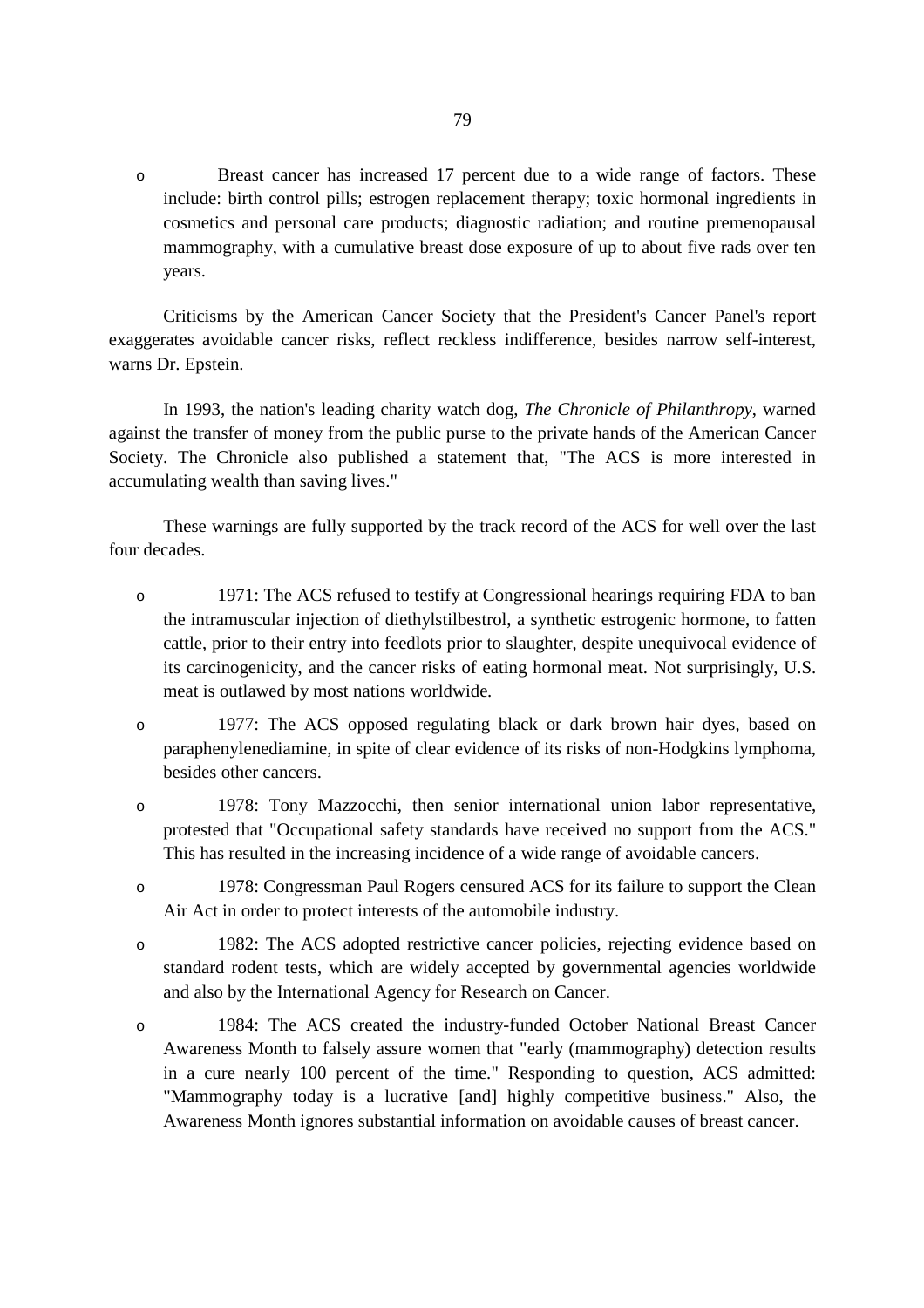o 1992: The ACS supported the Chlorine Institute in defending the continued use of carcinogenic chlorinated pesticides, despite their environmental persistence and carcinogenicity.

- o 1993: Anticipating the Public Broadcast Service (PBS) Frontline special "In Our Children's Food," the ACS trivialized pesticides as a cause of childhood cancer and charged PBS with "junk science." The ACS went further by questioning, "Can we afford the PBS?"
- o 1994: The ACS published a highly flawed study designed to trivialize cancer risks from the use of dark hair dyes.
- o 1998: The ACS allocated \$330,000, under 1 percent of its then \$680 million budget, to claimed research on environmental cancer.
- o 1999: The ACS trivialized risks of breast, colon and prostate cancers from consumption of rBGH genetically modified milk. Not surprisingly, U.S. milk is outlawed by most nations worldwide.
- o 2002: The ACS announced its active participation in the "Look Good...Feel Better Program," launched in 1989 by the Cosmetic Toiletry and Fragrance Association, to "help women cancer patients restore their appearance and self-image following chemotherapy and radiation treatment." This program was partnered by a wide range of leading cosmetics industries, which recklessly, if not criminally, failed to disclose information on the carcinogenic, and other toxic ingredients in their products donated to unsuspecting women.
- o 2002: The ACS reassured the nation that carcinogenicity exposures from dietary pesticides, "toxic waste in dump sites, "ionizing radiation from "closely controlled" nuclear power plants, and non-ionizing radiation, are all "at such low levels that cancer risks are negligible." ACS indifference to cancer prevention became further embedded in national cancer policy, following the appointment of Dr. Andrew von Eschenbach, ACS Past President-Elect, as NCI Director.
- o 2005: The ACS indifference to cancer prevention other than smoking, remains unchanged, despite the escalating incidence of cancer, and its \$ billion budget.

 The ACS's indifference to cancer prevention also reflects major conflicts of interest with regard to public relations, Dr. Epstein emphasizes.

## **PUBLIC RELATIONS**

o 1998-2000: PR for the ACS was handled by Shandwick International, whose major clients included R.J. Reynolds Tobacco Holdings.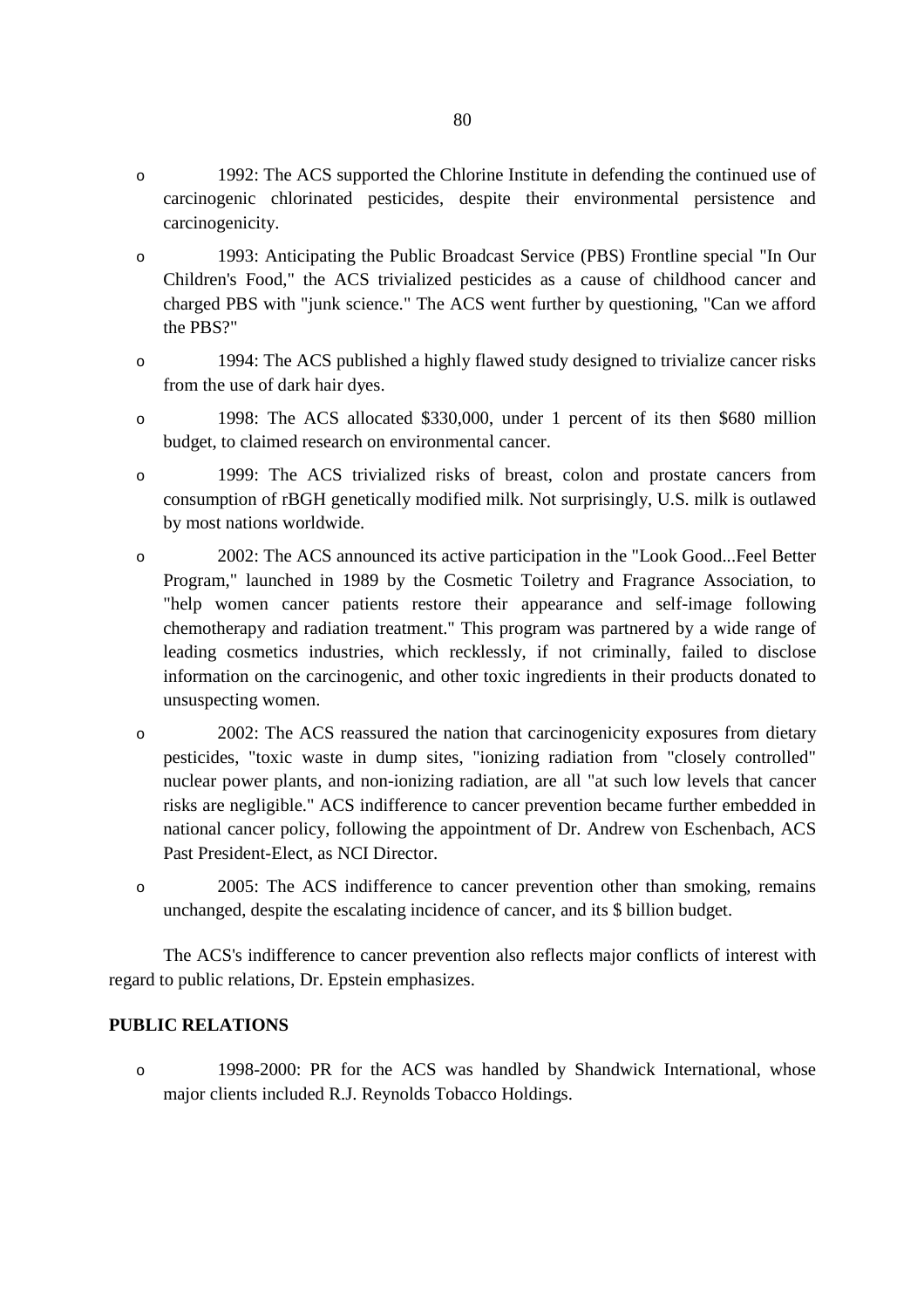o 2000-2002: PR for the ACS was handled by Edelman Public Relations, whose major clients included Brown & Williamson Tobacco Company, and the Altria Group, the parent company of Philip Morris, Kraft, and fast food and soft drink beverage companies. All these companies were promptly dismissed once this information was revealed by the CPC.

## **INDUSTRY FUNDING**

 The ACS's indifference to cancer prevention reflects major industry funding. ACS has received contributions in excess of \$100,000 from a wide range of "Excalibur Donors," many of whom continue to manufacture carcinogenic products, points out Dr. Epstein.

These include:

- o Petrochemical companies (DuPont; BP; and Pennzoil)
- o Industrial waste companies (BFI Waste Systems)
- o Junk food companies (Wendy's International; McDonalds's; Unilever/Best Foods; and Coca-Cola)
- o Big Pharma (AstraZenceca; Bristol Myers Squibb; GlaxoSmithKline; Merck & Company; and Novartis)
- o Biotech companies (Amgen; and Genentech)
- o Cosmetic companies (Christian Dior; Avon; Revlon; Elizabeth Arden; and Estee Lauder)
- o Auto companies (Nissan; General Motors)

 Nevertheless, warns Dr. Epstein, in spite of this long-standing track record of flagrant conflicts of interest, as reported in the December 8, 2009 New York Times, the ACS responded that it "holds itself to the highest standards of transparency and public accountability."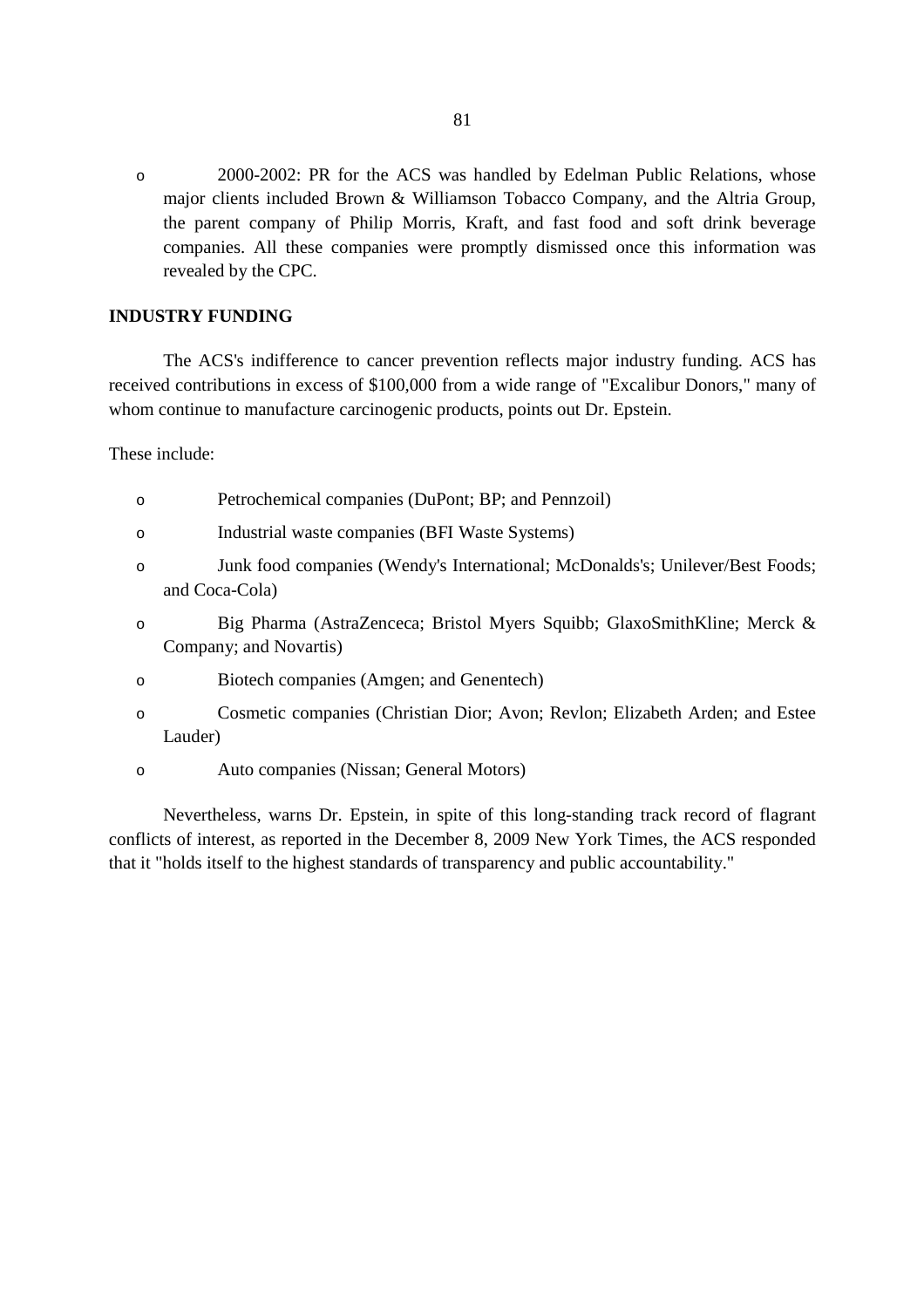# **APPENDIX C: CORPORATE CRIME REPORTER DEBATES**

BACKGROUND

INTERVIEW WITH Dr. EPSTEIN, JANUARY 18, 1999

INTERVIEW WITH Dr. EPSTEIN, APRIL 11, 2005

ACS ATTACKS CRITIC, APRIL 12, 2005

DEBATES BETWEEN Dr. EPSTEIN AND ACS, MAY 9, 2005

ACS DEBATES Dr. EPSTEIN, MAY 10, 2005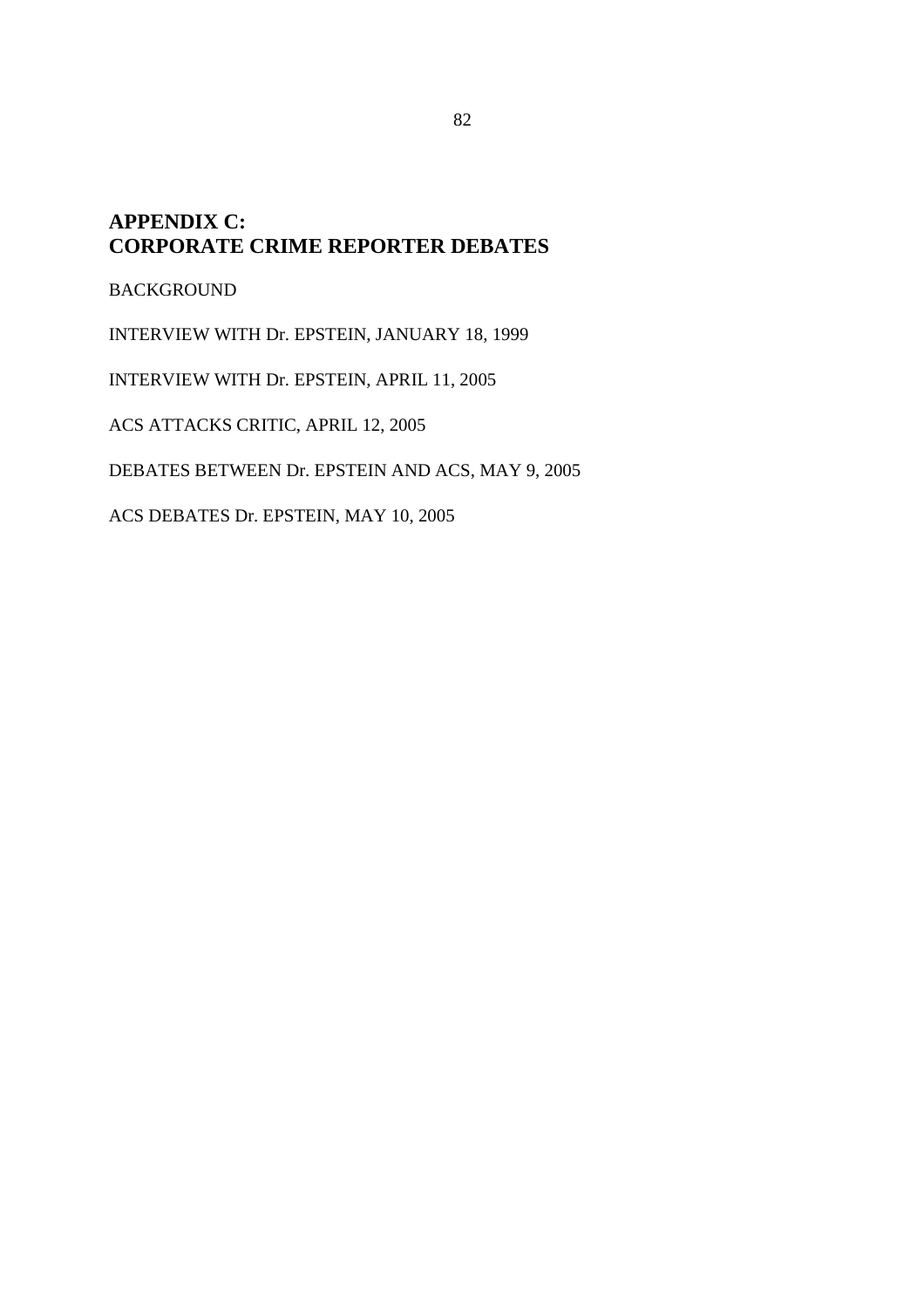## **BACKGROUND**

 Shortly before my invited January 1999 Corporate Crime Reporter debate with Dr. Michael Thun, vice-president of the ACS, Ann Isenhower, national director of ACS media relations, wrote to the Reporter. "For more than twenty years Sam Epstein has made a career out of repeating unproven, unsubstantiated criticism of the American Cancer Society."

 "His motives are suspect and his assertions not credible," Isenhower wrote. "We caution you in your own interests to investigate the sources of Dr. Epstein's funding, as well as his own economic interests. We also caution you to carefully verify the "facts" Dr. Epstein continues to represent to anyone who will listen."

 But when the Crime Reporter tried to check the "facts" with Isenhower, she failed to respond. For example, Dr. Epstein stated that he obtained a list, from the ACS 2000 annual report, of over a score of corporate donors who gave the ACS \$100,000 or more each, and known as "Excalibur Contributors." He faxed us the list:

 This included cosmetics companies (Christian Dior, Elizabeth Arden, Estee Lauder, Avon, Revlon); biotech companies (Amgen, Genentech), petrochemical companies (DuPont, BP, Concho Oil, Pennzoil); auto companies (Nissan), industrial waste companies (BFI Waste Systems); junk food companies (Wendy's International, Unilever/Bestfoods, Coca-Cola); and a slew of pharmaceutical companies (AstraZeneca, Bristol Myers Squibb, GlaxoSmithKline, Merck & Company, and Novartis). The list also included: Shandwick PR; R.J. Reynolds; Edelman PR for Altria, Phillip Morris, and "junk"/fast food and soft drink companies.

 The Corporate Crime Reporter wrote Isenhower and asked that she confirm that each of these corporations gave \$100,000 to the ACS. Isenhower responded saying that she looked at the 1002 annual report posted on ACS's website and "can find no mention of any of the corporations you mention. Annual cash and in-kind contributions from all pharmaceutical and medical device industry donors combined amount to less than one percent of overall annual Society revenue."

 Isenhower further stated that "we do not intend to respond to Sam Epstein's continuing pattern of lies and distortions." However, she was unable to identify any lie or distortion.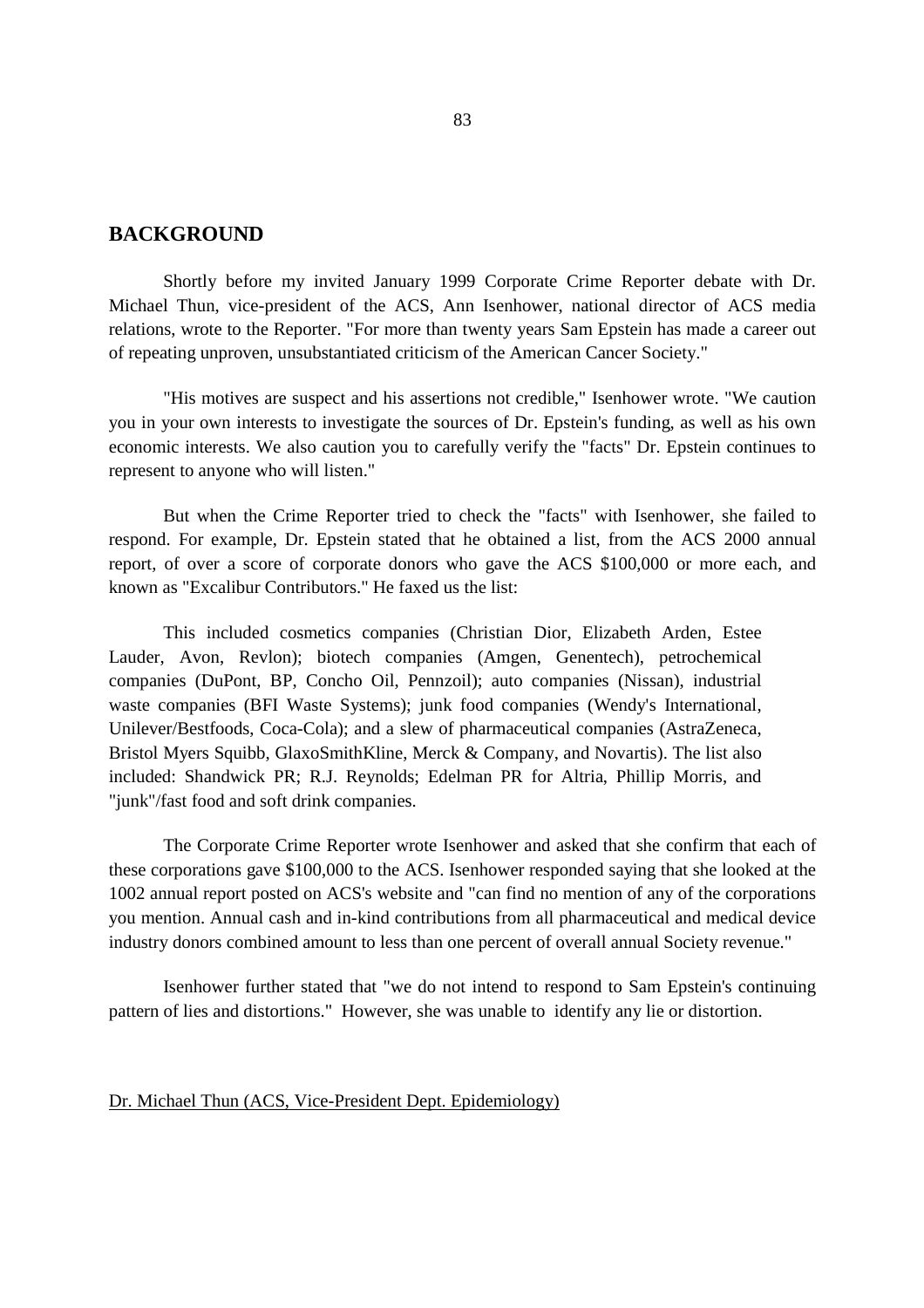Dr. Thun charged that Dr. Epstein is "an eloquent spokesman" with a "one-horse agenda." He also charged that he had documentation that I had been funded by the tobacco industry. Faced with demand for this evidence. He responded that this was a mistake and apologized.

#### Rebuttal To The ACS Charge Of My "One Horse Agenda"

 I have approximately 300 publications in leading scientific and public policy journals. The majority of these are on original scientific research, and unrelated to ACS policy. Contrary to Dr. Thun's claims, my positions are also widely endorsed among independent scientists and not personalized. Examples include the 2/4/92 Washington, DC Press Conference critiquing policies of the ACS and National Cancer Institute (NCI).

- Endorsed by 70 leading scientists
- Including directors of federal regulatory agencies: David Rall, NIEHS; Eula Bingham, Occupational Safety and Health Administration, Tony Robbins, National Institute of Occupational Safety and Health
- Failure of the NCI to challenge ACS policies

My February 2003 Report "Stop Cancer Before It Starts Campaign: How To Win The Losing War Against Cancer," was based on over 70 scientific publications, endorsed by 10 recognized national scientific experts, and supported by approximately 100 national activist groups.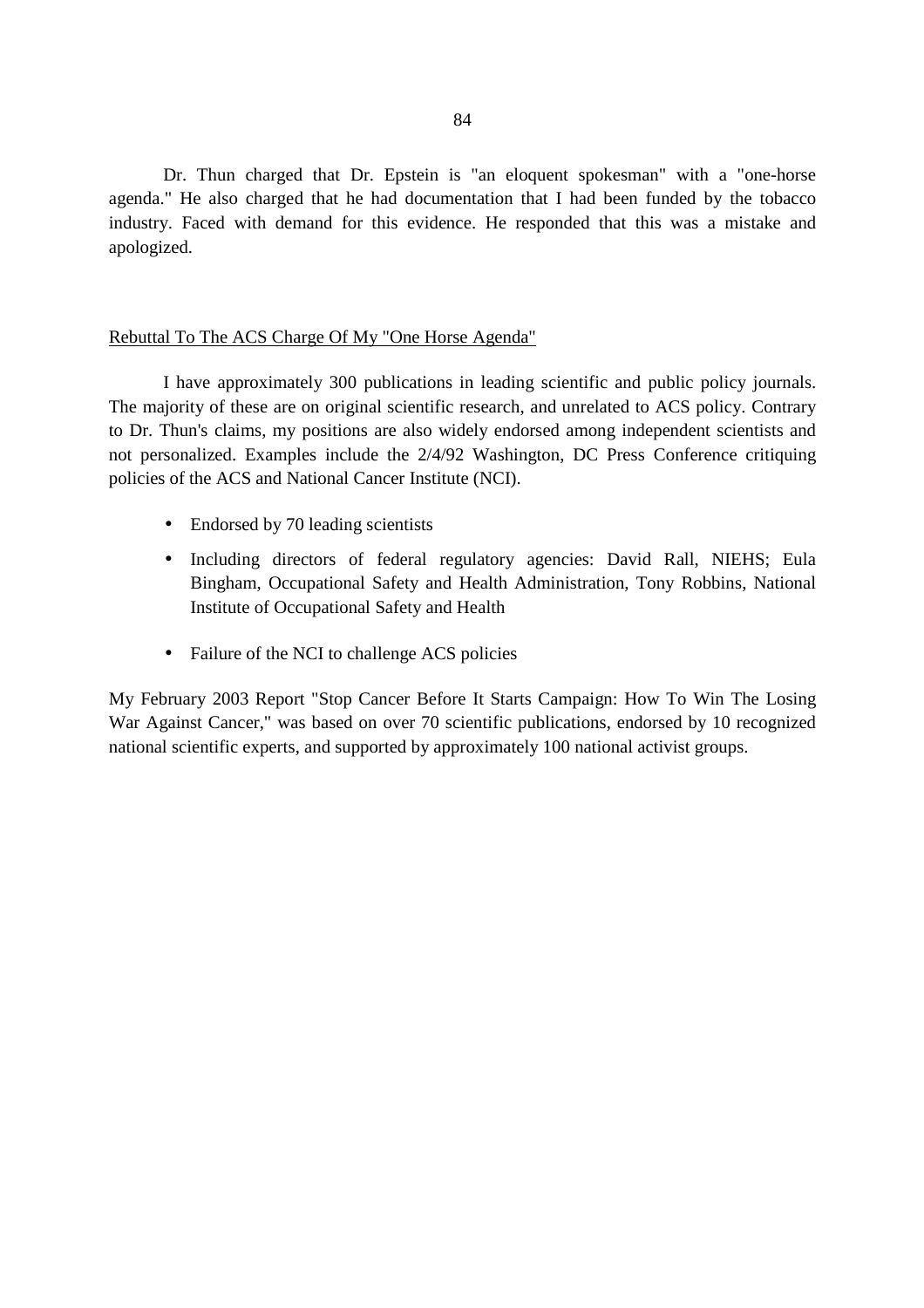### **INTERVIEW WITH DR. EPSTEIN**

#### 13 *Corporate Crime Reporter* 3(1), January 18, 1999

 In 1999, one in two American men and one in three women will get cancer. In the 1950s, only one in four Americans were diagnosed with cancer.

 Why the increase in the cancer rates? Dr. Samuel Epstein has published detailed evidence implicating industrial carcinogens that permeate our environment -- in our foods, our air, our water, our cosmetics and other consumer products. And he blames the National Cancer Institute (NCI) and the American Cancer Society (ACS) for ignoring these causes and instead spending billions on the elusive search for a magic bullet cure for cancer.

 Epstein maintains that with a comprehensive program of prevention, we can drive cancer rates back down to the relatively low rate of the 1950s.

 He documents the problem in his recently released book, *The Politics of Cancer Revisited* (East Ridge Press, Fremont Center, New York, 1998) (Copies can be ordered from Amazon.com through Dr. Epstein's web site (www.preventcancer.com) or from the publisher by calling (800- 269-2921).

 Epstein is a Professor of Occupational and Environmental Medicine at the School of Public Health, University of Illinois Medical Center at Chicago. He is also chairman of the Cancer Prevention Coalition.

**CCR:** You wrote the original *The Politics of Cancer* in 1978. Why did you decide to write a new edition?

**EPSTEIN:** This new book traces events from 1978 until today. The 1978 edition of *The Politics of Cancer* demonstrated the validity of animal carcinogenicity tests, showed that there had been a

significant increase in the incidence of cancer, dissected and analyzed the role of the petrochemical, mining and other industries in increasing cancer rates, demonstrated a pattern of manipulation, suppression, distortion and destruction of data by industries, industry physicians and corporate managers who I name. The book also deals, relatively briefly, with the role of federal institutions and agencies, such as the National Cancer Institute and the Occupational Safety and Health Administration, and "charitable" organizations particularly the American Cancer Society.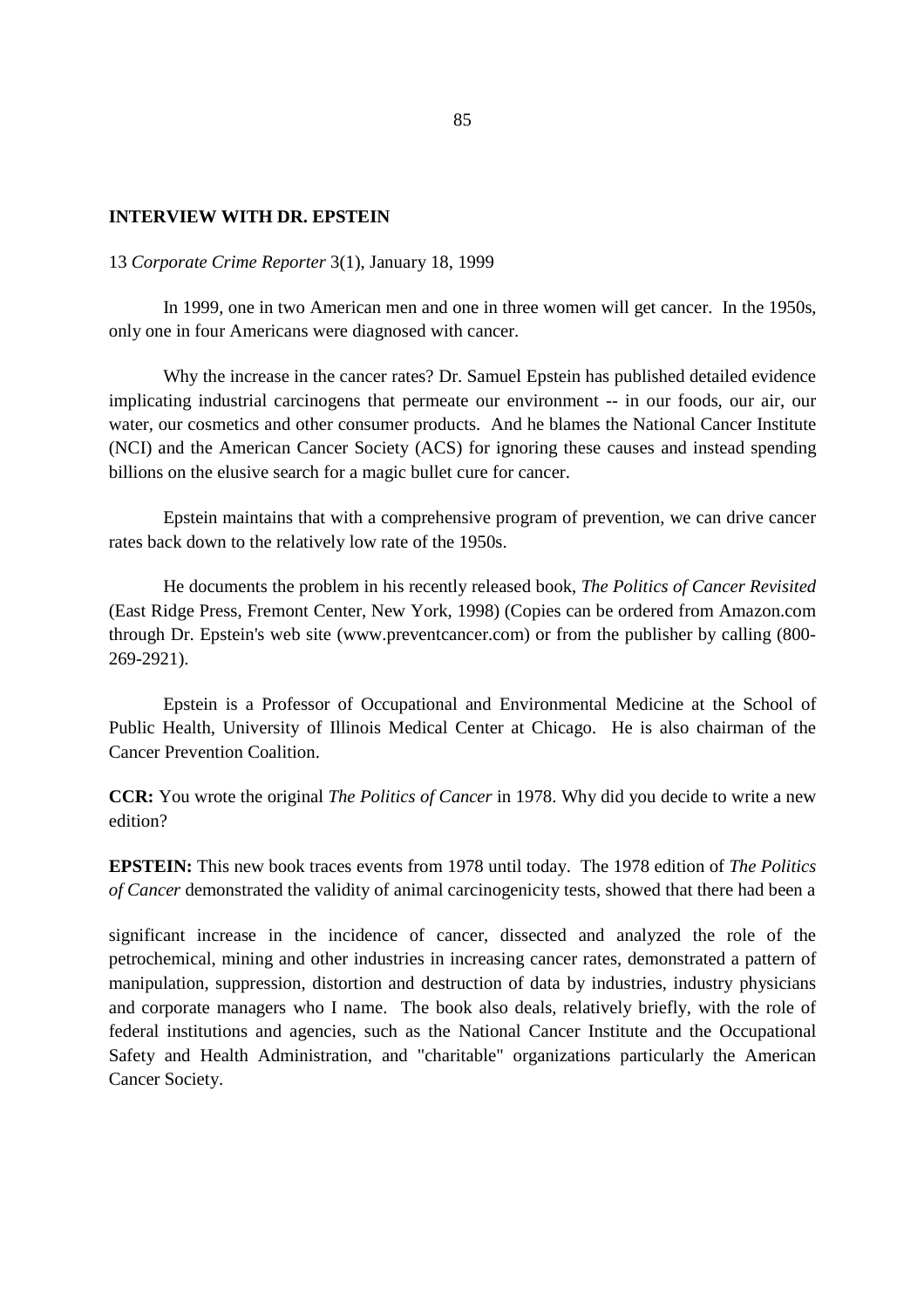The thrust of *The Politics of Cancer Revisited* is somewhat different. The question posed by the new book is this: In view of the fact that we have this massive body of evidence on a wide range of avoidable causes of cancer, and a wide range of involuntary, avoidable exposures to carcinogens, in air, in water, the workplace and consumer products, why is it that those institutions and agencies which are specifically charged with responsibility in the area of cancer, and who obtain massive tax dollars from the public, have failed to respond?

 Why have they failed to inform the public that cancer is largely avoidable? Why have they failed to inform the public that we can reverse the current epidemic of cancer rates to the relatively low cancer rates of the 1950s?

**CCR:** In the 1950s, what was the rate?

**EPSTEIN:** Today, one in two men will develop cancer in their lifetime and nearly one in three women will develop cancer in their lifetime. In the 1950s, the incidence was about one in four.

 From 1950 to 1998, there has been an overall increase of about 60 percent in the incidence of cancer. But for cancer of some organs, the increase has been much greater. For non-Hodgkin's lymphoma and multiple myeloma, the increase has been 200 percent. Breast cancers have increased by 60 percent. Male colon cancer has increased about 60 percent. Prostate cancer has increased 200 percent. For testicular cancer in men of the ages 28 to 35, there has been a 300 percent increase since 1950.

 This isn't just a function of the increasing longevity of the population. When we compare incidence of cancer from decade to decade, we adjust statistically for the increasing longevity of the population. We do this in the following way: For example, you would look at the incidence of cancer in men aged 50 to 60 a few decades ago, and then you would compare that to cancer in men aged 50 to 60 now.

**CCR:** People do argue that the reason cancer rates are going up is because the population is aging.

**EPSTEIN:** This is just nonsense. All of the data are age standardized.

 While indeed, the majority of cancers occur in people over the age of 55, there is a wide range of cancers we see occurring in young people. For instance, the incidence of brain and nervous system cancers in children has shot up by 40 percent in the last three decades.

 Industry, the National Cancer Institute and the American Cancer Society have spread a variety of mythologies to try to trivialize and explain away this increase. In public statements, the NCI has alluded to the fact that the population is aging, and that this may play a role. They allude to the role of genetics. But clearly, the genetic structure of the human population hasn't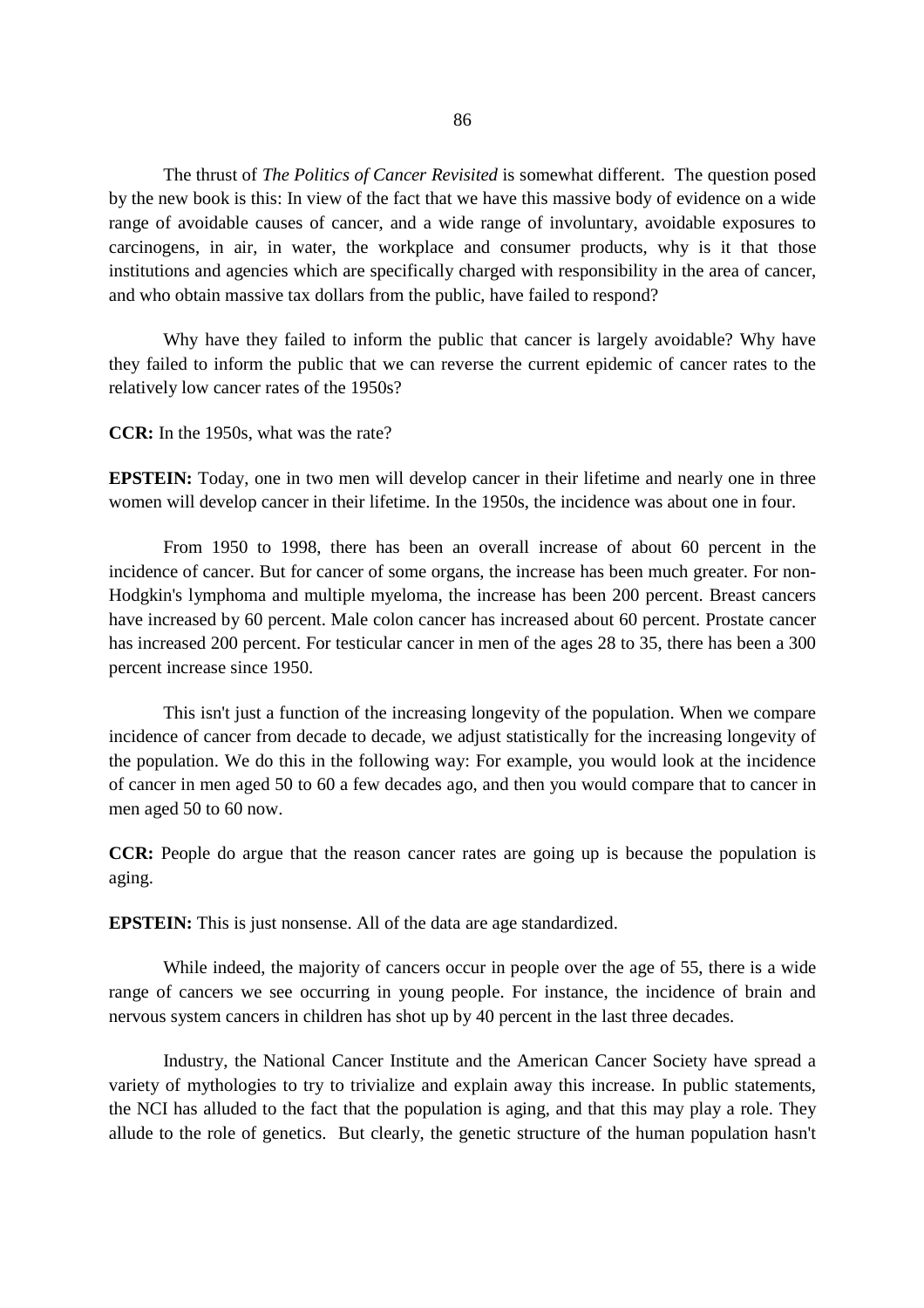changed in the last thirty or forty years. It takes thousands and thousands of years to see any changes in genetics.

 The NCI also says that there have been diagnostic improvements, so we are finding more cancers than before. Well, certainly, when it comes to some cancers, like breast and prostate cancer, there is an element of diagnostic improvement. And a certain percentage of the increase in breast cancer and prostate cancer can be related to changes in diagnosis.

 But the NCI and the ACS -- I refer to them as the "Cancer Establishment" -- they have pushed very hard to explain away the increase in cancer rates in terms of the familiar "blame the victim" theory -- it is the predominant role of tobacco, fatty diets, spending too much time in the sun, choosing the wrong parents -- you have parents with genetic predispositions. This is true to a limited extent only. There are some cancers for which there is a genetic role. For example, there is a particular kind of colon cancer that occurs in people with multiple polyps. The cancer establishment also says that there is a shortage of research funds, so they cannot do more on prevention.

 This is how the cancer establishment explains away their not always benign indifference to cancer prevention.

 The NCI's budget has escalated from about \$200 million in 1971, when President Nixon launched the "war against cancer," to about \$2.8 billion now. And the NCI is pushing for an annual budget of about \$5 billion by the year 2003.

 As the cancer rates have been escalating, as the budgets of the NCI have increased by more than tenfold, what has happened to our ability to treat and cure cancer?

 For all intents and purposes, there have been minimal, if any, improvements in survival and cure rates, for the overwhelming majority of cancers. For some childhood cancers, there is dramatic evidence of prolonged remissions. I hesitate to use the word cure rates, because there is a high incidence of second cancers in children that are treated for childhood cancer -- a result of the carcinogenic effects of the treatment. And there is also a significant incidence of relapse. In no way am I knocking the advances in treatments in childhood leukemia, but the results are somewhat less optimistic than the cancer establishment will let us know.

 The Politics of Cancer Revisited documents that the cancer establishment has been indifferent to cancer prevention. This indifference reflects itself not only in minimal priorities and budgets for research on prevention, but also in an almost total lack of outreach and providing information on a wide range of avoidable cancers to Congress, to regulatory agencies and to the public.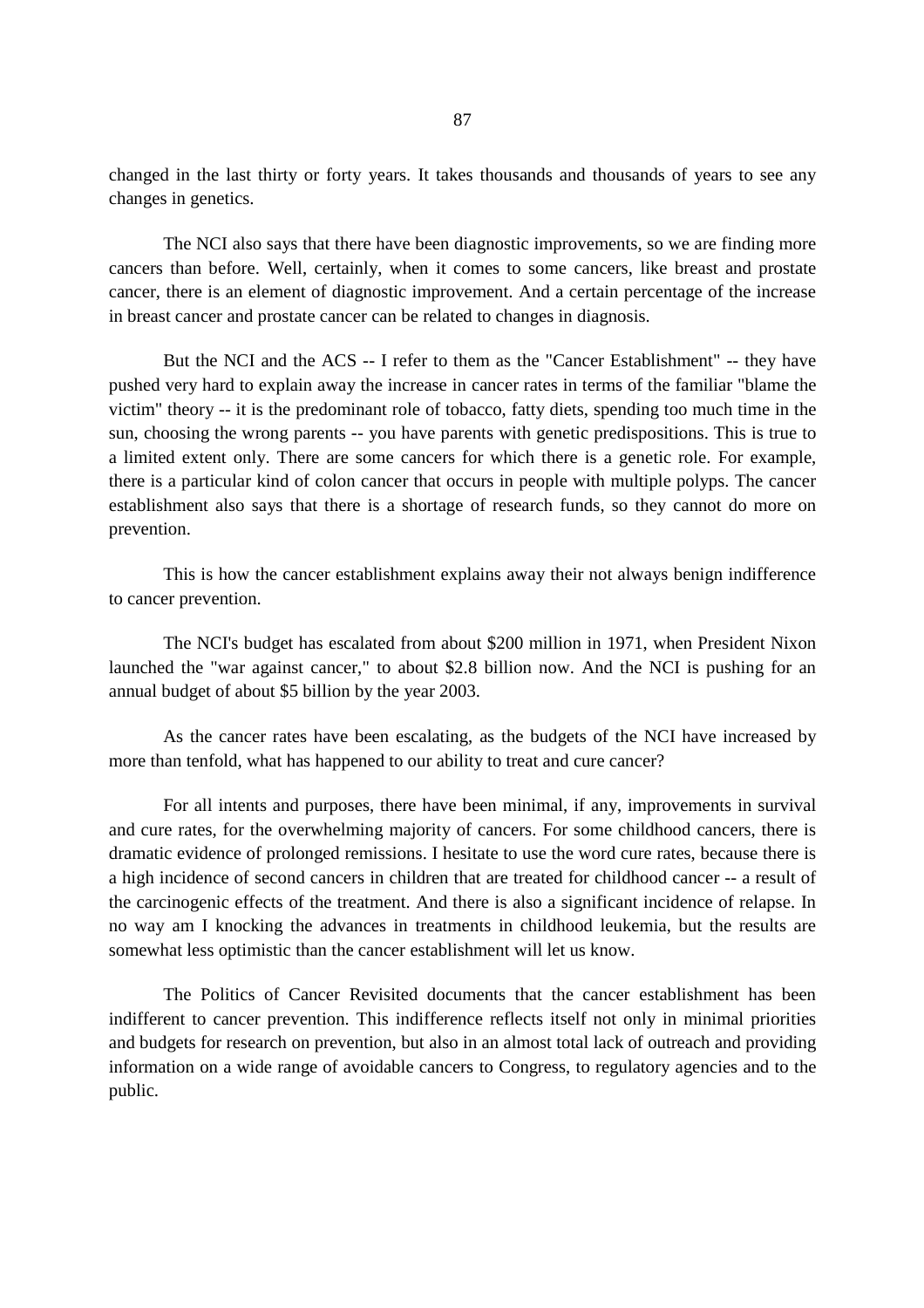Of course, there is the exception of tobacco, which is the single most important cause of cancer, but I should point out that of the overall 50 percent increase in cancers from 1950 onwards, only about 12 percent is due to smoking. The rest is due largely to non-smoking related cancers. So, this attempt by the cancer establishment to explain away the current epidemic of cancer on smoking alone ignores the fact that the major increase has been in non-smoking related cancers.

**CCR:** If the cancer establishment understands, as you do, that the epidemic can be reversed if the focus is shifted to prevention, why don't they implement prevention programs?

**EPSTEIN:** The establishment is fixated on damage control -- diagnosis, treatment and basic genetic research -- and is indifferent, if not sometimes hostile, to cancer prevention. This indifference to cancer prevention reflects at least two factors.

 The leaders of these institutions have historically been clinicians -- oncologists, radiologists, surgeons -- whose mindset has always been on damage control -- diagnosis and treatment. They have rarely been interested in or knowledgeable about prevention. They take the position -- prevention has nothing to do with us, that's the job of regulatory agencies. But the regulatory agencies depend on the cancer establishment for information on avoidable causes of cancer.

 So, the first factor is an overwhelming mindset, fixated on damage control, with indifference to cancer prevention. And this indifference, in many instances, amounts to overt acts of hostility, particularly from the ACS.

 And in the chapter on the ACs, I cite over a dozen examples of actual acts of hostility to cancer prevention, even to the extent of trying to block prevention programs. They regard prevention as irrelevant to their mission. And it detracts from their major focus -- damage control.

 The second factor is conflicts of interest, which are significant when it comes to the NCI, but profound and overwhelming when it comes to the ACS.

 In the book, I go into great detail on conflicts between the ACS and the cancer drug industry, the mammography industry, the pesticide industry, and other such industries.

 The previous director of the NCI, Samuel Broder, left NCI to go to the cancer drug industry. Another NCI director in the 1970s left NCI to go to the ACS and from there to head up the fiberglass industry. Of course, fiberglass is recognized as carcinogenic. Broder left to go to IVAZ, a cancer drug company. In an interview last year, Broder admitted that NCI has become what amounts to a government pharmaceutical company.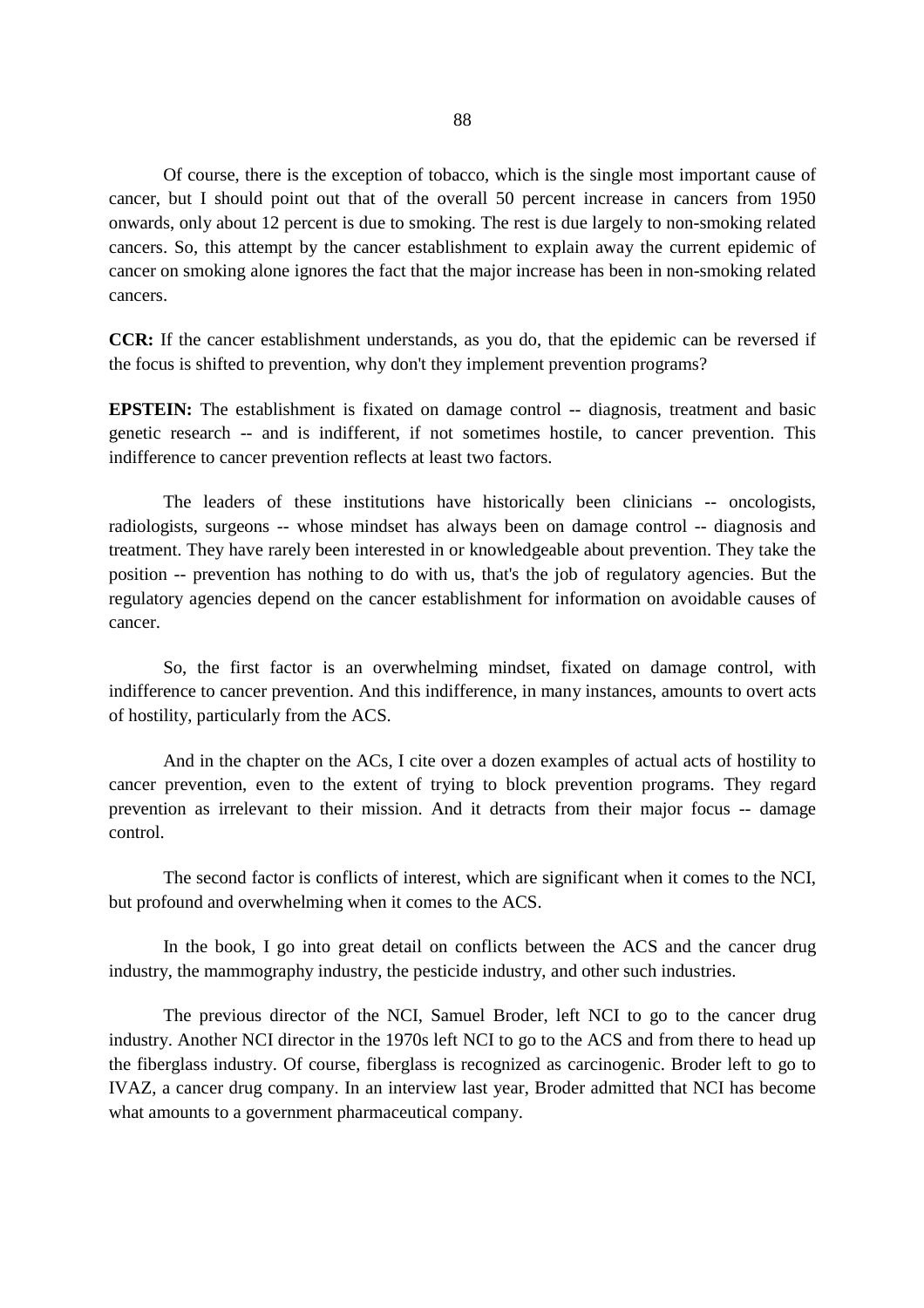So, essentially, we are dealing with mindsets fixated on damage control, compounded by grave conflicts of interest.

**CCR:** Your book has been endorsed by Congressman David Obey (D-Wisconsin) and John Conyers (D-Michigan). What is Conyers' interest in this?

**EPSTEIN:** John Conyers wrote a foreword. In 1979, Conyers was developing some legislation on white-collar crime with a major focus on crimes of economic motivation with economic consequences. He asked me whether there was anything relevant in the environmental and public health community and I said -- you bet there is. He asked me to draft some legislation and I drafted a portion dealing with crimes of economic motivation resulting in adverse public health consequences -- I recommended prison sentences for offending CEOs and recommended criminal prosecution.

 As I clearly document in my new book, the conduct of the cancer establishment for the last few decades, from a public health standpoint, has reflect4d high crimes and misdemeanors. Why? They have failed to develop a program to reverse the cancer epidemic to the low rates of the 1950s. At the same time, they are assuring the public that cancer rates really haven't gone up all that much -- which is untrue -- and are assuring the public they are spending a great deal of time and money on prevention, which is untrue. The budget for occupational cancer, which is the most preventable of all cancers, is under one percent of the total bloated NCI budget. Yet occupational cancers comprise at least 10 percent of all cancers in the country.

 Not a penny is spent on providing information on an overwhelming array of carcinogenic ingredients and contaminants in consumer products, cosmetics and toiletries, household products and food. Not a word of this reaches the public from NCI and ACS. In fact, they trivialize these exposures. By so doing, they are playing a major role and bear major responsibility for losing the winnable war against cancer.

 And when you look at this epidemic of cancers which we are seeing now, it is difficult to avoid the disturbing conclusion that the wanton and reckless conduct of the cancer establishment has been largely responsible for this epidemic.

**CCR:** If you were the general in charge of what you call the winnable war against cancer, how would you win it?

**EPSTEIN:** The way I would win it reflects not only my views, but the views of the group of 64 experts in public health, preventive health, and carcinogenesis who joined with me at a February 1992 Washington, D.C. press conference. We accused the cancer establishment of indifference to cancer prevention and of conflicts of interest. We also made a series of recommendation as to what should be done.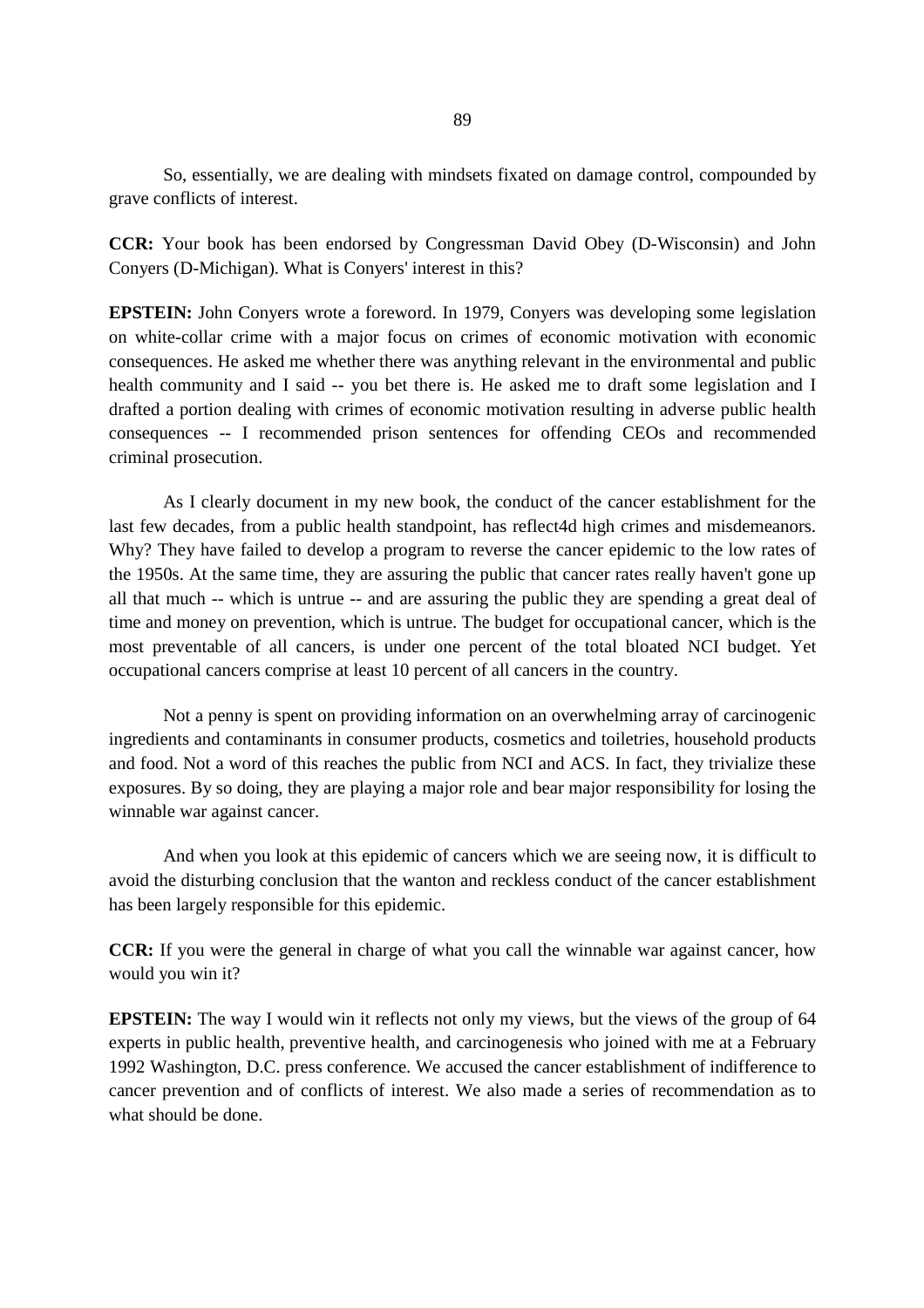The cancer establishment must recognize that cancer is largely avoidable. The cancer establishment must be forced to increase its present minuscule appropriations for cancer prevention so that they achieve parity with diagnosis, treatment and basic research over the next few years.

**CCR:** What has to be done on the regulatory end?

**EPSTEIN:** That follows. First you have to have parity in resources for prevention and for damage control. We need to do detailed and ongoing research on all of those cancers whose rates have increased substantially since 1950 in order to document their causes. The public has to be provided with detailed information on all sources of avoidable exposures to carcinogens -- in air, water consumer products, food and the workplace.

 NCI and ACS should then go to Congress and say -- here is a body of information we have systematized. We have documented the fact that there are a wide range of avoidable and involuntary carcinogenic exposures. We need legislative action to reflect this. This has never been done before. Congress has no idea that modern cancer is largely preventable, because Congress has been hoodwinked into the viewpoint that all is well and what is needed is just more money.

 In spite of the \$25 billion that has been spent since the war against cancer was launched in 1971 and in spite of the 25 million deaths, there hasn't been any significant increase in survival rates. So, in spite of this vast effort in damage control, cancer survival rates are basically the same. This has to be explained to Congress. Right now, the cancer establishment is telling us -- give us more money and we will win the war against cancer by finding the magic bullet.

 Every six months or so, you see headlines in the New York Times about the latest miracle cancer cures, nearly all of which fizzle out. These claims cure or dramatic advances are based on short term tumor responses. But when you follow up, you find that the patients survive no longer than the patients who are not treated at all or those who are treated with conventional surgical treatments.

**CCR:** Are you ruling out the possibility that there might be a cure?

**EPSTEIN:** Not at all. That would be reckless and foolhardy. On the other hand, what I'm saying is, that in spite of the vast expenditures in these new cancer drugs, there has been minimal if any improvement in overall survival rates and for the majority of cancer. There have been minor improvements.

**CCR:** Are we doing more harm than good?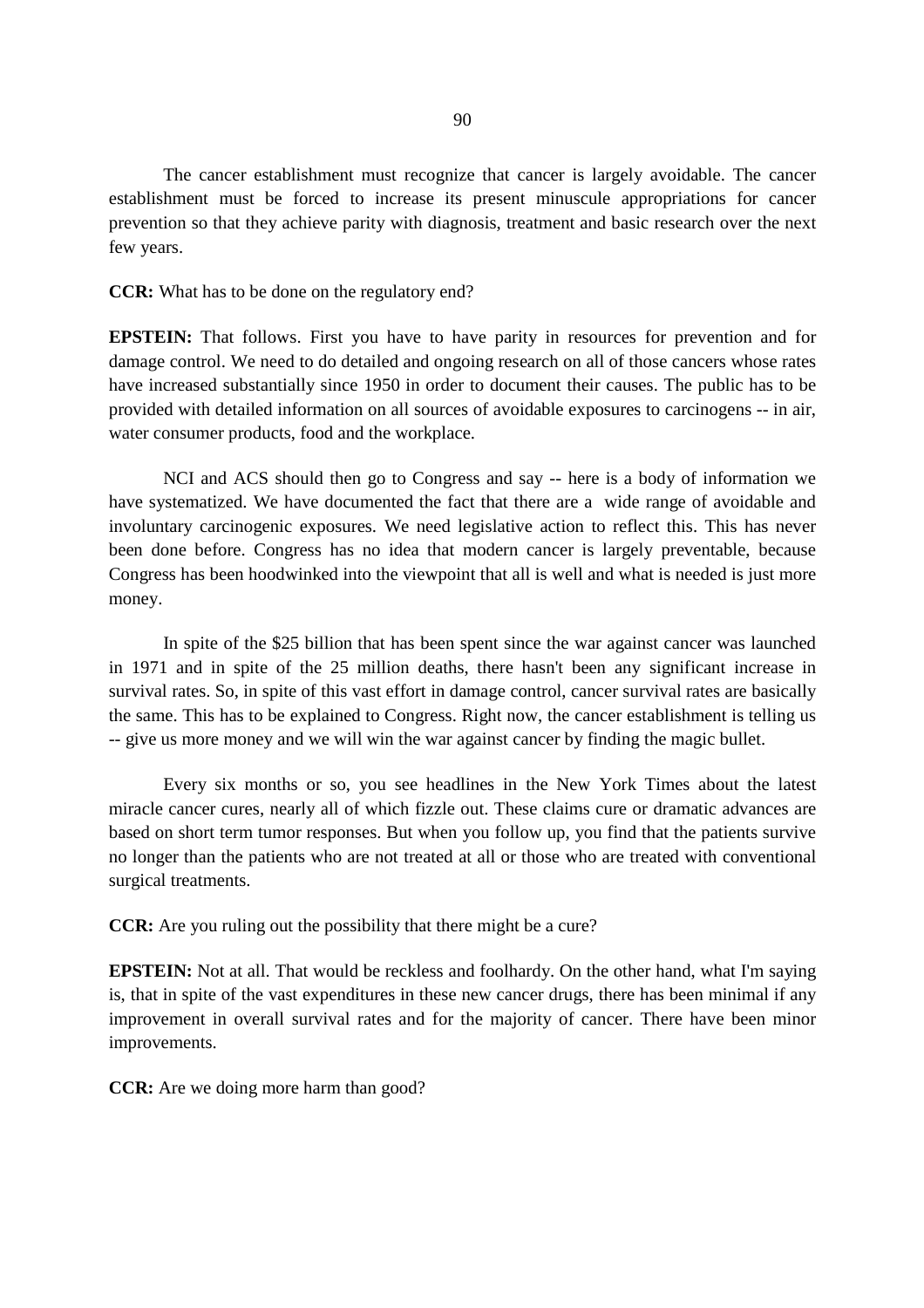**EPSTEIN:** In some instances, one can say yes. There is evidence that some cancer drugs are so highly toxic that survival may be reduced rather than increased.

 Without a vigorous public presentation of available data on avoidable causes of cancer an without vigorous research programs to support such data, Congress will never be able to take the appropriate action and regulatory agencies will never be able to take the appropriate action.

 In February 1992, we proposed a series of initiatives in an effort to stimulate such reforms.

**CCR:** Based on what we know about carcinogens in the environment, what would legislation look like and which industries would be affected?

**EPSTEIN:** The major impact would be on the cancer drug industry. The cancer drug industry now swallows up the overwhelming bulk of available cancer tax dollars. Most of the research and clinical trials are conducted on these drugs by the NCI using taxpayers money. And when the drug shows promise, it is turned over to the cancer drug companies without restrictions on what they can charge for it.

 The taxpayer pays for the research on these drugs. And once the research is complete, the drugs are turned over to the cancer drug companies, and they charge up to 20 times the production cost of the drug. So, basically, as Broder admitted, the NCI has become what amounts to a government pharmaceutical company.

 A major impact of this initiative would be on the cancer drug industry, because the public would then realize that in spite of these vast expenditures, there has been minimal progress in the area of treatment and that prevention is the ideal way to go, rather than damage control.

 Having said that, let me repeat again -- we do have a substantial body of data on avoidable causes of cancer, which hasn't reached Congress, regulatory agencies and the public. We also need substantially more research in this area. Every citizen in this country should have at his fingertips documentation in very simple language on the involuntary exposure to those avoidable carcinogens that contaminate their air, water, and workplace. This information should be passed from NCI and ACS to Congress and to regulatory agencies.

 We need legislation to prohibit the introduction into commerce of any new carcinogens. In other words, the first line of defense is an absolute prohibition of further increasing the burden of carcinogens in the environment.

**CCR:** Right now, it is legal for industry to introduce carcinogens into the environment?

**EPSTEIN:** Unbelievably, yes.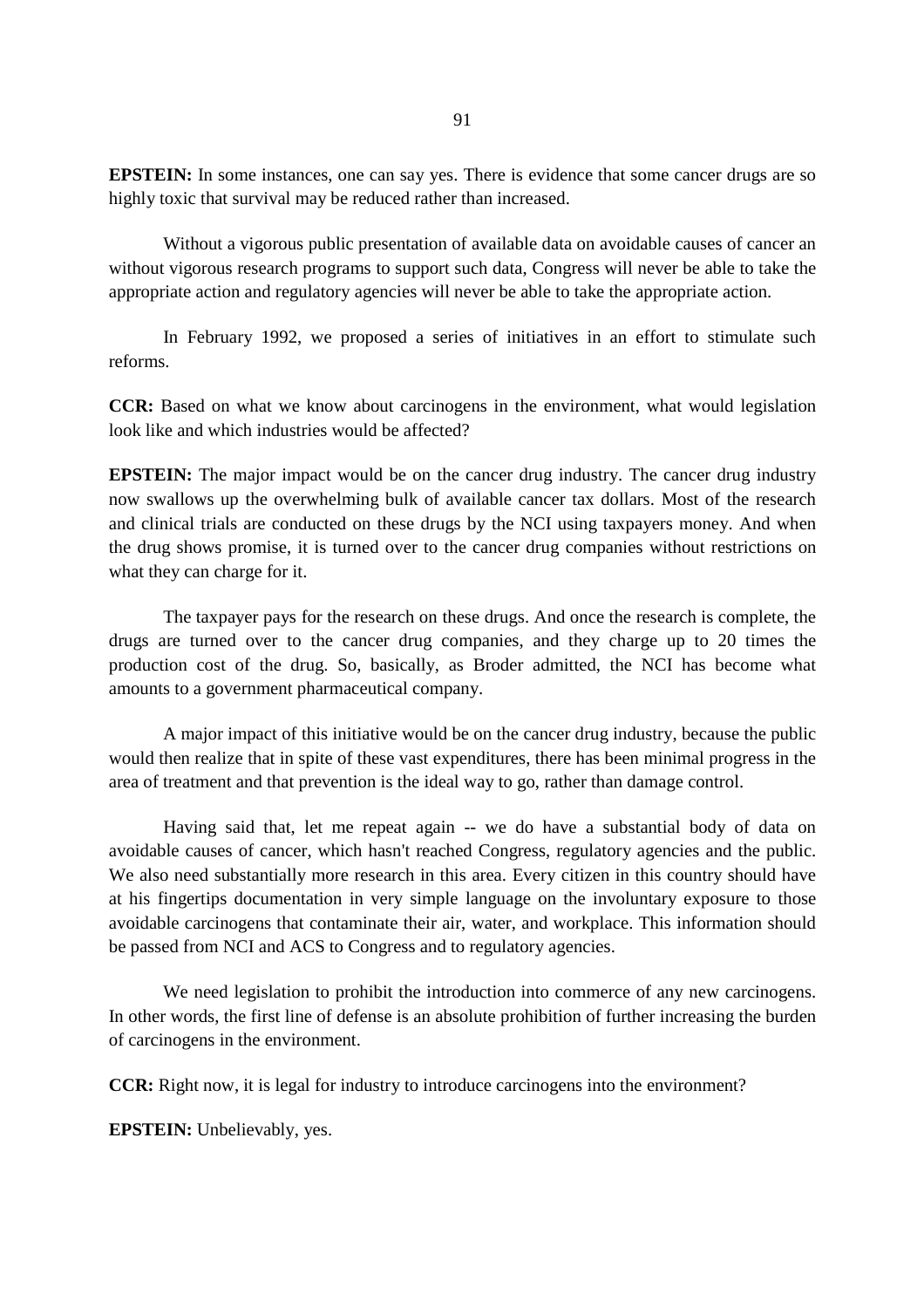**CCR:** Under your proposal, the industry would have to prove that a chemical is safe -- that it does not cause cancer or other chronic toxic effects -- before it can be introduced into commerce and the environment.

**EPSTEIN:** Absolutely. The burden should be on industry to provide clear-cut, unequivocal evidence on the safety of any new product or process, as opposed to imposing a heavy burden on regulatory agencies and the public to prove risk.

 Secondly, we need to phase out the use and production of carcinogens already in use in commerce.

**CCR:** If we do that, won't that dramatically change what our economy looks like?

### **EPSTEIN:** No.

**CCR:** One of the carcinogens you list as carcinogenic is vinyl chloride. Vinyl chloride is everywhere.

**EPSTEIN:** When Eula Bingham was in charge of the Occupational Safety and Health Administration (OSHA) during the late 1970s, she initiated a program under which industry was encouraged to develop alternative products and processes to carcinogenic products and processes.

 In 1989, in Massachusetts, a dramatic initiative was developed by citizen and public interest groups, the University of Lowell, and industry. In 1989, the state passed the Toxic Use Reduction Act. This law required the state to identify safe alternatives to carcinogenic products in use.

 Incidentally, since 1989, there has been striking success in Massachusetts in the phasing out of carcinogens.

**CCR:** Are cancer rates being affected as a result of the law?

**EPSTEIN:** This is much too early to say. The program started in 1989. But the use of carcinogenic solvents has been reduced by over 20 percent.

 There is also the issue of right to know. Mainstream cosmetics, for example, are a witch's brew of undisclosed carcinogenic ingredients and contaminants, which I have documented in great detail in my 1995 book called *The Safe Shopper's Bible*.

 Until the public is given this information, there will be little or no incentive for Congress to develop other legislative initiatives. And also the public will then be able to take steps to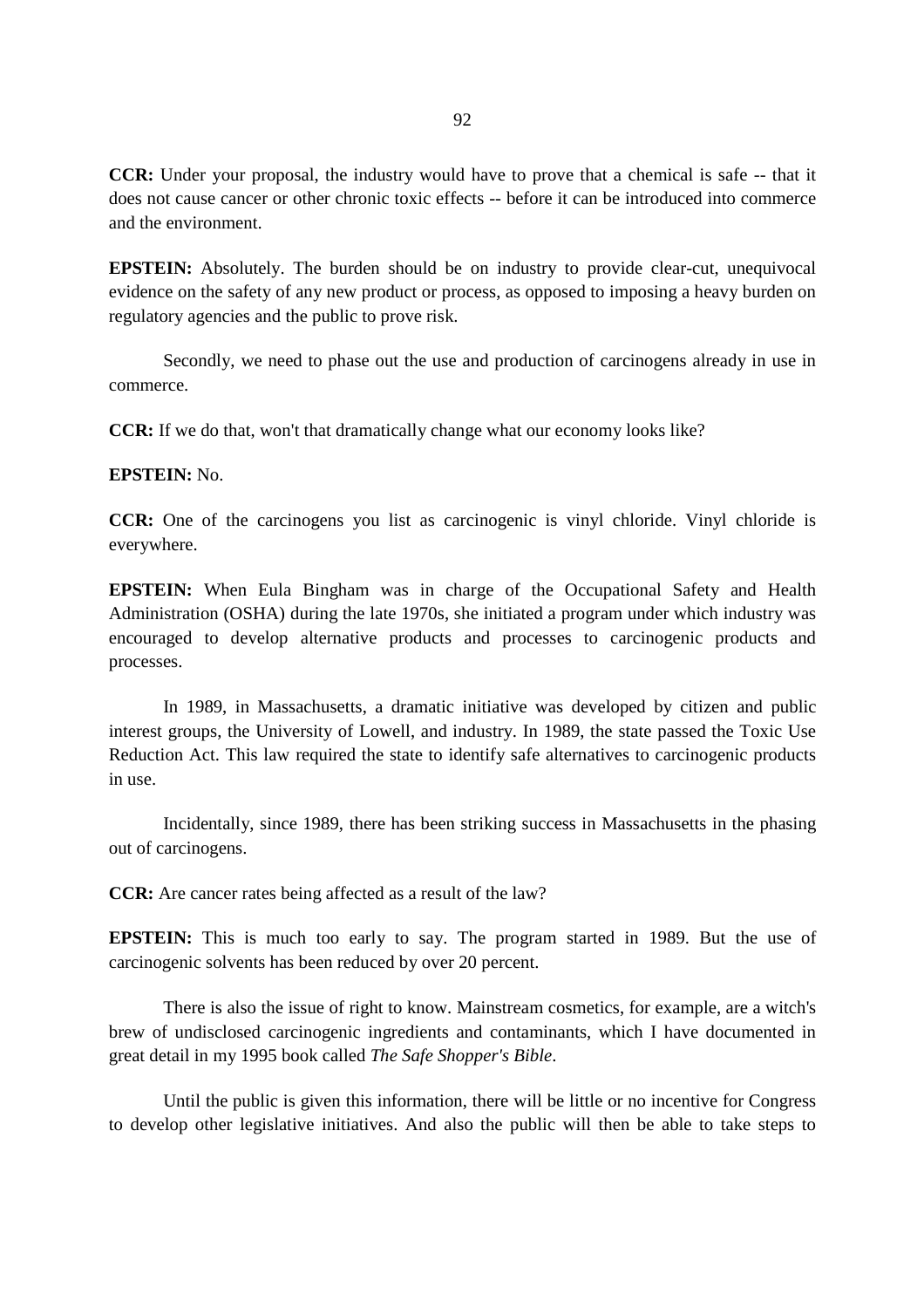protect themselves. Consumers could then tilt the marketplace in favor of safe products by boycotting mainstream products and switching to organic products which are free from carcinogenic ingredients and contaminants.

 Let's us further say that whenever you get your water bill, the bill should contain a detailed listing of all carcinogens present in the water and their concentrations. In fact, this proposal has already been backed by Congressman Henry Waxman (D-California), among others.

 This alone, like the fear of hanging, would wonderfully concentrate the mind. If a group of citizens were to see in their water bill what s in their water, they would exert immediate political pressure to ensure that local industries didn't pollute the water and to ensure that local municipalities installed activated carbon filtration systems.

Whenever you have an industry located in any particular community, that community should have the right to full information about what chemical carcinogens are discharged from the smokestack, and what chemical carcinogens are in the products they manufacture.

**CCR:** You have been an expert witness for Europe in a lawsuit before the World Trade Organization brought by the U.S. and Canada against the Europeans for banning hormonal meat in 1989.

**EPSTEIN:** The facts clearly show that in American meat there are very high residues of carcinogenic sex hormones and also that the Food and Drug Administration and the U.S. Department of Agriculture do no monitoring of hormones in meat. The "expert committee" -- the Food and Agriculture Organization and the World Health Organization that support the American and Canadian positions, are constituted of people who have no expertise in public health, preventive medicine or carcinogenesis, and who are either regulatory officials or industry consultants.

 So, it would be appropriate for NCI and ACS to have warned that American meat represents a major risk of reproductive cancers -- the evidence is clear-cut. One of the leading cancer endocrinologist of the age, Roy Hertz, in the 1970s, warned about the cancer risks from hormones in meat.

 I was able to show to the WTO that these residues do represent significant hazards that the American public are totally unaware of.

 In 1997, the WTO ruled against Europe. On appeal, the decision was substantially reversed. To all intents and purposes, the European ban on hormonal meat has now been upheld, subject to some minor clarifications.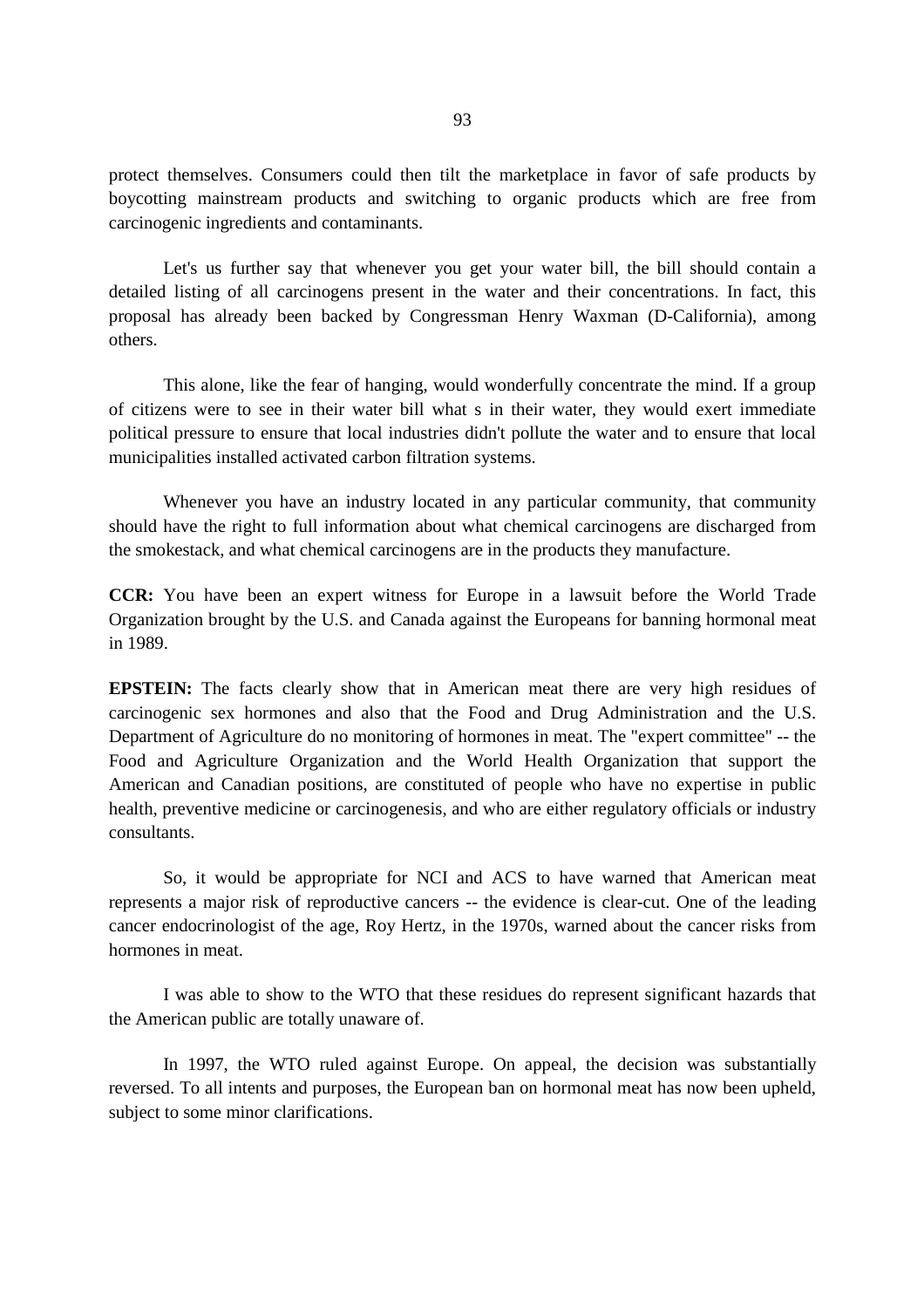Also, based on my research, and unchallenged publications in professional peer-reviewed scientific journals, the Europeans have handed down a moratorium on the use of rBGH milk. In all probability, within a short period of time, that moratorium will be converted to a ban.

 Milk from cows injected with bovine growth hormone is supercharged with high levels of a growth factor -- IGF-1 -- which is clearly associated with breast, colon, prostate and other cancers. This evidence has been trivialized by industry and ignored by the cancer establishment.

**CCR:** Why do you believe that on the issues of hormones in beef, genetically engineered foods, and rBGH, the Europeans have such different views than we do?

**EPSTEIN:** Twenty years ago, the U.S. was way ahead of the Europeans. But the opposite is now true. European consumers now have an innate conservatism. I guess they feel --don't mess around with Mother Nature until you know exactly what you are doing.

 In the last decade or so, we have been able to provide scientific data to prove the soundness of this instinctual concern. The Europeans tend to be less willing to accept recommendations and positions of the so-called expert groups. Gradually, there has been a disillusionment with the role of so-called authoritative science coupled with skepticism. I find the climate of opinion and public recognition of these hazards now much more developed in Europe than in the U.S.

**CCR:** You argue that the cosmetic industry knowingly sells products that contain a wide range of carcinogenic ingredients without any warning to consumers. What should be done about this?

**EPSTEIN:** We should have a law prohibiting any company from knowingly polluting the environment with carcinogens, or selling products that contain carcinogens. And there should be criminal sanctions against offenders.

**CCR:** This was the legislation you drafted for Congressman Conyers in the late 1970s. Where did it go?

**EPSTEIN:** It went nowhere at all. Henry Hyde (R-Illinois) was the minority Republican head of the House Judiciary Committee at that time. He became very irritated with me for drafting this legislation and talking about white-collar crime. He made snide remarks about my British accent. He asked -- are you saying that churching-going and honest citizens and CEOs of companies should be thrown in jail with common criminals? I said -- yes, they should be thrown in jail - more so than common criminals because at least they had the education and the opportunity and they should have known better.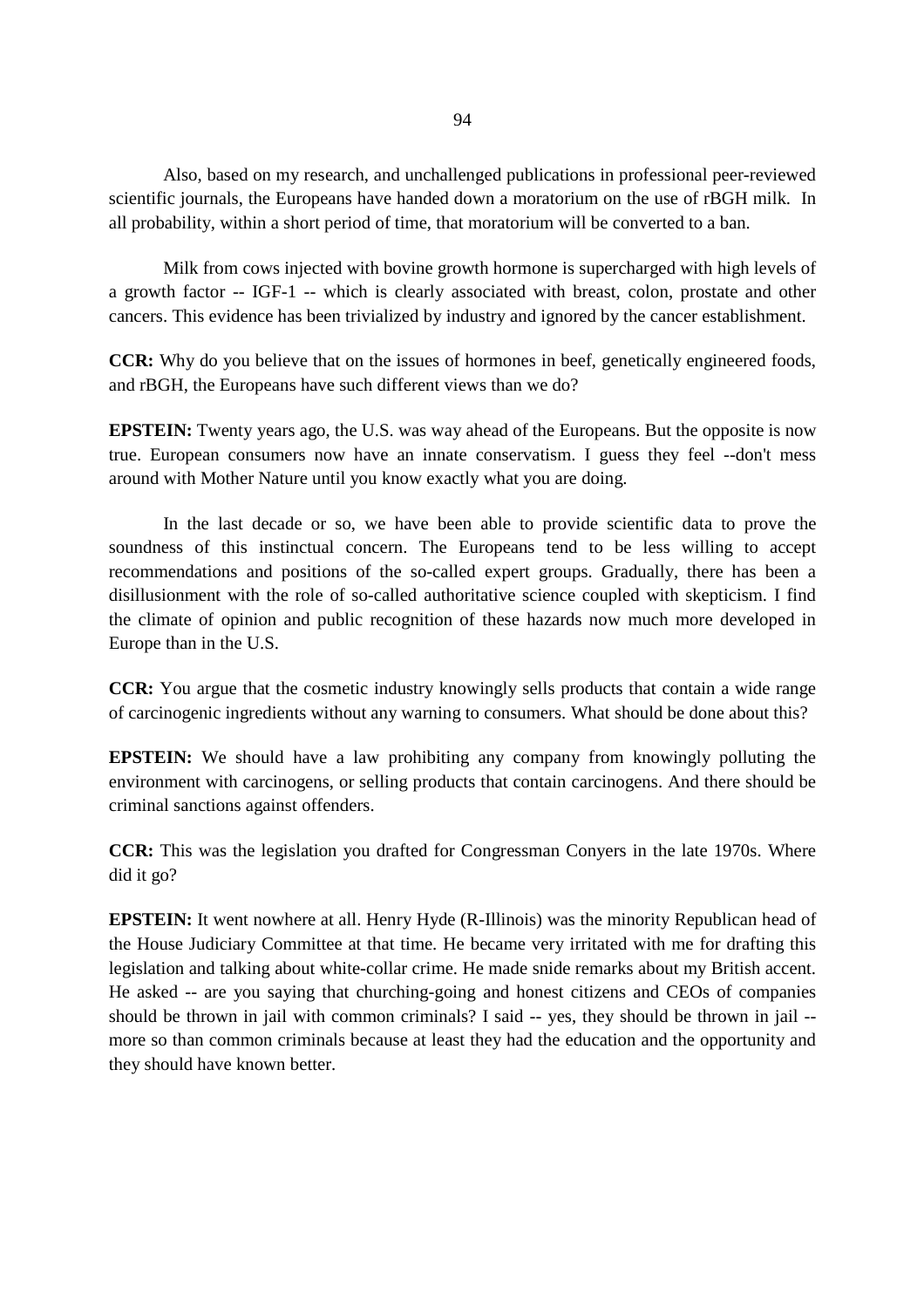This legislation needs to be revived. In *The Safe Shopper's Bible*, we have clearly demonstrated that major consumer products knowingly sell products which are heavily contaminated with carcinogenic ingredients. In my mind, this clearly is corporate crime.

**CCR:** What does it say about the state of science reporting in this country that this message isn't getting out?

**EPSTEIN:** The cancer establishment has powerful control over the media. They have their own vast media machinery. And the majority of newspaper have rolled over. Gina Kolata and Natalie Angier, the leading science reporters at the *New York Times*, are overwhelmingly disinterested in prevention while at the same time, they write glowingly and uncritically about the latest advances in diagnosis and treatment.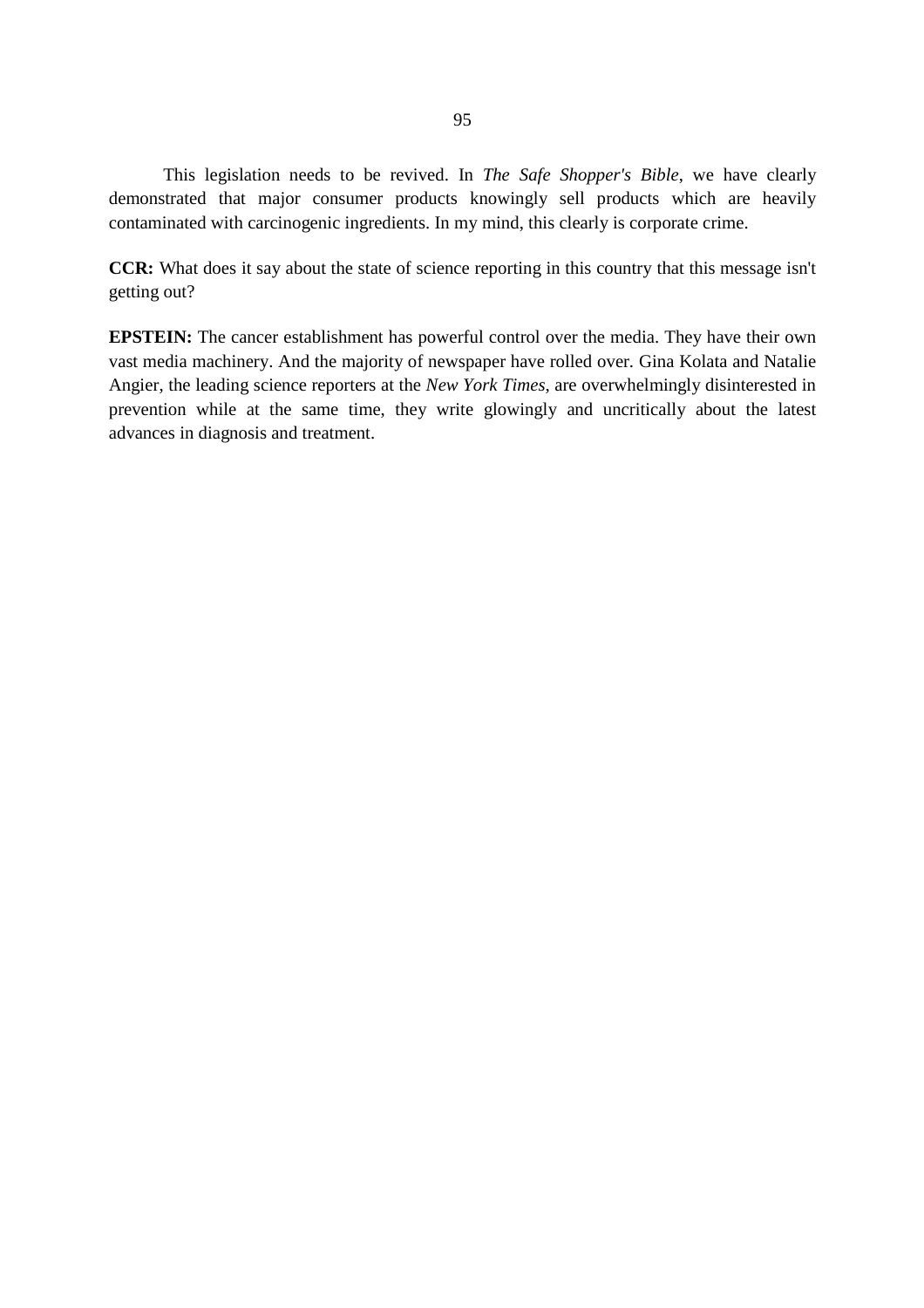### **INTERVIEW WITH DR. EPSTEIN**

#### *19 Corporate Crime Reporter 15(1), April 11, 2005*

 The National Cancer Institute's (NCI) budget will be \$5 billion this year. That is about 30 times what it was when it was created in 1971. But non-smoking related cancer rates have continued to climb over the last 35 years. So, why is it that despite the billions in expenditures, we are losing the cancer war?

 Dr. Samuel Epstein has an explanation: the cancer establishment-comprised of the NCI and the American Cancer Society - have ignored the magic bullet - prevention. Why? Because they are riddled by serious and pervasive institutional and individual conflicts of interests that protect major industries that pollute the water we drink, the air we breathe and the food we eat.

 Dr. Epstein's message: dramatically increase the minuscule prevention budgets at NCI and ACS, and cancer rates will dramatically drop. And yes, it is about corporate crime, Dr. Epstein says. After all, it is about industry knowingly exposing citizens to avoidable carcinogens. Epstein is the author of the just released book Cancer-Gate: How to Win the Losing Cancer War (Baywood Publishing Company, 2005).

We interviewed Dr. Epstein on April 7,2005.

**CCR:** What is your current professional position?

**EPSTEIN:** I'm professor emeritus of environmental and occupational medicine, School of Public Health, University of Illinois Medical Center. That's in Chicago. I'm also the chairman of the Cancer Prevention Coalition, which is a non-profit, founded in 1994.

 Our major objective is to provide the public with information on avoidable causes of cancer and also to make it clear that there are fundamental political and economic issues which

are at the basis of the concerns of the current losing cancer war.

**CCR:** How long have you been at the University of Illinois?

**EPSTEIN:** Since 1975.

**CCR:** Are you still teaching?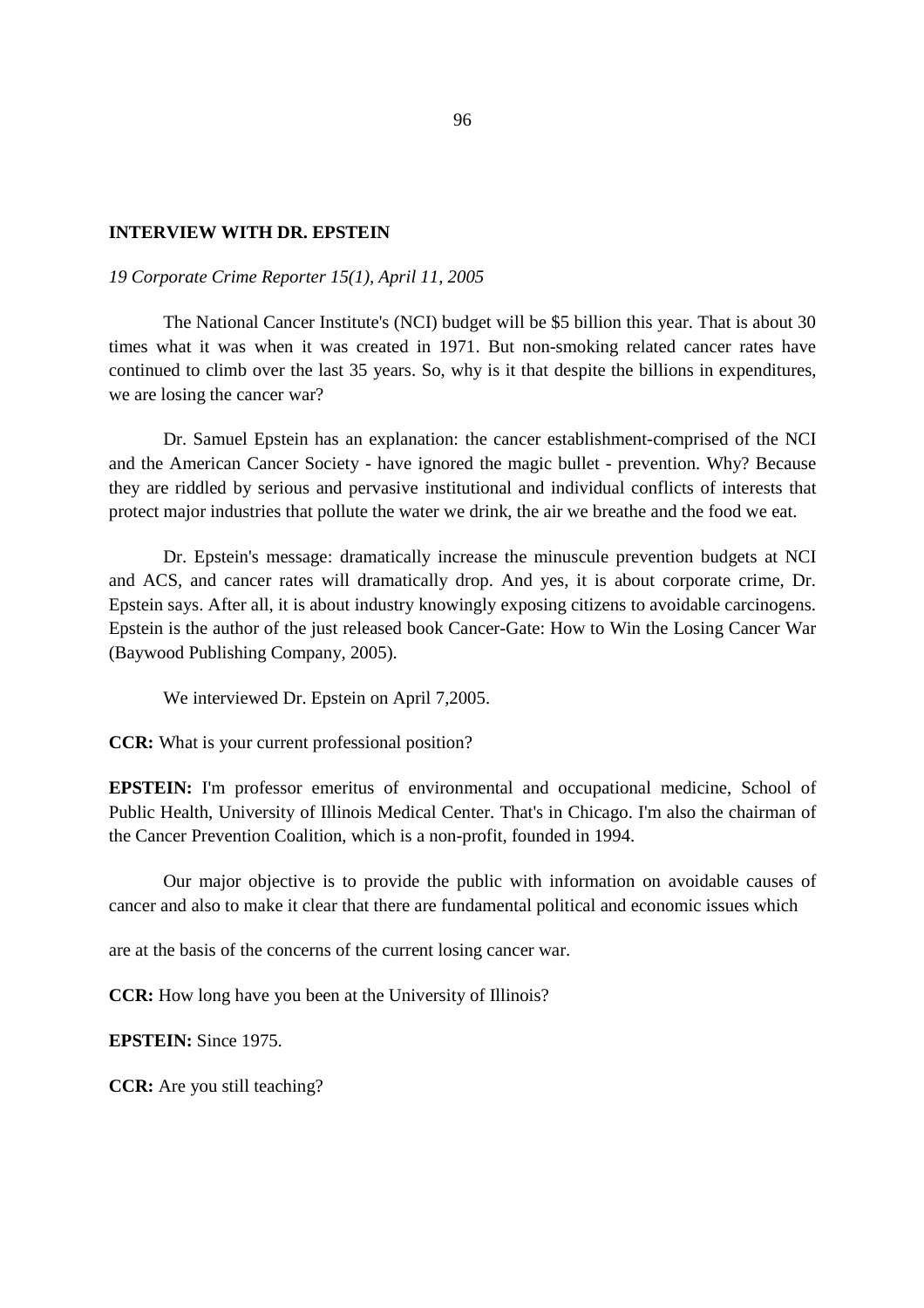**EPSTEIN:** I teach one course a year. The course this year is going to be on the theme of the book. It will be drawing attention to the current political concerns, on the losing war against cancer, why we are losing the war against cancer, the role of the National Cancer Institute and the American Cancer Society in blaming the victim for losing the war rather than pointing to a very wide range of avoidable industrial causes of cancer.

**CCR:** You talk much about blaming the victim. What do you mean by that?

**EPSTEIN:** The position of the cancer establishment-as represented by the National Cancer Institute and American Cancer Society-is that if you get cancer, it is largely your own fault. You smoke too much, you drink too much, you are obese, or you have chosen the wrong genes, you have the wrong parents-you are genetically predisposed.

**CCR:** Isn't it true that smoking, alcohol, and obesity lead to higher cancer rates?

**EPSTEIN:** There is no question that smoking is the single most important cause of all cancer. But what has been happening over the last few decades is that the incidence of tobacco-related lung cancer, particularly in men, has been declining very sharply.

So, we are seeing major reductions in lung cancer rates over the last few decades, and this

is largely the result of the Surgeon General's 1964 report on smoking and cancer. It has relatively little to do with the National Cancer Institute and American Cancer Society. In fact, what we have seen is a major reduction in cancer incidence and mortality over the last few decades due to the decline in smoking, particularly in men.

This has been more than compensated by a major increase in a wide range of nonsmoking

cancers. And the public has little understanding of this massive increase in nonsmoking cancer.

**CCR:** How many Americans are getting cancer? How many Americans are dying from cancer?

**EPSTEIN:** At the present moment, based on last year's data...

**CCR:** Where are the data from?

**EPSTEIN:** They are largely from the National Cancer Institute's Surveillance Epidemiology and

End Results (SEER).

Last year, there were about 700,000 new cases of cancer in men and about 670,000 in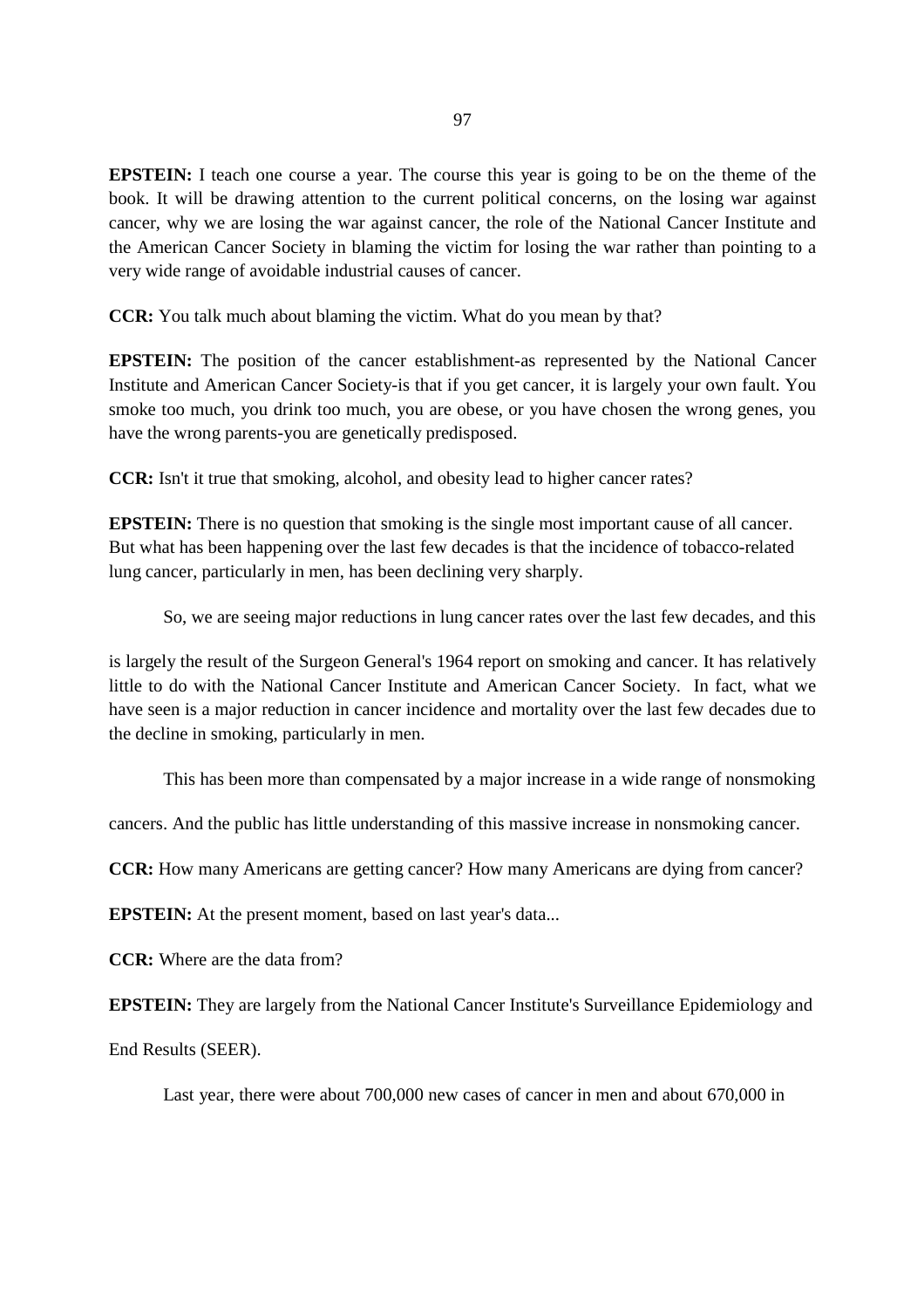women.

The deaths last year were somewhere in the region of 300,000 in mean and about 250,000

in women. So last year, there were 1.3 million new cases of cancer and more than 500,000 deaths. So, as far as men is concerned, nearly one in two men are getting cancer, which represents an increase in about 50 percent or so in the course of one generation. And more than one in three women are getting cancer, which represents a 20 percent increase in one generation.

 In other words, cancer has become a disease of mass destruction and is now the leading cause of death.

**CCR:** What is the rate over the last ten years?

**EPSTEIN:** In the early 1970s, President Nixon declared the war on cancer. Congress passed the

National Cancer Act, which split the National Cancer Institute away from the National Institutes

of Health and gave it autonomy. The President authorizes the budget of the National Cancer Institute-not Congress. Let's look at non-smoking cancers from 1973 to 1999- these are cancers

that can't be blamed away on the blame the victim theory.

 For post-menopausal breast cancers, there is about a 55 percent increase, testes shows a 70 percent increase, post-menopausal ovarian cancer, about 30 percent, thyroid 70 percent, non-Hodgkin's lymphoma about 90 percent.

For childhood cancers, the figures are roughly about 25 percent, but for some childhood

cancers, like acute lymphocytic leukemia, they have gone up by 64 percent, brain cancer about 50 percent.

For all cancers excluding lung, they have gone up 23 percent overall - for men about

30, and women about 13 percent. The average age of caner is about 67 in adults. Now, compare

the mortality from cancer against the mortality from heart disease.

From 1973 to 1999, the mortality from cancer has gone up by about 30 percent. The

mortality from heart disease has gone down by about 20 percent.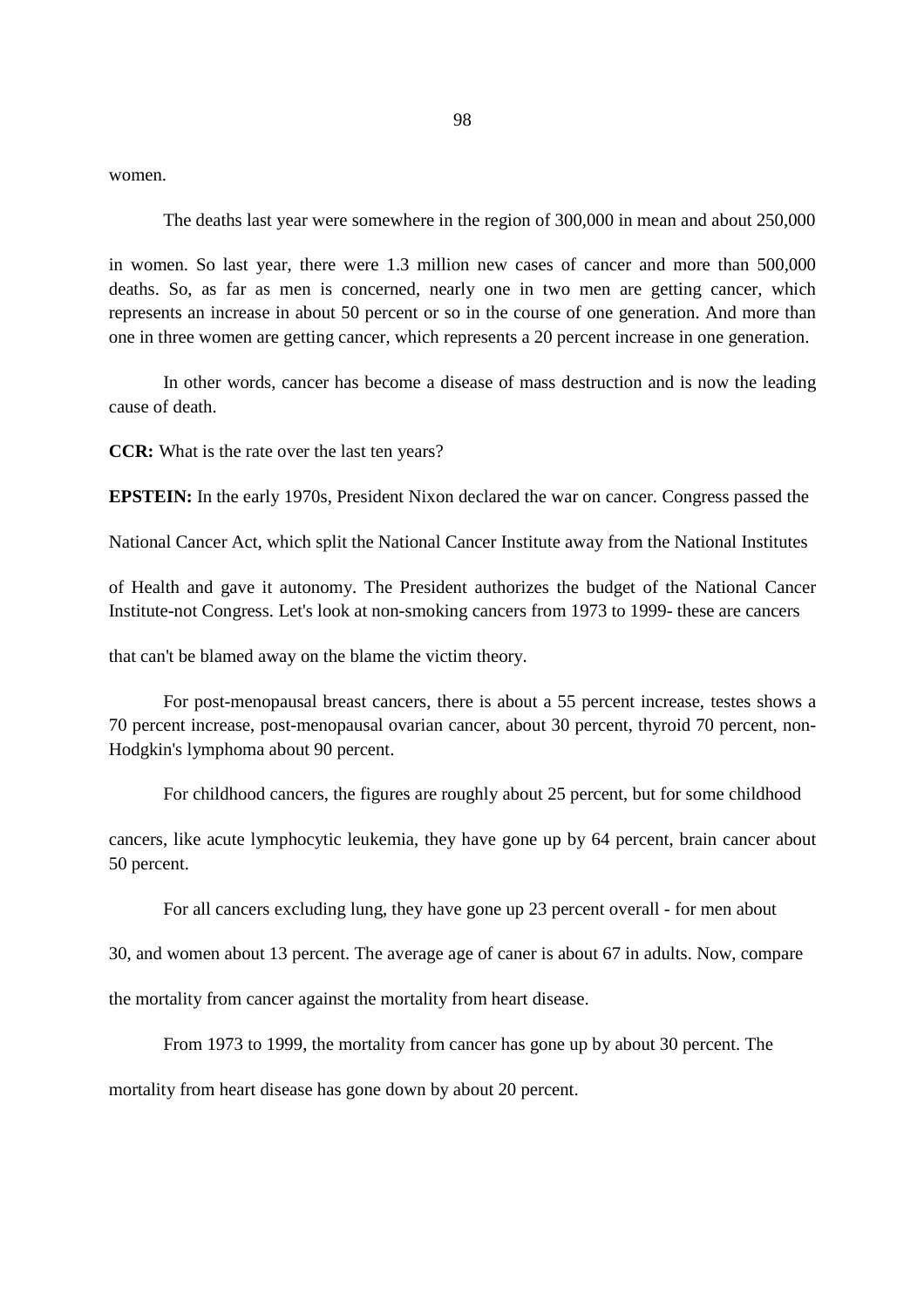**CCR:** If you were to plot year by year the cancer incidence rate, is it constantly going up since

1973?

**EPSTEIN:** In the last four or five years, there has been a slight leveling off. But it is still at a

very high level.

**CCR:** Why is it leveling off?

**EPSTEIN:** We really don't know. But the rates are still excessively high compared to the 1970s.

If you chart non-smoking cancer incidence rates and plot that against the budget of the National

Cancer Institute, you will find that they are approximately parallel. In other words, the more money we spend, the more cancer we get. In 1977, when President Nixon declared the war on cancer, the budget of the National Cancer Institute was about \$170 million. It is now about \$5 billion, which is about a 30 fold increase. So, the more money we spend, the more cancer we get.

**CCR:** Why are cancer rates increasing?

**EPSTEIN:** Let's go over the reasons. Is it possible the reason is that people are living longer? No that isn't the case. The figures that I have given you are based on what is called age standardized rates. We standardize them to take into account the fact that people are living someone longer now than they were thirty years ago. So the age factor is irrelevant.

Is it smoking?

 Smoking is the single largest cause of cancer. But these increases are not smoking related. The increases are based on non-smoking cancers.

 Is it genetics? The answer is no. It takes tens of thousands of years for the genetics of human populations to change.

So, what then is the reason for it?

 It is an expression of avoidable industrial causes of cancer, for which we have an overwhelming body of scientific documentation. And these avoidable industrial causes of cancer are many fold. They exist in the totality of our environment.

 From consumer products-the food of the nation is highly contaminated with a wide range of carcinogens, ranging from pesticides to hormones in meat, Cattle in feedlots are given potent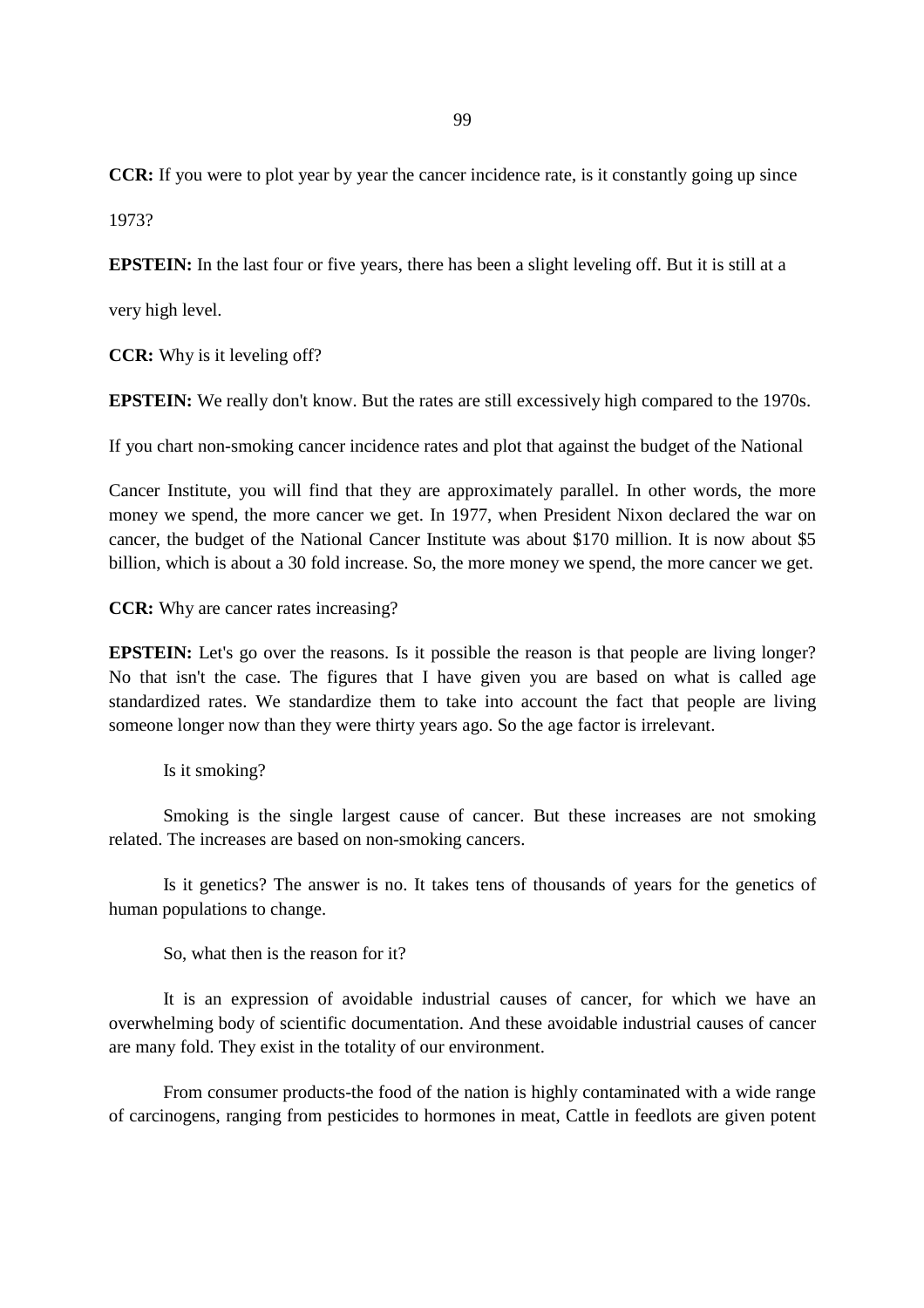hormones prior to slaughter to increase their muscle mass. And therefore there are very high residues of carcinogenic estrogens in the meat. The you irradiate the meat, which creates a whole family of carcinogens.

 Cosmetics and toiletries are a witch's brew of undisclosed carcinogenic ingredients and also precursors of carcinogens. Household products, particularly pesticides-household use of pesticides can increase the risk of childhood lymphomas by up to six or seven fold.

 There is no double that proximity of residents to petrochemical industries, municipal incinerators-are major risk factor. And the environment is becoming increasingly contaminated with multiple carcinogenic byproducts of industrial processes. Water is becoming increasingly contaminated with a variety of industrial carcinogens. And I would single out atrazine, a commonly used herbicide.

Proximity to hazardous waste sites is a risk factor for several cancers.

Occupation is responsible for up to about 20 percent of cancer mortality.

 There is a pretty wide range of carcinogenic pharmaceutical products currently on the market. These include lindane, which is used to get rid of head lice. you have Ritalin for attention deficit disorder. You have Evista by Eli Lilly to prevent bone lone in post-menopausal women. Eli Lilly's own data recognize that it causes a high incidence of ovarian cancer in mice and rates. Back in 1998, I discussed this on CBS *Sixty Minutes*.

 Pre-menopausal mammography. The radiation dosage for pre-menopausal mammography is just a little bit short of the radiation does delivered to Japanese women outside of the epicenter where the atom bomb exploded outside of Hiroshima and Nagasaki, which was estimated to be about ten rads. The dose of radiation over a ten year period to pre-menopausal mammography is about five to six rads. Women are constantly assured- that the radiation does is trivial and don't need to worry about it-it's just like a transatlantic air flight.

 But in fact, it is a very, very high dose. And in fact, the reliability of pre-menopausal mammography is low. The incidence of false positives-falsely diagnosed cancers-is extremely high. The incidence of missed cancers is extremely high.

 And in fact, breast self-examination is much safer, much more reliable. In this context, the industry, together with NCI and ACS, are pushing for digitized mammography, the cost of which would be extraordinary.

 Pediatric CAT scans-the use of CAT scans for children if they hit their head. Children are given CAT scans with very high doses of radiation generally about 14 to 15 times greater than is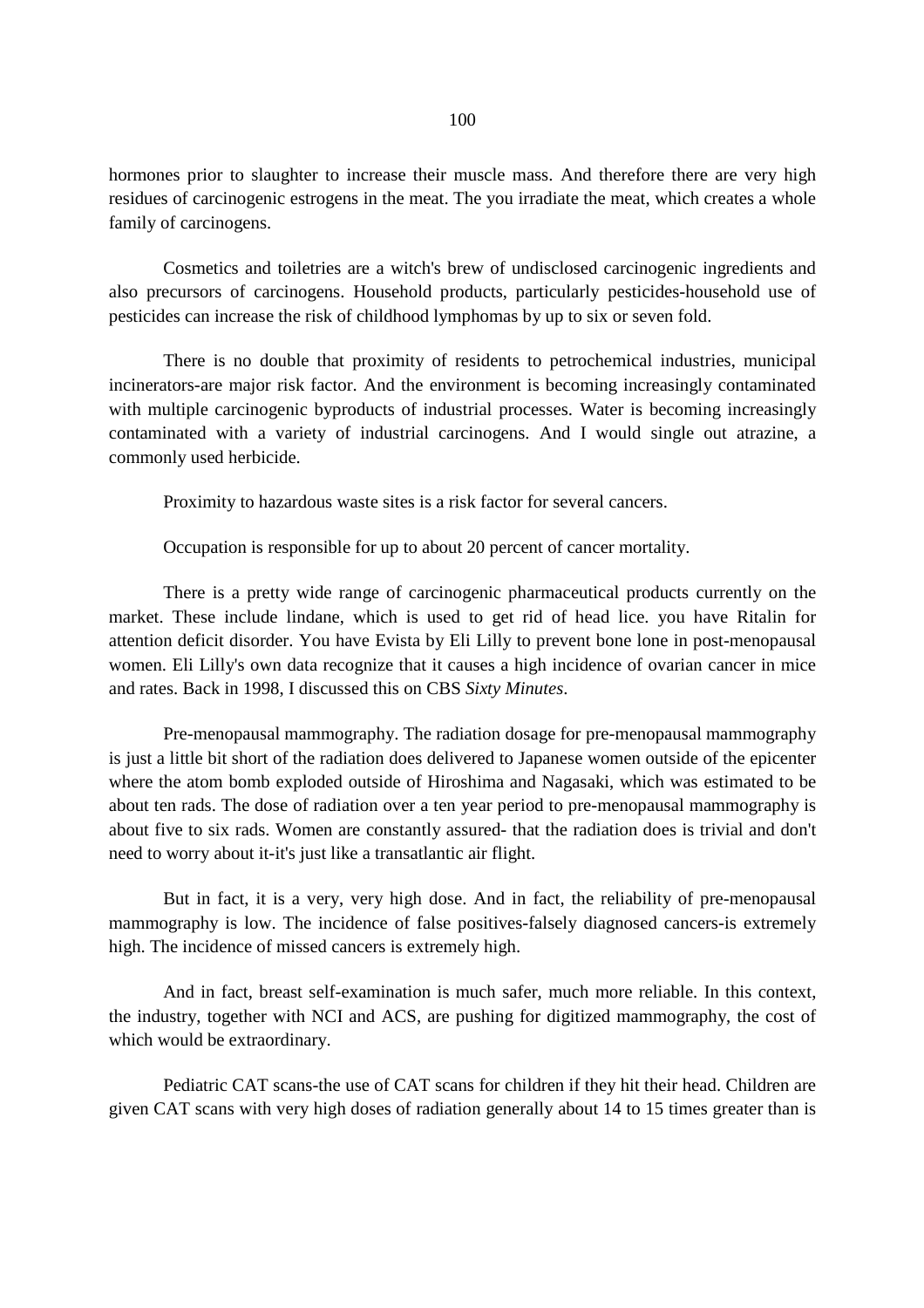needed for diagnostic purposes. And that is one of the reasons why childhood cancer rates are on the increase.

 Two other reasons why cancer rates are increasing-one is the rollover the mainstream media. The mainstream media is highly gullible. They are taken in by the massive public relations of the NCI and the ACS. The Arthur Andersen silence regarding Enron's misconduct pales in comparison to NCI and ACS silence regarding reckless misconduct by petrochemical and the other industries. Arthur Andersen's silence created financial meltdown. But the silence of the NCI and ACS has resulted in the current cancer epidemic.

**CCR:** When you say the cancer establishment, you mean the NCI which is part of the federal government, and the ACS, which is a private foundation. What are the budget's of these two groups?

**EPSTEIN:** The budget of the NCI is now about \$5 billion, which is 30 times greater than it was in 1971, when the National Cancer Act was passed. The ACS's annual budget is about \$830 million per year.

**CCR:** What do they do with the money?

**EPSTEIN:** The best answer comes from Leland Hartwell, the president of the Fred Hutchison Cancer Research Center in Seattle and the 2001 Nobel laureate. In April 2004, he spoke at the American Association for Cancer Research. "Congress and the public are not paying [NCI] \$4.7 billion a year just to learn about cancer [through basic research]. They are paying to cure the disease." He went on to say that most resources for cancer research are spent on "promoting ineffective drugs" for terminal disease.

In other words, over the last 30 years, for the great majority of cancers, there has not been

any improvement in survival rates. And the vast majority of NCI's money goes to drugs that will

increase survival by one, two, or three months.

**CCR:** If you or anybody comes down with cancer, you are going to be looking to find the magic

bullet, right?

**EPSTEIN:** Well, we have been looking for the magic bullet for the last 40 years.

**CCR:** That's the human hope-if you get an illness, medicine will cure you.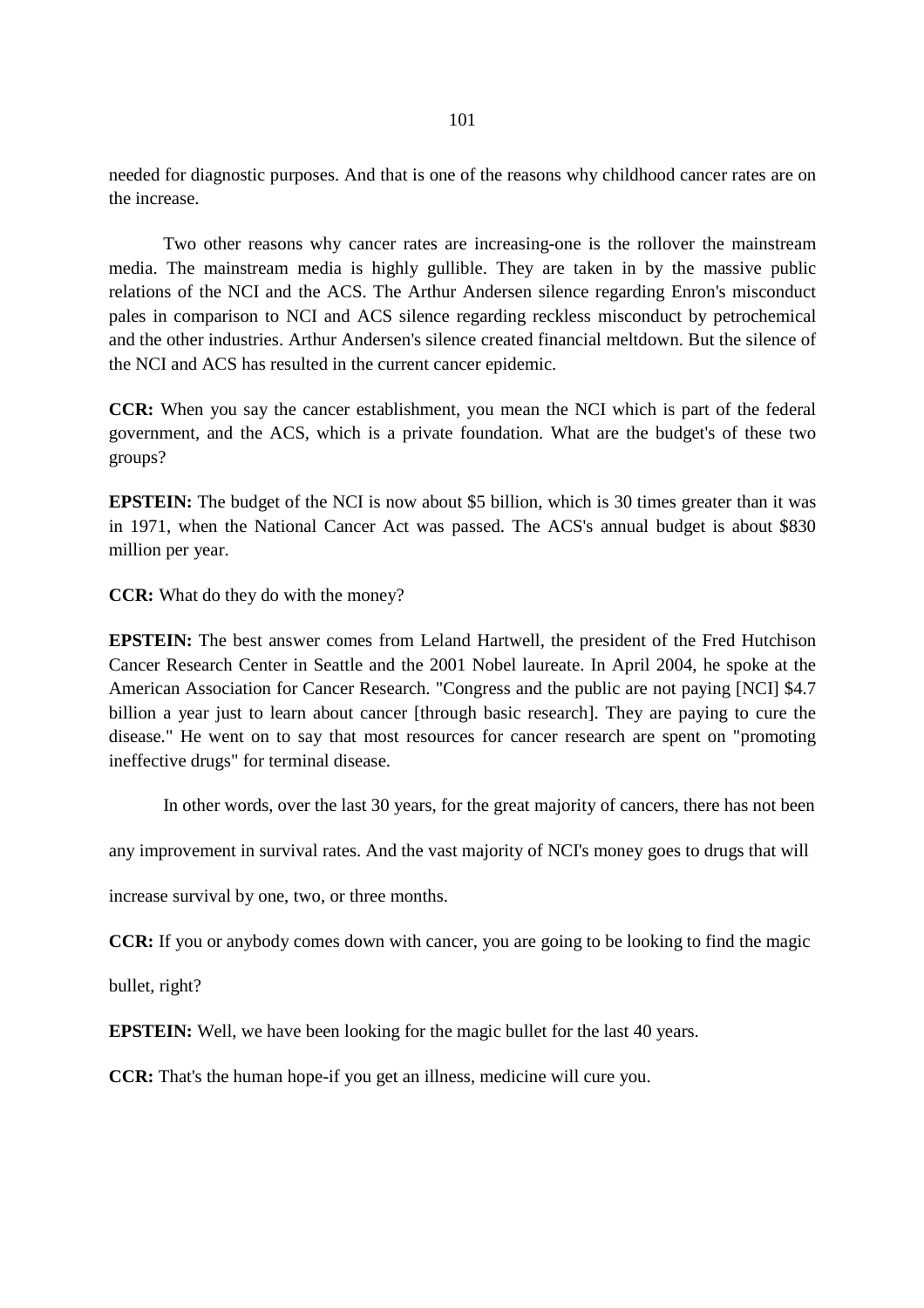**EPSTEIN:** The more cancer you prevent, the less cancer there is to treat. NCI and ACS assured President Nixon that in fact we could cure cancer in our lifetime. In fact, in 7969,NCI and ACS took out a full page ad in the New York Times that said - "we are so close to a cure for cancer that we lack only the will and the kind of money they went into putting a man on the moon. Why don't we conquer cancer by America's 200th birthday?"

 Since the early l970s, there have been a series of claims by the NCI and ACS that they are making great progress, and the cancer incidence rates and mortality rates are going to decline.

**CCR:** Why haven't they been able to come up with the magic bullet?

**EPSTEIN:** Early diagnoses for curable cancers is critically important. But as far as cancer drugs

is concerned, there has been little or any significant improvement in overall survival rates as evidenced by the fact that there has been no reduction in mortality over the last 30 years. There are exceptions, like Tamoxifen for estrogen sensitive breast following surgery. There is evidence that Tamoxifen improves survival.

**CCR:** Why is the cancer establishment not able to find the magic bullet, despite all of this money being spent?

**EPSTEIN:** We are going about it the wrong way. We are looking for magic drugs, drugs which

possess the power to cure. We have been doing this for 30 years. And every three or four months there are announcements about a miracle drug-and then nothing. Vast amounts of money have been spent. And nothing. So, you are dealing with the wrong generals and the wrong strategy.

**CCR:** Are you saying that this is a fool's errand-that we shouldn't be searching for the magic bullet?

**EPSTEIN:** Not at all. My position is that we should continue spending reasonable amounts of money attempting to find improved methods of treatment. There is no question. There is no serious argument that any positive steps in terms of improved early diagnosis and treatment are welcomed.

 What we are talking about is the overwhelming imbalance. We are spending billions of dollars on finding miracle drugs, which have turned out to be useless. The exceptions are patients living one or two or three months longer, but in some instances, the patients die of toxicity from the drugs. So, it isn't a question of treatment versus prevention. Every effort has to be made across the board. But the miracle drug strategy has turned out to be a flop. So, we are talking an overwhelming imbalance in strategies. So, you have billions of dollars searching for the cure,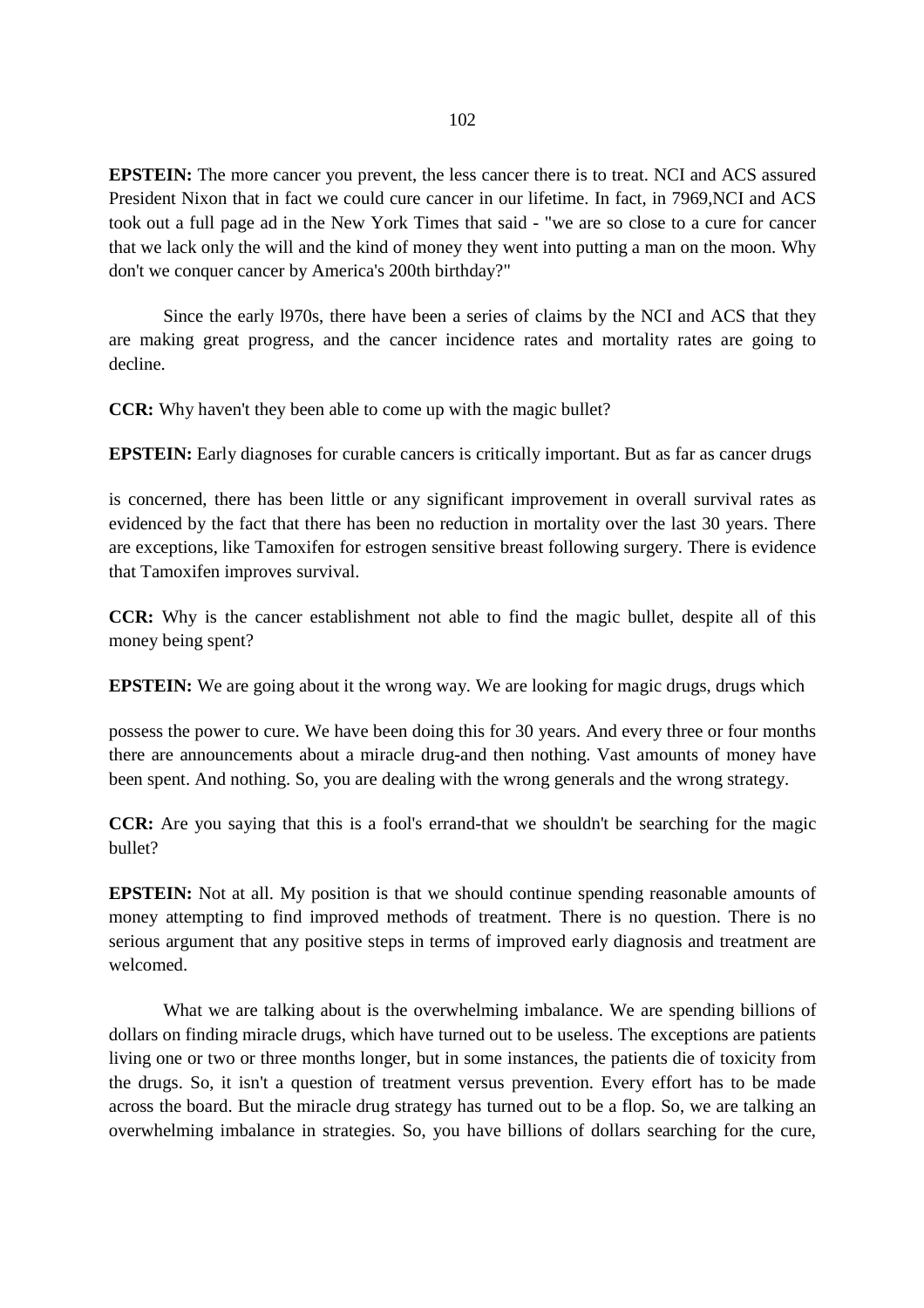while there is virtually indifference to prevention. And I repeat-the more cancer you prevent, the less cancer there is to treat.

**CCR:** Are you convinced that if the priorities were switched from the beginning that the cancer rates would be coming down by now?

**EPSTEIN:** There is just no question at all. I should point out that prevention has been endorsed by the widest possible range of independent scientists in cancer, cancer prevention and public health, going back over the past few decades. In 1992, we had a major press conference in Washington, D.C. Then in 2003, we launched a Stop Cancer Before It Starts Campaign Report, which was endorsed by about 130 leading independent scientists and community activists.

**CCR:** What is the cancer establishment's position on prevention?

**EPSTEIN:** It is based largely on the position of that of Sir Richard Doll. In the late 1970s, a blue ribbon commission of the top leadership of the National Institutes of Health came out with a report which found that occupational exposures to carcinogens was accounting for something like 25 percent of cancer mortality. This so upset the industry. So, they brought over Sir Richard Doll from England and asked him to do a report on cancer mortality in the United States. He published a report in the *Journal of the National Cancer Institute*. He concluded based on guesstimates that the blame the victim factors were responsible for over 90 percent of all cancers. And pollution and industrial products were responsible for six or seven percent. In the 1950s and 1960s, Sir Richard Doll was perhaps the world's leading epidemiologist. He has made some overwhelmingly important contributions in cancer prevention, including in areas such as smoking, nickel, gas production tars, asbestos. However, by the 1970s, he became a closet industrial consultant. And nobody knew a damned thing about it.

 In 1976, he claimed it was unethical not to treat drinking water with fluoridated industrial wastes. As you know, water has been fluoridated in many parts of the country and Europe. But it has not been treated with straight fluoride. It is with highly contaminated fluoridated industrial wastes.

 In 1981, he came out with his testament that lifestyle factors are responsible for 94 percent of cancer mortality.

 In 1982, as a long-standing consultant to Turner and Newall, which was the leading UK asbestos company, he reassured the workers that low-level asbestos exposure was safe and refused to testify on behalf of dying workers or their bereaved families in litigation against the industry.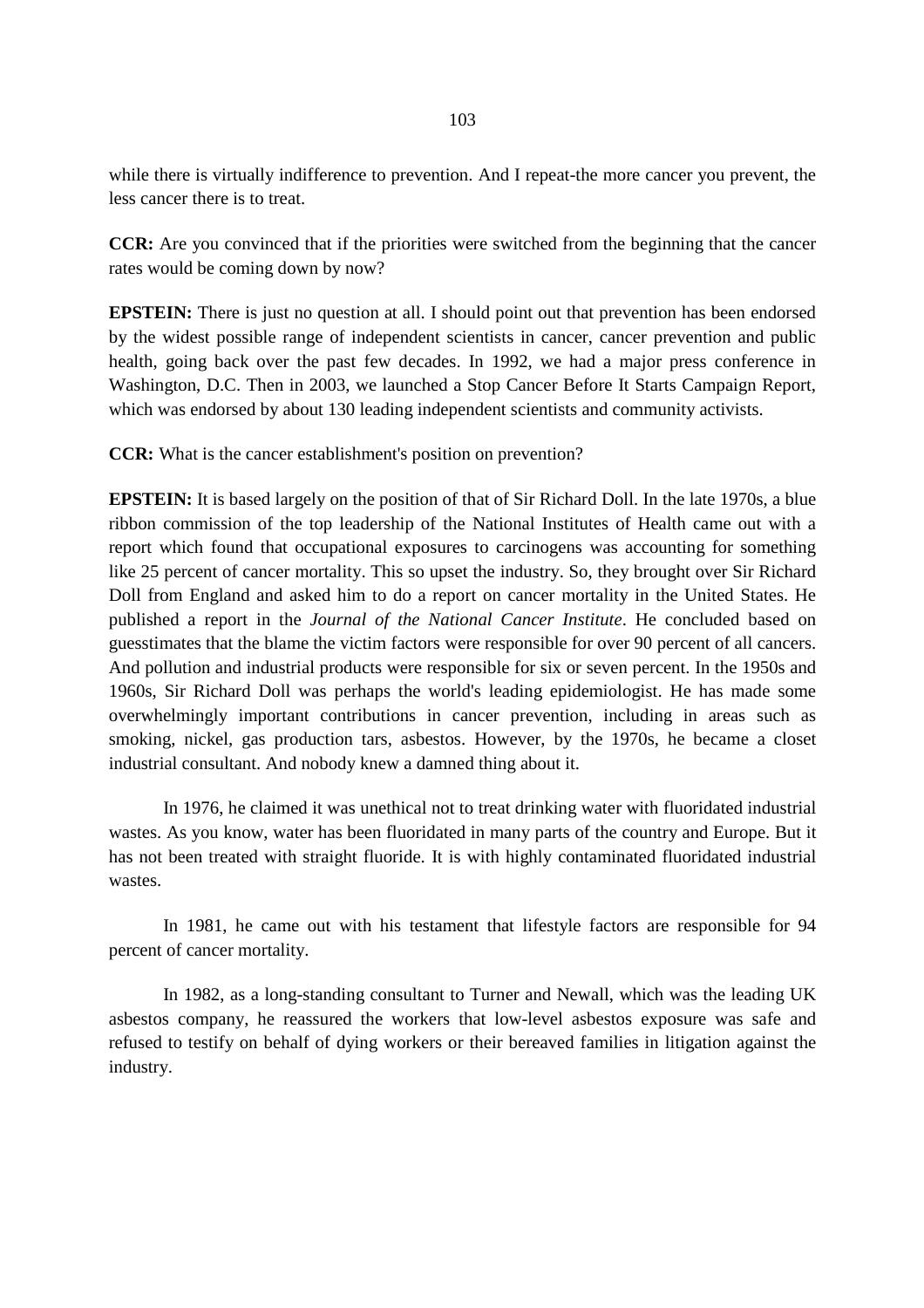In 1983, as a consultant to General Motors, he denied that exposure to leaded petroleum was a hazard.

 In 1985, he supported Monsanto in trivializing cancer risks from testified before Australian courts against Australian veterans who had been exposed to Agent Orange.

In 1987, he dismissed evidence of childhood leukemia clusters near 15 UK nuclear power

plants.

 In 1988, he claimed that the excess mortality from leukemia and multiple myeloma among servicemen exposed to radiation from the atom bomb tests was a "statistical quirk." In

 1988, in a review on behalf of the Chemical Manufacturers Association in the U.S., Doll claimed that there was no significant evidence for an association between occupational exposure to vinyl chloride and brain cancer.

 By 2000, he admitted that industry had given charitable donations to his university at Oxford in recognition of the work that he had done for the industry.

 Doll admitted that the largest "charitable" donation came from Turner and Newall, the largest UK asbestos multinational "in recognition of all of the work I had done for them." And even today, the NCI and ACS rely on the discredited estimates of Doll, despite the overwhelming evidence that he was an industry consultant. The leadership of NCI and ACS comes from the ranks of surgeons, radiologists and oncologists, whose fixation, training and background is focused on damage control, diagnosis, research and treatment.

 This mindset has been powerfully reinforced by institutional and personal conflicts of interest. These are much more acute at the American Cancer Society, but they are certainly the case also at the National Cancer Institute.

 When President Nixon declared the war on cancer, he created the President's Cancer Panel. In the 1970s, this panel directed policy for the National Cancer Institute. The first chairman was Benno Schmidt, a senior drug company executive and investment banker. He expressed total disinterest in prevention. And he thought the way to go was to focus on the magic bullet. In the 1980s, who took over? Armand Hammer, chairman of Occidental Petroleum, one of the nation's largest manufacturers of carcinogenic industrial chemicals.

 So, for the first twenty years of so, the President's Cancer Panel, which developed policies for the National Cancer Institute, was in the hands of big Pharma and then petrochemical industry. Who was the first NCI director? Frank Rauscher. He resigned in 1976 to become a vice president at the ACS. He then moved on to become executive director of the Thermal Insulation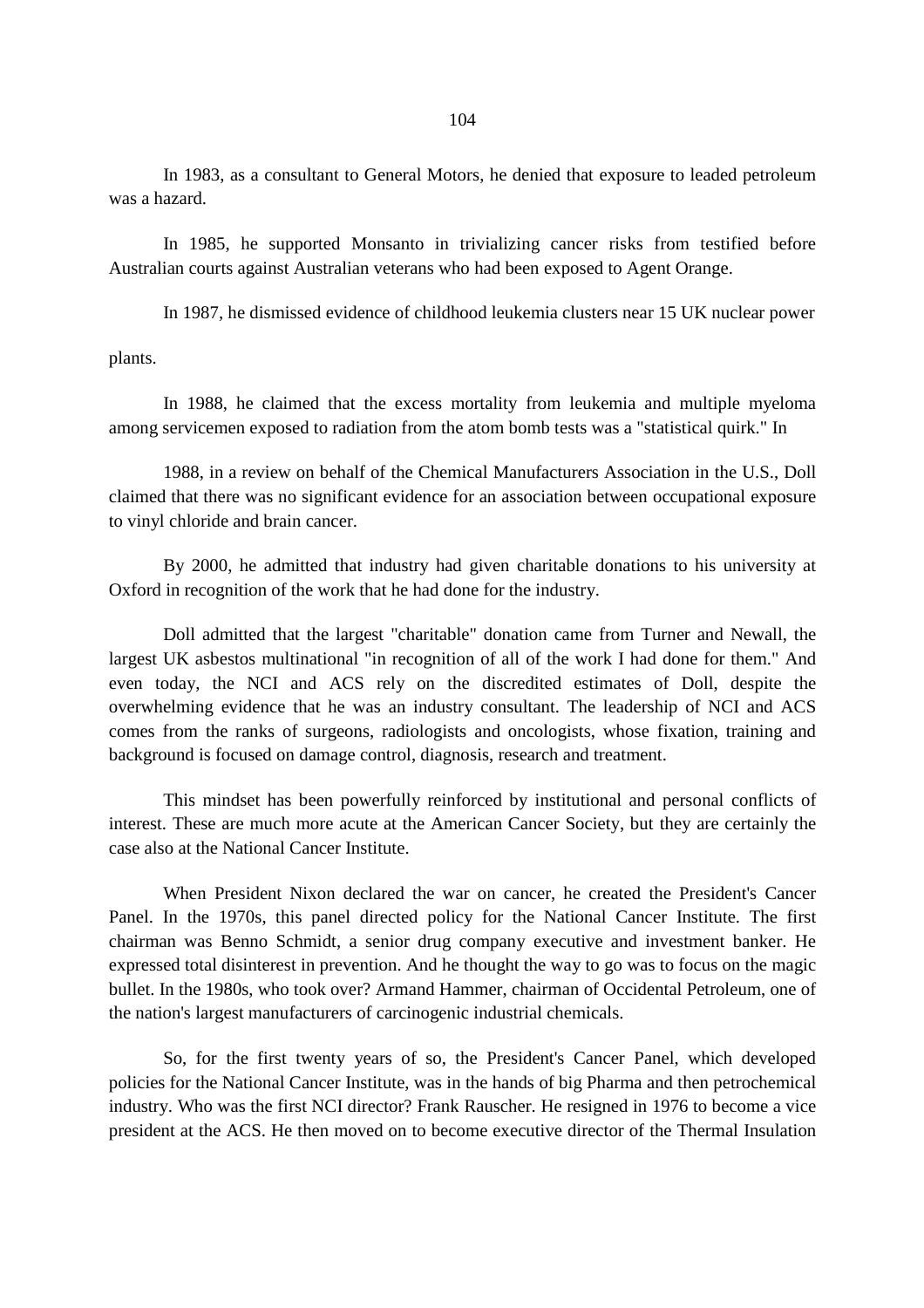Manufacturers Association, which promoted the unregulated use of carcinogenic fiberglass. Samuel Broder, vice president of NCI, resigned in 1995 to become a vice president at IVAX, a major manufacturer of cancer drugs. Shortly before he resigned, he told the Washington Post "The NCI has become what amounts to a government pharmaceutical company."

 Dr. Richard Adamson, NCI's former director of research and policy on cancer causation, left the NCI in 1994 to head the National Soft Drinks Association, which vigorously promoted the use of artificial sweeteners, particularly the carcinogenic saccharin.

**CCR:** Do you have allies within the NCI?

**EPSTEIN:** I do have some friends there, but I don't want to endanger those very few allies within NCI. As far as the ACS, the relationship is one of overwhelming hostility on their part. A 1992 vice president of ACS appeared on a radio program with me. I went through some of the conflicts of interest at ACS. He got so excited and agitated, he started screaming, lost control of himself. The show was terminated. In fact, since then, they have refused to debate me. There have been many invitations.

**CCR:** Why do you think that the Cancer Prevention Coalition has been unable to break through

on this issue?

**EPSTEIN:** We have no resources. We are dealing with industries with overwhelming resources. They spend millions and millions diluting the newspapers with op-eds and press releases, trumpeting the latest successes in the war against cancer.

 A couple of years ago, I did get a long editorial in the Los Angeles Times. But these things are a drop in the ocean. There has been a massive rollover of the major media, succumbing not unnaturally to this major public relations campaign.

 One of the interesting things is that from 1998 to 2004, the public relations for the tobacco industry was handled by Shandwick International and Edelman. Interestingly, as an aside, the public relations for the American Cancer Society was the same PR firm for the tobacco industry. You are dealing with a multi-billion operation. Money is no object. They deluge the media. So, why is the media to pay attention to the odd individual maverick, even if there are a hundred or so mavericks making the same point? They are being reassured that there is really no problem.

 A couple of years ago, the National Academy of Science did a review of the problems at the National Cancer Institute. They found that the National Cancer Institute had been operating as independently and should be folded back into the National Institutes of Health. NCI does not depend on Congressional authorization. It depends on Presidential authorization. By having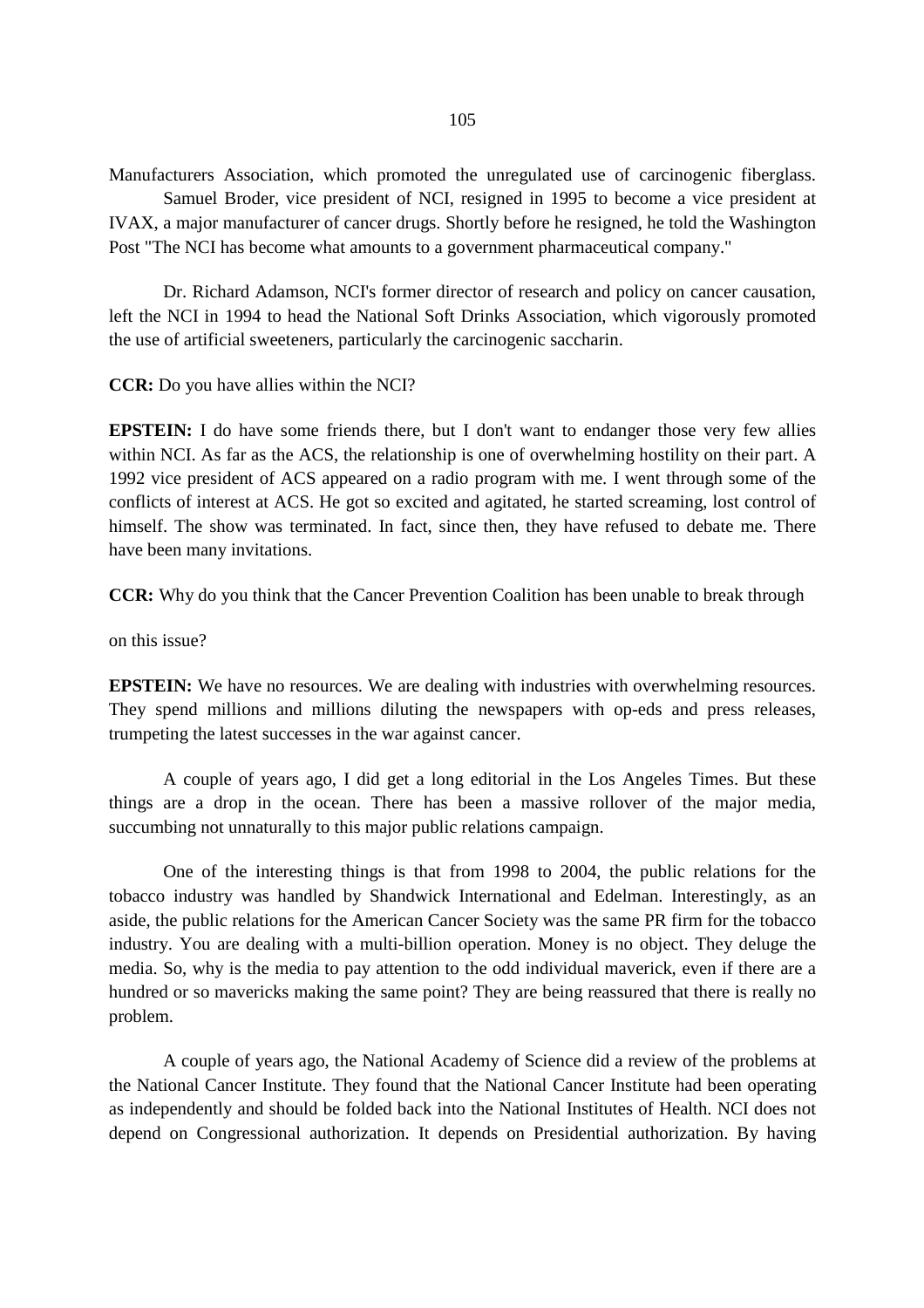isolated the NCI from the other 26 National Institutes of Health, you really isolated it from the broad public health community.

 Now, why have we seen a drop in cancer smoking rates? Because of a major prevention campaign by the National Heart, Blood and Lung Institute.

**CCR:** If you were the head of the NCI and you were in charge of the \$5 billion a year budget, how would you spend it?

**EPSTEIN:** The NCI has the responsibility of providing the public with information on avoidable

causes of cancer. There would be a gradual increase over a five year period of the National

Cancer Institute's budget for prevention. It should at least reach parity with all other expenditures

of the NCI.

**CCR:** What is NCI's prevention budget now?

**EPSTEIN:** I had a debate with the NCI in 1992. I debated the staff before Congress. I estimated

at the time that their budget for prevention was three or four percent of the total budget. This has gone unchallenged by the NCI. Interestingly enough, the NCI claims a very much higher

percentage on prevention, but has never backed it up with hard numbers.

About five years ago, I worked with Congressman Obey trying to nail NCI down on this.

We prepared a list of questions to Richard Klausner who was then director of NCI. We defined what we meant by prevention. And we asked him how much money was being spent on prevention. He came up with a figure of 20 percent. Then Obey said to him-what's the basis for this? And he responded simply by changing the estimate to 40 percent, again without providing any information on the details of this.

So, they have failed to make any statement as to what percentage of their budget goes to

prevention. My estimate of four percent seems to be reasonable and has never been challenged. And no data to the contrary have ever been submitted.

**CCR:** Would you ramp up regulation and force these carcinogenic ingredients off the market? **EPSTEIN:** NCI has no regulatory authority. It's job is to provide information to Congress, to regulatory agencies, and to the public. Congressman Obey asked Klausner-do you have a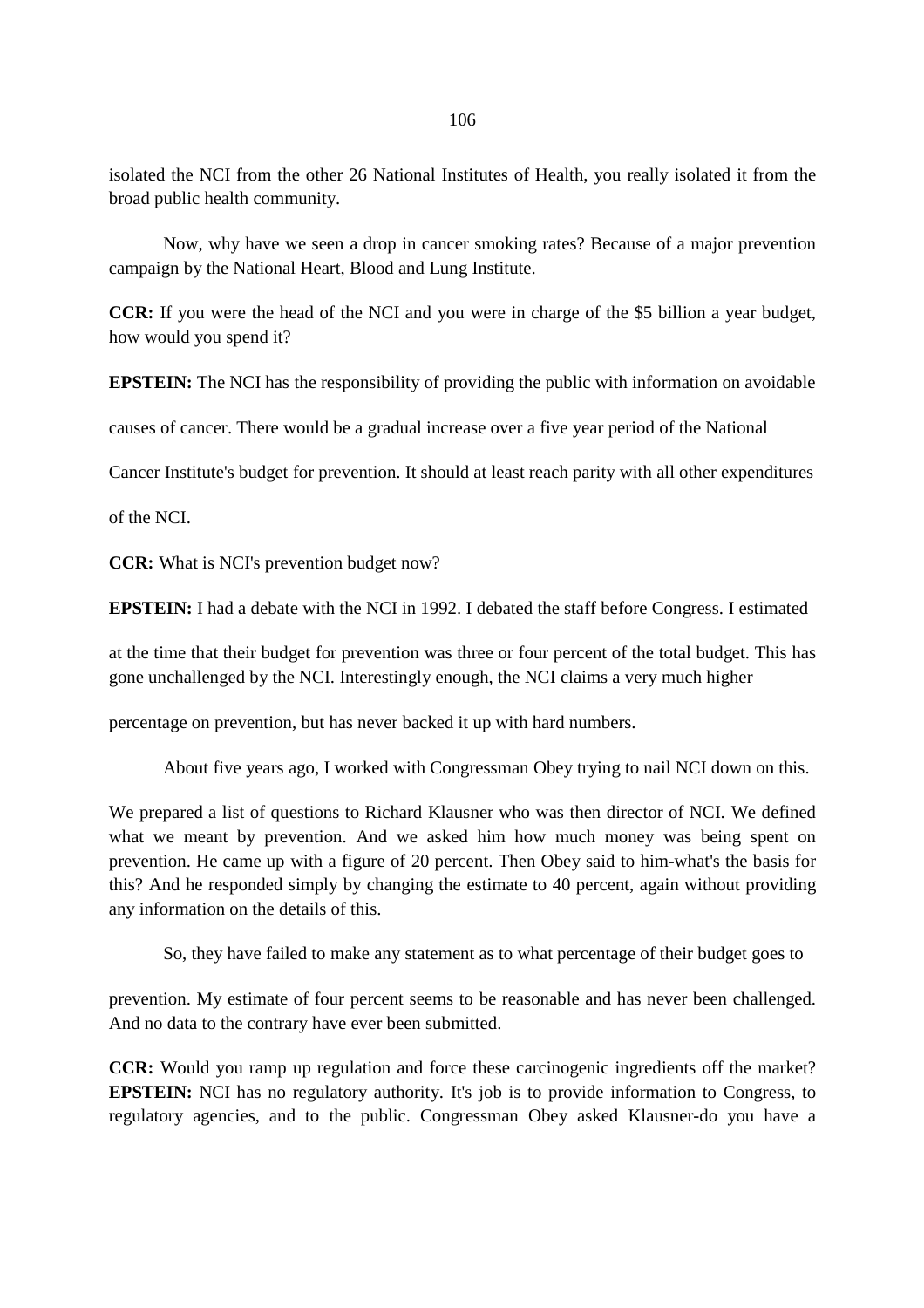database on carcinogens to which people are exposed? He said-we do have such information. But they provide no such information to the public. The public has a right to know of avoidable causes of disease and death. We are dealing with fundamental issues of right to know.

We are dealing with a situation of white collar crime by industry. The industry knowingly exposes the public to a wide range of avoidable carcinogens in the environment. The research has already been done. We are talking about the need to systematize available information to provide it in a reader friendly fashion to congress, to regulatory agencies and to the public.

The failure to do so represents a frank denial of the public's right to know and a betrayal

of the duty imposed on them by the National Cancer Act.

 In 1997, there was a belated release of decade old data which predicted over 200,000 thyroid cancer from exposure to radioactive fallout following the hydrogen bomb tests in Nevada during the 1950s. The incidence of these cancers has about doubled public since the 1970s. Had the public been warned in time, these cancers could have been readily prevented with thyroid medication.

 In 1999, the Senate Committee on Government Affairs found that the NCI's investigation into this matter was plagued by lack of public participation and openness and that failure to release this information to the public was a travesty.

We are really dealing with a situation of mindsets fixated on damage control. They are aggravated by institutional conflicts of interest. In the case of the ACS, it is far worse. They are aggravated by close ties to polluting industries.

**CCR:** Are there countries that have flipped the priorities and emphasized prevention?

**EPSTEIN:** The answer to that is no. In 2001, the European Commission proposed a set of proposals called the Registration, Evaluation, and Authorization of Chemicals (REACH), which laid out ways and means that industry could be forced to operate in ways that didn't threaten public health. There is a chapter in the book on that.

 Some of these recommendations which we have been put forward over the years are being discussed by Senator Lautenberg's committee as amendments to the Toxic Substances Control Act. Industry can operate safely. The technology for operating safely is well documented and available.

 We need public anger at a denial of the right to know, public anger at the escalating cancer rates, and public concern that Congress his failed to be proactive on this, failed to investigate the NCI thoroughly.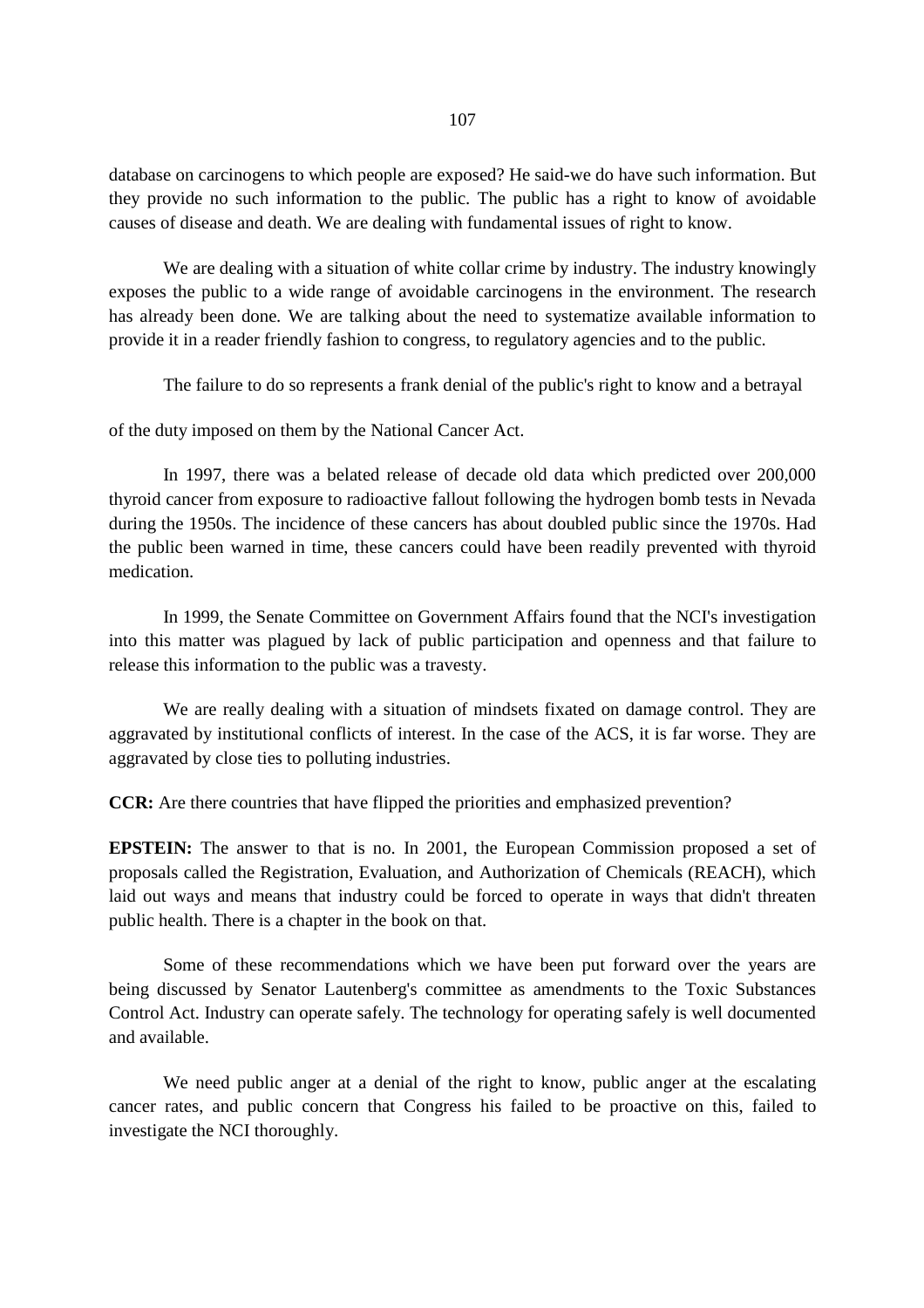They must start recognizing that industry conduct here is white collar crime-knowingly and deliberately exposing the public to a multiple of carcinogens.

 There are solutions to these problems. But the solutions depend upon a concerned media and an active Congress. Unfortunately, the media, with few exceptions is asleep at the wheel.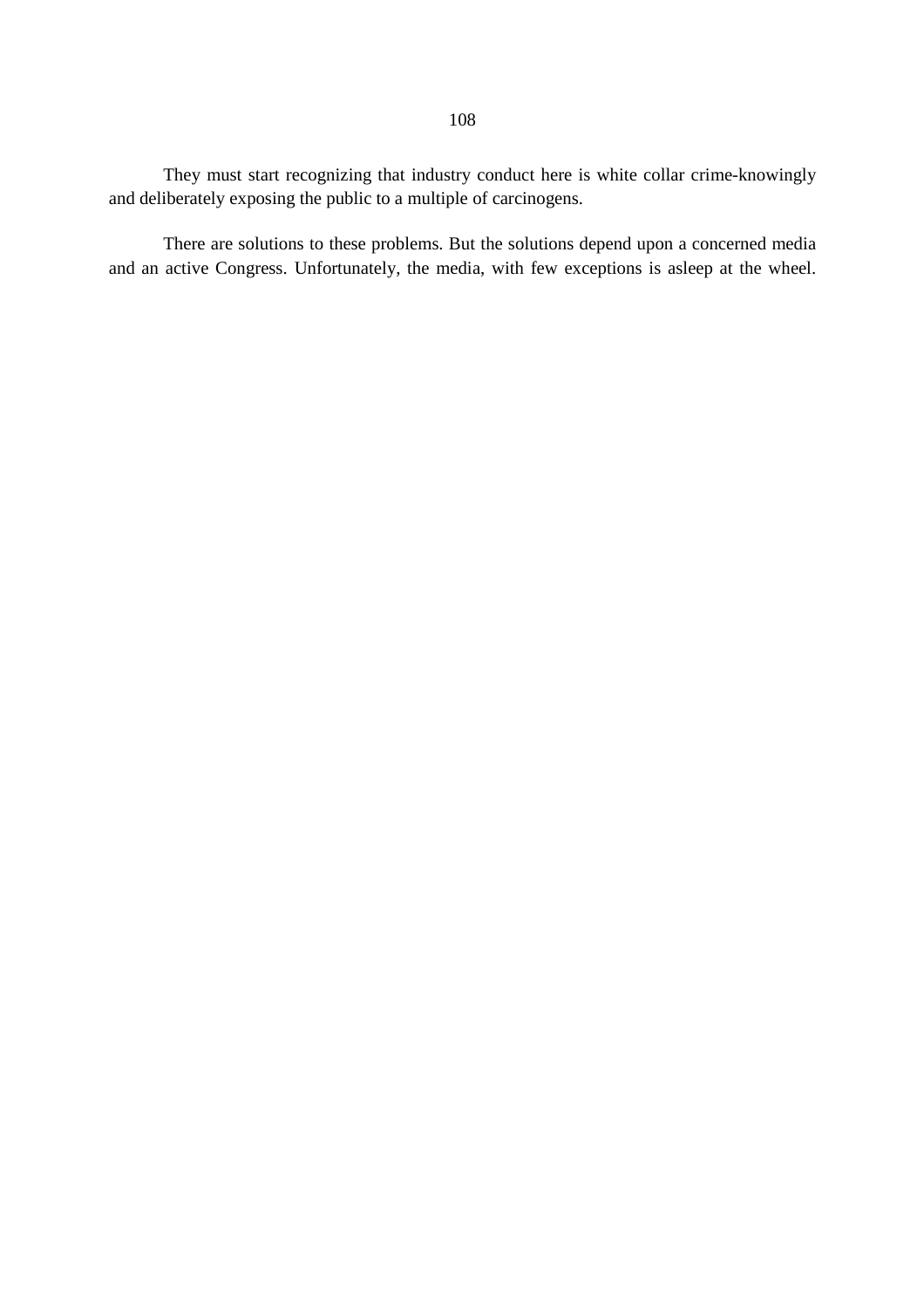## **AMERICAN CANCER SOCIETY ATTACKS CRITIC**

## 19 *Corporate Crime Reporter* 16(1), April 12, 2005

 Dr. Samuel Epstein believes that there is a surefire way to win the losing cancer war – reduce human exposure to cancer-causing agents.

 It's called prevention. And it has worked in driving down lung cancer rates. Since the country launched its public health campaign against smoking cigarettes, lung cancer incidence and death rates have been declining steadily.

 But Dr. Epstein says National Cancer Institute data shows that the incidence rates for many non-smoking cancers are up dramatically in recent years – including melanoma (up 28 percent between 1991 and 2001), testes (up 6 percent), post-menopausal breast cancer (up 4 percent), non-Hodgkin's lymphoma (female)(up 8 percent), thyroid (up 48 percent), and brain (childhood)(up 6 percent).

 Dr. Epstein says that the cancer establishment – the federal government's National Cancer Institute and the non-profit American Cancer Society – spends little on prevention.

 He estimates that the National Cancer Institute spends only four percent of its \$5 billion a year budget on prevention, while the American Cancer Society spends 0.1 percent of its \$800 million budget on prevention.

 Epstein says that the only way to begin winning the war on cancer is to dramatically increase the amount the cancer establishment spends on prevention.

 The reason this is not happening, he says, is because both establishment groups are riddled with institutional conflicts of interest.

 He claims, for example, that the American Cancer Society has taken in more than \$100,000 from each of a number of corporations that pump carcinogens into the environment, otherwise pollute the environment, or that profit handsomely from cancer drugs.

 These include cosmetics companies (Christian Dior, Elizabeth Arden, Estee Lauder, Avon, Revlon), biotech companies (Amgen, Genentech), petrochemical companies (DuPont, BP, Pennzoil), auto companies (Nissan), industrial waste companies (BFI Waste Systems), junk food companies (Wendy's International, Unilever/Bestfoods, Coca-Cola) and a slew of pharmaceutical companies (AstraZeneca, Bristol Myers Squibb, GlaxoSmithKline, Merck & Company, Novartis).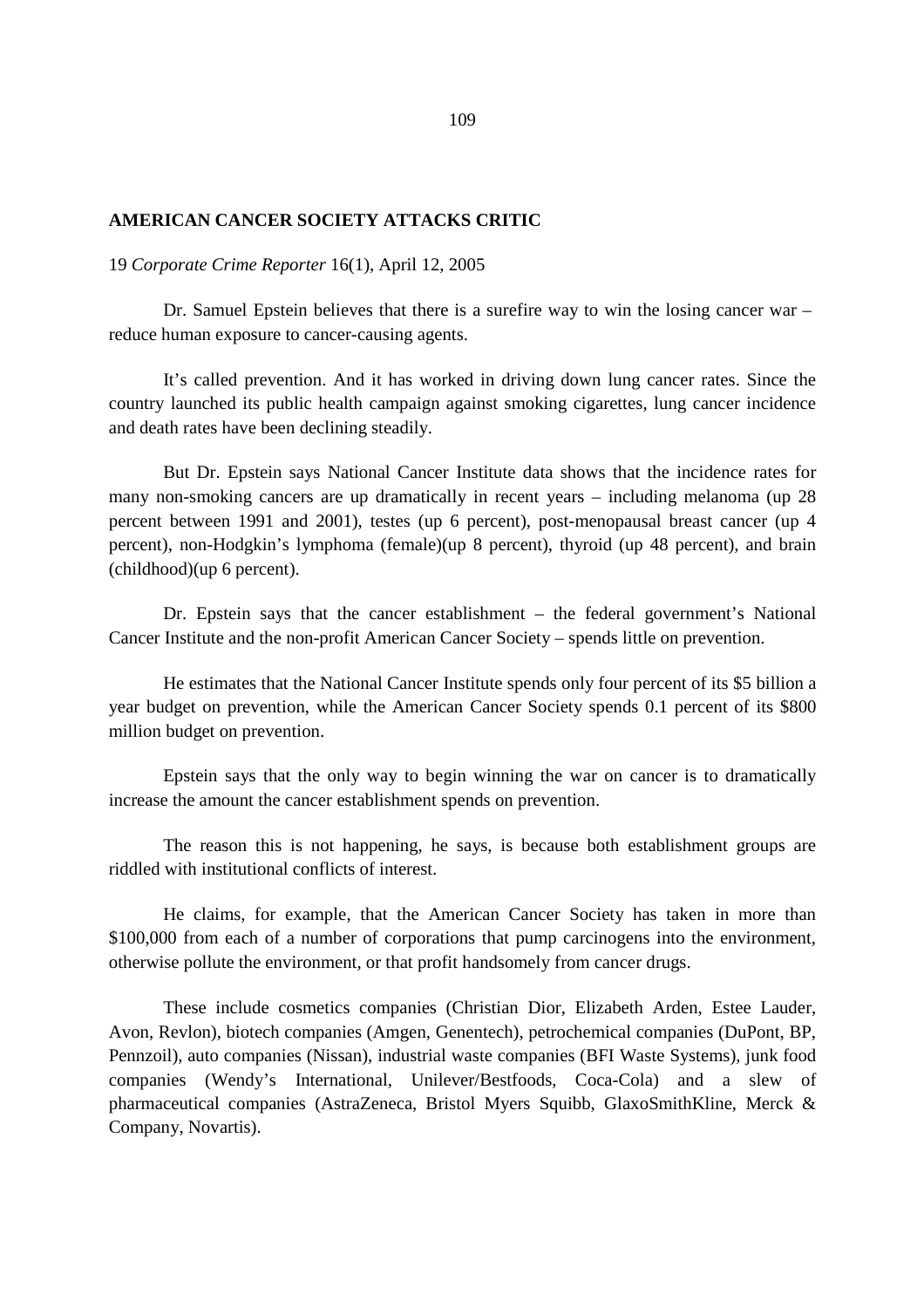Dr. Epstein says that these and other conflicts have ensured a losing war on cancer. It is a powerful message that has been widely ignored by the mainstream media. But now, Dr. Epstein is out with a new book – Cancer-Gate: How to Win the Losing Cancer War (Baywood Publishing Company, Amityville, New York, 2005).

 And the American Cancer Society is on the counterattack. In an e-mail sent to *Corporate Crime Reporter,* Ann Isenhower, the national director of media relations for the American Cancer Society, wrote that "for more than twenty years Sam Epstein has made a career out of repeating unproven, unsubstantiated criticism of the American Cancer Society." "His motives are suspect and his assertions not credible," Isenhower wrote. "We also caution you – in your own interests – to investigate the sources of Dr. Epstein's funding, as well as his own economic interests," Isenhower wrote.

 We asked Isenhower to call us to explain what she meant by this charge. But she did not call. We e-mailed her to ask her what she meant. Again, she did not respond to this written inquiry.

 Dr. Epstein says his Chicago-based Cancer Prevention Coalition is a non-profit with a budget of about \$100,000 to \$150,000 a year. Dr. Epstein says that the Coalition is funded primarily by foundations and charitable contributions and that he receives no salary from the group.

 He is professor emeritus of environmental and occupational medicine at the University of Illinois School of Public Health in Chicago.

 In February 2003, the Cancer Prevention Coalition launched its Stop Cancer Before it Starts Campaign, which was endorsed by about over 130 independent scientists and citizen groups.

 "We caution you to carefully verify the 'facts' Dr. Epstein continues to represent to anyone who will listen," Isenhower wrote. But when we tried to check the "facts" with Isenhower, she wouldn't cooperate.

 For example, Dr. Epstein alleges that he obtained a list from the American Cancer Society's 2000 annual report of scores of corporate donors who gave \$100,000 or more each to the Society – known as Excalibur Contributors. He faxed to us the list. We wrote Isenhower and asked that she verify that these corporations in fact gave \$100,000 each.

 Isenhower wrote back saying that she looked at the 2002 annual report posted on ACS's web site and "I can find no mention of any of the corporations you mention." But she didn't say whether these companies in fact gave \$100,000 to the ACS, as alleged by Dr. Epstein.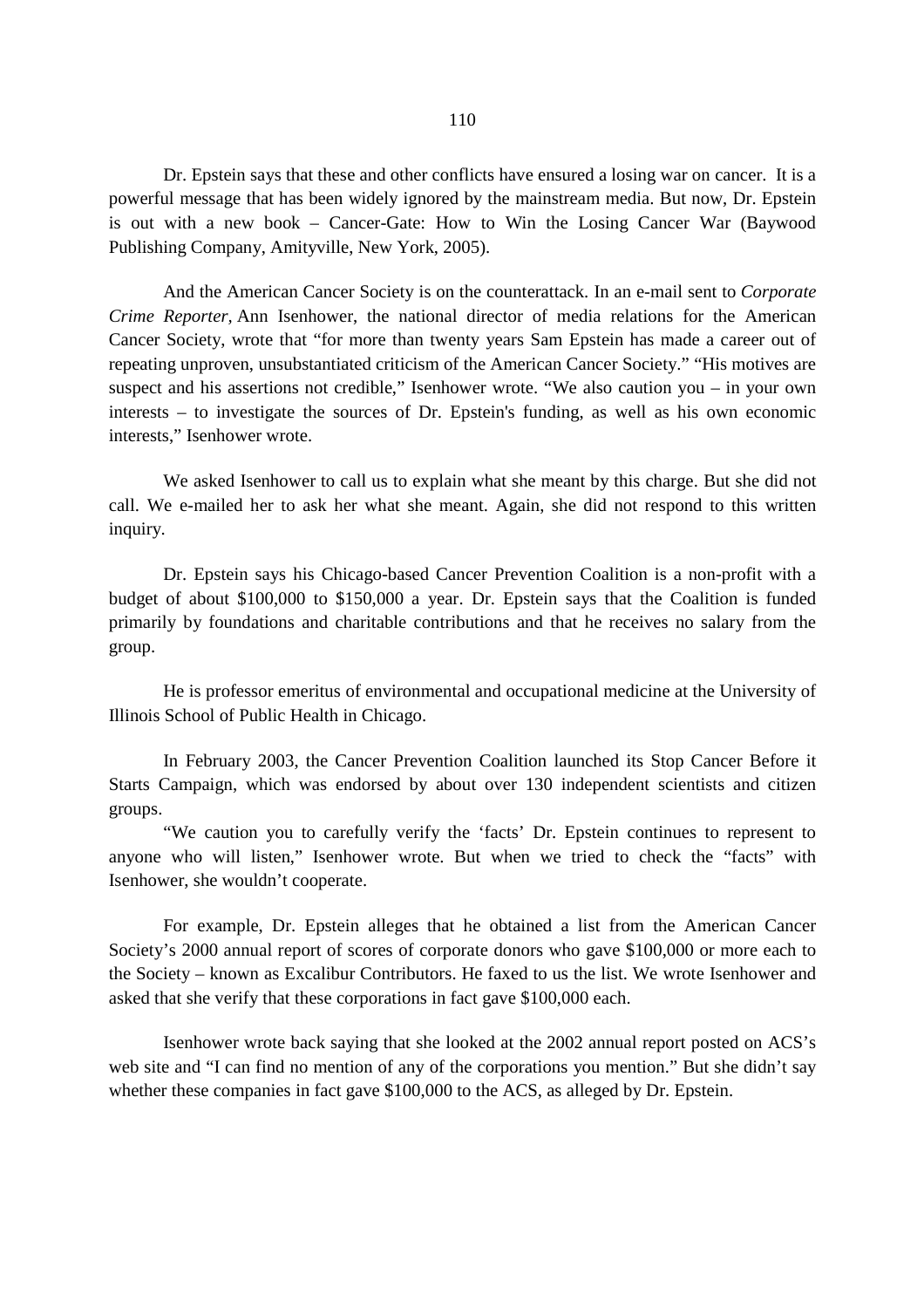"Annual cash and in-kind contributions from all pharmaceutical and medical device industry donors combined amount to less than one percent of overall annual Society revenue," she wrote. But Isenhower ignored the industrial corporate givers that pump carcinogens in the environment, as alleged by Dr. Epstein. Isenhower wrote that "incidence and death rates for all cancers have steadily decreased since the early 1990s."

 This is true if you lump all cancers together, Dr. Epstein says, but if you separate out smoking-related lung cancers, then the rates for many other cancers have been going up.

 We wrote to Isenhower to clarify this point, to "check" Dr. Epstein's "facts" as she warned us to do, but she did not reply to this inquiry. "We do not intend to respond to Sam Epstein's continuing pattern of lies and distortions," Isenhower wrote. But she would not identify one lie or one distortion.

 Right before our deadline, Dr. Michael Thun, head of Epidemiological Research for the American Cancer Society called. Dr. Thun says that Dr. Epstein is "an eloquent spokesman" with a "one-horse agenda."

 Dr. Epstein is focused on environmental and occupational causes of cancer, which Dr. Thun says amounts to about six or seven percent of all cancers. Dr. Thun says that smoking related cancers are 30 percent of all cancers. He says that obesity and physical inactivity amount to another 35 percent. The remaining cancers are caused by, among other things, infections, medical treatments, radiation, chemotherapies, according to Dr. Thun.

 We asked him whether the American Cancer Society will take a leadership role in a campaign against the junk food industry -- a campaign similar to the campaign against the tobacco industry.

 "We have decided not to take a leadership role on that, even though we consider obesity and physical inactivity to be important causes of cancer," Dr. Thun said. "The approaches are still not worked out here as they worked out over the years for tobacco."

 He says that he's sure that the death rates for the 70 percent of non-smoking cancers have declined from 1991 to 2001. He is unsure, Dr. Thun says, about whether the incidence rate for non-smoking cancers has declined over that period.

 This is because mammograms and PSAs have led to early detection of many breast and prostate cancers in recent years. And he says he will check the numbers and get them to us. And Dr. Thun agreed to a moderated taped debate with Dr. Epstein. This was a direct and refreshing contradiction of Eisenhower's directive -- "we do not intend to respond to Sam Epstein's continuing pattern of lies and distortions." Dr. Epstein also agreed to a moderated taped debate.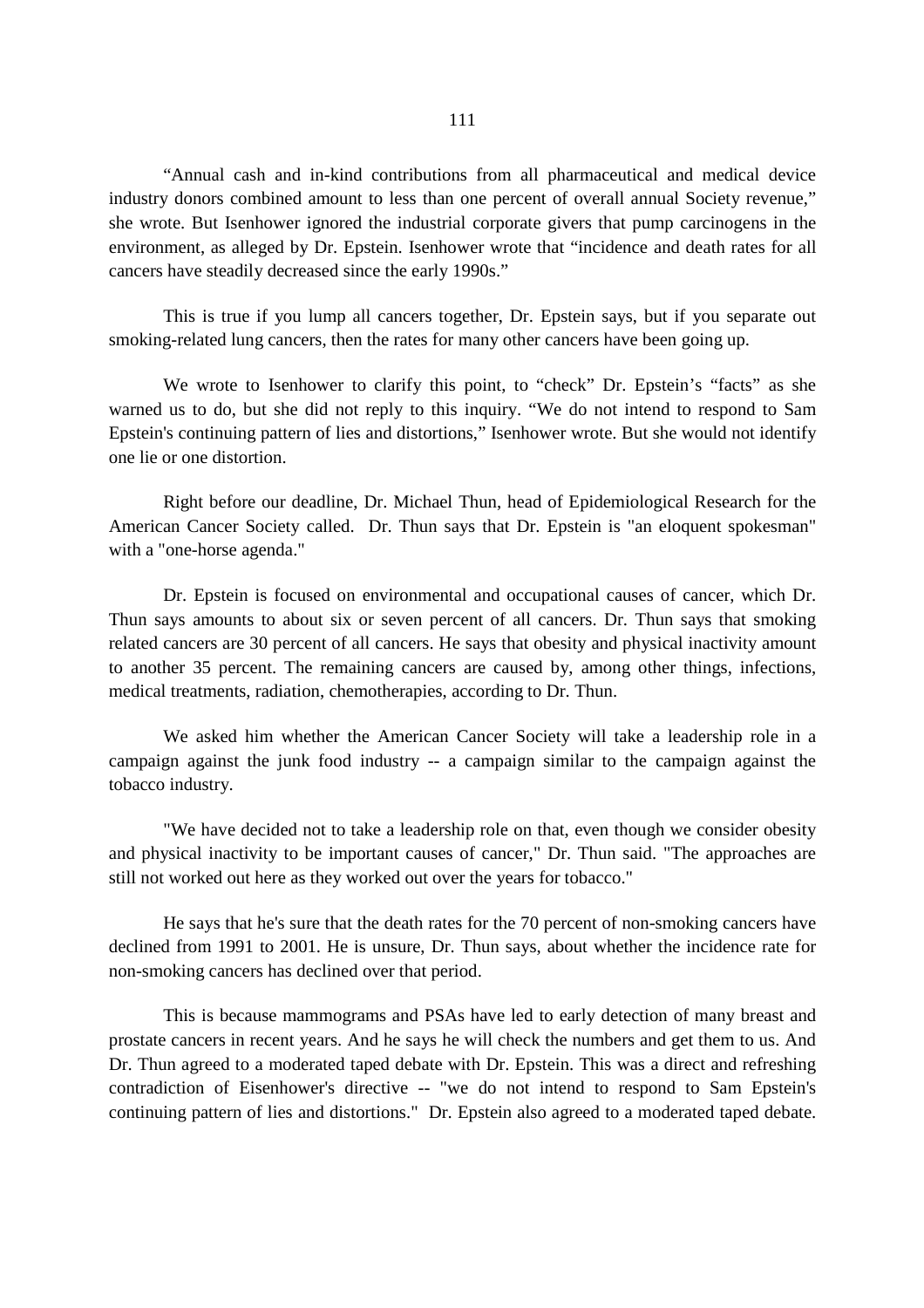# **DEBATE BETWEEN DR. EPSTEIN AND DR. MICHAEL THUN, AMERICAN CANCER SOCIETY**

# **May 9, 2005**

**CCR:** Dr. Thun, what is your professional position?

**THUN:** I'm the vice president for epidemiology and surveillance research for the American Cancer Society.

**CCR:** Dr. Epstein.

**EPSTEIN:** I'm emeritus professor of environmental and occupational medicine at the School of Public Health at the University of Illinois at Chicago and chairman of the Cancer Prevention Coalition.

**CCR:** Dr. Thun, let's start with you. Dr. Epstein says that we are in fact losing the war against cancer in what can only be described as a "rout."

He says that the incidence of breast cancer, testes, thyroid, lymphoma, childhood – all unrelated to smoking – has escalated to epidemic proportions.

He also points to a *Wall Street Journal* article from 2002 titled "New Statistics Show Increase, Not Decline in Cancer Rates."

Dr. Thun, you sent to me four charts on incidences and mortality of cancer rates.

But they were based on peak years.

Anyone can slice and dice statistics.

But are we in fact losing the cancer war?

**THUN:** Before I answer the question, I'd like to say that I approach this discussion with Dr. Epstein with humility and respect for his passionate commitment to environmental health and cancer control for quite a few decades.

 It has been his dedication, persistence and courage toward these ends that have made his long career highly influential.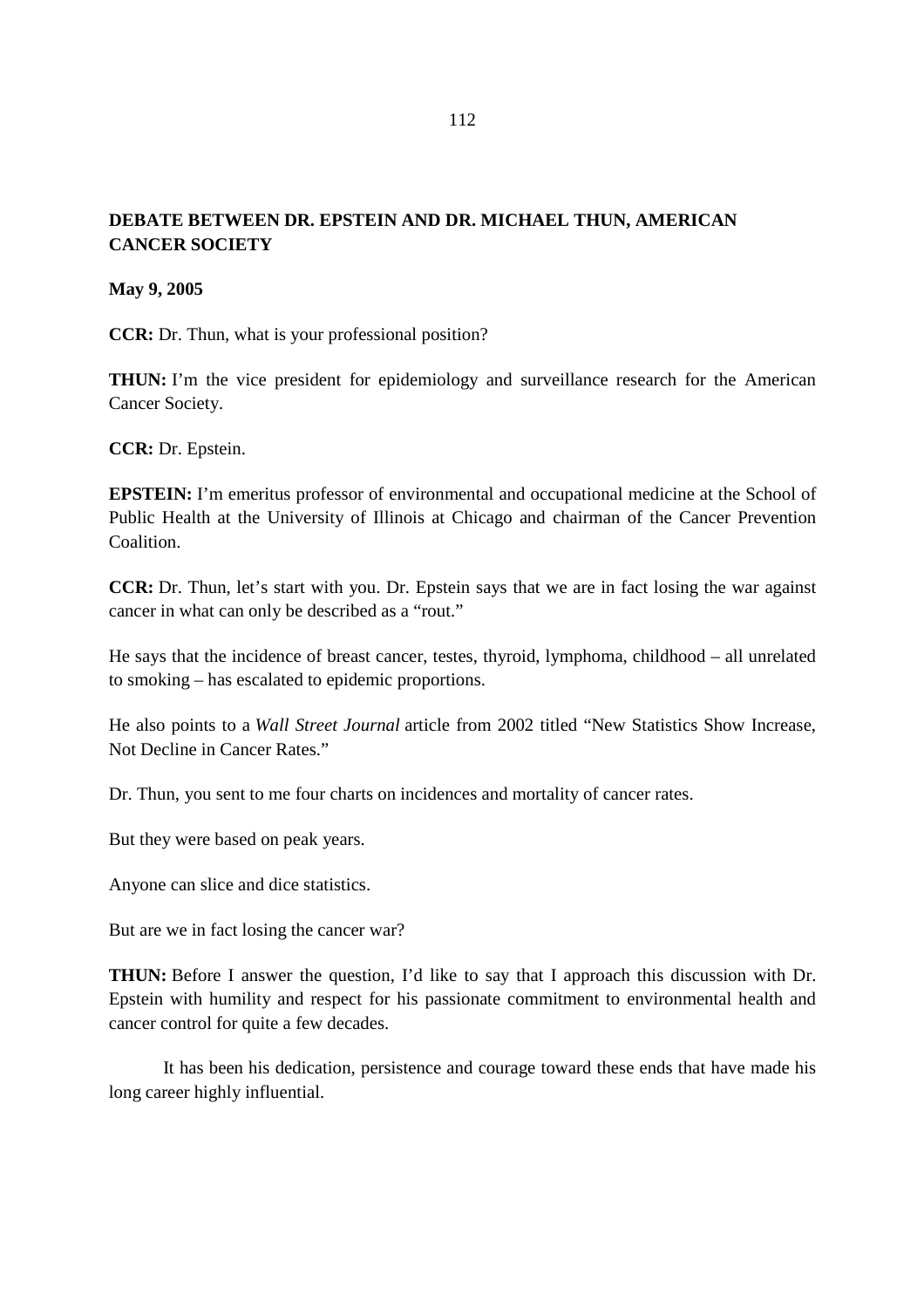I'm hoping that in this debate we can discuss our substantive differences about the message – how cancer prevention can best be achieved and not communicate disrespect for the messenger.

Your question is – are we losing the war on cancer?

 My answer is that there is no evidence to support Dr. Epstein's assertion that the war on cancer is being lost or that there is an epidemic of cancers caused by man-made carcinogens in the environment broadly – air, water, soil, food, cosmetics, household products.

 Some of his claims are based on a faulty comparison of cancer incidence and mortality rates back in 1975, which was the time when the data from large scale cancer incidence registries first became available in the United States.

 So, for example, I have a quote from him two years ago in which he claimed that overall mortality rates, the indicator of our ability to survive cancer once its strikes, have remained unchanged for decades.

That was from a press release he put out on August 31, 2003.

 The reason that statement is inaccurate is because it ignores the increase in the death rates from all cancers combined that occurred between 1975 and 1991 largely due to the tobacco epidemic.

It is more informative for mortality and for incidence to compare trends since the early 1990s – either 1991 or 1992 – with the most recent rates.

**CCR:** The chart that you sent me – titled "Percent Change in Cancer Incidence in Males" – seems a little fishy. You want to show decline in cancer rates. So, to show a decline in the melanoma of the skin, you choose 2001, which you say was the peak year. And you say that the rate has declined from 2001 to 2002 by six percent.

**THUN:** I sent several tables that showed the percent change of cancer incidence rates in men and women and the percent change in cancer death rates in men and women from 1975.

 I then showed the peak year for that cancer. And then I showed the 2002 rate. And then I showed the percent change from the peak year.

 I agree that I would not interpret something that peaked in 2001 as showing a decrease. I was simply trying to rank the top 18 cancers to show two things – first that the cancers which Dr. Epstein is citing are a mix of quite uncommon cancers and other cancers where it is well recognized that the rates are increasing, but there is little support for Dr. Epstein's explanation of why they are increasing. And furthermore some of them have stopped increasing in the 1980s.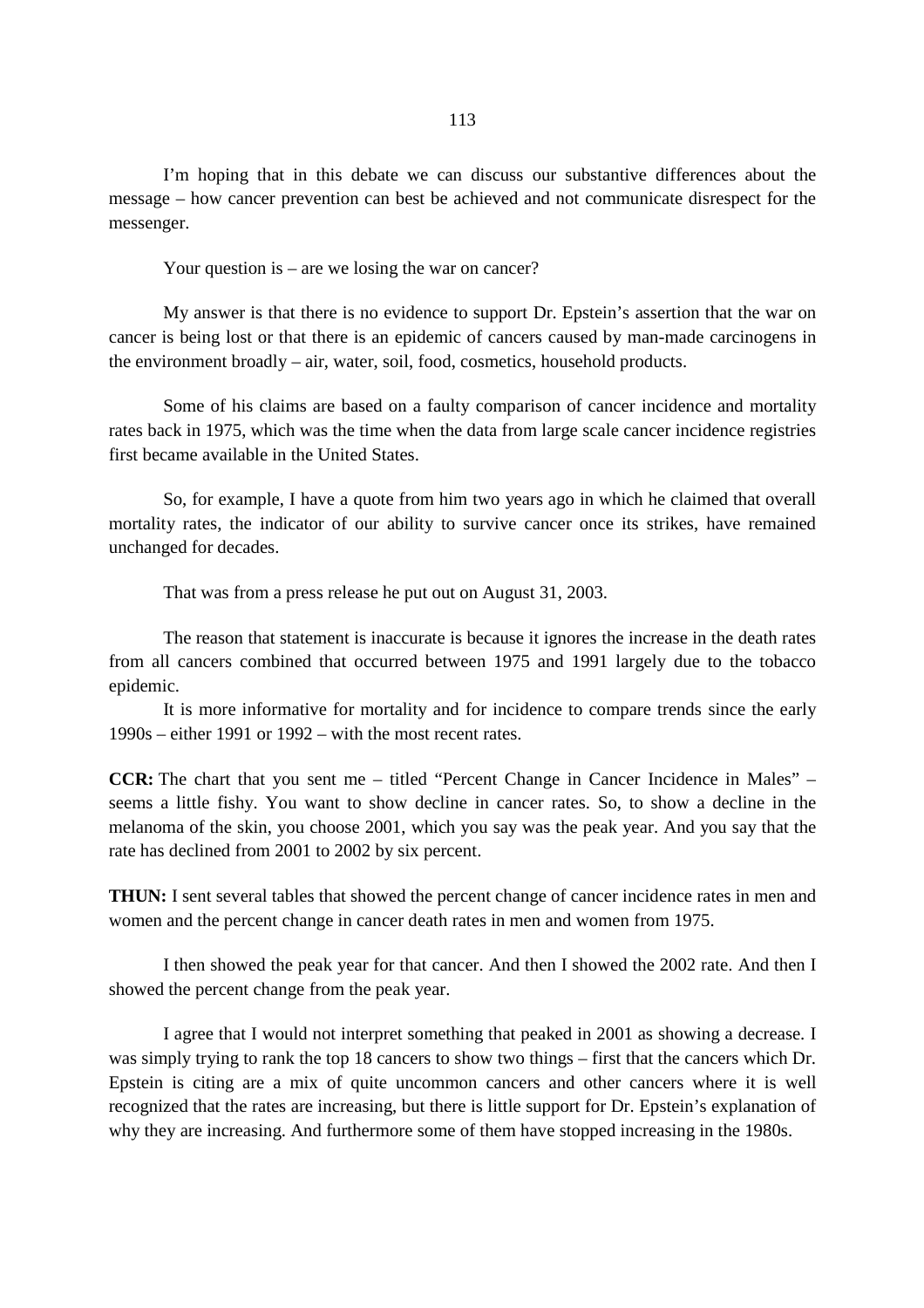**CCR:** What about the 2002 *Wall Street Journal* article by Sharon Begley that makes the point that the cancer establishment has skewed the numbers to show a decrease when in fact the cancer rates are increasing?

**THUN:** I don't have that article in front of me, but she is wrong. The age adjusted death rates from all cancers combined decreased by 13 percent in men and by 6.4 percent in women between 1991 and 2002.

**CCR:** But let me hold you right there. Dr. Epstein's point is that you can't lump all cancers together, because there has been a victory over smoking cancers. His point is non-smoking, environmentally-caused cancers.

Is there any way to pull out the smoking cancers and look directly at Dr. Epstein's claim that we are losing the war against environmentally-caused cancers?

**THUN:** The broader discussion we are having concerns cancer prevention, because he claims that the American Cancer Society has forfeited efforts in cancer prevention.

So, it doesn't make any sense to take out smoking or take out lung cancer.

 Even if you take out lung cancer, you still have 14 other cancers that smoking is a factor in. So, let's just start with the overall issue of the trends, because it is very confusing to go back and forth.

**CCR:** I actually don't want to look at cancers as a whole. I want to look at non-smoking cancers. Is there a way to do that?

**THUN:** Yes, there is. But let's just first talk about cancers as a whole, because if you are talking about cancer prevention, that is the place to start.

**CCR:** But Dr. Epstein's point is that the ACS is not taking money from the tobacco industry.

 The ACS is actually vigorously opposed to smoking and has launched a campaign against smoking and has been successful.

 We'd like to focus on the non-smoking area, in the area of environmentally caused cancers.

**THUN**: Since smoking is a factor is many, many cancers, it is very difficult to take them out.

**CCR:** There is no way to separate it out and to test Dr. Epstein's claim?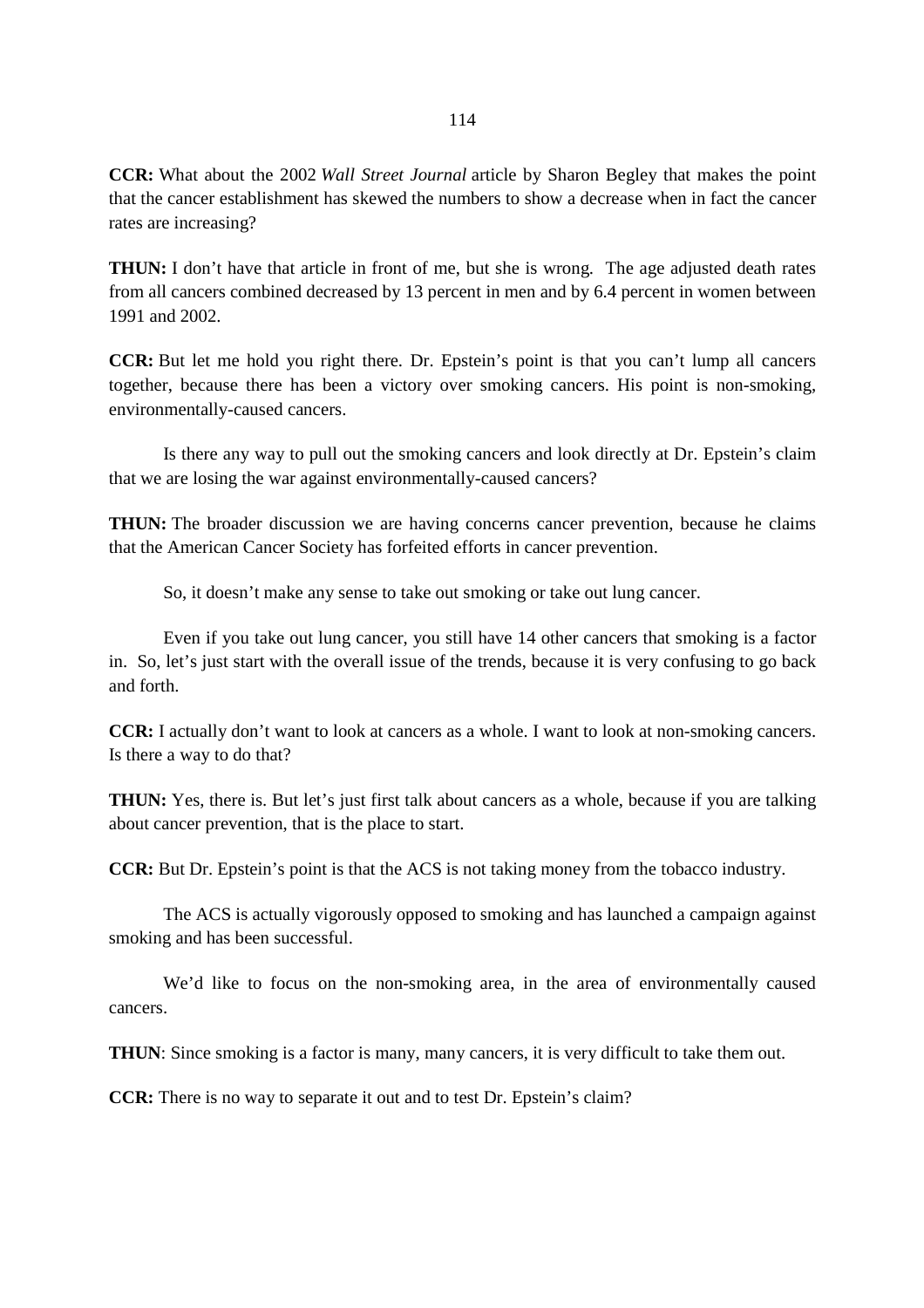#### **THUN:** Right.

**CCR:** Okay, let's turn to Dr. Epstein. You have heard Dr. Thun. What is your response?

**EPSTEIN:** Let's first look at his peak year analysis that he sent to you.

 This is gerrymandered statistics at best. You referred to it as slice and dice, which I believe apply describes it.

 In fact, in the latest 2002 National Cancer Institute SEER data from 1975 to 2002, there is no reference whatsoever to the peak year trends, which Dr. Thun seems to find impressive.

 There are however what is called joint point analysis. The peak year estimate just chooses a point that fits in with a preconceived idea for which there is no basis.

**CCR:** Let me stop you there and ask you this.

 Even if you wanted to look at non-smoking cancers, it would be difficult to separate it out.

 If you have a smoker exposed to a toxic hair die or to x-radiation, or to whatever the environmental hazard is that you claim causes cancer, how do you separate it out?

Is it the smoke or the x-ray causing the cancer?

**EPSTEIN:** There's Non-Hodgkin's lymphoma in women – there is strong evidence relating this to permanent and semi-permanent hair dyes. And from 1991 to 2002, the incidence has gone up by about 12 percent.

**CCR:** Is there any way that that could be related to smoking?

**EPSTEIN:** No, it's a non-smoking-related cancer. Testes cancer has gone up ten percent.

**CCR:** Is that a non-smoking related cancer?

**EPSTEIN:** Yes. Thyroid cancer has gone up 67 percent.

**CCR:** These are all non-smoking related cancers?

**EPSTEIN:** Yes, I'm only talking about non-smoking cancers. You asked me to.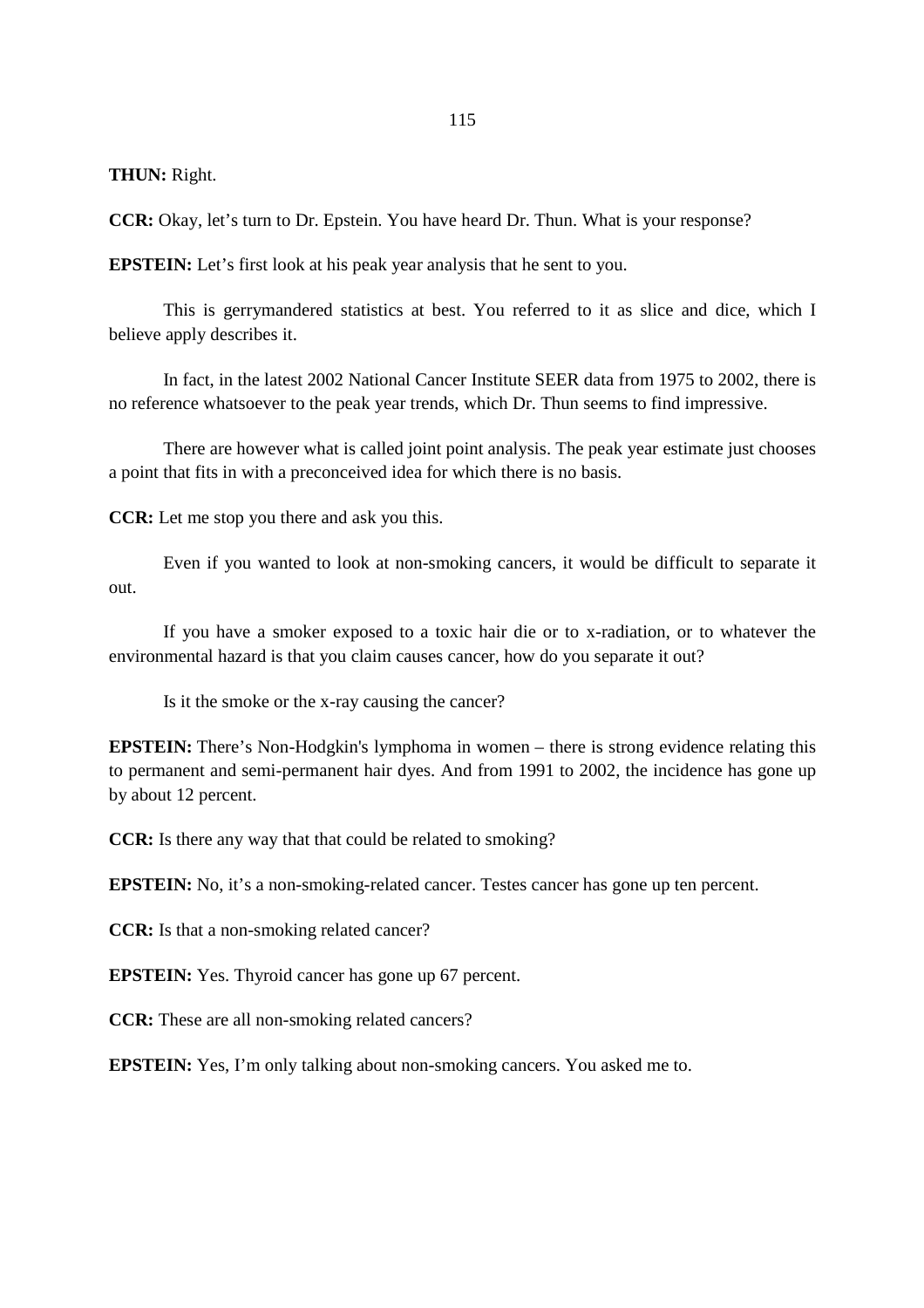116

 Melanoma has gone up 25 percent. Childhood cancers – acute leukemia – has gone up six percent. So, we have a variety of cancers that have increased.

And in fact, Dr. Thun's chief – Dr. Ahmedin Jemal – when he –

**CCR:** Who is Dr. Jemal?

**EPSTEIN:** He is Dr. Thun's chief – the American Cancer Society's director of the surveillance program.

**THUN:** Actually, he works for me.

**EPSTEIN:** You mentioned the Sharon Begley *Wall Street Journal* article.

 That article pointed out that there has been dispiriting evidence of increases in cancer rates.

 Dr. Jemal said this: "This tells us something we didn't know about whether our intervention and prevention programs are working" – recognizing the renewed urgency to study why rates of several cancers are on the rise.

 In fact, people at the National Cancer Institute, like Brenda Edwards, told the Journal "maybe we were a little too eager to declare the effectiveness of our intervention and prevention programs."

 And Benjamin Hankey who did a study on analysis for NCI on this data – they all agreed that the impression of a decline in cancer rates is false.

 So, we have a series of NCI analysts as reported in the *Wall Street Journal* that agreed that the claims for major advances in the war against cancer are just untrue.

 And there are increasing incidences of a wide range of cancers. And the breast cancer rates have been rising by 0.6 percent per annum since 1987. And melanoma rates, which Dr. Thun in his peak analysis claim are decreasing, in fact have been soaring by 4.1 percent a year since 1981.

**CCR:** Dr. Thun, Dr. Epstein says that it is possible to take out smoking and look at non-smoking related cancers. When you do that, he says, you see general increases in the incidences and mortality of cancer.

**THUN:** It definitely is possible to look at cancers which are unrelated to smoking.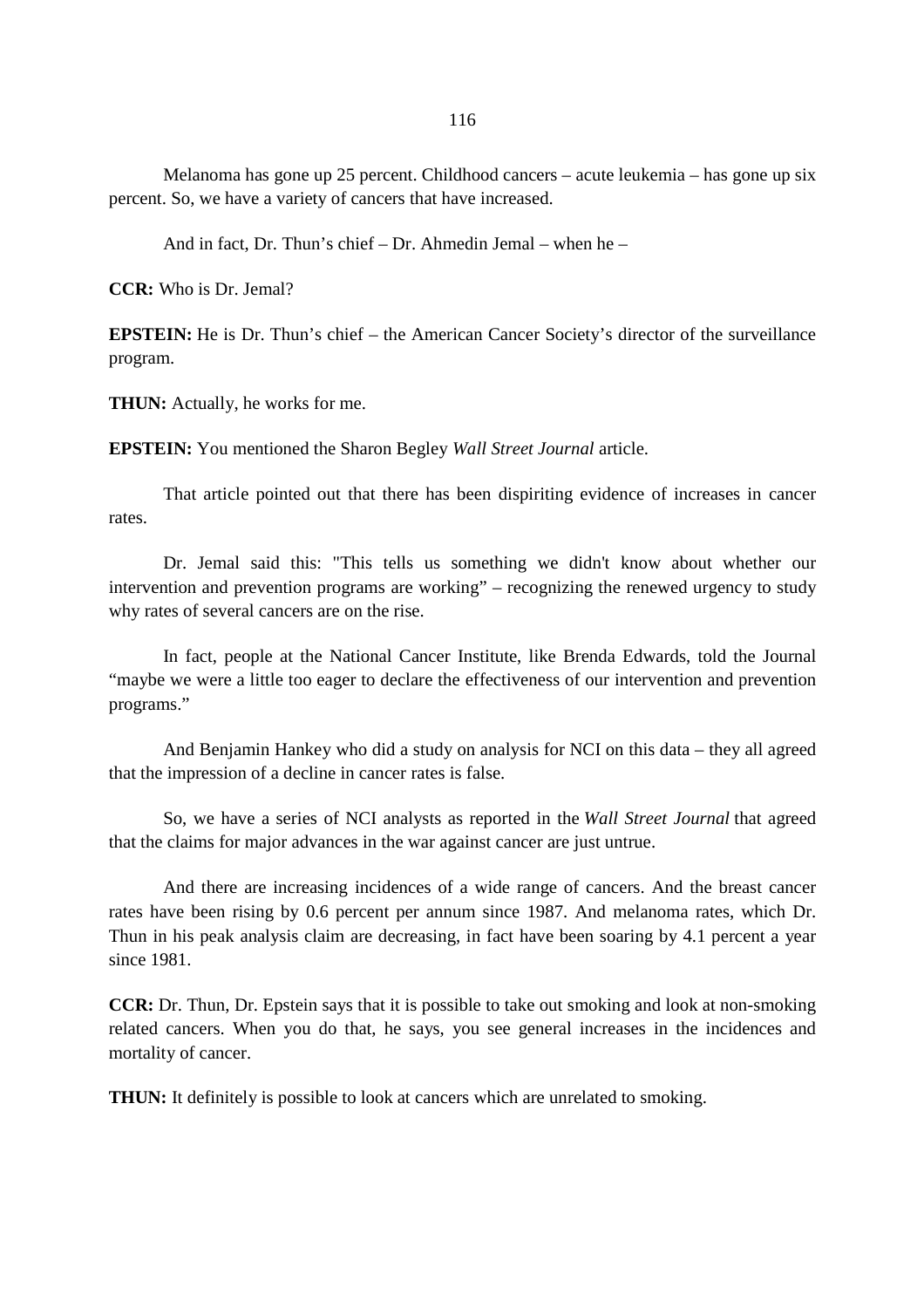My earlier point was that if you are talking about cancer prevention and progress against overall cancer, it doesn't make any sense to discount smoking since it is 30 percent of all cancer deaths.

Secondly, on the issue of the peak year – I'm not making any major point about that.

I'm simply saying that in many of Dr. Epstein's statements, he talks about recent increases.

And the reality is that for most cancers, the rate is going down.

**CCR:** Wait. This came about because I asked you for some statistics to challenge Dr. Epstein on his statements that for non-smoking cancers, we are losing the war on cancer.

 To show that cancer rates are decreasing for non-smoking cancers, you went and created these charts that had this peak rate analysis to show that these cancer rates were decreasing.

If you looked at melanoma of the skin from 1975, you get a tripling of the rate.

**THUN:** I agree that there has been a steady and progressive increase of melanoma of the skin incidence in the United States. At the same time, there has been a steady decrease in death rates from melanoma. Dr. Epstein has concluded from that that it is due to man-made chemicals in cosmetics.

**EPSTEIN:** I made no such statement.

**CCR:** He doesn't say that about melanoma of the skin.

**THUN:** My turn Dr. Epstein.

**CCR:** He doesn't make that claim.

**THUN:** The major cause of melanoma of the skin is UV light – ultraviolet light from the sun.

 The increase in melanoma that has occurred over this time period is believed by all of the cancer experts that you have cited as representing the aging of the sun worshiping generation. That has not has not changed in the United States.

 In Australia, where there was a similar increase in melanoma, there was enforcement of sun protection laws for children. And melanoma rates have started to take a turn down.

 I'm not contesting the fact that melanoma rates have increased. I'm saying that citing that to support Dr. Epstein's underlying hypothesis that man-made pollutants are a major cause of  $-$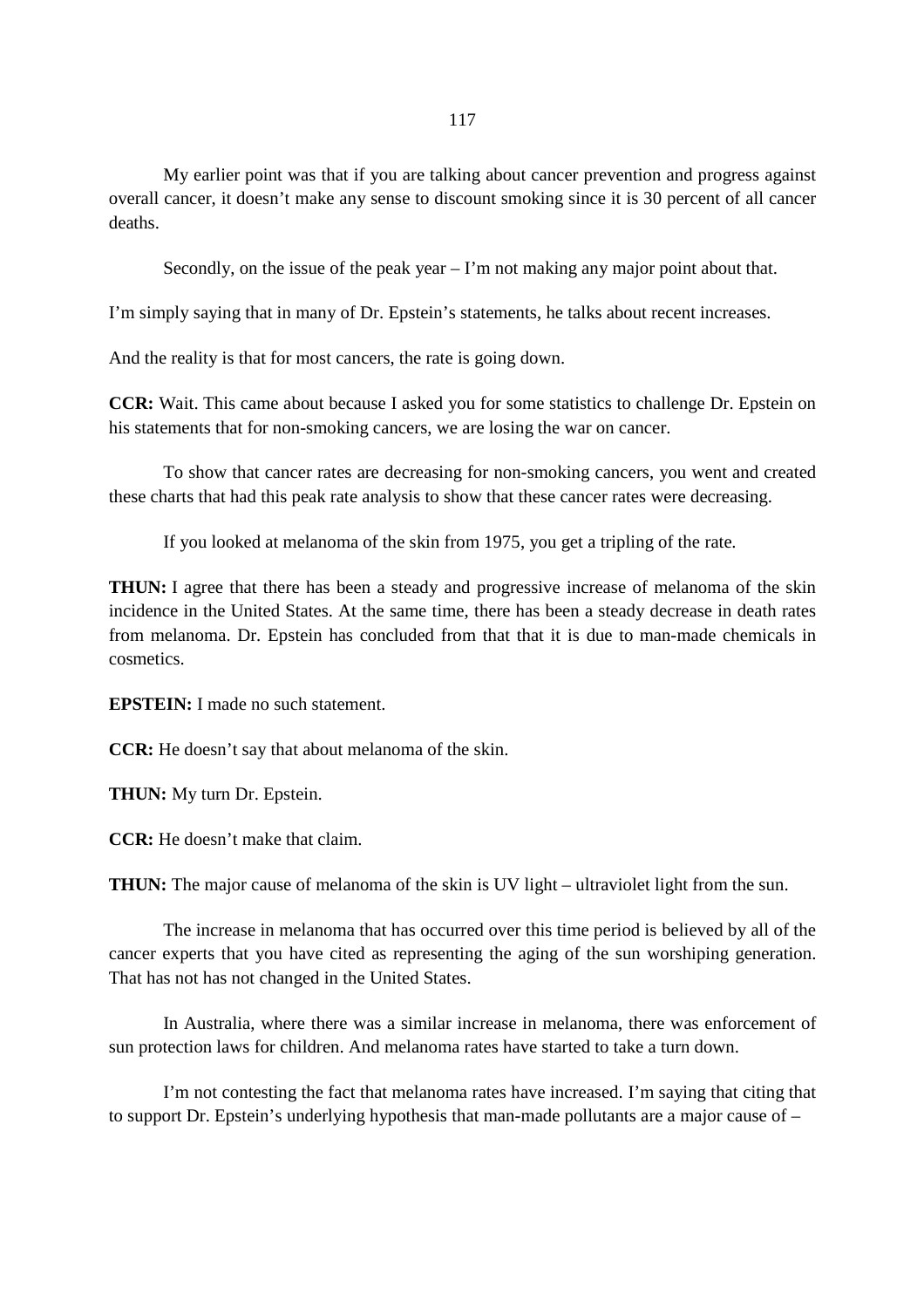**CCR:** This a diversion. He's not making that claim. Dr. Thun, what percentage of cancers are smoking-related?

**THUN:** The percentages overlap. They are not mutually exclusive. But the general estimate is that about 30 percent of cancer deaths are caused by smoking.

 About 35 percent in the United States are caused by nutritional factors – the clearest of which in the last ten years have been obesity and physical inactivity – factors related to energy balance.

 About 15 percent are attributable to chronic infectious diseases – to which chronic inflammation contributes.

 Then there are much smaller percentages. About three percent is exposure to occupational carcinogens. Exposure to environmental factors, which include exposure to radon – from naturally occurring decay of uranium and cosmic radiation – which runs about one of two percent.

 This gives a ballpark estimate of how cancer epidemiologists believe the current evidence breaks down the major factors contributing to cancer.

**CCR:** Dr. Epstein, do you agree with that breakdown?

**EPSTEIN :** Certainly I don't agree.

 Let's look at the evidence for obesity and inactivity. There was a recent publication by Jemal in Cancer Statistics 2004 in which the evidence for obesity was discussed. In fact, five references were cited. And I and others have examined these five references which claim a relationship between obesity and cancer.

 In fact, none of these references are anything other than vaguely suggestive. There is no firm evidence in any of these of any relationship between obesity and any cancer – with one exception.

 And that exception is one which the American Cancer Society has recently discovered, but I published on this over ten years ago – namely, the relationship between obesity and postmenopausal breast cancer.

 In fact, in 1998, the American Cancer Society said that there was nothing that a woman could do to reduce her risk of breast cancer, but more recently they have discovered this relationship between post-menopausal breast cancer and obesity.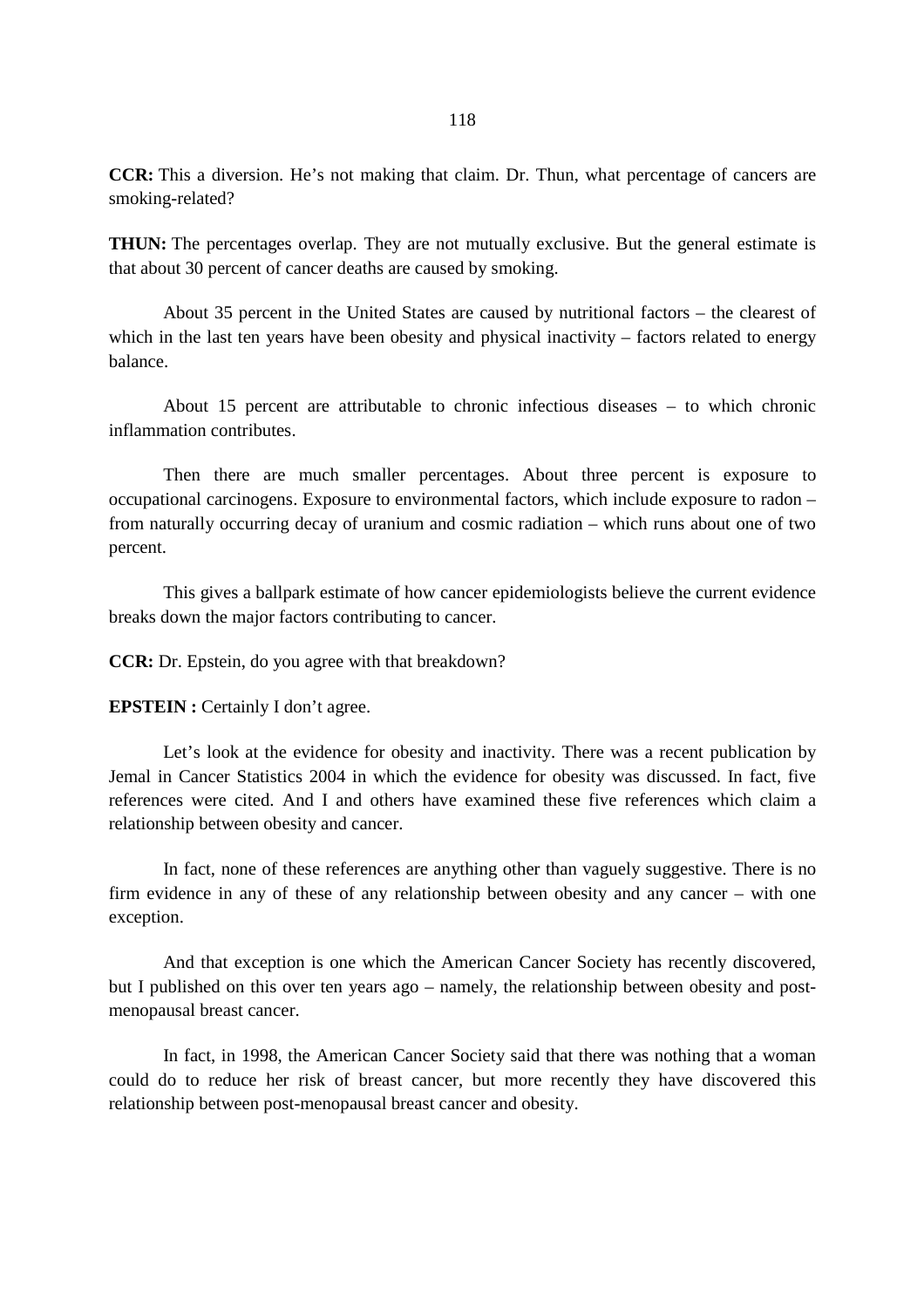But the claims that obesity is a major risk factor for cancer is nonsense scientifically. Over and above that, isn't it interesting that there should be this claim on obesity in view of the strong relationship between the American Cancer Society and the junk food industry – they are major donors.

 And over and above that, the public relations firm for the American Cancer Society was Edelman, which did the public relations for Philip Morris, the tobacco industry and for the junk food industry.

**CCR:** So, your saying it's a conflict against interest?

They are taking money from the junk food industry and they are going against them? But what percentage of cancers are environmentally caused?

**EPSTEIN:** The word environment covers air, water, consumer products – food, cosmetics and toiletries – household products and the workplace.

 The majority of independent scientists believe that the great majority of non-smoking cancers are related to environmental exposures in the broader sense of the term – air, water, food, workplace and consumer products.

**CCR:** And you say that cancer establishment – the American Cancer Society and the National Cancer Institute – doesn't focus or minimizes this problem. Why don't they focus on it?

**EPSTEIN:** First of all, there is a mindset fixated on damage control – screening, diagnosis and treatment – with indifference to prevention – which is compounded by longstanding conflicts of interest with a wide-range of industries, coupled with a systematic discrediting of evidence of avoidable causes of cancer.

 Here's one example – when the American Cancer Society joined up with the Chlorine Institute to justify the continued use of chlorinated hydrocarbon pesticides, for which the evidence of persistence and carcinogenicity is extraordinarily well known –

**CCR:** When was that?

**EPSTEIN:** That was in 1992. But there have been a whole series of these issues. In 2000, we found out about the ACS close ties to the tobacco industry.

**CCR:** What is the tie?

**EPSTEIN:** From 1998, Shandwick International handled public relations for both the RJ Reynolds and the American Cancer Society.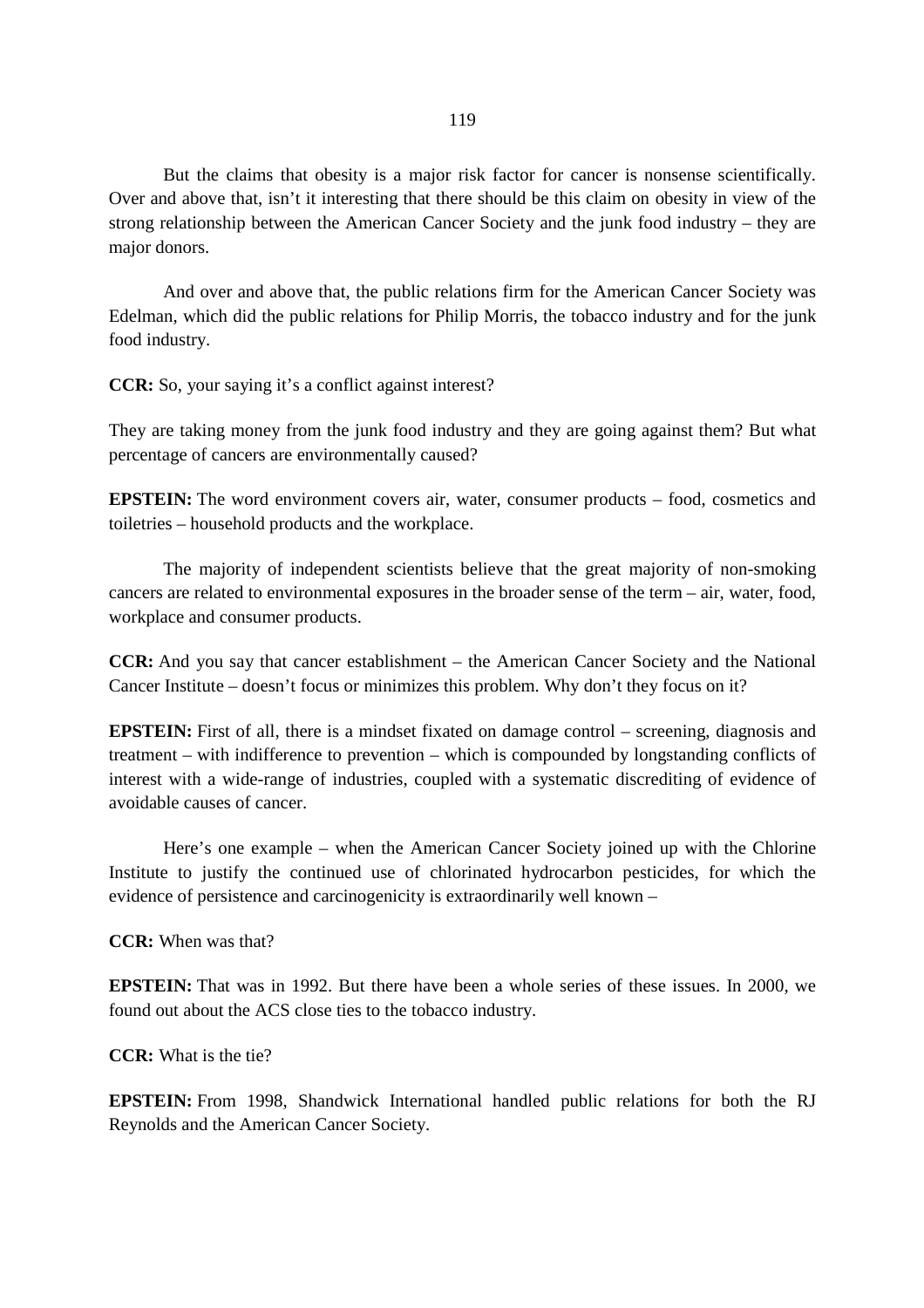120

 From 2000 to 2002, Edelman, which represented Brown & Williamson – was a major public relations firm for the American Cancer Society.

**CCR:** All you are saying is that the same public relations firms represented a tobacco industry client and the American Cancer Society. Where's the conflict?

**EPSTEIN:** You are entitled to interpret it the way you want. But if you take a strong stand on obesity, you really wouldn't take money from the fast food industry.

**CCR:** Dr. Thun, Dr. Epstein says you are wrong about obesity and you are wrong about environmental factors. The obesity cancer rate is small if it exists at all. And environmental cancer is a much larger part of the problem.

How can two people look at the same numbers and come at such different conclusions?

**THUN:** Let me go back to what Dr. Epstein misstated about percentage of cancers attributable to environmental factors. Environmental factors means in that context – everything other than the genes that you inherit from your mother and father. It includes smoking, it includes nutrition, it includes infectious exposures –

**CCR:** Dr. Epstein, you did not include smoking when you were talking about environmental factors, did you?

**EPSTEIN:** Of course not. That is nonsensical.

**CCR:** He is not talking about smoking.

**THUN:** But he is referring back to estimates that were originally put out by Richard Doll and Richard Peto.

 It is clear throughout that document and later documents that environmental causes of cancer includes everything that is not inherited.

So, Dr. Epstein is misrepresenting that.

**CCR:** Dr. Epstein, he says that the study you are referring to includes smoking.

**THUN:** I'm not clear what you are speaking about.

**CCR:** When you say that thirty percent of cancers are environmentally caused –

**EPSTEIN:** I don't say that.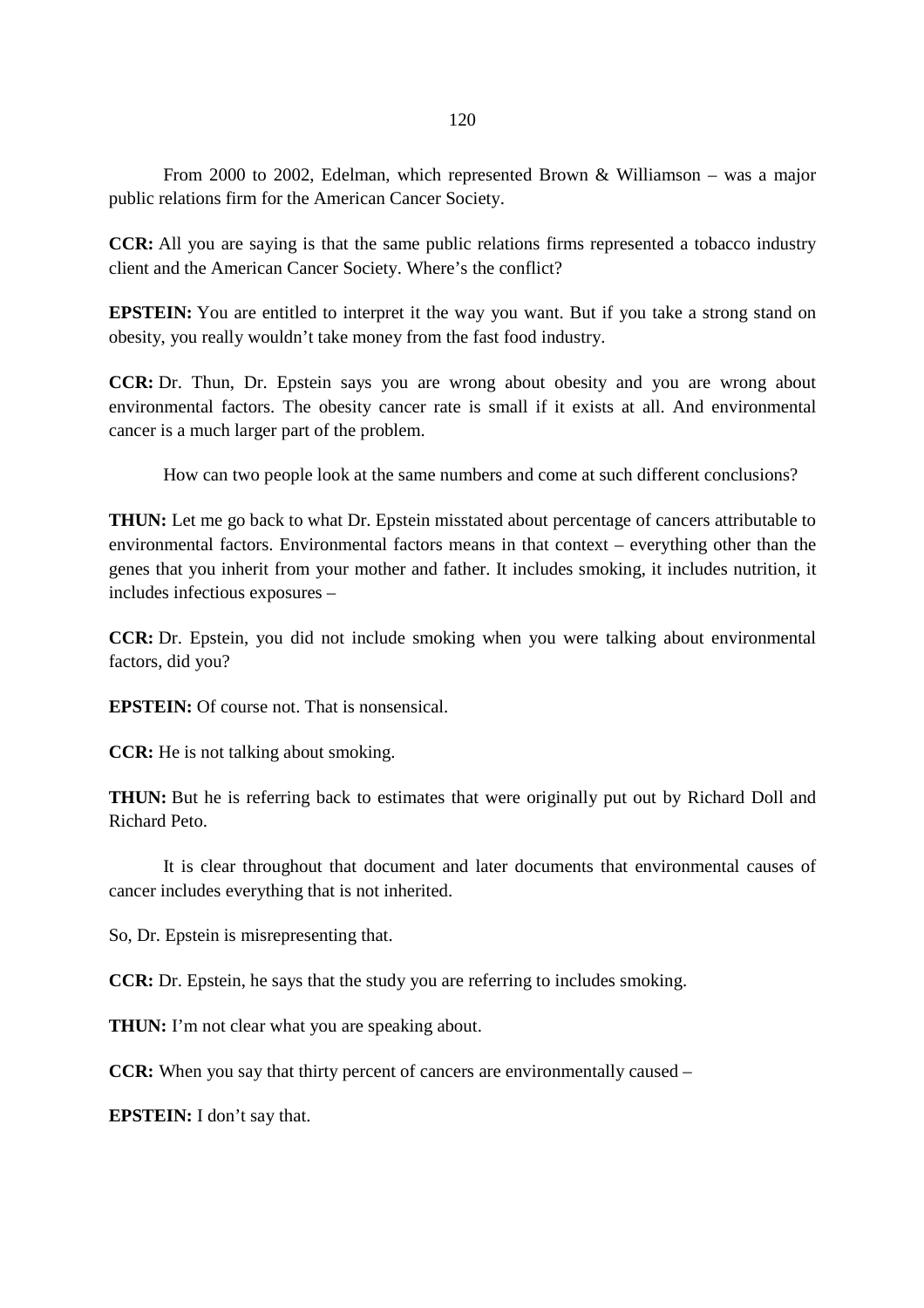I say that the majority of non-smoking cancers are due to avoidable exposures to carcinogens in the totality of the environment.

One other point – it is not what Dr. Epstein says. I'm talking on behalf of a coalition of well over 100 leading national independent experts on cancer.

**CCR:** I'm going to refer to you as Dr. Epstein, not to a spokesperson of this 100.

Dr. Thun, Dr. Epstein is not talking about smoking.

**THUN:** I'm saying that the estimate that has existed for a long time is that roughly 75 to 80 percent of all cancer deaths are in principal avoidable and are caused by environmental factors.

But those environmental factors include smoking, nutritional factors, infection, cosmic radiation, radon – they are not restricted to the man-made pollutants that Dr. Epstein is referring to.

**EPSTEIN:** Let me respond to that very simply.

 In 1998, I examined the budget of the American Cancer Society and looked at their allocations on environmental carcinogenesis.

 In fact, the American Cancer Society allocated \$330,000 of its \$678 million in revenues – that's 0.1 percent to research on environmental carcinogenesis.

 So when they say everything other than tobacco is environment, how is it that their allocations on environmental carcinogenesis research is 0.1 percent of their revenues for that year? You can't have it both ways.

**CCR:** Dr. Thun, how is that you spend so little on environmental carcinogenesis?

**THUN:** Dr. Epstein just misstated it again. The statement is that everything other than what is inherited is environmental – not everything other than tobacco.

 Secondly, he is completely wrong and misleading in claiming that the American Cancer Society allocates less than one-tenth of one percent of its budget on the environmental causes of cancer.

 The environmental causes of cancer include all of the aspects of prevention that we address. And in reality 20 percent of the Society's total budget was allocated for cancer prevention in the fiscal year that ended August 31, 2003. This does not include another \$10.6 million allocated for research for cancer prevention.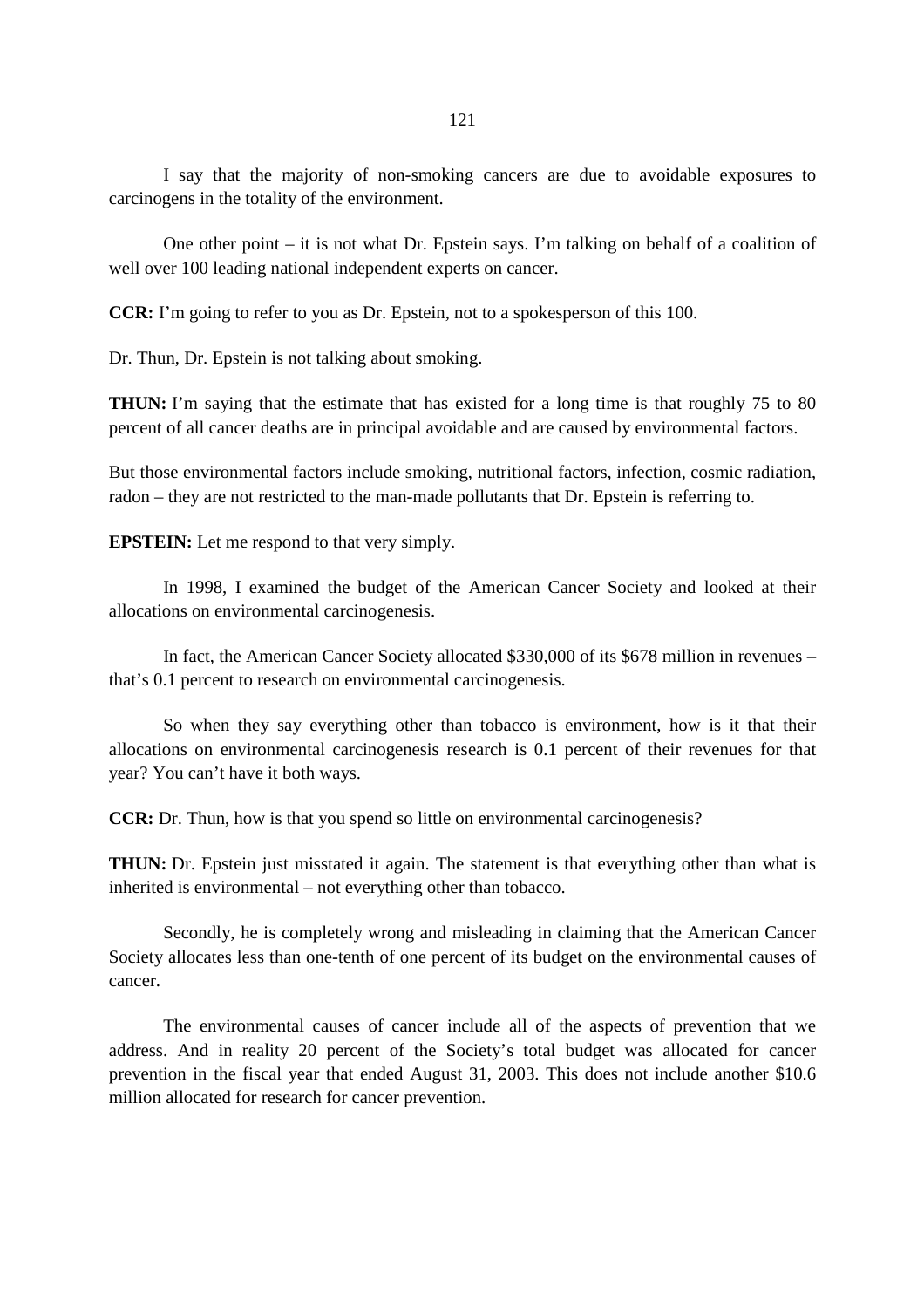**CCR:** Am I guessing correctly that when you say 20 percent on prevention, you are including anti-tobacco programs?

**THUN:** Of course. Actual expenditures on cancer prevention are actually 200 times higher than Dr. Epstein claims.

**CCR:** But I wanted this debate to focus on non-smoking induced cancers. That is Dr. Epstein's claim. He says – of course, we are making strides on tobacco. It's a public health victory. But let's look at the majority of the remainder of cancers. And he says you are taking money from major polluting industries. You are taking a lot of money.

 By the way, how much money are you taking from major American corporations? What's the budget of the American Cancer Society? And what percentage comes from major American corporations or their executives?

**THUN:** As far as I know, 95 percent of the funds that the American Cancer Society takes in comes from individuals, mostly in the form of small donations. The percentage that comes from corporations, I don't know exactly. It is definitely in the single digits. And we can find that out for you and get that to you.

**CCR:** I would also like to see a break down in executives of corporations who give.

**THUN:** Most of the money for the American Cancer Society comes from things like Relay for Life.

**CCR:** It's interesting. I just interviewed a head guy at the American Diabetes Association. He knew exactly what the ADA's budget was. He knew exactly what the percentage of money came from the corporations. And they listed on their web site the big corporate donors. So, he knew exactly what it was and he was able to defend it.

**THUN:** That was his job. I'm the head of epidemiology.

**CCR:** I understand, but Ann Isenhower, who is there with you, is the spokesperson for the American Cancer Society. And she was asked about this weeks ago. So, it is not like this is a new request.

 But the point Dr. Epstein is making is this – for non-smoking cancers, a very small percentage of the budget is for prevention. He thinks one of the reason is that the American Cancer Society has been corrupted by polluting industries that are giving money to you.

**EPSTEIN:** Actually, I said there were two factors.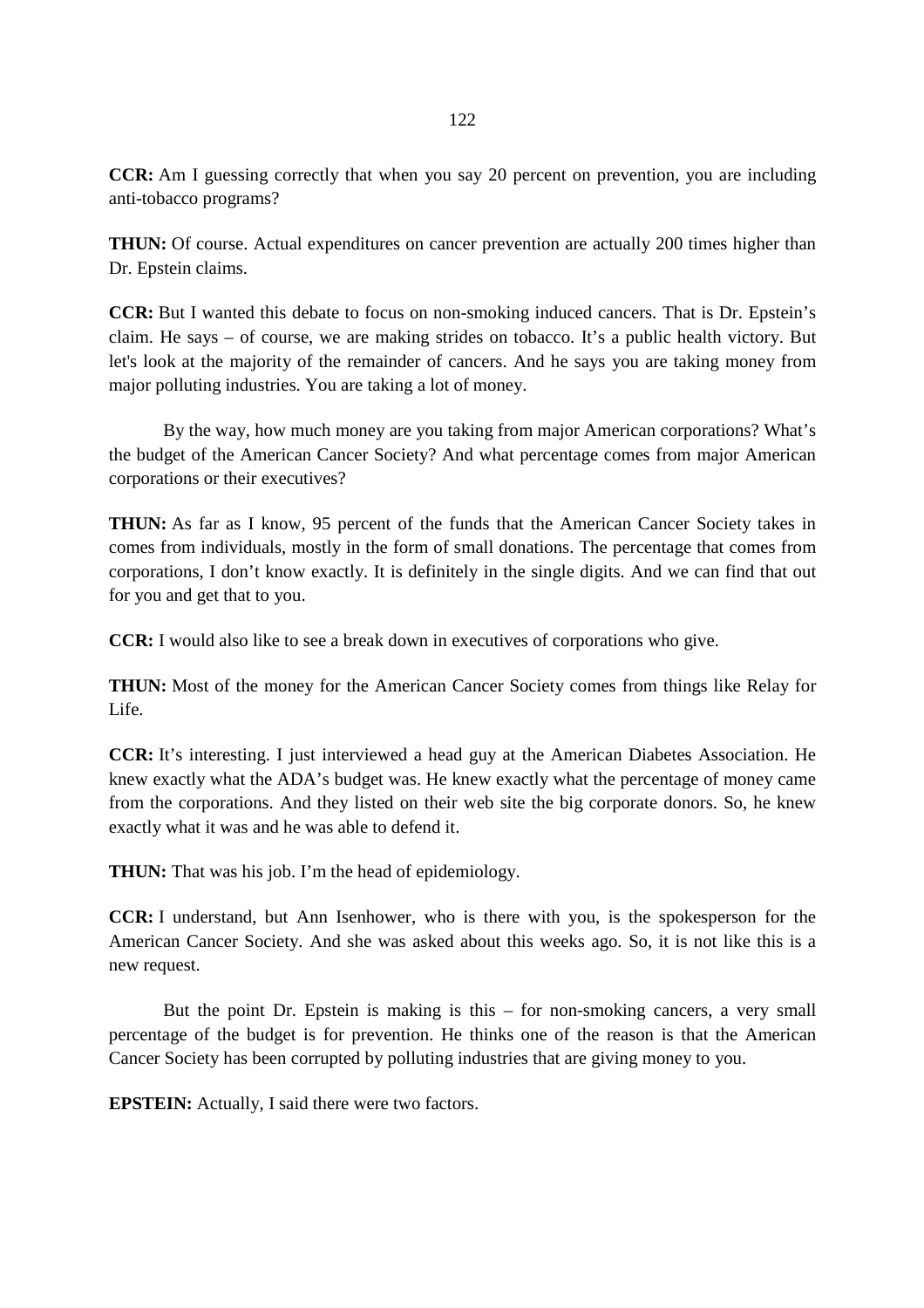There is a mindset fixated on damage control and with indifference and ignorance of avoidable causes of cancer, which is compounded by major conflicts of interest.

**CCR:** So, Dr. Thun, how do you answer this?

**THUN:** The American Cancer Society disagrees with Dr. Epstein on what the best strategies are to prevent cancer. Dr. Epstein has tried to divide the argument into smoking and non-smoking cancers. And I'm happy to go down that road. But the real issue is what does the ACS spend on prevention. Our strategies on prevention are described in a document called "Cancer Prevention and Early Detection."

 ACS focuses on the major preventable forms of cancer and cancer death. In tobacco, that includes –

**CCR:** We understand the tobacco argument.

Why is it that the American Cancer Society isn't saying – let's crack down on polluting industries, because we know that in heavy industrial areas, the cancer rates are higher than in non-industrial areas?

**THUN:** Exposure to occupational carcinogens is important.

Historically, some workers have had high and prolonged exposures to asbestos, arsenic and carcinogenic chemicals.

 That's a total of about three percent of the total cancer burden. That is in principle covered by the Occupational Safety and Health Administration. And the ACS believes that regulatory agencies are a critical piece of the cancer control structure.

**CCR:** The fundamental disagreement between Dr. Epstein and Dr. Thun is this -- Dr. Epstein believes that non-smoking environmental causes of cancer are a far greater problem than Dr. Thun believes they are.

Dr. Thun believes it is in the single digits. Dr. Epstein believes it is –

**EPSTEIN:** That's an incorrect statement. I don't believe it. I state it. I state it, and over 100 leading national experts, including past directors of federal agencies, like David Rall from the National Institutes of Environmental Sciences and Eula Bingham. The constant emphasis on Dr. Epstein is totally misleading.

**CCR:** How would you want me to say it? Do you want me to say Dr. Eula Bingham and list the 100 or more scientists who agree with you?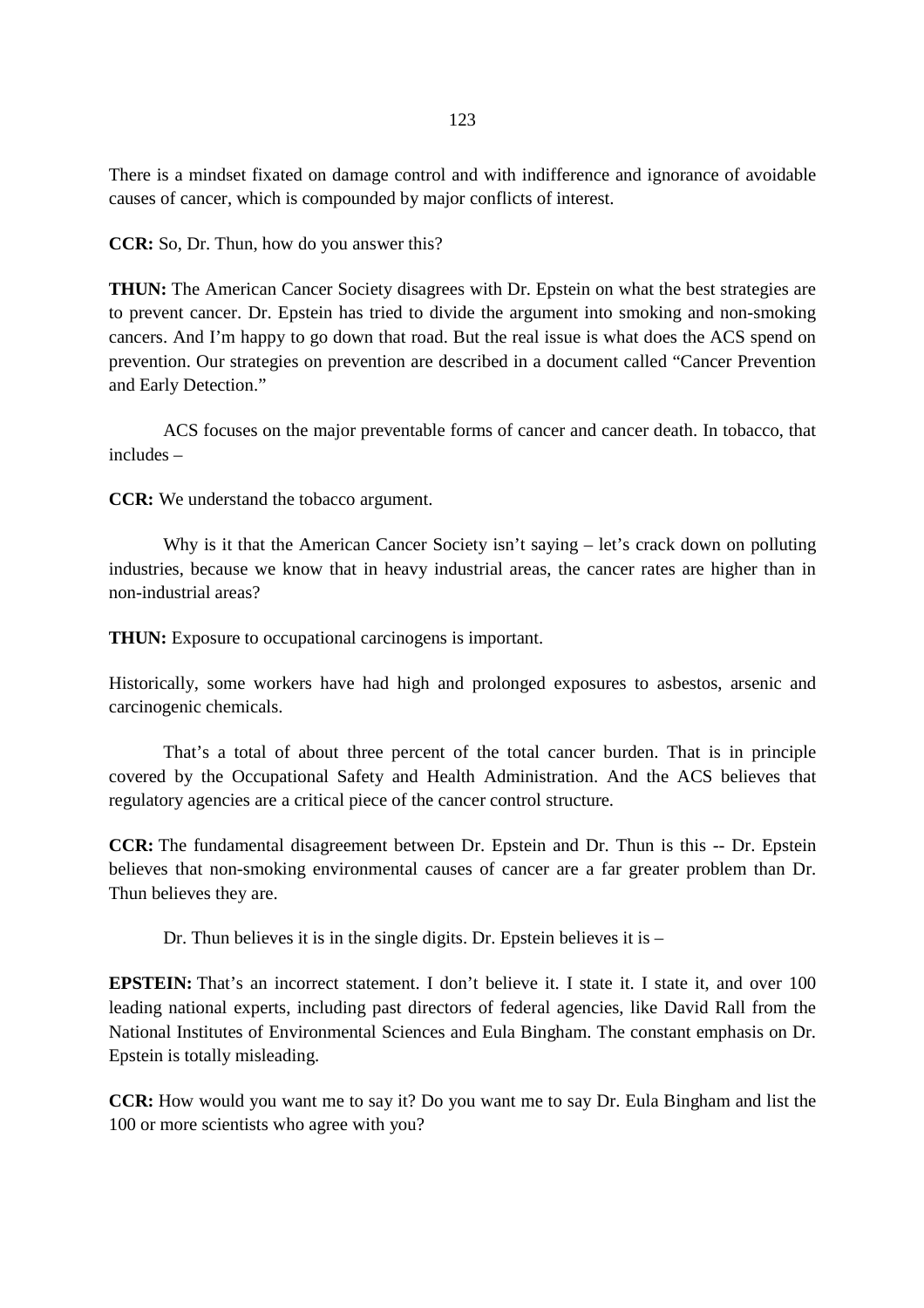124

**EPSTEIN:** Merely – there is a strong body of independent scientists.

**CCR:** Dr. Thun, how is it that you can have the cancer establishment on one side downplaying the severity of this problem and you have the people that Dr. Epstein just mentioned saying that it is a serious problem that you folks are ignoring? How can scientists so disagree on this?

**THUN:** Dr. Epstein vastly overestimates the number of scientists on his side of the argument.

**EPSTEIN:** Excuse me they are listed in a publication –

**CCR:** Let Dr. Thun finish.

**THUN:** Let me give you a personal perspective.

I began switching from medicine to public health because of an interest in environmental causes of cancer.

 I worked for two years at the New Jersey Health Department investigating toxic exposures in the state.

 And then I worked for nine years at the National Institute for Occupational Safety and Health, going to the dirtiest places that I could find in order to document the toll on cancer of very high and prolonged occupational exposures.

 And I could definitely find hazards from high and prolonged occupational exposures. Then I transferred to the American Cancer Society. And I began working with very large data sets.

 And the risks associated with smoking just dwarfed the risks associated with very toxic things I was seeing in the workplace. They affect multiple diseases, the relative risks are much higher, and the burden of the disease is much larger.

 Similarly, although Dr. Epstein believes that his view on obesity is accurate and final, I disagree. The relationship between obesity and premature death in the American Cancer Society study is in my view second only to smoking.

**CCR:** You said premature death. We are talking about cancer.

**THUN:** And for cancer too.

Increasing body mass index is related in a linear way to post menopausal breast cancer.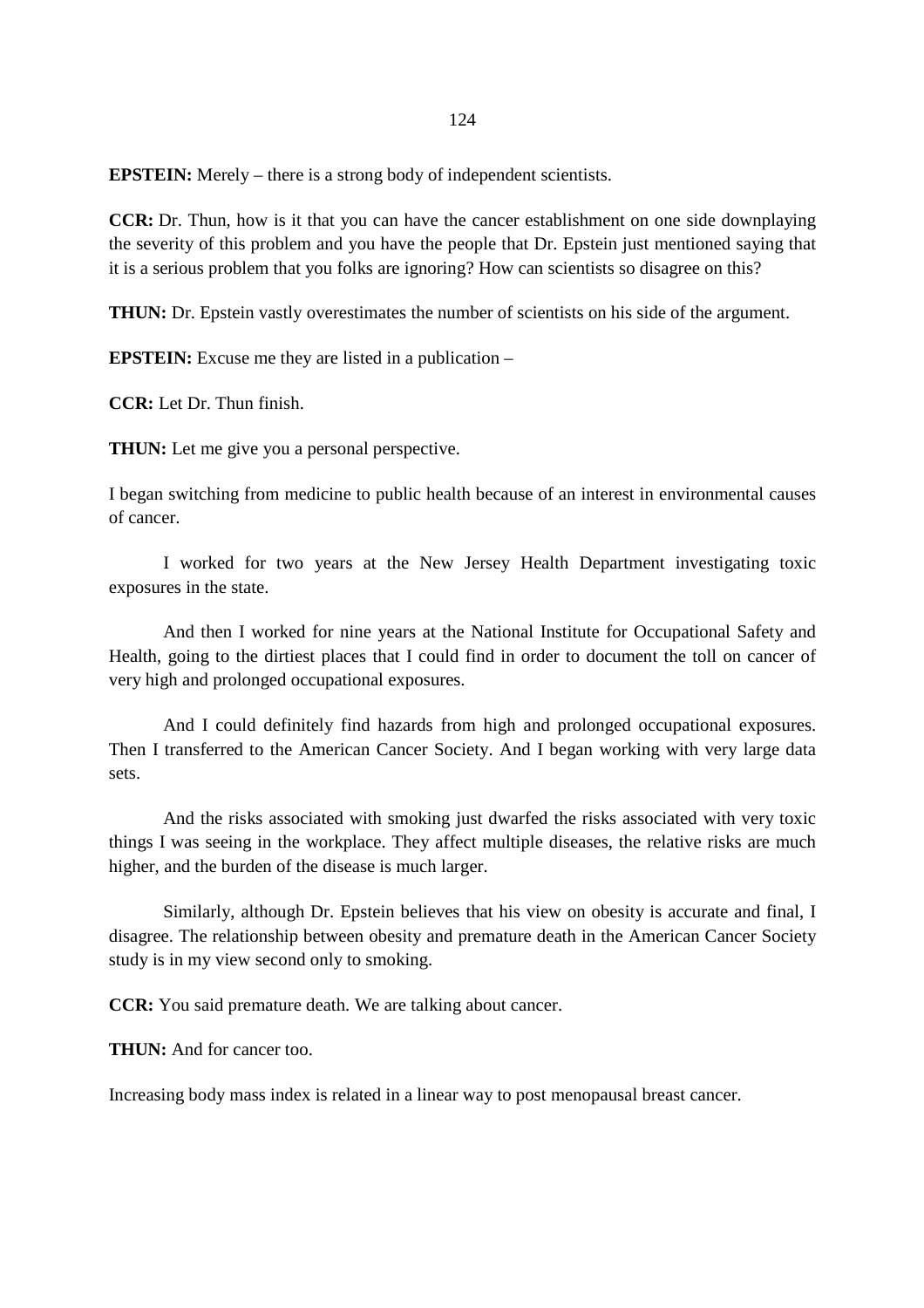**EPSTEIN:** We have agreed on that.

**THUN:** Colorectal cancer in men.

**EPSTEIN:** The evidence is paper thin on that. We have gone through all of those references with a fine tooth comb. There are five references cited in that publication by Jemal. And the evidence is paper thin for everything except post-menopausal breast cancer.

 To focus what I mean by environment, let me quote from the American Cancer Society's Cancer Facts and Figures 2002.

 It says that the environmental cancer risk from dietary pesticides, toxic wastes in dump sites, ionizing radiation from closely controlled nuclear power plants, and non-ionizing radiation are all at such low levels that the risks are negligible.

 The positions which I'm espousing were endorsed in 1992 by about 60 scientists, including Anthony Robbins, director of the National Institute on Occupational Safety and Health, and Eula Bingham from OSHA, David Rall of the National Institute of Environmental Health Sciences.

 The National Cancer Institute invited me to what was known as the 700 to one debate, where I presented this data and was not challenged substantively on any scientific issue.

 In 2003, the Stop Cancer Before It Starts Campaign statement went through seven drafts with over 100 scientists. And that was a consensus document.

 There was overwhelming agreement that industrial and environmental avoidable causes of cancer are major causes that have been ignored and trivialized by the National Cancer Institute's and particularly by the American Cancer Society – particularly in view of the major conflicts of interest with the American Cancer Society.

 The tactic of the American Cancer Society has been to attack the messenger personally, not the message. There has been an actual personal vilification.

Whenever I criticize. I have never directed the criticism to any one individual. My criticisms of the American Cancer Society and National Cancer Institute are based on policy and science and not on personal vilification.

 Contrast this with Ms. Isenhower who stated that my assertions were not credible. She charged financial conflicts of interest, which she was unable to substantiate. She charged a continuing pattern of lies and distortions. She denied my statement on corporate support by a very wide range of industries.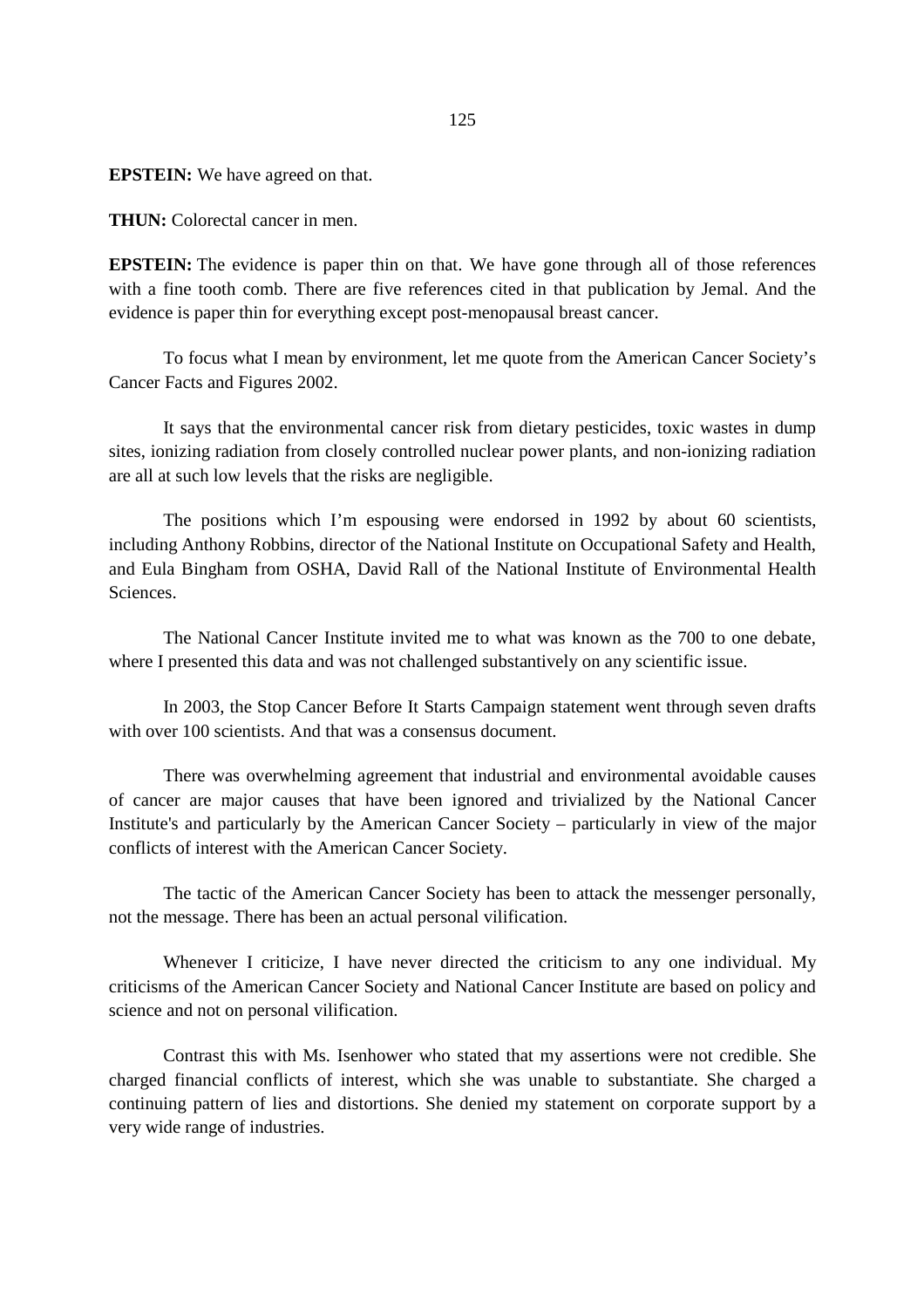126

 Dr. Thun says I have a one horse agenda. He overlooks the fact that in my over 300 scientific publications, a great majority are dealing with original scientific research.

 My point is that there is a personal vilification. On my side, there was no personal vilification. There were charges of overwhelming skewed policies. And this is a factor.

**THUN:** I'm trying throughout this conversation to focus on the issues and not focus on the messenger.

**EPSTEIN:** You've done that already. That's why you are avoiding that now.

**CCR:** Why doesn't the American Cancer Society say – we have a perception problem?

The scientists on Dr. Epstein side say this is an issue that is not being addressed. And it looks bad when we take money from the petrochemical industry.

Why don't you just say – since it is just a small percentage of our budget, we are not going to take this money?

**THUN:** I don't have any idea.

 The American Cancer Society views relationships with corporations as a source of revenue for cancer prevention.

 That can be construed as an inherent conflict of interest, or it can be construed as a pragmatic way to get funding to support cancer control.

 The reality since I have been in this job is that I have never been suppressed from publishing data that implicated an industry.

Just three months ago we published a paper about increased risk of colon cancer with meat consumption. We have looked at alcohol consumption.

**CCR:** Have you published any studies on pollution and cancer?

**THUN:** Yes, we have published with researchers from Harvard three publications on air pollution and mortality – one of which looked at lung cancer mortality.

 And those three publications found that particulate air pollution was associated with increased risk of heart and lung disease, mostly non-malignant.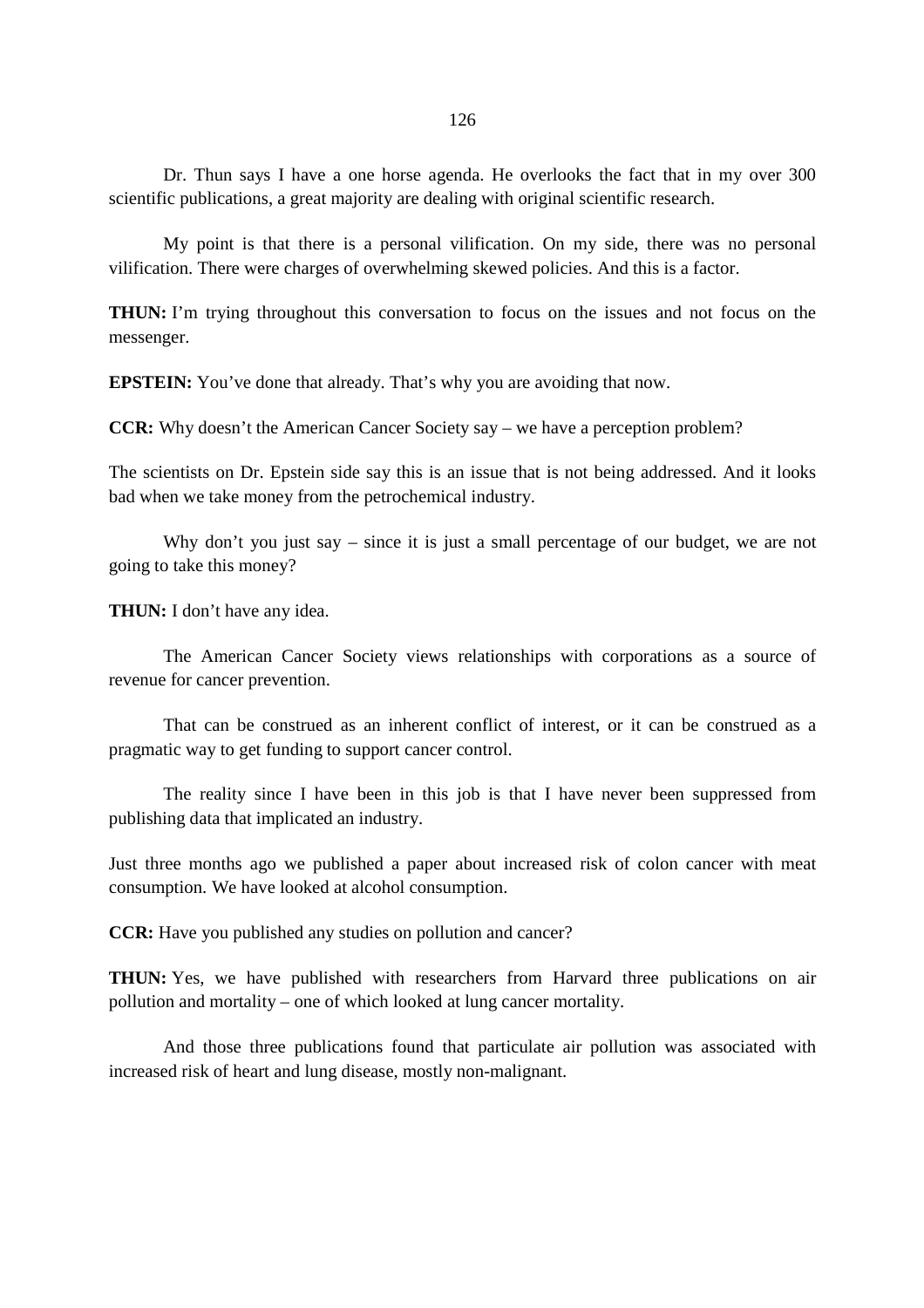And those publications were profoundly important in the more stringent regulation of particulate air pollution in the Clinton era. And those publications were opposed mightily by the industries that were affected. Dr. Epstein's perception of cancer trends and the reason for cancer trends is wrong.

 And his perception of cancer prevention and his remedies for how best to reduce cancer in this country are based not on good evidence.

 Finally, I recognize that evidence does not have to be complete and total to warrant public health action. But we are beset constantly by other constituencies that have their own agendas – by the anti-fluoridation group, who claim that fluoridation of drinking water causes cancer, by the groups that oppose abortion who claim that abortion increases breast cancer, by groups opposed to vaccination on the grounds that contaminants causes certain cancers.

 Dr. Epstein strongly believes his views. He has some allies, many fewer allies that he has communicated.

 But what the American Cancer Society believes is that effective cancer prevention programs must be based on solid scientific evidence and should be focused on actions that will have the greatest impact in terms of preventing cancer. And that's why the programs are framed as they are.

**CCR:** Dr. Epstein, final word.

**EPSTEIN:** The comment on air pollution is very interesting.

 When we were working on the Clean Air Act, the American Cancer Society refused to get involved, largely because of the American automobile industry.

 And Congressman Paul Rogers sanctioned the American Cancer Society for doing too little too late to support the Clean Air Act.

**CCR:** That was back in the 1970s.

**EPSTEIN:** Yes. The point is you are dealing with distinguished independent scientists – David Rall, Eula Bingham, Tony Robbins.

 You will find all the scientists who agree in the statement issued by the Stop Cancer Before It Starts Campaign. That came out in February 2003.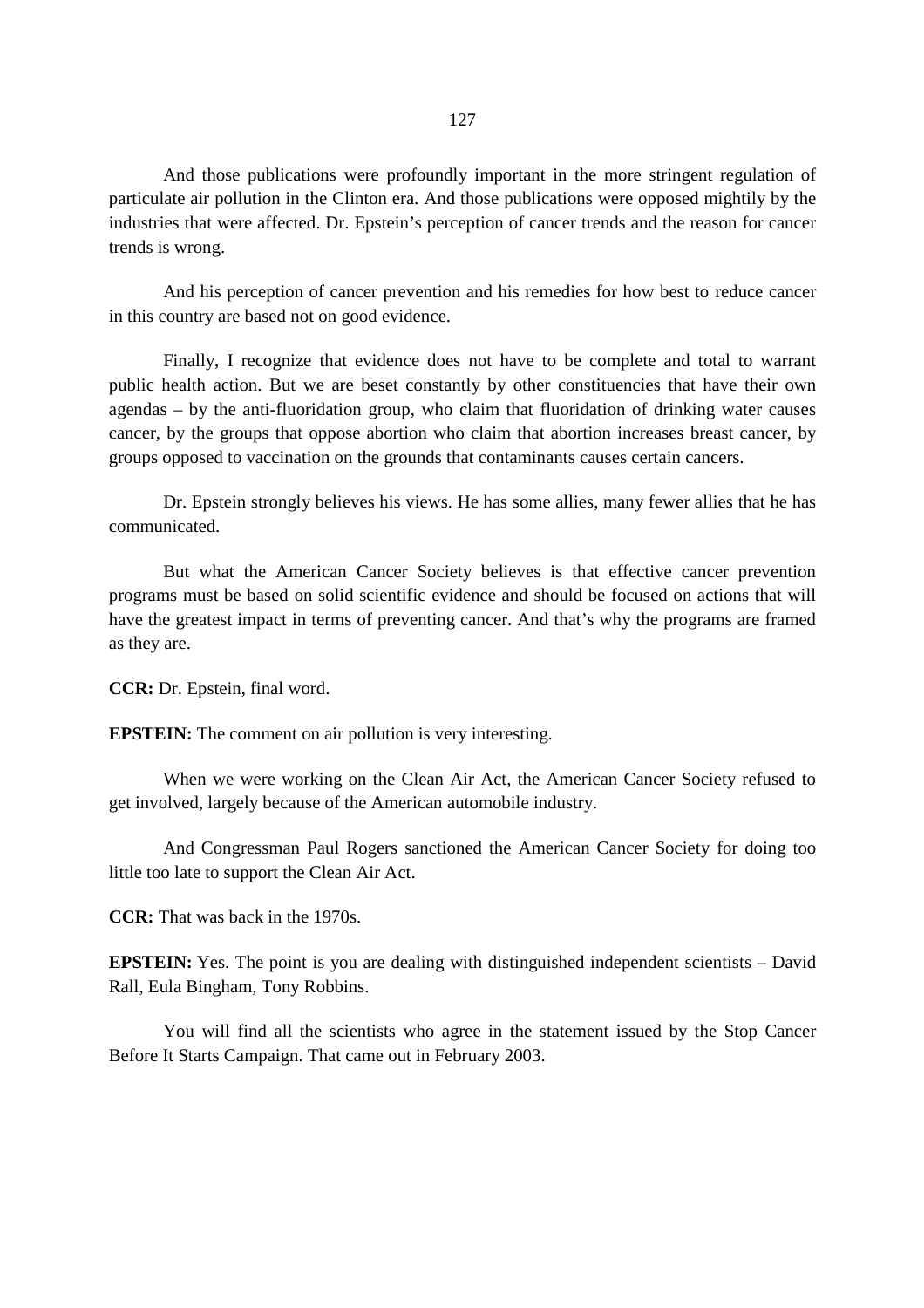And we show that the American Cancer Society has been in bed with a wide range of industries, continues to be, and continues to trivialize the role of avoidable carcinogens in the totality of the environment in the air, water, food and the workplace.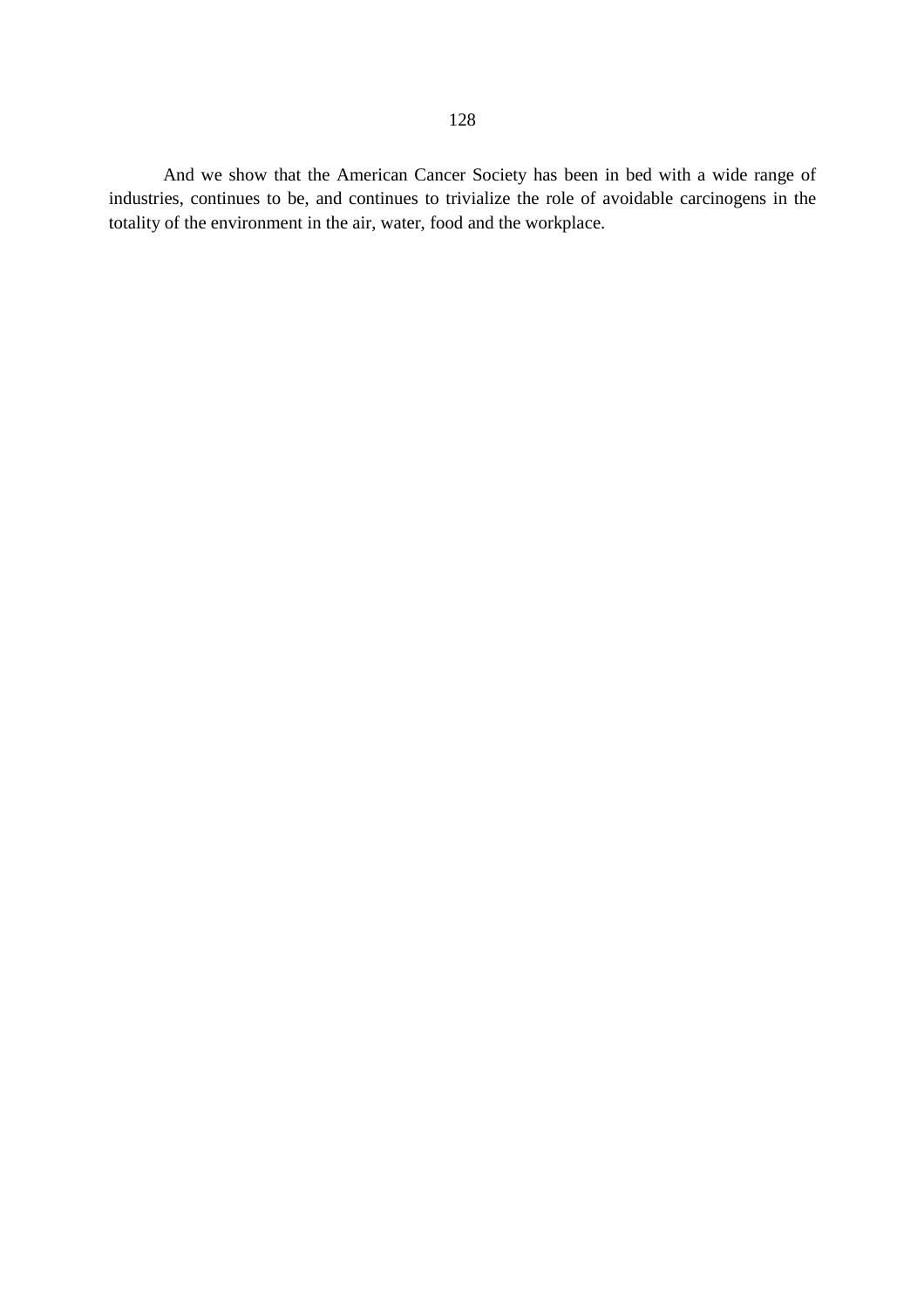# **AMERICAN CANCER SOCIETY DEBATES EPSTEIN**

19 *Corporate Crime Reporter* 20(1), May 10, 2005

 After launching a personal attack on long-time cancer establishment critic Dr. Samuel Epstein a couple of weeks ago, the American Cancer Society last week backed off, praising Dr. Epstein's "commitment, dedication, persistence and courage," while challenging his critique.

 In a telephone debate between Dr. Epstein, founder of the Cancer Prevention Coalition, and Dr. Michael Thun, the American Cancer Society's chief of epidemiology, Dr. Epstein accused the society of losing the war on cancer because of a persistent "fixation on damage control – screening, diagnosis and treatment – with indifference to prevention – which is compounded by longstanding conflicts of interest with a wide range of industries, coupled with a systematic discrediting of evidence of avoidable causes of cancer."

 Dr. Michael Thun of the American Cancer Society countered that "there is no evidence to support Dr. Epstein's assertion that the war on cancer is being lost or that there is an epidemic of cancers caused by man-made carcinogens in the environment broadly  $-$  air, water, soil, food, cosmetics, household products."

 During the one-hour debate, Dr. Epstein claimed that a majority of non-smoking cancers were caused by environmental factors, while Dr. Thun said that roughly 30 percent of cancers are smoking related, 35 percent are related to obesity, 15 percent is from chronic infectious disease – with only five percent of cancers caused by occupational or environmental factors.

 Dr. Epstein said that the evidence to support a link between obesity and cancer – with the exception of post-menopausal breast cancer – was "paper thin."

 Dr. Thun said he wasn't sure how much of the American Cancer Society's budget came from corporations – but that it was in single digits.